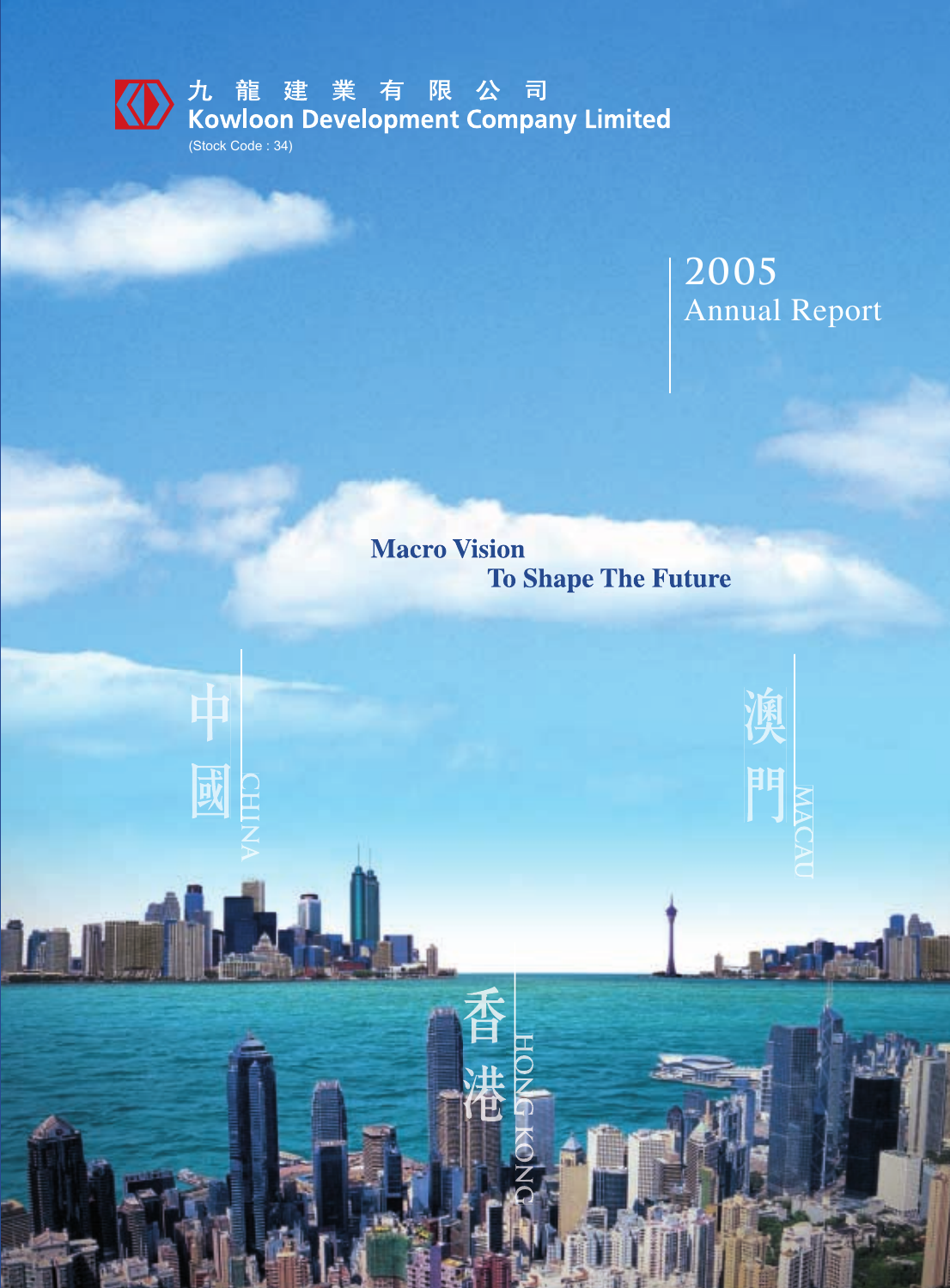# **Contents**

- 1 Highlights
- 2 Five-Year Financial Summary
- 4 Chairman's Statement
- 8 Review of Operations
- 13 Financial Review
- 14 Profile of Directors and Senior Management
- 18 Report of the Directors
- 28 Corporate Governance Report
	- 36 Auditors' Report
	- 37 Consolidated Income Statement
	- 38 Consolidated Balance Sheet
	- 40 Balance Sheet
	- 41 Consolidated Statement of Changes in Equity
	- 44 Consolidated Cash Flow Statement
	- 45 Notes on the Accounts
	- 113 Particulars of Properties
	- 118 Corporate Information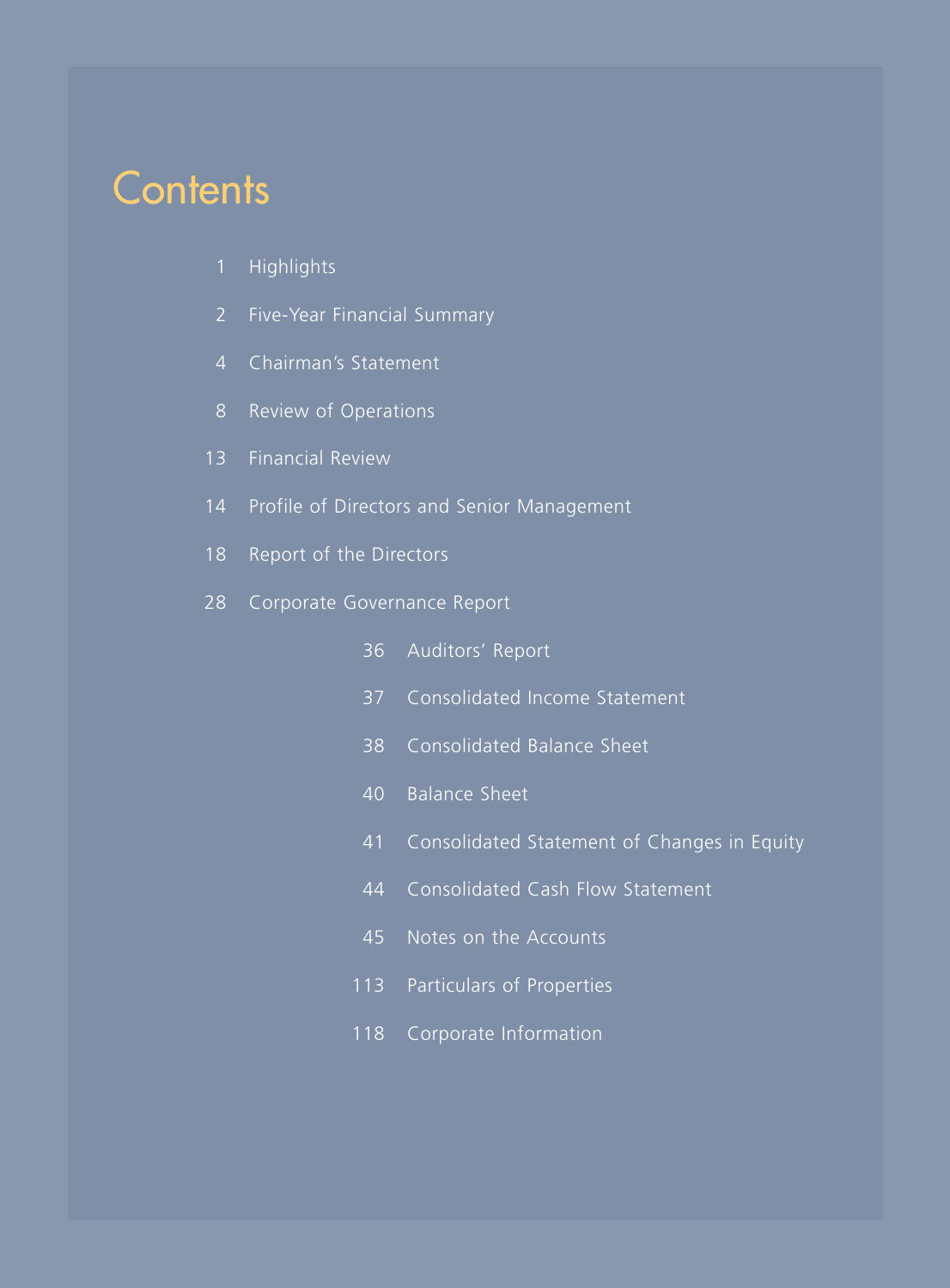# **Highlights**

- Group's 2005 net profit rises to HK\$1,059 million; excluding property revaluations net of deferred tax, underlying net profit increases 111% to HK\$638 million.
- Excluding revaluation effects, underlying earnings per share for 2005 amount to HK\$1.13, an increase of 109% over 2004.
- The 5-year earnings target (earnings per share to grow at 20% per year in 2004-2008) set at the start of 2004 has been accomplished in two years.
- Robust earnings growth is expected in 2006 and 2007.

| For the year ended 31 December<br>(HK\$ million)                                                    | 2005                        | 2004                        | 2003                        | 2002                 | 2002-2005<br><b>Average</b><br><b>Change</b> |
|-----------------------------------------------------------------------------------------------------|-----------------------------|-----------------------------|-----------------------------|----------------------|----------------------------------------------|
| <b>Turnover</b><br>% year-on-year                                                                   | 1,320<br>71%                | 773<br>15%                  | 674<br>14%                  | 591                  | 33%                                          |
| <b>Profit attributable to shareholders</b><br>- Net profit excluding revaluations<br>% year-on-year | 1,059<br>638<br>111%        | 516<br>303<br>51%           | 152<br>201<br>29%           | 199<br>156           | 64%                                          |
| Earnings per share ("EPS") (HK\$)<br>- EPS excluding revaluations<br>% year-on-year                 | 1.87<br>1.13<br>109%        | 0.92<br>0.54<br>29%         | 0.32<br>0.42<br>31%         | 0.41<br>0.32         | 56%                                          |
| Dividends (HK\$)<br>% year-on-year<br>$-$ Interim<br>$-$ Final                                      | 0.45<br>41%<br>0.10<br>0.35 | 0.32<br>14%<br>0.07<br>0.25 | 0.28<br>12%<br>0.06<br>0.22 | 0.25<br>0.05<br>0.20 | 22%                                          |

01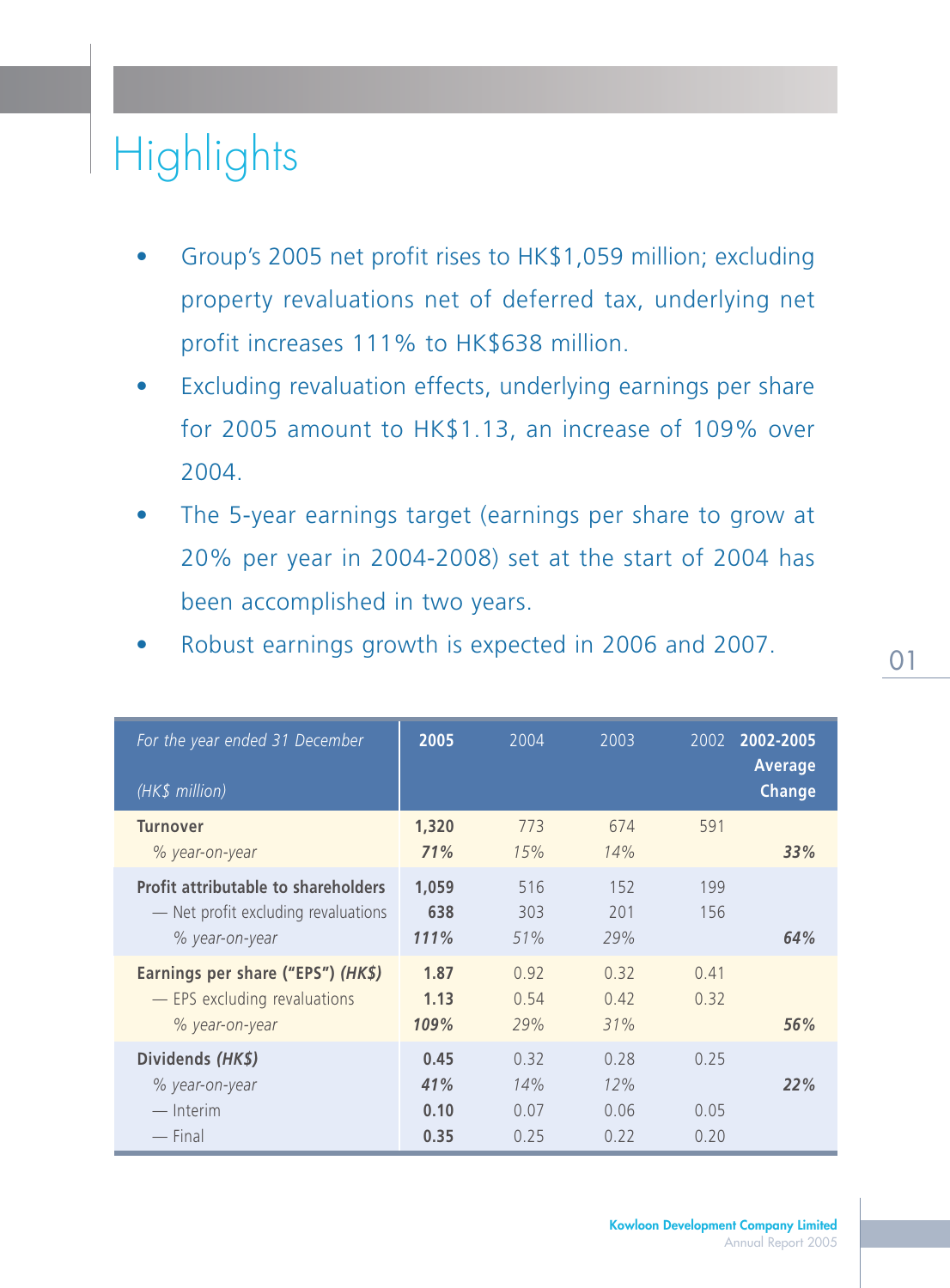# Five-Year Financial Summary







Earnings & Dividends per Share (HK\$)



## **Consolidated Balance Sheet** *(HK\$ million)*

|                             | 2005     | 2004     | 2003     | 2002           | 2001  |
|-----------------------------|----------|----------|----------|----------------|-------|
| Non-Current Assets          | 5,050    | 3,686    | 3,505    | 3,191          | 2,885 |
| Current Assets              | 4,813    | 2,994    | 2,385    | 2,145          | 660   |
| <b>Total Assets</b>         | 9,863    | 6,680    | 5,890    | 5,336          | 3,545 |
| <b>Current Liabilities</b>  | (1, 542) | (1, 244) | (743)    | (878)          | (187) |
| Non-Current Liabilities     | (2, 334) | (1, 539) | (2, 172) | (1, 502)       | (492) |
| <b>Net Assets</b>           | 5,987    | 3,897    | 2,975    | 2,956          | 2,866 |
| Share Capital               | 57       | 57       | 48       | 48             | 48    |
| Reserves                    | 5,041    | 3,839    | 2,926    | 2,906          | 2,817 |
| <b>Shareholders' Equity</b> | 5,098    | 3,896    | 2,974    | 2,954          | 2,865 |
| Minority Interests          | 889      |          |          | $\overline{2}$ |       |
| <b>Total Equity</b>         | 5,987    | 3,897    | 2,975    | 2,956          | 2,866 |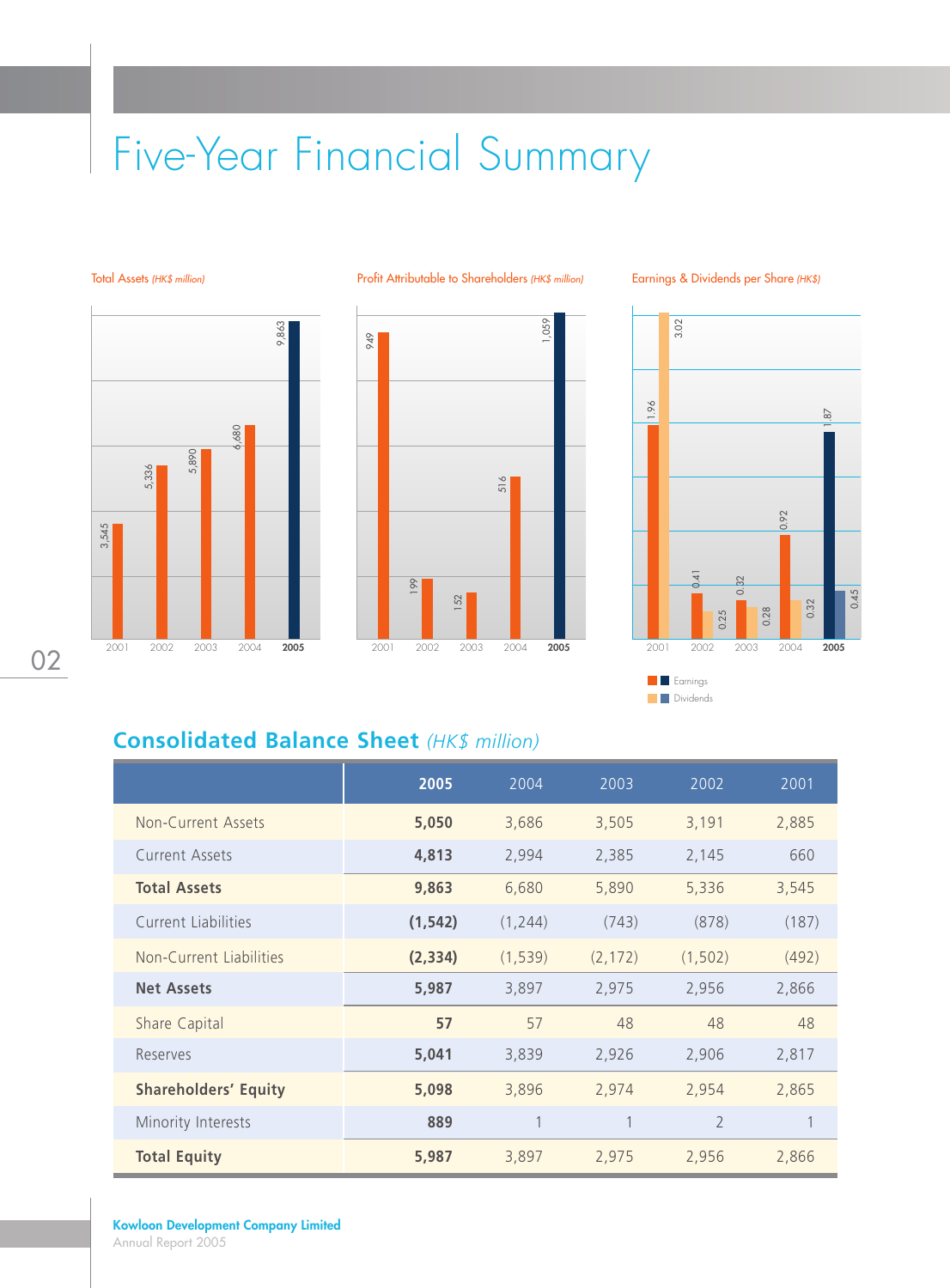# Five-Year Financial Summary

### **Consolidated Income Statement** *(HK\$ million)*

|                                                                                 | 2005      | 2004      | 2003      | 2002     | 2001              |
|---------------------------------------------------------------------------------|-----------|-----------|-----------|----------|-------------------|
| Turnover                                                                        | 1,320     | 773       | 674       | 591      | 398               |
| Profit From Operations                                                          | 1,182     | 592       | 210       | 253      | 100               |
| Finance Costs                                                                   | (18)      | (6)       | (11)      | (8)      | (10)              |
| Profit Attributable to<br>Shareholders (excluding<br>revaluation of properties) | 638       | 303       | 201       | 156      | 1,058             |
| Profit Attributable to<br>Shareholders                                          | 1,059     | 516       | 152       | 199      | 949               |
| Dividends (HK\$)<br>- special interim<br>$-$ interim<br>$-$ final               | 57<br>198 | 39<br>142 | 29<br>125 | 74<br>97 | 1,355<br>19<br>87 |
|                                                                                 | 255       | 181       | 154       | 121      | 1.461             |

## **Financial Highlights**

|                                                                               | 2005  | 2004  | 2003  | 2002  | 2001   |
|-------------------------------------------------------------------------------|-------|-------|-------|-------|--------|
| Net Asset Value per Share (HK\$)                                              | 8.99  | 6.87  | 6.15  | 6.11  | 5.92   |
| Earnings per Share $(HK\$ )<br>(excluding revaluation of<br>properties)       | 1.13  | 0.54  | 0.42  | 0.32  | 2.19   |
| Earnings per Share (HK\$)                                                     | 1.87  | 0.92  | 0.32  | 0.41  | 1.96   |
| Dividends per Share (HK\$)                                                    | 0.45  | 0.32  | 0.28  | 0.25  | 3.02   |
| Dividend Payout Ratio (%)<br>(excluding revaluation of<br><i>properties</i> ) | 40.00 | 59.88 | 76.37 | 77.67 | 138.12 |
| Return on Shareholders'<br>Equity $(%)$                                       | 23.55 | 15.01 | 5.14  | 6.84  | 27.42  |
| Gearing Ratio (bank borrowings/<br>shareholders' equity) (%)                  | 51.83 | 44.98 | 74.27 | 51.56 | 10.54  |

*Notes:*

1. The financial information in this summary is extracted from the published accounts for the last five years, restated where appropriate to be in accordance with the current accounting policies of the Group.

2. In 2001, special interim dividend in specie was declared and distributed in the proportion of 4 shares of The Kowloon Motor Bus Holdings Limited for every 37 shares of the Company held (equivalent to a dividend of HK\$2.8 per share).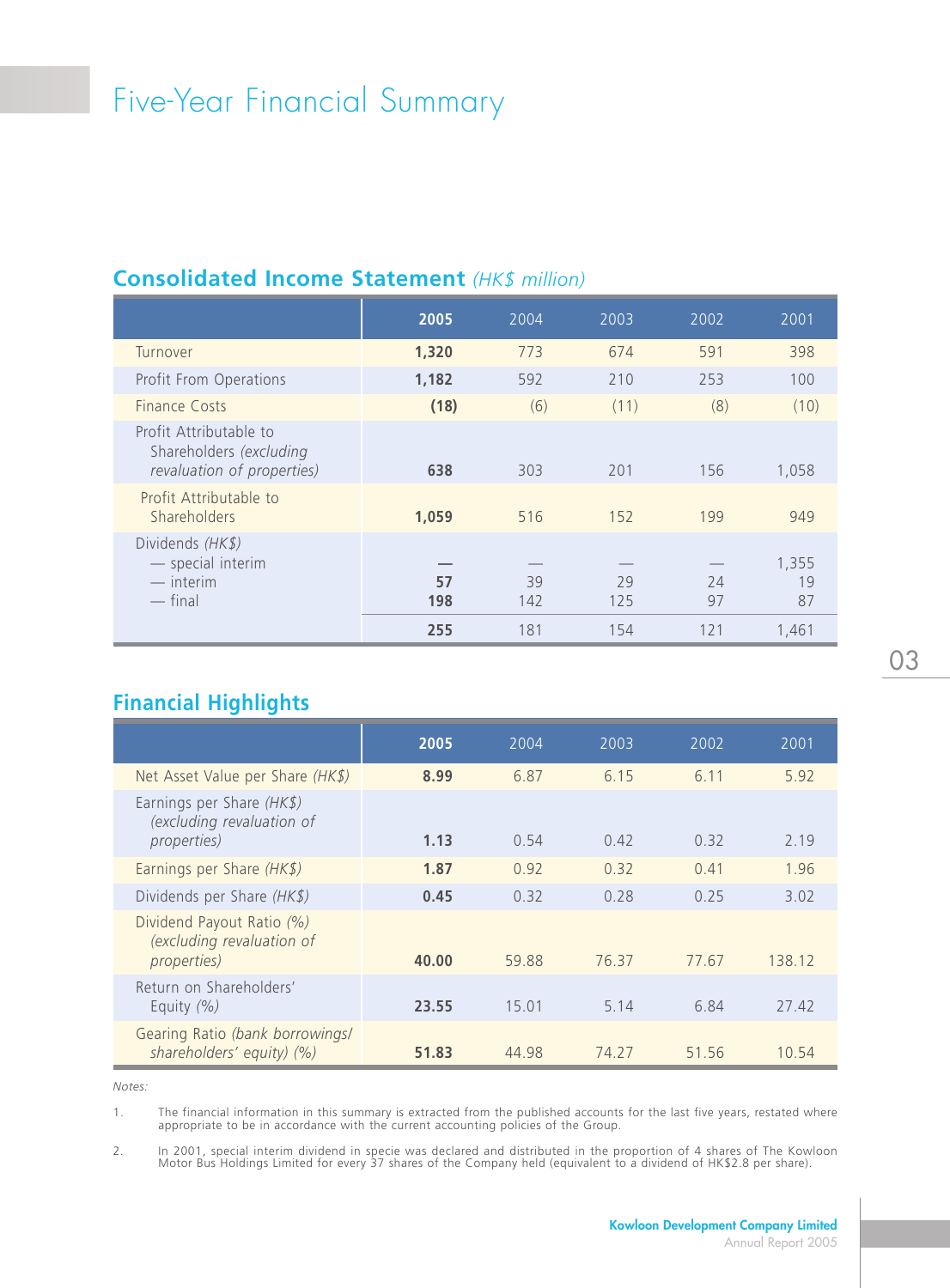#### **Group Results and Dividends**

The Group's profit attributable to shareholders for the year ended 31 December 2005 amounted to HK\$1,059 million. Excluding investment property revaluation gains net of deferred tax of HK\$421 million, underlying net profit rose 111% to HK\$638 million. Underlying earnings per share rose to HK\$1.13, representing an increase of 109% over 2004.

It should be noted that a number of new accounting standards which became effective on 1 January 2005 require restatement in the accounts of the Group's previously reported results.



As a luxury trendsetter development in the Western Mid-Levels, Mount Davis 33 is at the international forefront in its user-oriented design.

The Board of Directors has recommended the payment of a final dividend of HK\$0.35 per share for 2005, an increase of 40% over 2004. Together with the interim dividend of HK\$0.10, the full year dividend for 2005 will amount to HK\$0.45 per share, representing an increase of 41% over the previous year.

The final dividend will be payable on 9 May 2006 to shareholders registered as at 8 May 2006.

#### **Business Review**

The record net profit achieved in 2005 has come from a broad-based improvement across our core property business which has benefited from strong economic growth and favourable sentiment in the property markets in Hong Kong and Macau. The main contributions to the Group's 2005 profit were two residential development projects in Hong Kong and Macau, the sales of which produced a combined profit of HK\$401 million. Other Group's businesses have also performed well.

#### *Major Acquisitions*

The Group provided investors with the opportunities to participate in the economies of Hong Kong, Macau, and increasingly the Mainland China. To further expand to Macau and the Mainland China, two major acquisitions were made in 2005.

In April 2005, through an 85% owned subsidiary, the Group entered into an agreement to acquire a 70.3% stake in

04

**Kowloon Development Company Limited** Annual Report 2005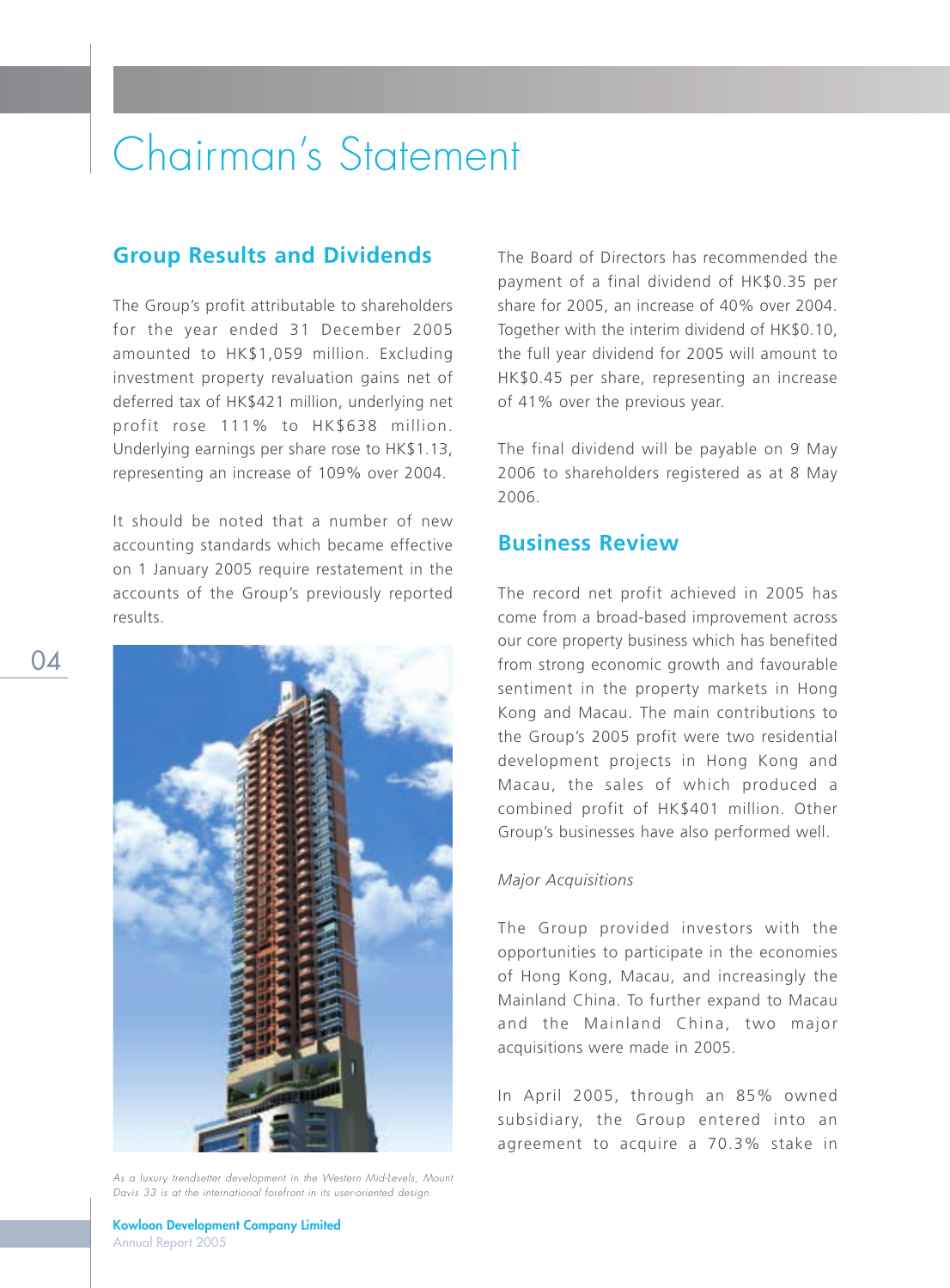Shenzhen Properties & Resources Development (Group) Limited ("Shenzhen Properties") for a cash consideration of RMB459 million. Shenzhen Properties, indirectly owned by the Shenzhen Municipal Government, is an enterprise listed on the Shenzhen Stock Exchange and principally engaged in real estate development, investment and property management in the PRC. The acquisition of Shenzhen Properties was approved by the shareholders of the Company at an extraordinary general meeting on 20 July 2005. Subsequently, the Group made a share segregation proposal to the A-share shareholders of Shenzhen Properties in accordance with the relevant reform initiated by the China Securities Regulatory Commission ("CSRC"). The proposal was approved by the A-share shareholders of Shenzhen Properties on 13 January 2006. The Group will hold an effective 59.76% stake in Shenzhen Properties if the CSRC approves its general offer waiver application. If its waiver application is not granted, the Group may have to initiate a general offer to the A-share and B-share shareholders. Details of the acquisition has been stated in a circular issued by the Company on 30 June 2005.

In October 2005, the Company entered into an agreement to acquire an aggregate interest of approximately 56.84% in the existing issued shares of Polytec Asset Holdings Limited ("Polytec Asset") and all the outstanding partly paid non-voting convertible redeemable preference shares ("CPS") of Polytec Asset for a total consideration of HK\$826 million. Polytec Asset is a property investment, development



The Company is honoured to be selected by Forbes Asia as one of the 200 "Best Under A Billion" companies in 2005.

and trading company listed on the Main Board of the Hong Kong Stock Exchange (stock code: 208) and the majority of its property development and investment portfolio is in Macau. The whole acquisition process was completed on 24 November 2005. Assuming full conversion of the CPS, the Group has an effective interest of Polytec Asset of 64.15%. As we only completed the whole acquisition process of Polytec Asset in late November, its contribution to the Group's 2005 profit was negligible. The full impact of the Polytec Asset acquisition will be reflected in the Group's 2006 accounts.

#### *Property Sales*

The Group's property sales rose to HK\$531 million in 2005, an increase of 80% over 2004. The substantial increase in sales was primarily due to the recognition of a portion of the cash distribution from the Group's 80% interest in La Baie Du Noble, a residential and commercial property development project in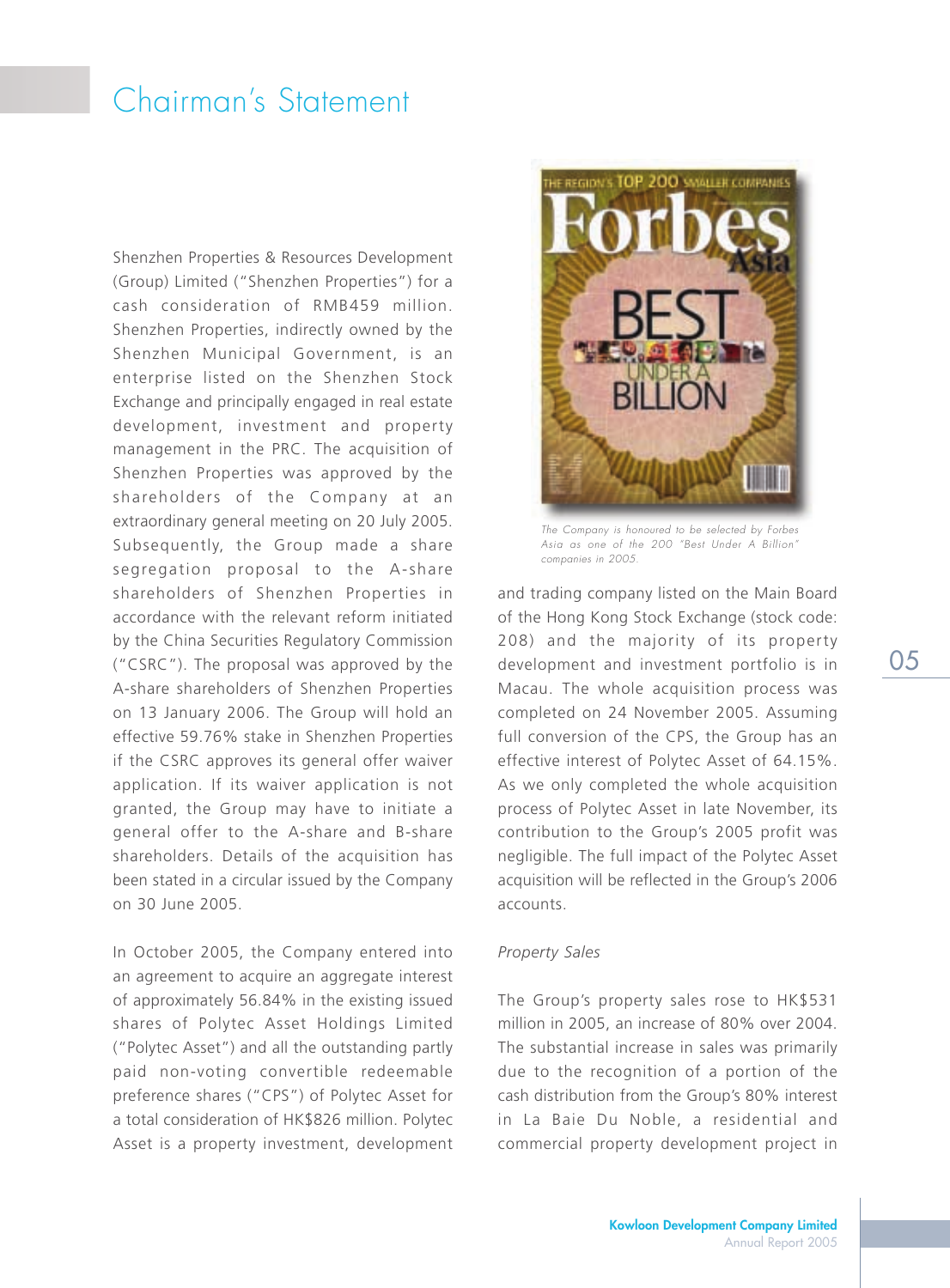Macau, and the sale of a majority of the 68 residential units of Padek Palace at No.377 Prince Edward Road West in Hong Kong.

#### *Property Development*

La Baie Du Noble, covering an aggregate gross floor area of approximately 1,603,000 sq ft, is close to completion. It has been well received by the market since the launch of the presale. Except for those duplex apartments, nearly all residential units have been sold. This is one of the most prestigious residential and commercial properties in Macau and its contemporary designs and superior finishes have set new high standards for residential developments in the town. We intend to release the duplex units to the market in the second half of this year.

The residential project at No. 33 Ka Wai Man Road, named as Mount Davis 33, is near completion. This luxury residential property is located above the western seashore of Hong Kong Island and is a joint-venture residential development project with the Urban Renewal Authority. It offers a total of 89 units, with a gross floor area of approximately 78,000 sq ft and a high quality private clubhouse. We will release some units to the market shortly. With a limited supply of quality residential units on Hong Kong Island, we expect this project to be well received by the market.

The Group's development at 31 Robinson Road, Mid-Levels, Hong Kong, of 84 luxury residential units with a gross floor area of approximately 128,000 sq ft, is expected to be completed in 2007.

The Group's important residential and commercial development project at 35 Clear Water Bay Road, Ngau Chi Wan, with an estimated gross floor area of approximately 2,163,000 sq ft, is currently under site formation works. The newly revised development plan has been approved by the Town Planning Board.

During 2005, the Group acquired certain properties, with a total gross floor area of approximately 60,000 sq ft, at Belcher's Street on Hong Kong Island. These properties will be redeveloped in the near future.

#### *Property Investment*

The Group's gross rental income for 2005 from its property investment portfolio amounted to HK\$212 million. Excluding a one-off termination fee from a retail tenancy in 2004, the underlying gross rental income rose 17% in 2005 over the previous year. The improvement was broad-based, with the underlying rental income from office and retail properties rising 20% and 19% respectively.

The Group has reached an agreement with MTR Corporation to construct a subway connecting the MTR Prince Edward Station and the basement of Pioneer Centre and the project will commence soon. After completion, it will provide greater convenience to visitors and people living in the vicinity.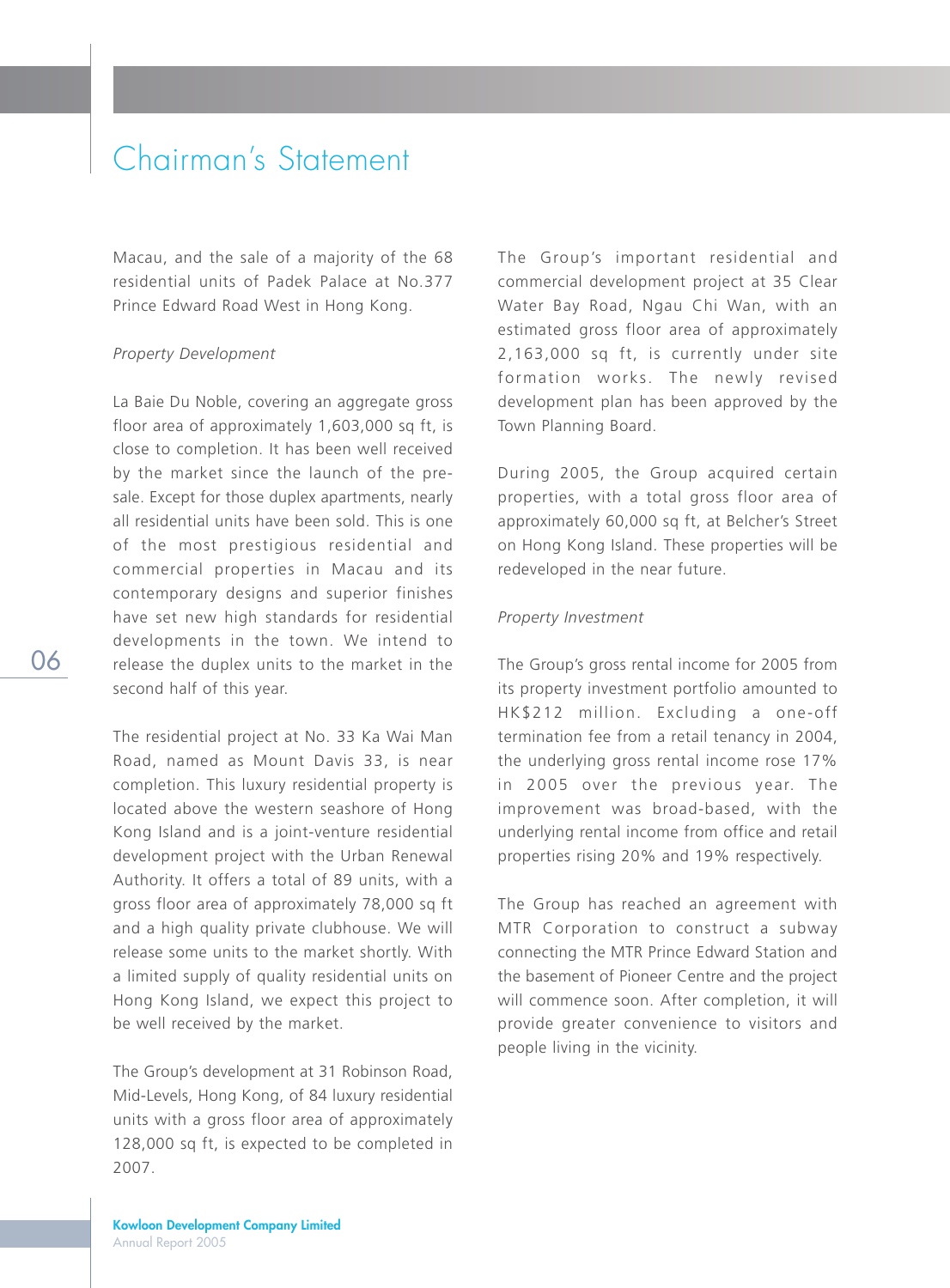#### **Prospects**

The Group has capitalized on the experience of the new management in property business and a series of development projects injected by the parent company since the takeover by the Polytec Group in early 2002. As a result, the Group's net profit, excluding revaluation gains, has grown at an annual rate of 60%, with underlying net profit rising from HK\$156 million in 2002 to HK\$638 million in 2005.

At the start of 2004, we set a 5-year earnings target for the Group, aiming to deliver an annual growth rate of 20% in earnings per share during the period of 2004-2008 or 149% over the period. We have accomplished the goal in two years rather than five, with underlying earnings per share growing 169% over the period.

Looking forward, while we have achieved our 5-year goal much earlier than we had targeted, barring unforeseen circumstances, we are confident that the Group's earnings will continue to grow at a robust rate in 2006 and 2007.

Assuming completion of the acquisition of a controlling stake in Shenzhen Properties, which is still pending final approval from the CSRC, the Group will pursue a three-tier development strategy, with an exposure in the three markets of the Greater China region. Polytec Asset will become the Group's property development and investment flagship in the Macau market while Shenzhen Properties will become the property investment and development platform of the Group in the Mainland China. The Company will continue to concentrate on its activities in Hong Kong and as a holding company for the Group's interests in Macau and China. This will allow the three listed companies of the Group to maintain strategic focus on their respective markets and set a platform for the Group to readily access the best investment opportunities in three markets, providing greater investment flexibility.

Management will continue to focus on ensuring the Group maintains dynamic earnings growth in the long term, thus delivering the best return to our shareholders.

#### **Appreciation**

The Company is honored to be selected by Forbes Asia as one of the 200 "Best Under A Billion" companies in 2005. I would like to share this honor with my fellow directors and all staff. Indeed, without their efforts, we would not have had such an achievement. The reward also reminds us to continue to work hard for the benefit of the Company.

**Or Wai Sheun** *Chairman* Hong Kong, 30 March 2006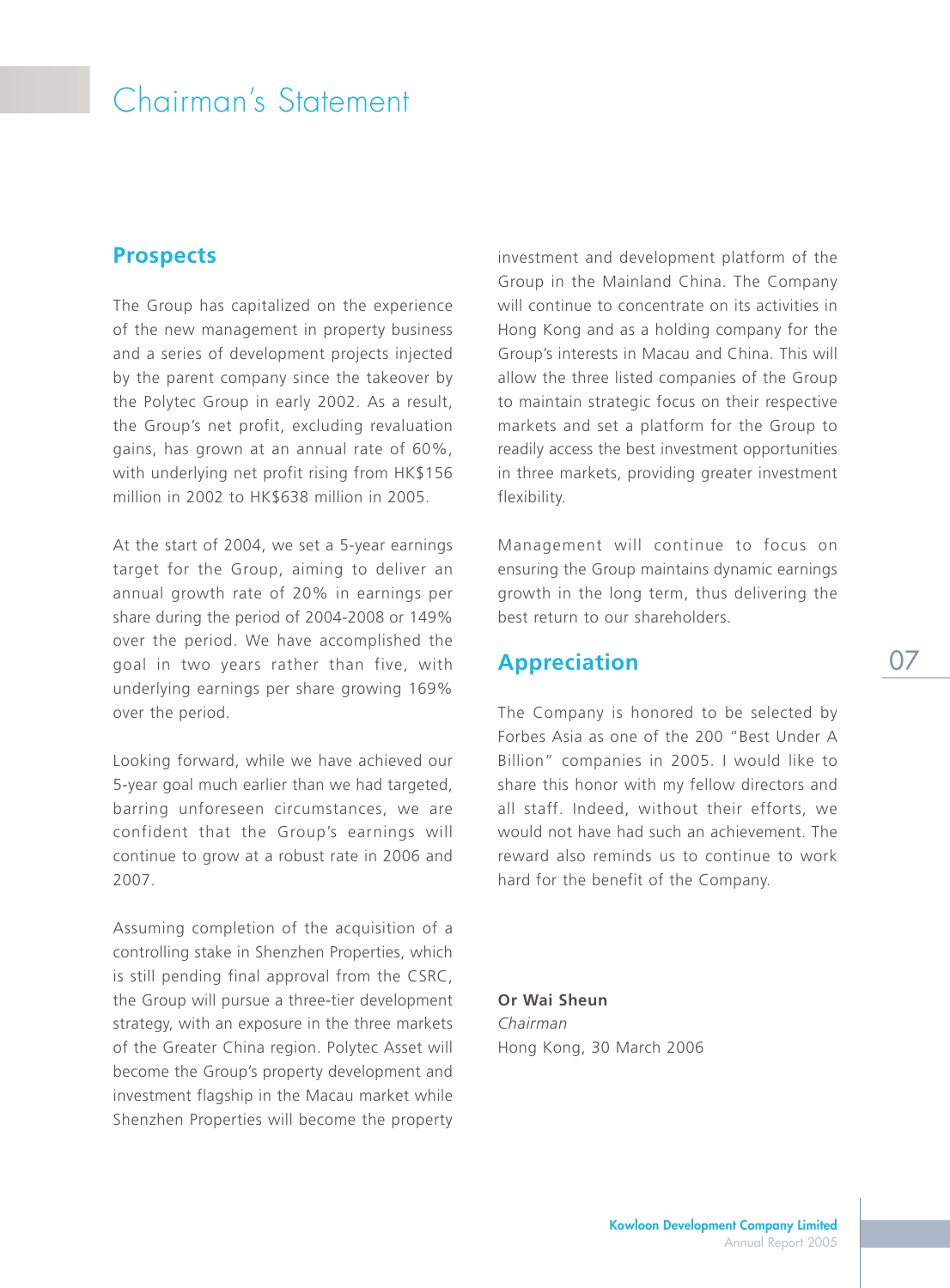## **Property Development**

The status of our existing projects under development is shown below.

#### **Group's\* Major Projects Under Development**

| <b>Location</b>                                                                           | <b>Usage</b>                  | Group's<br><b>Interest</b>                              | <b>Approximate</b><br><b>Total Gross</b><br><b>Floor Area</b> |                                     | <b>Expected</b><br>Date of<br><b>Status Completion</b> |
|-------------------------------------------------------------------------------------------|-------------------------------|---------------------------------------------------------|---------------------------------------------------------------|-------------------------------------|--------------------------------------------------------|
|                                                                                           |                               | (%)                                                     | (sq ft)                                                       |                                     |                                                        |
| <b>MACAU</b><br>La Baie Du Noble<br>The Orient Pearl District<br>Macau                    | Residential and<br>Commercial | 80                                                      | 1,603,000                                                     | Superstructure<br>works in progress | First half<br>2006                                     |
| <b>HONG KONG</b><br>Mount Davis 33<br>No. 33 Ka Wai Man Road<br>Kennedy Town<br>Hong Kong | Residential                   | Joint Venture<br>with the<br>Urban Renewal<br>Authority | 78,000                                                        | Superstructure<br>works in progress | First half<br>2006                                     |
| No. 31 Robinson Road<br>Mid-Levels<br>Hong Kong                                           | Residential                   | 100                                                     | 128,000                                                       | Superstructure<br>works in progress | 2007                                                   |
| No. 35<br>Clear Water Bay Road<br>Ngau Chi Wan<br>Kowloon                                 | Residential and<br>Commercial | 100                                                     | 2,163,000                                                     | Site formation<br>works in progress | 2008/2009                                              |
| <b>TOTAL</b>                                                                              |                               |                                                         | 3,972,000                                                     |                                     |                                                        |

*Note: \* Excluding those of Polytec Asset*

#### *La Baie Du Noble, The Orient Pearl District, Macau*

An 80% interest in this luxury residential and commercial property development project was acquired by the Group in 2004. The development, comprising five residential blocks erected over a 3 storey commercial podium, commands a panoramic sea view.



Our Executive Director Mr Lai Ka Fai (middle) accepted the "Best Under A Billion" Award from Mr Steve Forbes, President, CEO and Editor-in-Chief of Forbes (left) and Mr Darrell Metzger, CEO, Sentosa Leisure Group, Host Sponsor (right).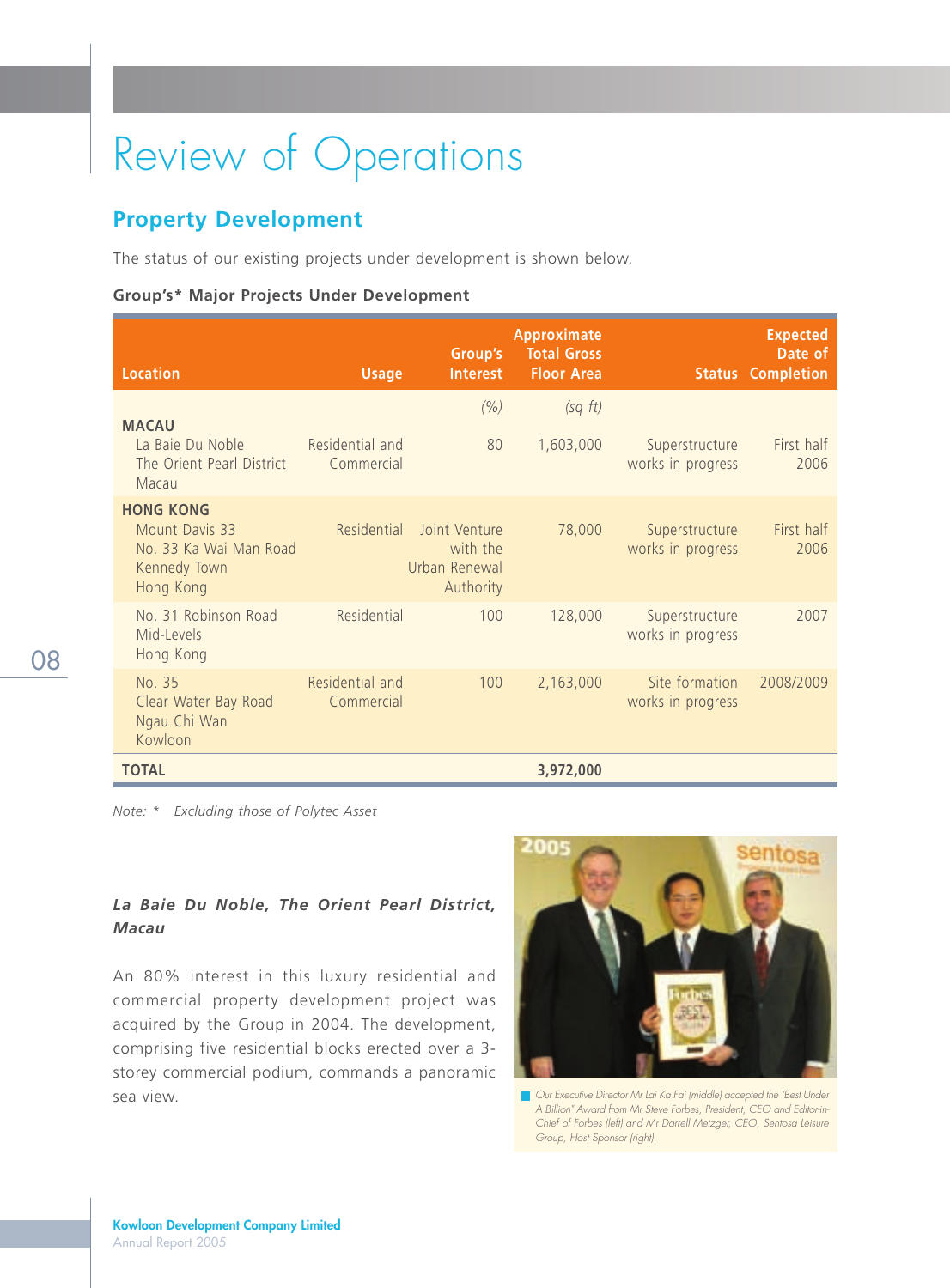#### *Mount Davis 33, 33 Ka Wai Man Road, Kennedy Town, Hong Kong*

Situated at the Western Mid-levels, this jointventure project with the Urban Renewal Authority offers top-quality residential units with full clubhouse facilities and a lush landscaped environment. At Mount Davis 33, every unit owns a panoramic seaview balcony, overlooking a magnificent view of Tsim Sha Tsui and Tsing Ma Bridge. This property project has achieved the provisional rating of Platinum Standard of The Hong Kong Building Environmental Assessment Method (HK-BEAM) Society, which assesses new building premises for their environmental protection and user-oriented design.

#### *31 Robinson Road, Mid-Levels, Hong Kong*

The deluxe residential tower being constructed on this prime location will provide residents with comprehensive services and recreational facilities including a swimming pool and a luxury clubhouse.





Mount Davis 33 has achieved the provisional rating of Platinum Standard of the HK-BEAM Society.

#### *35 Clear Water Bay Road, Ngau Chi Wan, Kowloon*

The site will be built up into a comprehensive residential and commercial complex with retail and community facilities.

09

#### **Property Investment**

The Group's existing investment properties, excluding that of our newly acquired subsidiary Polytec Asset, amounted to an aggregate gross floor area of 649,000 sq ft as at 31 December 2005, with 44% and 54% in office and retail space respectively.

The Group's 2005 gross rental income generated by its property investment portfolio amounted to HK\$212 million compared to the previous year rental income of HK\$181 million, excluding a one-off termination fee of HK\$26 million from a major retail tenancy. Indeed, improvement in the local economy and consumer sentiment in 2005 has boosted the overall demand for Grade A office and retail space.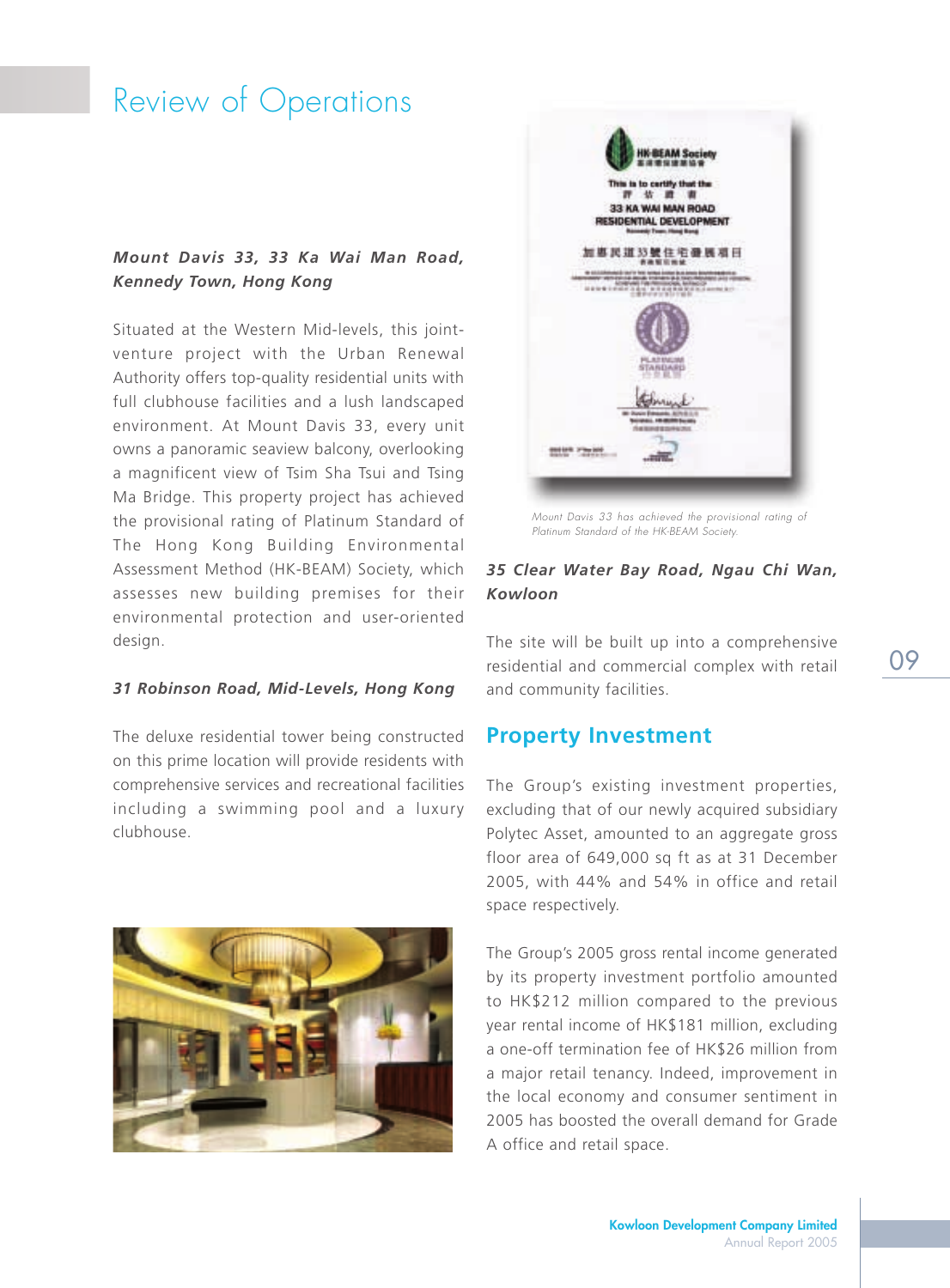The Group's rental income from its office portfolio rose to HK\$53 million in 2005 from HK\$44 million in the previous year. This was largely due to a substantial increase in renewal rates for major office tenancies at Pioneer Center, with total rental from offices rising 21% in 2005 from the previous year. Indeed, offices at the Pioneer Centre were close to fully let at the end of 2005 compared to an average occupancy rate of 96.7% in 2004.

The Group's total rental income from its retail property portfolio rose to HK\$143 million in 2005 from the previous year's HK\$120 million which excludes the previously mentioned termination fee. Total retail rental income from Pioneer Centre, the Group's flagship commercial property, amounted to HK\$112 million in 2005.

#### **Property Management**

The Group and its associated companies together manage over 8.5 million sq ft of residential and commercial premises as at the end of 2005 compared to 7.7 million in the previous year.

### **Financing and Investments**

The 2005 performance of our mortgage financing and investment business was encouraging. As at 31 December 2005, the Group invested a total of HK\$308 million in financial investments, of which HK\$65 million was in long term investment and HK\$243 million in short term investment. For the year ended 31 December 2005, financing and investment activities combined contributed HK\$124 million to the Group's operating profits, an increase of 58% over the previous year.

#### **Polytec Asset Holdings Limited** (56.84% owned by the Group)

For the year ended 31 December 2005, Polytec Asset's net profit amounted to HK\$477 million. Excluding property revaluations net of deferred tax, underlying net profit rose to HK\$57 million in 2005, an increase of 234% over the previous 13 months. The increase in profit was mainly driven by the sale of certain properties at China Plaza during the year. Polytec Asset contributed a total of HK\$5.5 million to the Group's 2005 profit as the company was only acquired in November 2005.

**Property Development**: In Macau, Polytec Asset's 58% owned residential and commercial project in Taipa has been under site formation works since the beginning of February this year. This residential and commercial complex, covering an aggregate gross floor area of approximately 386,000 sq ft, includes two buildings with a total of 294 residential units and a number of retail shops on the ground floor. It has received encouraging enquiries regarding this project from potential buyers.

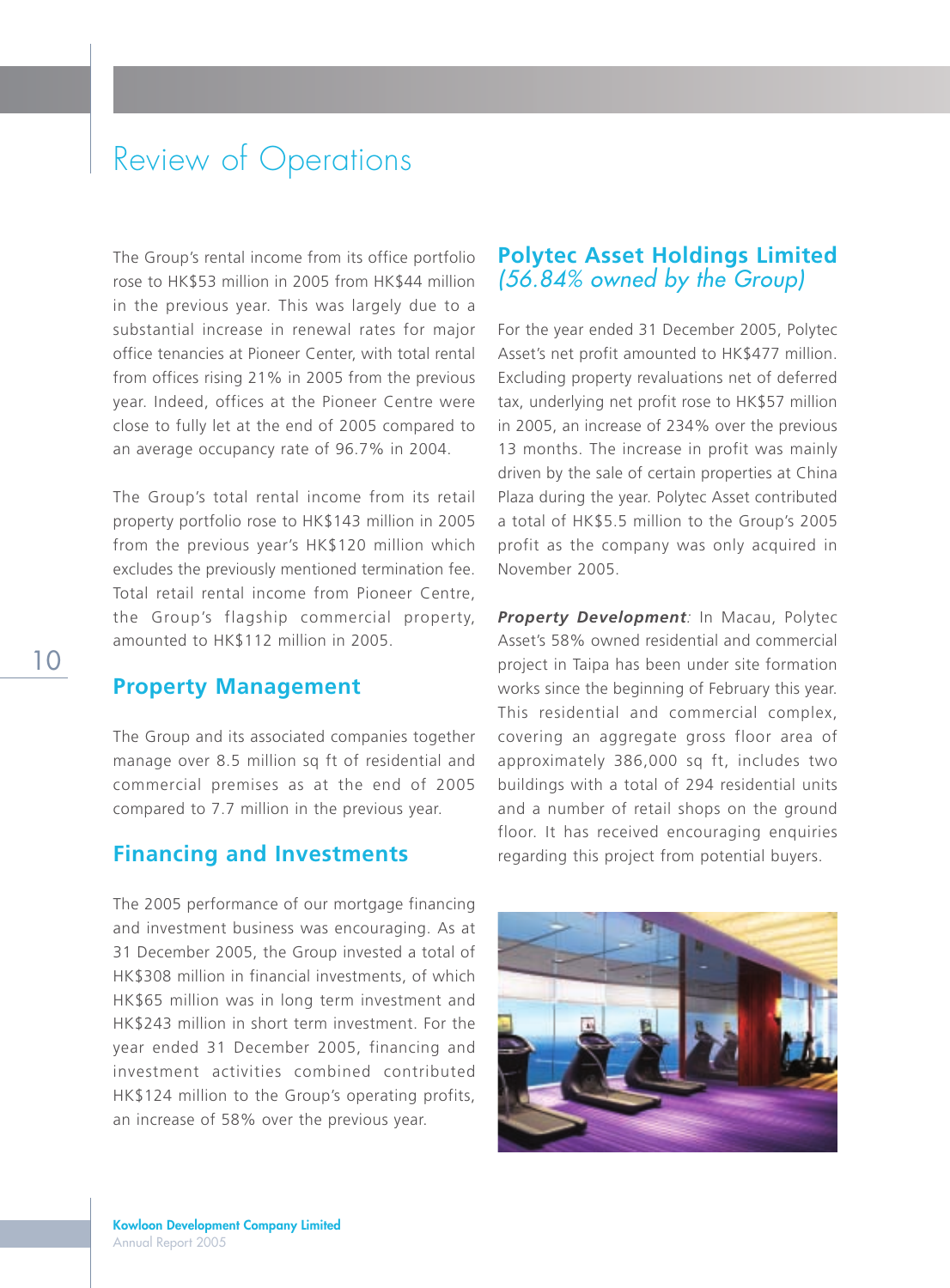In Hong Kong, Polytec Asset has two small-scale joint-venture residential projects under development. The first one is a 60% owned jointventure project, situated in Shun Fung Wai, Tuen Mun, comprising of 15 low-rise houses with an aggregate gross floor area of approximately 31,000 sq ft. The second one is a 48% owned

joint-venture project, located in Kau To Shan, Shatin, consisting of 6 low-rise houses with an aggregate gross floor area of approximately 13,000 sq ft. The construction works of the two development projects are progressing smoothly and they are expected to be put on sale after their completion this year.

#### *Polytec Asset's Projects Under Development*

| <b>Location</b>                                                | <b>Usage</b>                     | <b>Group's</b><br><b>Interest</b> | <b>Approximate</b><br><b>Total Gross</b><br><b>Floor Area</b> |                                        | <b>Expected</b><br>Date of<br><b>Status Completion</b> |
|----------------------------------------------------------------|----------------------------------|-----------------------------------|---------------------------------------------------------------|----------------------------------------|--------------------------------------------------------|
| <b>MACAU</b><br>Pacifica Garden<br>The Taipa District<br>Macau | Residential<br>and<br>Commercial | (%)<br>33                         | (sq ft)<br>386,000                                            | Site formation<br>works in<br>progress | 2008                                                   |
| <b>HONG KONG</b><br>Tuen Mun<br>New Territories<br>Hong Kong   | Residential                      | 34                                | 31,000                                                        | Superstructure<br>works in<br>progress | 2006                                                   |
| Kau To Shan<br>Shatin<br>New Territories<br>Hong Kong          | Residential                      | 27                                | 13,000                                                        | Superstructure<br>works in<br>progress | 2006                                                   |
| <b>TOTAL</b>                                                   |                                  |                                   | 430,000                                                       |                                        |                                                        |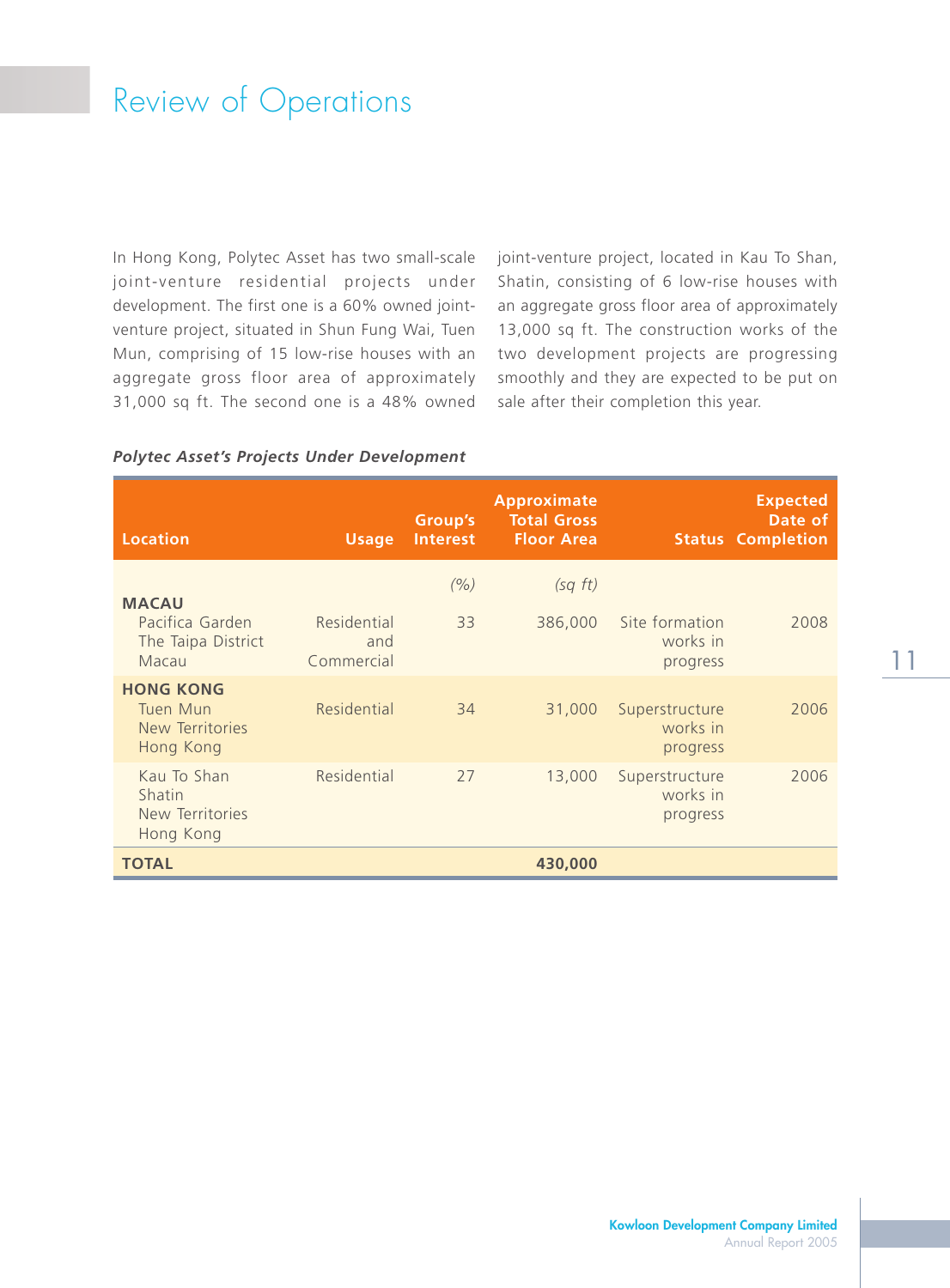**Property Investment**: The renovation program of the retail portion of Macau Square, Polytec Asset's 50% owned commercial property situated at Av. Do Infante D. Henrique in Macau with total retail space covering gross floor area of approximately 90,000 sq ft, has just been completed. It has received an increasing number of enquiries regarding the retail space from potential tenants. The renovation of the office portion, covering gross floor area of approximately 303,000 sq ft, will be commenced soon and the soft marketing has been launched. This commercial property is expected to become one of the main sources of Polytec Asset's rental income in 2007 and beyond.

The renovation work of Va Iong, a commercial building which is situated at Praca da Amizade with an aggregate gross floor area of 20,000 sq ft, will be started soon and is expected to be completed in the second half of this year.

### **Other Businesses**

Other businesses had made relatively insignificant contributions to the Group's profit in 2005. Among our other businesses, a 20% owned footwear wholesale and retail business of an associated company, Southern Success Corporation, continued to perform well. This associated company has distributed a total dividend of HK\$2.2 million to the Group for 2005.

#### **Human Resources and Remuneration Policy**

The Group (including Polytec Asset which became a subsidiary of the Group in November 2005, but excluding all associate companies) employed a total of about 250 employees at the end of 2005 (2004: 155 employees). Employee remuneration amounted to approximately HK\$52 million in 2005 (2004: HK\$38 million). The salary levels of the Group's employees are reviewed regularly so that they can be kept at a competitive level. Employees are rewarded based on their responsibilities and performance within the Group's salary and bonus system. The Group operates a share option scheme to provide incentives and rewards to eligible persons, including Directors and employees. Other employee benefits include medical insurance, retirement schemes, in-house training courses as well as subsidies for external education and training programmes.

The basis of determining the emoluments payable to the Directors of the Company are provided in the Corporate Governance Report section in this Annual Report.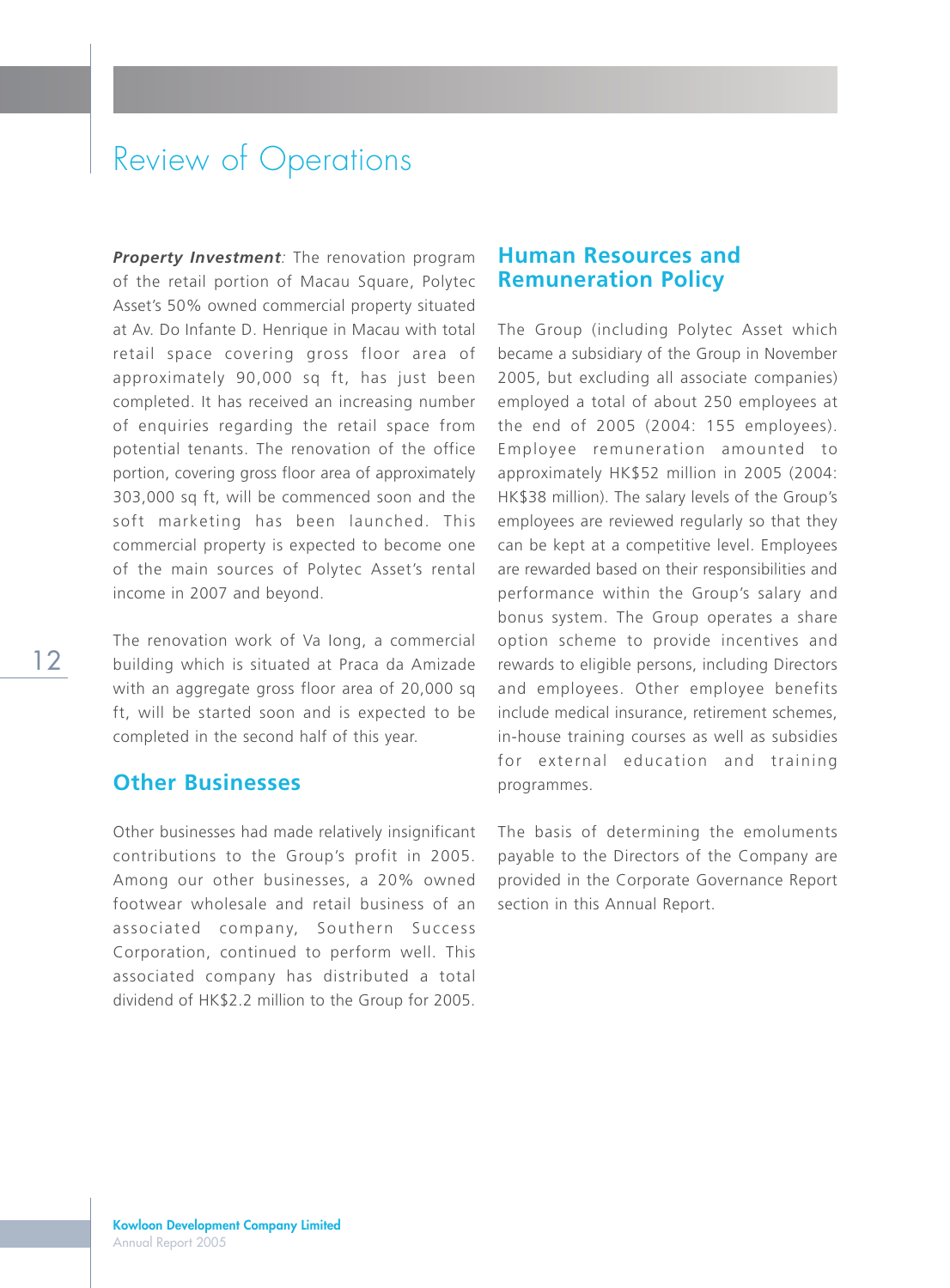# Financial Review

#### **Financial Resources and Bank Borrowings**

The total bank borrowings of the Group as at 31 December 2005 amounted to HK\$2,642 million including HK\$88 million from Polytec Asset. This represents an increase of HK\$890 million from HK\$1,752 million recorded at the end of 2004. The gearing ratio, calculated on the basis of bank borrowings to equity attributable to shareholders of the Company was 52%. During the year under review, the Group paid HK\$192 million in relation to the proposed acquisition of Shenzhen Properties and repaid HK\$240 million to a subsidiary of the ultimate holding company. Of the HK\$826 million acquisition cost for a 56.84% interest in Polytec Asset, HK\$685 million has been paid with HK\$141 million remained payable to the major shareholder as at 31 December 2005. Substantial amount of cash has been generated from the Group's development projects in 2005, with HK\$460 million contributed from La Baie Du Noble in Macau and HK\$263 million from Padek Palace in Hong Kong.

All banking facilities are arranged on a floating rate basis with HK\$700 million bank loans being hedged by structured swaps contracted during the year under review.

The Chinese currency reform in mid-2005 has increased the Group's outstanding obligation (50% of RMB459 million) in respect of the proposed acquisition of Shenzhen Properties by approximately HK\$3 million. The Group's exposure to other currency risk is insignificant as most of the Group's operations are in Hong Kong and transactions are denominated in local currency.

With committed undrawn financing facilities in place, recurrent cash inflow from investment properties and property sales, the Group has



sufficient financial resources to satisfy its commitments and working capital requirements.

#### **Capital Commitments**

As at 31 December 2005, the Group had contracted commitments of HK\$222 million in respect of the acquisition of Shenzhen Properties. Commitments for construction work amounted to HK\$97 million.

#### **Contingent Liabilities and Pledge of Assets**

The Group has given guarantees in the amount of HK\$8 million to insurance companies in respect of performance bonds entered into by associated companies engaged in property management services.

As at 31 December 2005, properties and securities valued at HK\$4,983 million and time deposits of HK\$38 million were pledged to banks to secure credit facilities, and as margin deposits for the Group's investments in securities.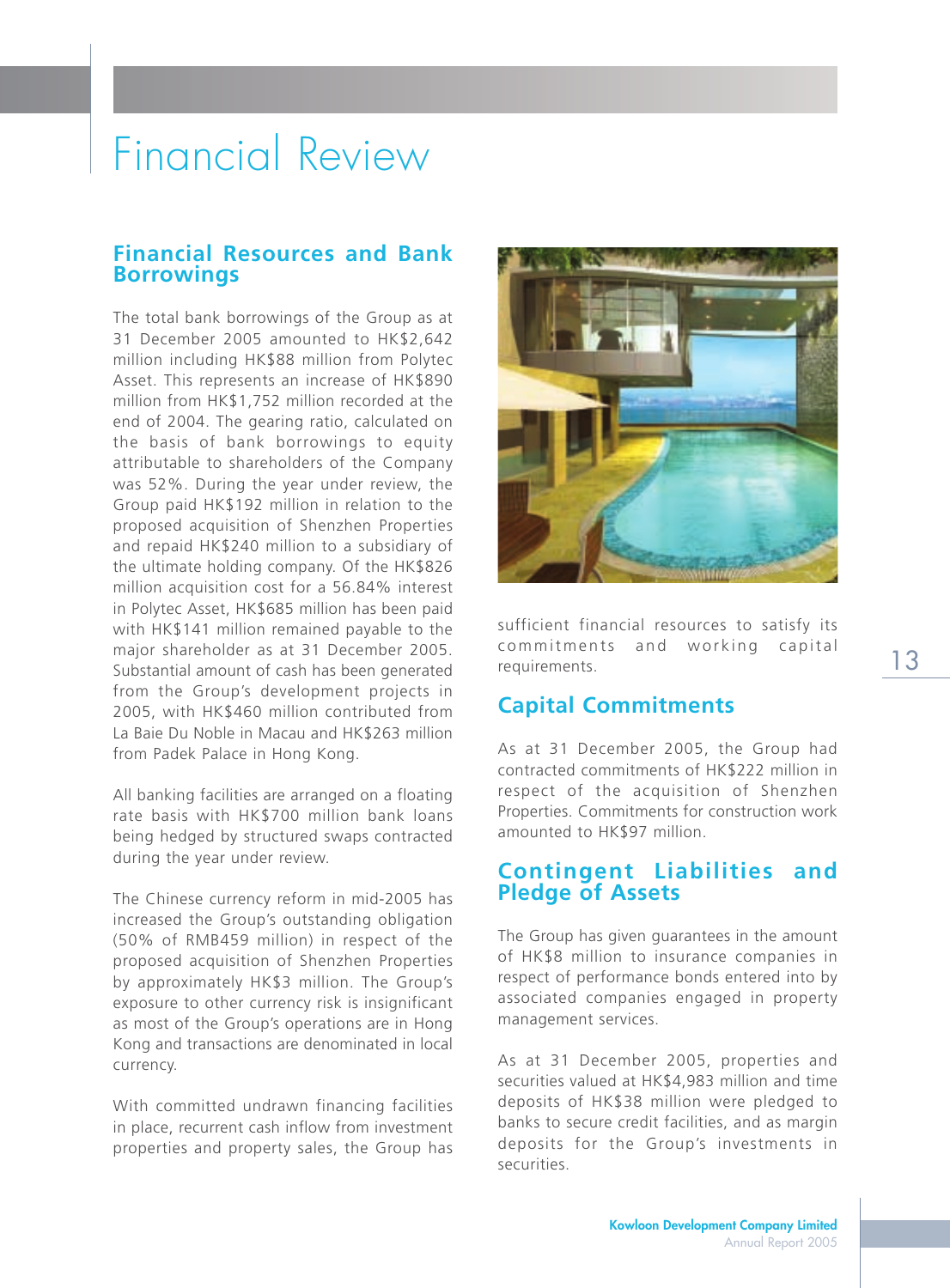# Profile of Directors and Senior Management

#### **Board of Directors**

#### **Executive Directors**

**OR Wai Sheun**, aged 54, is the *Chairman* of the Board of Kowloon Development Company Limited. He was appointed director of the Company in January 2002. Mr Or is responsible for the development of corporate strategies, corporate planning and general management of the Company. He is the chairman of Polytec Holdings International Limited and Intellinsight Holdings Limited and a director of The Or Family Trustee Limited Inc, all the three companies being substantial shareholders of the Company. Mr Or has over 20 years' experience in property development and investment and textile and garment business in Hong Kong and Macau. He is the husband of Ms Ng Chi Man and the father of Mr Or Pui Kwan, both Executive Directors of the Company.

**NG Chi Man**, aged 53, is the *Executive Director* of Kowloon Development Company Limited. She was appointed director of the Company in January 2002. Ms Ng is responsible for the development of corporate strategies, corporate planning and general management of the Company. She is a director of Polytec Holdings International Limited and Intellinsight Holdings Limited, both companies being substantial shareholders of the Company. Ms Ng has over 20 years' experience in property development and investment and textile and garment business in Hong Kong and Macau. She is the wife of Mr Or Wai Sheun, Chairman of the Company and the mother of Mr Or Pui Kwan, Executive Director of the Company.

**LAI Ka Fai**, aged 41, is the *Executive Director* of Kowloon Development Company Limited. He was appointed director of the Company in January 2002. Mr Lai is responsible for the development of corporate strategies, corporate planning and day-to-day management of the Company. He is a director of Intellinsight Holdings Limited, a substantial shareholder of the Company, and a nonexecutive director of Polytec Asset Holdings Limited\*. Mr Lai has over 15 years' experience in finance, accounting, financial and operational management and corporate planning. He graduated from the University of East Anglia in the United Kingdom with a Bachelor's degree in Science. He is an associate member of the Hong Kong Institute of Certified Public Accountants and a fellow member of the Association of Chartered Certified Accountants in the United Kingdom.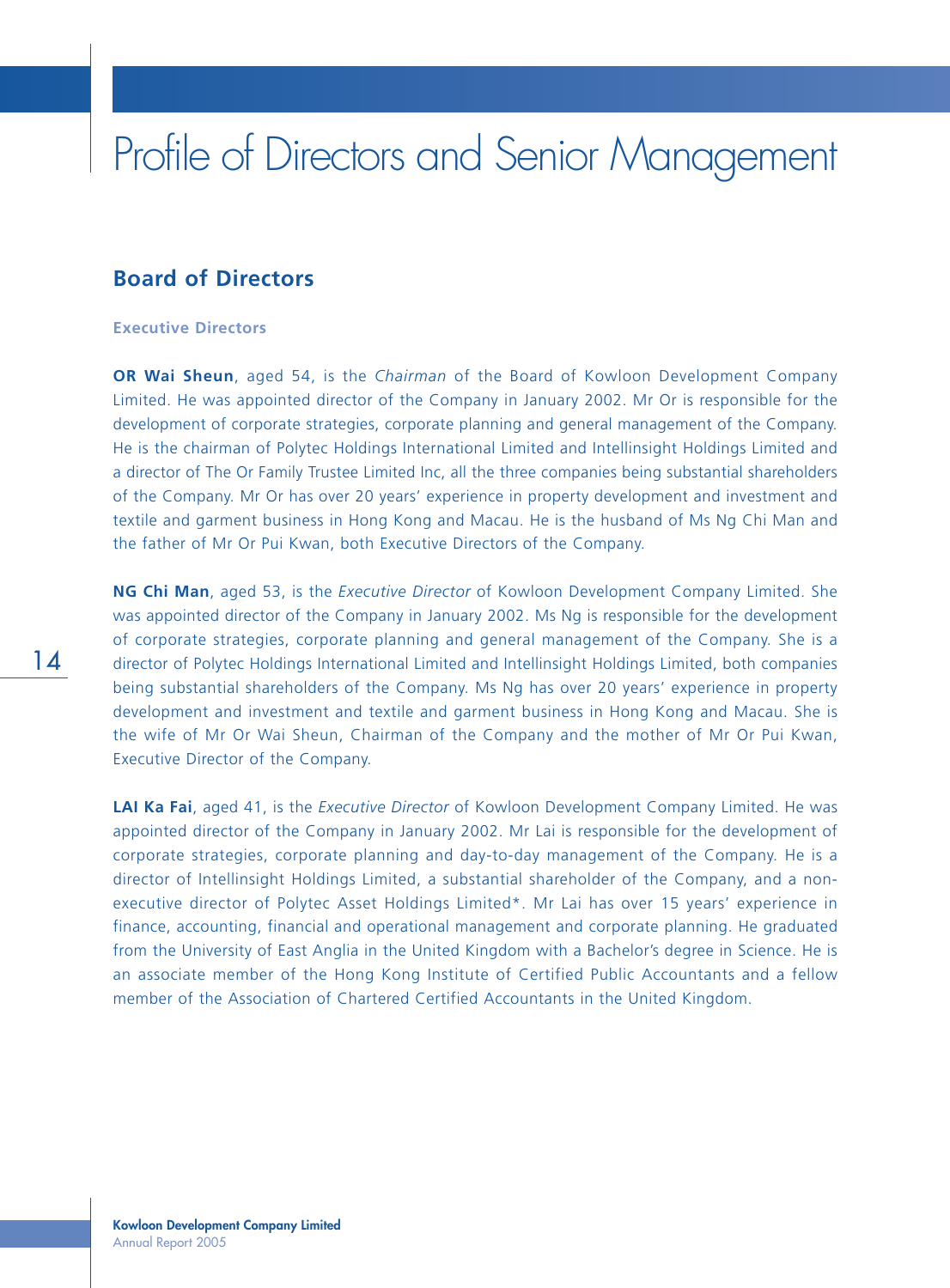# Profile of Directors and Senior Management

**OR Pui Kwan**, aged 27, is the *Executive Director* of Kowloon Development Company Limited. Mr Or joined the Company in May 2003 and was appointed director of the Company in September 2005. He is responsible for the development of corporate strategies, corporate planning and dayto-day management of the Company. Mr Or has attained working experience since 2000 in various companies engaged in property development, securities investment, information technology, product research and development. He holds a Bachelor of Combined Science degree from University College London, United Kingdom. He is the son of Mr Or Wai Sheun and Ms Ng Chi Man, Chairman and Executive Director of the Company respectively.

#### **Non-executive Directors**

**Keith Alan HOLMAN**, aged 61, is the *Deputy Chairman* of the Board of Kowloon Development Company Limited. He was appointed director of the Company in January 2002. He is a director of, inter alia, The Or Family Trustee Limited Inc, a substantial shareholder of the Company, Landswell Limited, the holding company of a group of trading companies, and Arcanum Investment Management Limited, a fund manager. Mr Holman has over 30 years' experience in corporate finance and investment banking. He graduated from Oxford University in the United Kingdom and has a professional qualification as a solicitor.

**TAM Hee Chung**, aged 62, is the managing director of Larry H C Tam & Associates Limited, a chartered surveyors, valuers and development consultants firm. Mr Tam started his professional career in the Hong Kong Government's Crown Lands & Survey Office, where he reached the rank of acting Government land agent/valuation, in charge of the Valuation Branch of the Crown Lands & Survey Office. He left the Government in 1981 and joined a property company as the general manager, and later set up his own practice as Larry H C Tam & Associates Limited. Mr Tam has extensive experience in all aspects of the land professional work both in Government and in private practice. Since 1988, he has been a member of the Town Planning Board and the Building Committee of the Housing Authority. He is a fellow member of both the Royal Institution of Chartered Surveyors and the Hong Kong Institute of Surveyors. He is also a registered professional surveyor. He became a director of the Company in January 2002.

**YEUNG Kwok Kwong**, aged 47, is the chairman and managing director of Polytec Asset Holdings Limited\*. Mr Yeung has over 20 years' experience in finance, accounting, financial and operational management and corporate planning. He is a fellow member of both the Hong Kong Institute of Certified Public Accountants and the Association of Chartered Certified Accountants in the United Kingdom. He became a director of the Company in January 2002.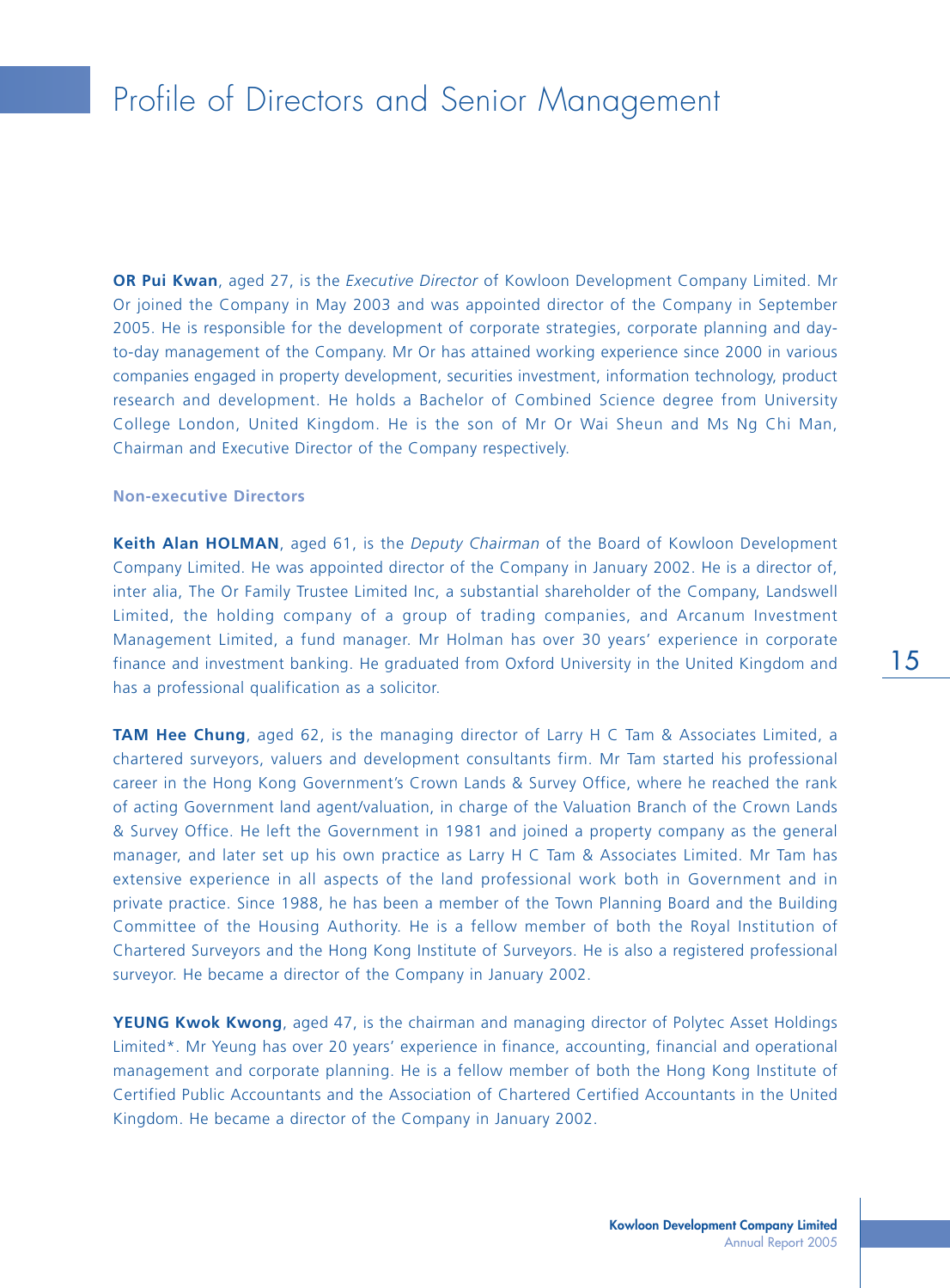## Profile of Directors and Senior Management

#### **Independent Non-executive Directors**

**CHAU Cham Son**, aged 73, holds a Bachelor of Architecture degree from the University of Hong Kong and a Post-graduate Diploma in Civic Design in the University of Liverpool. He was admitted to the degree of Doctor of Laws (honoris causa) in the University of Liverpool. He is a Fellow of the Royal Town Planning Institute (UK) and a Fellow of the Hong Kong Institute of Planners. He has over 30 years of practical experience in the field of town planning, buildings and land development in Hong Kong. He joined the Government in 1960, became the Director of Building Development in 1984 and became the first Director of Buildings and Lands in 1986. He left Government service in 1989 and has since devoted himself to giving professional advice on planning and development projects. He became a director of the Company in 1995.

**LI Kwok Sing, Aubrey**, aged 56, is a director of Management Capital Limited, a Hong Kongbased financial advisory and direct investment firm, and has over 30 years' experience in merchant banking and commercial banking. He is also a non-executive director of ABC Communications (Holdings) Limited\*, The Bank of East Asia, Limited\*, Café de Coral Holdings Limited\*, China Everbright International Limited\*, CNPC (Hong Kong) Limited\*, Pokfulam Development Company Limited\* and Value Partners China Greenchip Fund Limited\*, and is the non-executive chairman of Atlantis Asian Recovery Fund plc. Mr Li has a Master's degree in Business Administration from Columbia University and a Bachelor of Science degree in Civil Engineering from Brown University. He became a director of the Company in January 2002.

**LOK Kung Chin, Hardy**, aged 56, is the Managing Director of The Sun Company, Limited and has over 30 years' experience in building and engineering construction work. He graduated from the University of Manchester Institute of Science & Technology and is a Member of the Institution of Civil Engineers (United Kingdom), a Member of the Hong Kong Institution of Engineers and a Fellow of the Hong Kong Institute of Construction Managers. He became a director of the Company in January 2002.

**SETO Gin Chung, John**, aged 57, is an independent non-executive director of China Everbright Limited\* and a director of Pacific Eagle Asset Management Limited. He was a non-executive director of Hong Kong Exchanges and Clearing Limited\* and was the chief executive of HSBC Broking Services (Asia) Limited. Mr Seto was a Council Member of The Stock Exchange of Hong Kong Limited from 1994 to 2000 and was the first vice chairman from 1997 to 2000. He was a director of Poly Investments Holdings Limited\* from 1993 to 2002, and was the chairman and a non-executive director of Stockmartnet Holdings Limited\* from 2001 to 2005. He holds a Master of Business Administration degree from New York University, US and has over 30 years of experience in the securities and futures industry. He became a director of the Company in January 2002.

\* Companies listed on The Stock Exchange of Hong Kong Limited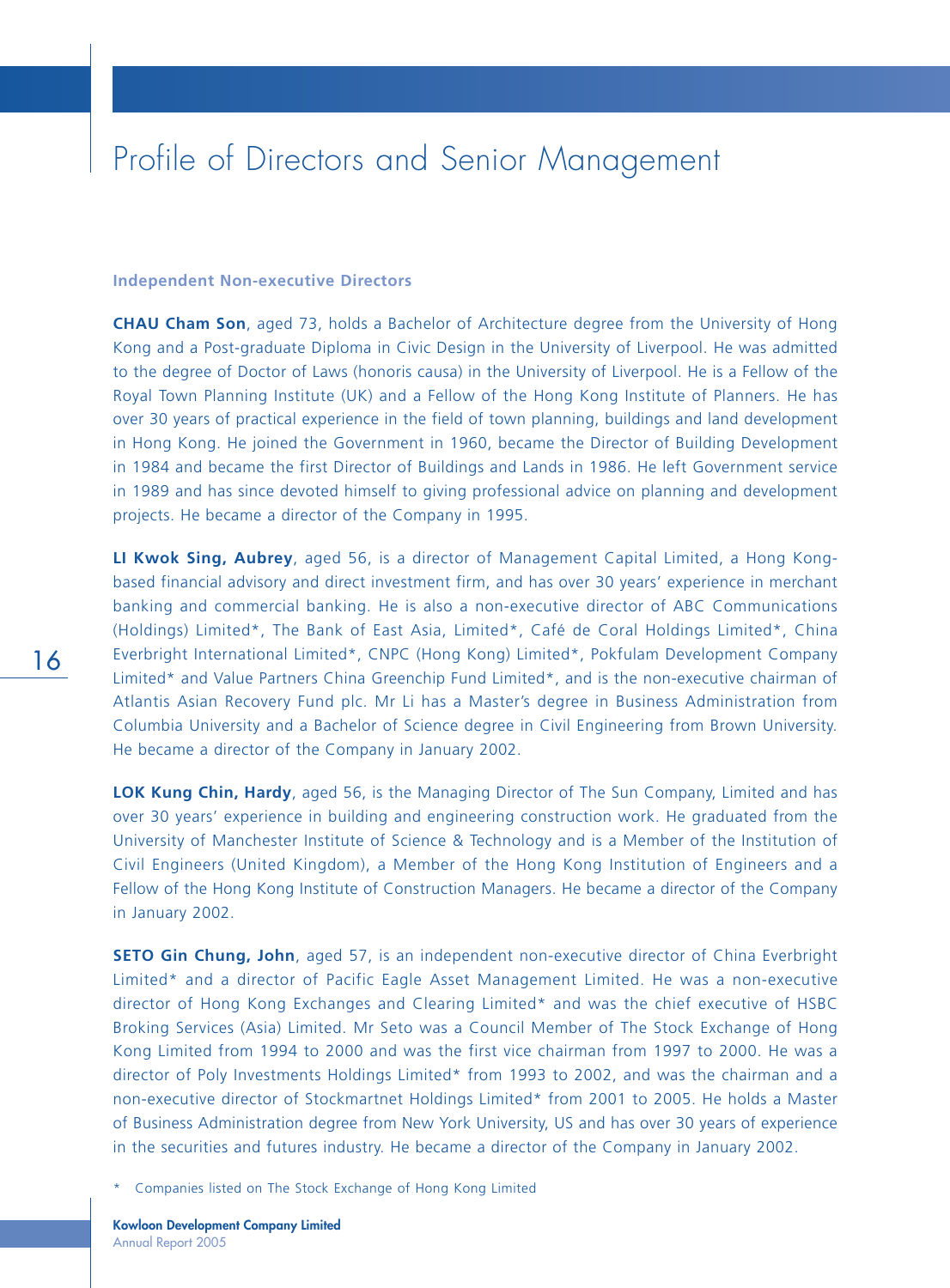#### **Senior Management**

**AU YEUNG Chi Hung, Alex**, aged 46, is the *General Manager, Property Investment and Development* of the Company. Mr Au Yeung has over 20 years' experience in large scale infrastructure and property development projects in Hong Kong, Macau, China and Singapore. Prior to joining the Company in 2002, he was a General Manager in a large property development company and had worked for various international consultancy firms involved in various infrastructure work and power projects. He is a member of the Hong Kong Institution of Engineers.

**HO Chun Chuen**, aged 54, is the *General Manager, Construction* of the Company. Mr Ho has over 30 years of experience in the building construction industry. Prior to joining the Company in 2002, he worked for John Lok & Partners Limited, Sanfield Building Contractors Limited and New House Construction Company Limited for the construction of many famous buildings in Hong Kong. He is a member of the Australian Institute of Building, Chartered Institute of Building, Hong Kong Institute of Construction Managers and Hong Kong Institute of Project Management.

**LAW Yu Wing, Steven**, aged 49, is the *General Manager, Marketing & Sales* of the Company. Mr Law holds a Master's degree in Business Administration and has a strong background in general management and finance, predominantly in property field. Prior to joining the Company in 2002, he had worked for the Hongkong Land Group for over 19 years and had an excellent track record in property management and project management both in Hong Kong and China.

**WAI Yuk Hing, Monica**, aged 47, is the *Assistant General Manager* and *Company Secretary* of the Company. She is responsible for the day-to-day financial management and company secretarial duties of the Company. Ms Wai holds a Bachelor of Business degree from the Monash University, Melbourne, Australia, and is an associate member of the Hong Kong Institute of Certified Public Accountants, a fellow member of the Association of Chartered Certified Accountants and an associate member of CPA Australia. Prior to joining the Company in 1986, she worked for an international accounting firm for 8 years serving many multinational corporations and listed companies in Hong Kong.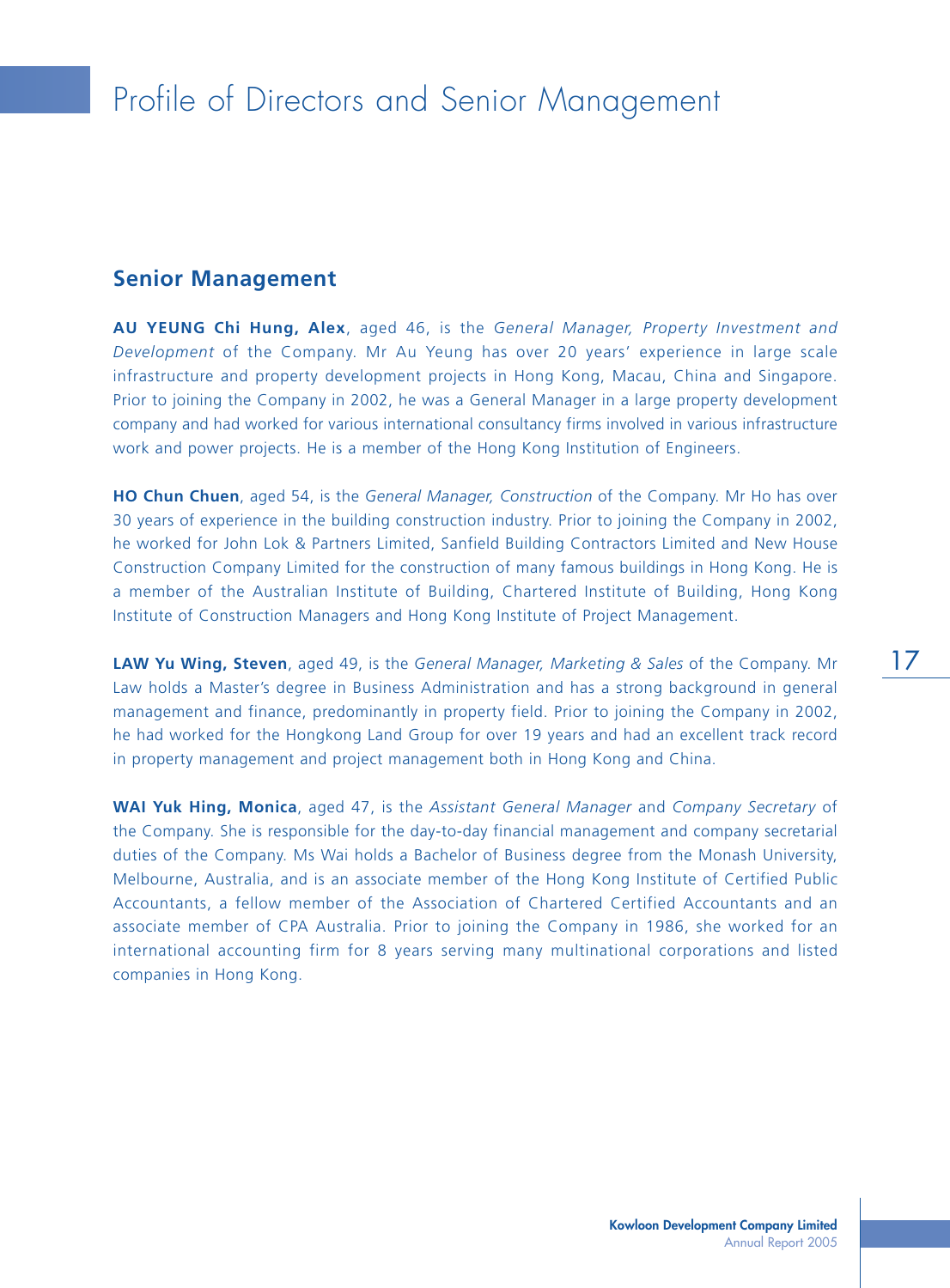The Directors have pleasure in submitting their annual report together with the audited statement of accounts for the year ended 31 December 2005.

#### **Principal Place of Business**

The Company is incorporated and domiciled in Hong Kong and has its registered office and principal place of business at 23rd Floor, Pioneer Centre, 750 Nathan Road, Kowloon, Hong Kong.

#### **Principal Activities**

The principal activities of the Company are property development and investment and the holding of investments. The principal activities and particulars of its principal subsidiaries are set out in note 31 on the accounts.

#### **Group Profit**

The profit of the Group for the year ended 31 December 2005 and the state of affairs of the Company and of the Group at that date are set out in the accounts on pages 37 to 112.

### **Dividends**

An interim dividend of HK\$0.10 per share (2004: HK\$0.07 per share) was paid on 28 October 2005. The Directors now recommend that a final dividend of HK\$0.35 per share (2004: HK\$0.25 per share) be paid in respect of the year ended 31 December 2005.

#### **Share Capital**

Movements in share capital during the year are set out in note 26 on the accounts.

### **Purchase, Sale or Redemption of the Company's Listed Shares**

There was no purchase, sale or redemption by the Company, or any of its subsidiaries, of the Company's listed shares during the year.

#### **Reserves**

Movements in reserves during the year are set out in note 26 on the accounts.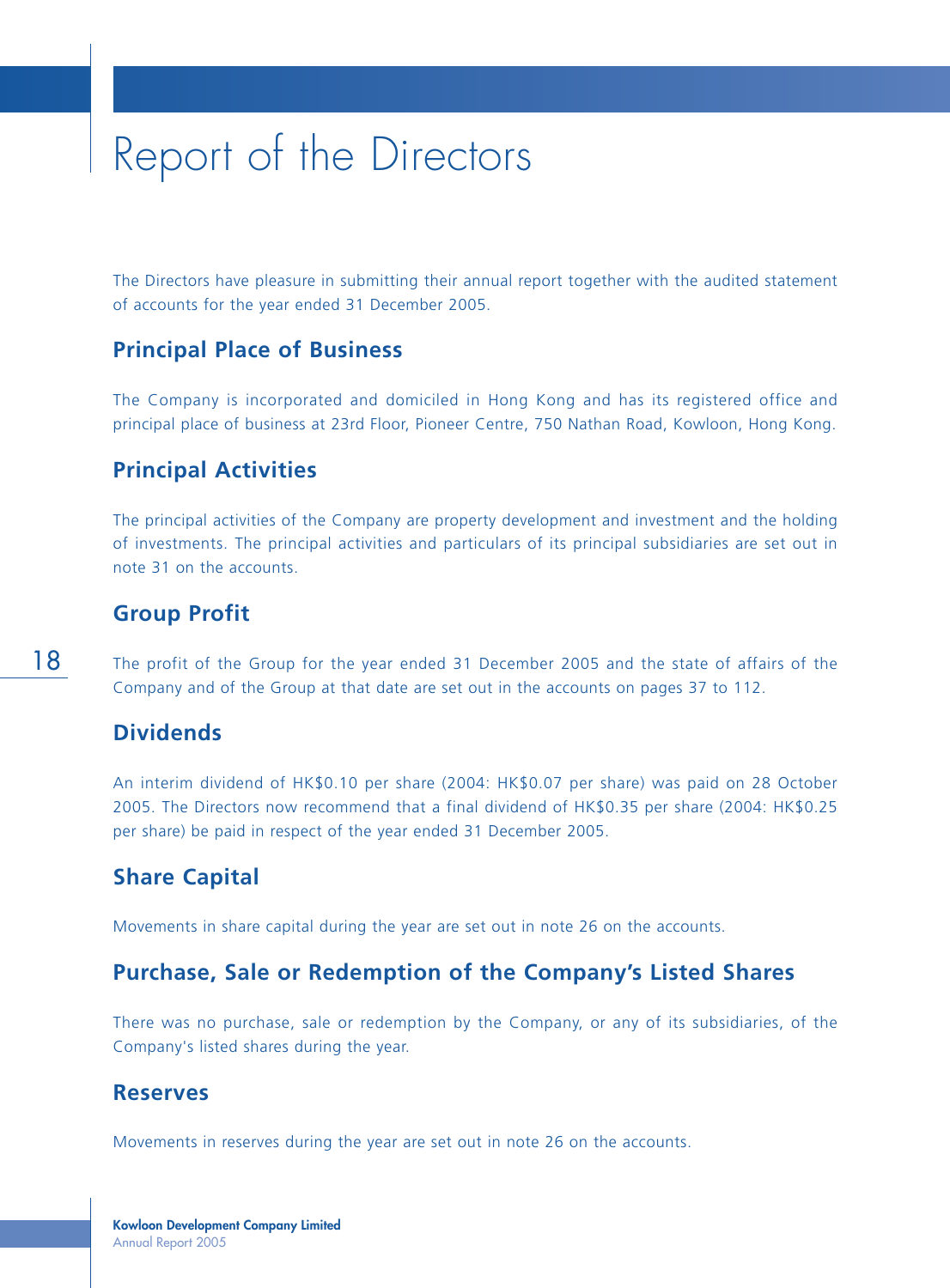## **Fixed Assets**

Movements in fixed assets during the year are set out in note 11 on the accounts.

### **Bank Loans and Other Borrowings**

Particulars of bank loans and other borrowings of the Company and of the Group as at 31 December 2005 are set out in notes 15, 23, 24 and 25 on the accounts.

#### **Finance Costs Capitalized**

The amount of finance costs capitalized by the Group during the year is set out in note 4(a) on the accounts.

#### **Donations**

Charitable donations made by the Group during the year amounted to HK\$762,019 (2004: HK\$340,900).

#### **Properties**

Particulars of properties of the Group are shown on pages 113 to 117 of the Annual Report.

#### **Five-Year Financial Summary**

A summary of the results and of the assets and liabilities of the Group for the last five financial years is set out on pages 2 to 3 of the Annual Report.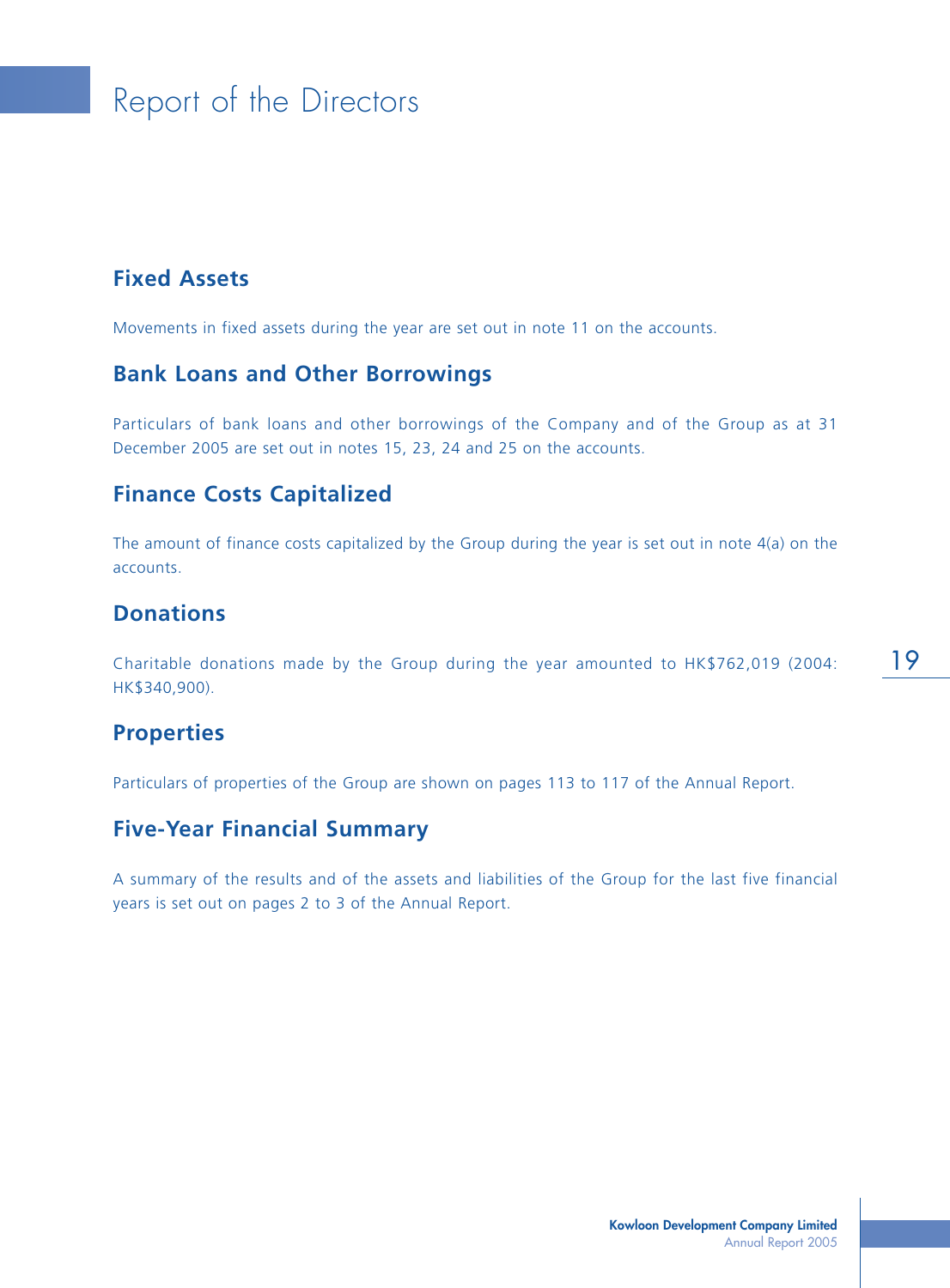#### **Directors**

The Directors of the Company during the year and up to the date of this report are as follows and their brief biographical details are set out on pages 14 to 16 of the Annual Report:

Mr Or Wai Sheun, *Chairman* Mr Keith Alan Holman, *Deputy Chairman* Ms Ng Chi Man, *Executive Director* Mr Lai Ka Fai, *Executive Director* Mr Or Pui Kwan, *Executive Director (appointment effective on 9 September 2005)* Mr Tam Hee Chung*, Non-executive Directo*r Mr Yeung Kwok Kwong, *Non-executive Director* Mr Chau Cham Son, *Independent Non-executive Director* Mr Li Kwok Sing, Aubrey, *Independent Non-executive Director* Mr Lok Kung Chin, Hardy, *Independent Non-executive Director* Mr Seto Gin Chung, John, *Independent Non-executive Director*

In accordance with article 105 of the Articles of Association of the Company, Mr Chau Cham Son, Mr Keith Alan Holman and Ms Ng Chi Man will retire by rotation at the forthcoming Annual General Meeting. With the exception of Mr Chau Cham Son who has informed the Board that he will not stand for re-election, Mr Keith Alan Holman and Ms Ng Chi Man, being eligible, offer themselves for re-election.

Mr Or Pui Kwan was appointed as an Executive Director of the Company on 9 September 2005. In accordance with article 96 of the Articles of Association of the Company, he shall hold office until the forthcoming Annual General Meeting. Mr Or Pui Kwan, being eligible, offers himself for reelection.

The Company has received from each Independent Non-executive Director an annual confirmation of his independence pursuant to the independence guidelines under the Rules Governing the Listing of Securities on The Stock Exchange of Hong Kong Limited ("Listing Rules") and the Company still considers such Directors to be independent.

Particulars of the Directors' remuneration disclosed pursuant to Section 161 of the Hong Kong Companies Ordinance and Appendix 16 of the Listing Rules are set out in note 5(a) on the accounts.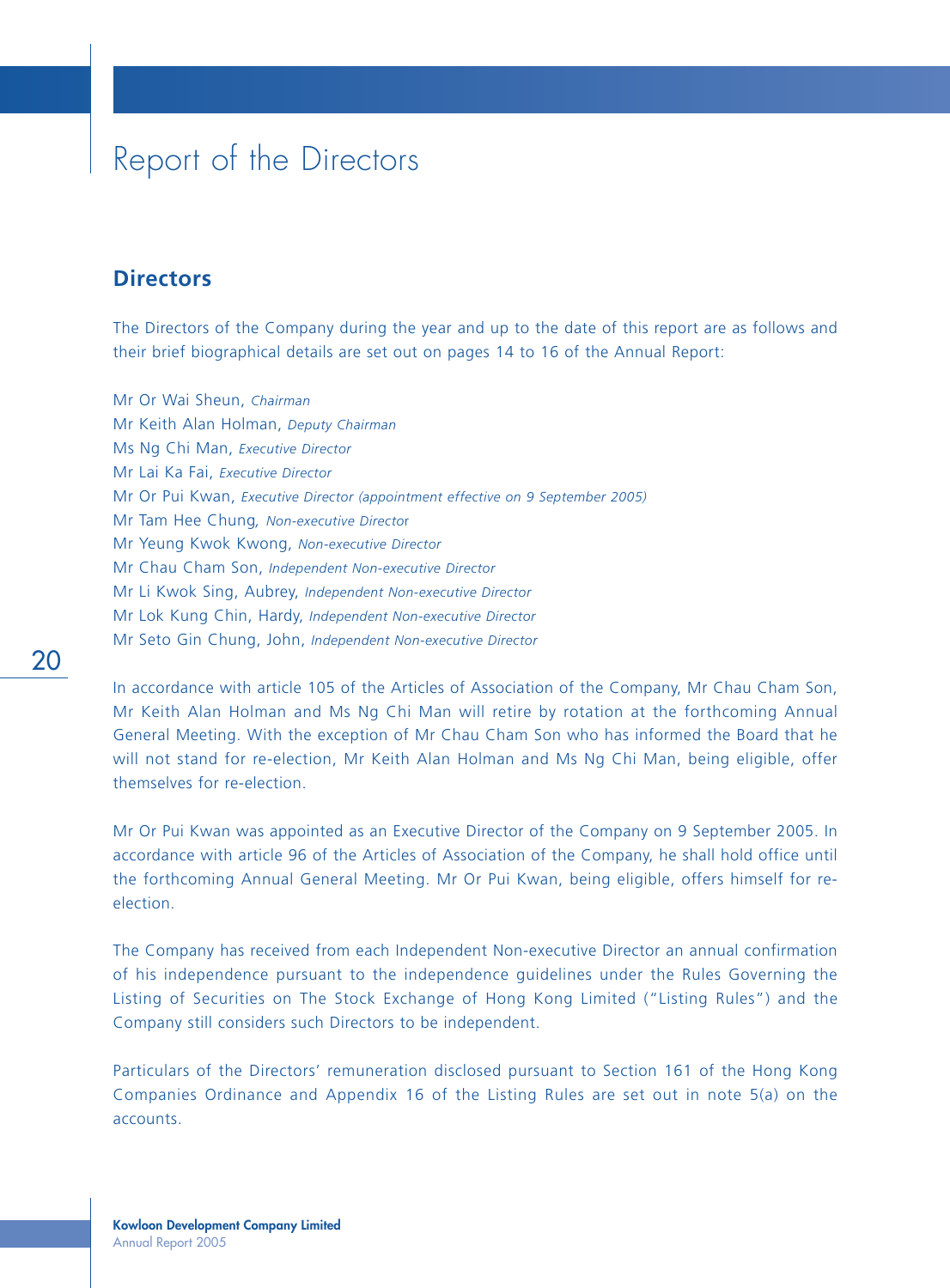#### **Directors' Interests and Short Positions**

As at 31 December 2005, the following Directors of the Company were interested, or deemed to be interested in, the following long and short positions in the shares, underlying shares and debentures of the Company and its associated corporations (within the meaning of Part XV of the Securities and Futures Ordinance ("SFO")) as recorded in the register required to be kept under Part XV (s.352) of the SFO:

|                         |                         | <b>Percentage</b><br>of total |                |
|-------------------------|-------------------------|-------------------------------|----------------|
| <b>Name of director</b> | <b>Number of shares</b> | issued shares                 | <b>Note</b>    |
|                         |                         |                               |                |
| Or Wai Sheun            | 353,023,083             | 62.29%                        |                |
| Ng Chi Man              | 352,838,083             | 62.25%                        | 2              |
| Or Pui Kwan             | 352,845,083             | 62.26%                        | 3              |
| Tam Hee Chung           | 500,000                 | $0.09\%$                      | $\overline{A}$ |
| Tai Ka Fai              | 282,000                 | 0.05%                         | 5              |
| Lok Kung Chin, Hardy    | 200,000                 | $0.04\%$                      | 6              |
| Keith Alan Holman       | 153,000                 | 0.03%                         | 5              |
| Yeung Kwok Kwong        | 100,000                 | $0.02\%$                      | 5              |

#### *1. Long Positions in Shares, Underlying Shares and Debentures of the Company*

*Notes:*

1. Mr Or Wai Sheun was deemed to be interested in 352,838,083 shares ultimately and wholly-owned by a discretionary family trust of which Mr Or is the founder and a beneficiary. These shares were the shares disclosed under Ms Ng Chi Man and Mr Or Pui Kwan in the above table and in the Note of the section on "Interests of Substantial Shareholders and Other Persons".

Mr Or Wai Sheun was also deemed to be interested in 185,000 shares owned by China Dragon Limited due to his corporate interest therein.

- 2. Ms Ng Chi Man is the spouse of Mr Or Wai Sheun. Ms Ng was deemed to be interested in 352,838,083 shares as a beneficiary of the discretionary family trust referred to in Note 1 above.
- 3. Mr Or Pui Kwan is the son of Mr Or Wai Sheun and Ms Ng Chi Man. Mr Or Pui Kwan was the beneficial owner of 7,000 shares and was also deemed to be interested in 352,838,083 shares as a beneficiary of the discretionary family trust referred to in Note 1 above.
- 4. Mr Tam Hee Chung was deemed to be interested in 500,000 shares owned by Larry H.C. Tam & Associates Limited by virtue of his 48% interest therein.
- 5. Shares were held by the respective Directors in their capacity as beneficial owners.
- 6. Mr Lok Kung Chin, Hardy was taken to be interested in 200,000 shares owned by a discretionary trust of which Mr Lok is the founder.

21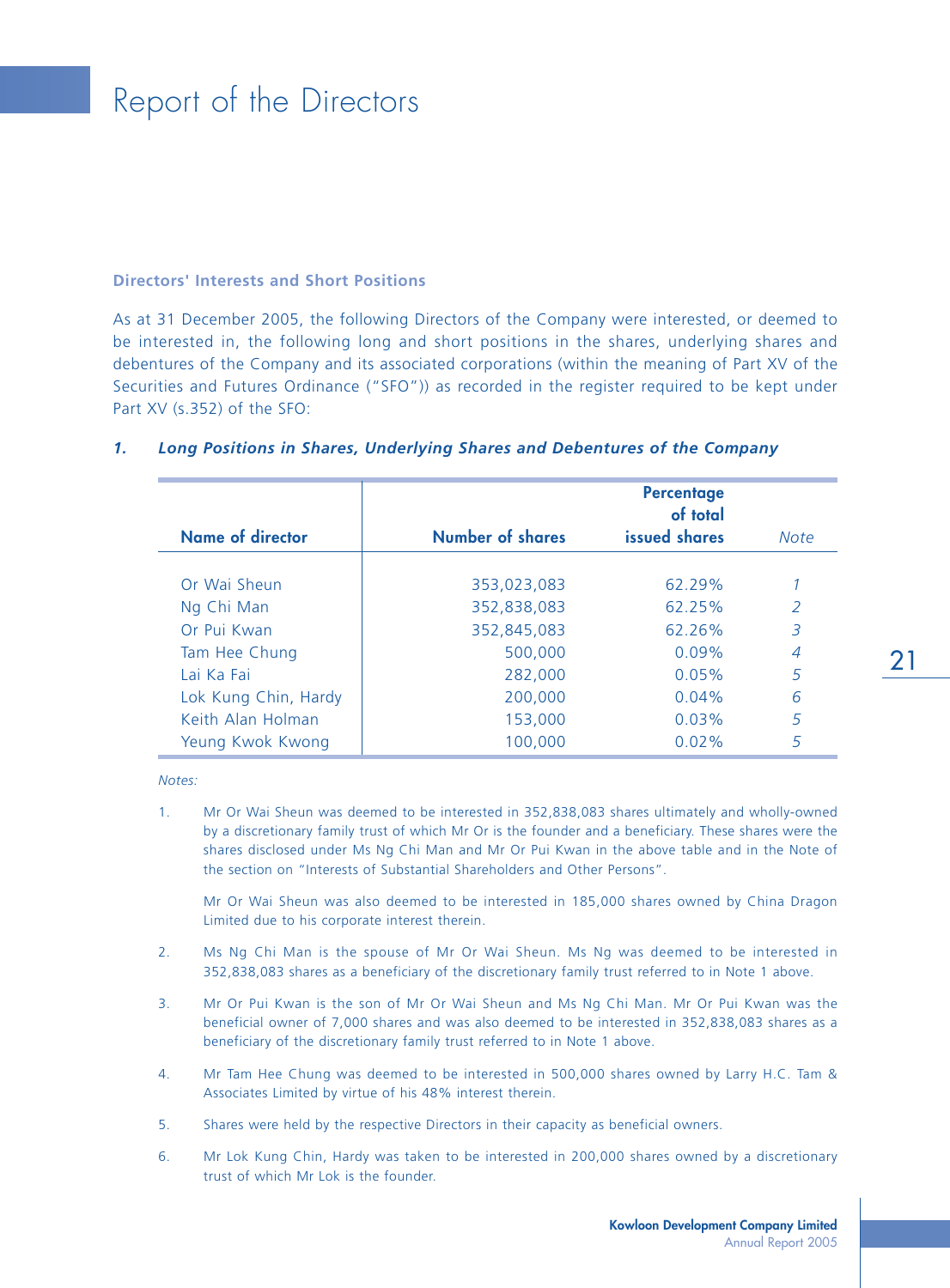#### *2. Long Positions in Shares, Underlying Shares and Debentures of Associated Corporations*

|                         |               |               | No. of        | $%$ of       |               |
|-------------------------|---------------|---------------|---------------|--------------|---------------|
|                         | No. of        | % of total    | underlying    | total issued |               |
| <b>Name of director</b> | <b>shares</b> | issued shares | <b>shares</b> | shares       | <b>Note</b>   |
| Or Wai Sheun            | 698,975,374   | 56.84%        | 250,734 005   | 20.38%       |               |
| Ng Chi Man              | 698,975,374   | 56.84%        | 250,734 005   | 20.38%       |               |
| Or Pui Kwan             | 698,975,374   | 56.84%        | 250,734 005   | 20.38%       |               |
| Yeung Kwok Kwong        | 1,600,000     | 0.13%         |               |              | 3             |
| Tam Hee Chung           | 1,000,000     | 0.08%         |               |              | $\mathcal{P}$ |
| Keith Alan Holman       | 480,000       | 0.04%         |               |              | 3             |
| Lai Ka Fai              | 300,000       | $0.02\%$      |               |              | 3             |

*Polytec Asset Holdings Limited*

*Notes:*

22

- 1. Through their respective interests in the Company disclosed under the subsection on "Long Positions in Shares, Underlying Shares and Debentures of the Company", Mr Or Wai Sheun, Ms Ng Chi Man and Mr Or Pui Kwan were deemed to be interested in 698,975,374 ordinary shares and 3,703,590,076 non-voting redeemable convertible preference shares ("CPS") of Polytec Asset Holdings Limited. The CPS are issued partly paid as to 10% of the subscription price of HK\$0.02 per share and convertible into 250,734,005 ordinary shares. Mr Or Wai Sheun, Ms Ng Chi Man and Mr Or Pui Kwan were deemed to be interested in an aggregate 77.22% of the issued ordinary shares of Polytec Asset Holdings Limited as at 31 December 2005.
- 2. Mr Tam Hee Chung was deemed to be interested in 1,000,000 shares owned by Larry H.C. Tam & Associates Limited by virtue of his 48% interest therein.
- 3. Shares were held by the respective Directors in their capacity as beneficial owners.

Other than the holdings disclosed above, no interests and short positions were held or deemed or taken to be held under Part XV of the SFO by any Director of the Company or their respective associates in the shares, underlying shares and debentures of the Company or any of its associated corporations which were required to be notified to the Company and The Stock Exchange of Hong Kong Limited pursuant to Part XV of the SFO or pursuant to the Model Code for Securities Transactions by Directors of Listed Issuers or which are required pursuant to Section 352 of the SFO to be entered in the register referred to therein. None of the Directors (including their spouses and children under the age of 18) had, as at 31 December 2005, any interest in, or had been granted any right to subscribe for the shares and options of the Company and its associated corporations within the meaning of the SFO, or had exercised any such rights.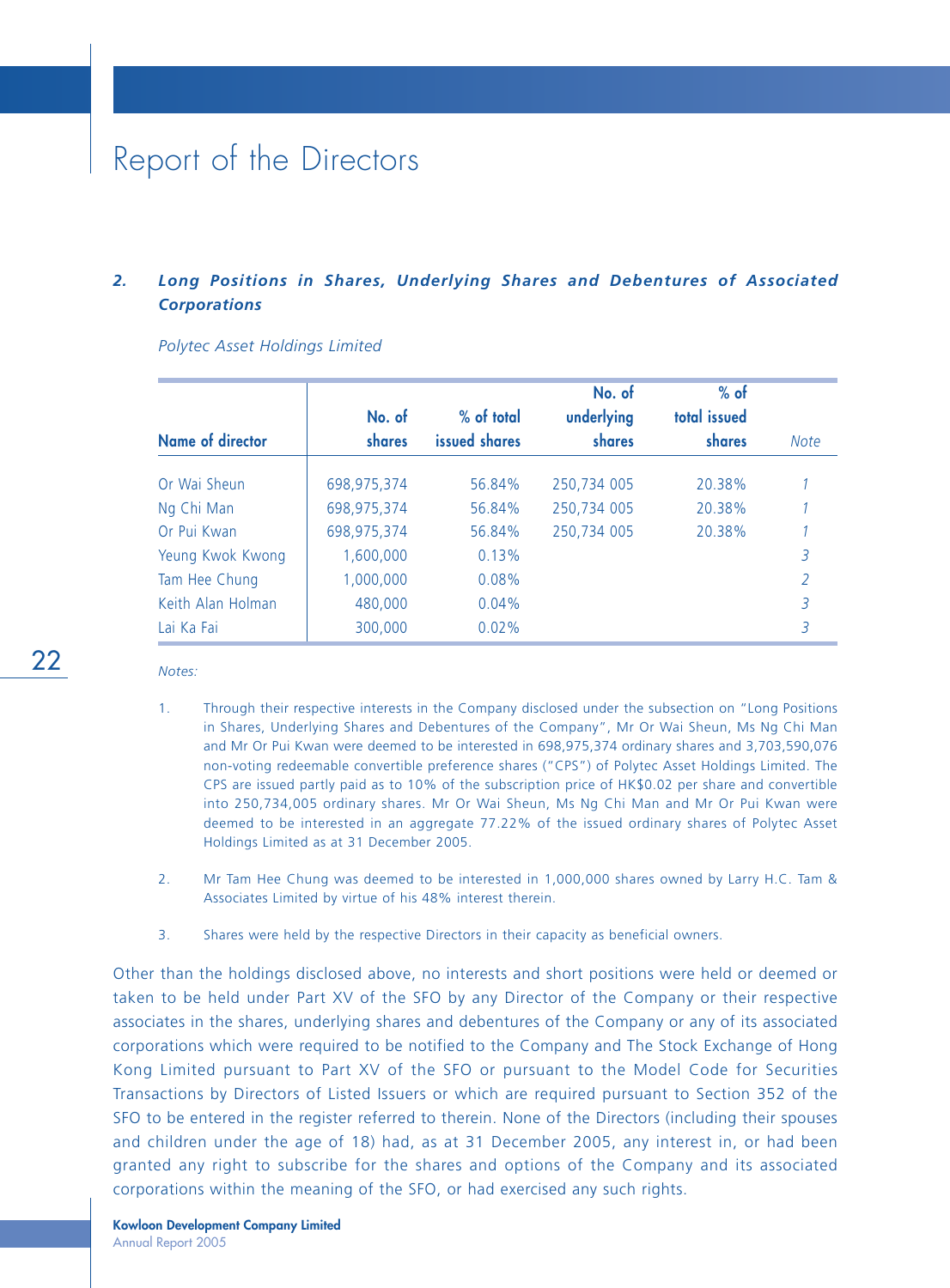#### **Directors' Interests in Contracts and Connected Transactions**

1. On 12 October 2005, the Company and Mr Or Wai Sheun ("Mr Or") entered into an agreement pursuant to which the Company agreed to acquire from Mr Or the entire issued share capital of and shareholder's loan due by Marble King International Limited ("Marble King") to Mr Or ("Marble King Acquisition") at an aggregate consideration of HK\$826,062,195. The principal asset of Marble King is its holding in an aggregate of 698,975,374 shares in Polytec Asset Holdings Limited ("PAH") and 3,703,590,076 partly paid non-voting convertible redeemable preference shares in PAH ("CPSs"). The 698,975,374 shares and 3,703,590,076 CPSs represent an approximately 56.84% of the existing issued shares and all the issued CPSs of PAH. PAH is a company listed on The Stock Exchange of Hong Kong Limited.

By virtue of his equity interest in the Company, Mr Or is a connected person of the Company and the Marble King Acquisition constitutes a connected transaction for the Company under the Listing Rules. The Marble King Acquisition as detailed in a circular issued by the Company on 4 November 2005 was approved by independent shareholders on 21 November 2005 and completed on 24 November 2005.

2. On 7 January 2004, Future Star International Limited ("Future Star"), a wholly-owned subsidiary of the Company, and Polytec Holdings International Limited ("Polytec Holdings") entered into an agreement pursuant to which Future Star agreed to conditionally acquire from Polytec Holdings the entire issued share capital of and shareholder's loan due by Top Milestone Developments Limited ("Top Milestone"), a wholly-owned subsidiary of Polytec Holdings, to Polytec Holdings ("Acquisition") at an aggregate consideration of HK\$400 million.

Top Milestone had entered into a co-investment agreement ("Co-Investment Agreement") with Polytex Corporation Limited ("Polytex"), a wholly-owned subsidiary of Polytec Holdings on 11 November 2003, whereby Top Milestone agreed to provide financing to Polytex in the development of a property project named La Baie Du Noble in Macau.

As Polytec Holdings is the controlling shareholder of the Company, the Acquisition and the provision of loans by Top Milestone to Polytex pursuant to the Co-Investment Agreement after completion of the Acquisition constitute a connected transaction for the Company under Rule 14.26 and 14.25(2) of the Listing Rules (before amendments effective 31 March 2004) respectively. A loan agreement dated 24 February 2004 was entered into between the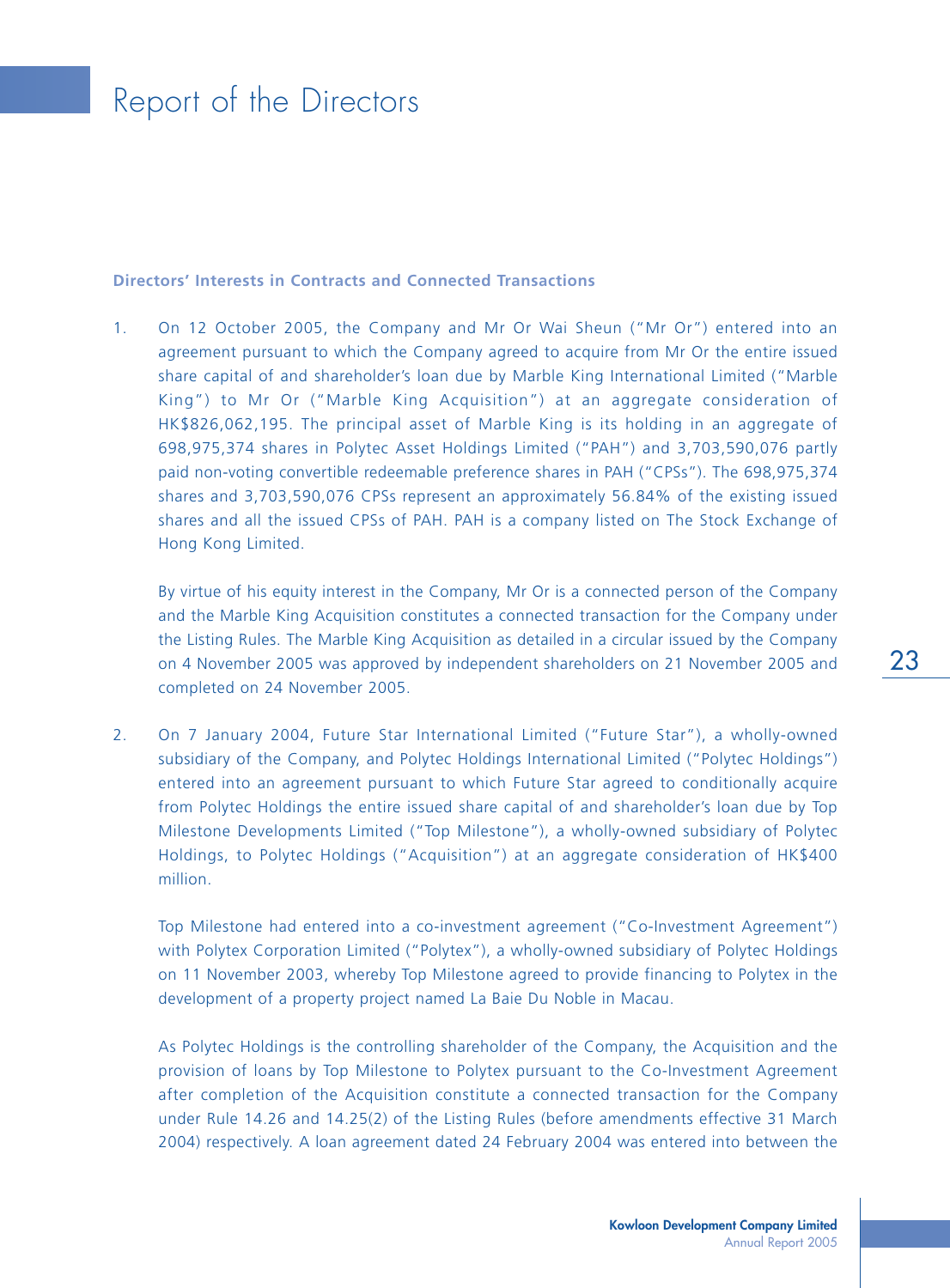Company as borrower and Polytec Holdings as lender in relation to the provision of a loan in the sum of HK\$400 million to the Company upon normal commercial terms to assist the completion of the Acquisition. The signing of the said loan agreement is a connected transaction exempted by virtue of Rule 14.24(8) of the Listing Rules (before amendments effective 31 March 2004). Polytec Holdings is ultimately wholly-owned by a family trust the beneficiary objects of which include Mr Or Wai Sheun, the Chairman of the Company, Ms Ng Chi Man and Mr Or Pui Kwan, Executive Directors, and their family members. The Acquisition as detailed in a circular issued by the Company on 30 January 2004 was approved by independent shareholders on 16 February 2004 and completed on 24 February 2004.

For the above connected transactions, the Company has complied with the disclosure requirements in accordance with Chapter 14A of the Listing Rules. Save as disclosed above and under the heading "Material Related Party Transactions" as set out in note 33 to the accounts, no other contracts of significance to which the Company, any of its subsidiaries, holding companies or fellow subsidiaries was a party and in which a Director had a material interest subsisted at any time during the year.

#### **Directors' Service Contracts**

No Director proposed for re-election at the forthcoming annual general meeting has an unexpired service contract with the Company or any subsidiaries which is not determinable within one year without payment of compensation, other than statutory compensation.

Directors are subject to retirement by rotation as required by article 105 of the Company's Articles of Association.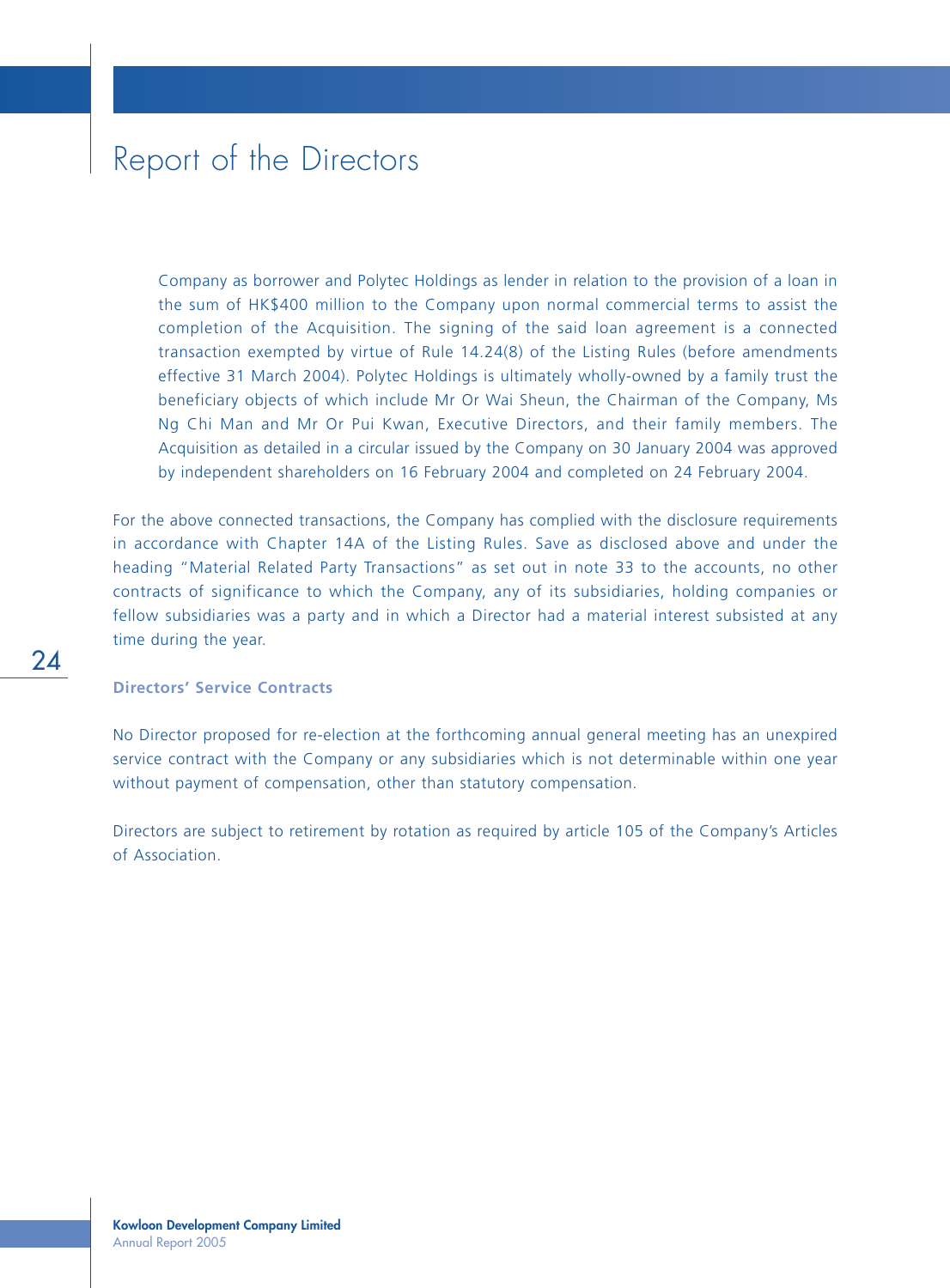#### **Interests of Substantial Shareholders and Other Persons**

As at 31 December 2005, the interests and short positions of persons, other than Directors, in the shares, underlying shares and debentures of the Company as recorded in the register required to be kept under Part XV (s.336) of the SFO were as follows:

|                                                                         | <b>Number of shares</b>    |                          |                                                |  |  |
|-------------------------------------------------------------------------|----------------------------|--------------------------|------------------------------------------------|--|--|
| Name of shareholder                                                     | Long<br>position           | <b>Short</b><br>position | <b>Percentage</b><br>of total<br>issued shares |  |  |
| HSBC International Trustee Limited<br>The Or Family Trustee Limited Inc | 354,074,433<br>352,838,083 |                          | 62.47%<br>62.25%                               |  |  |

*Note:* Of the 354,074,433 shares in which HSBC International Trustee Limited was interested as trustee of certain discretionary trusts that it manages, 352,838,083 shares were the shares held by The Or Family Trustee Limited Inc. as trustee disclosed in the above table and referred to in Note 1 of the section on "Directors' Interests and Short Positions".

#### **Share Option Scheme**

The Company operates a share option scheme (the "Share Option Scheme") for the purpose of providing incentives and rewards to Eligible Persons who contribute to the success of the Group's operations. Eligible Persons include any employee, director, supplier, customer, business partner or business associate, trading agent, consultant or adviser, holder of any securities issued by any member of the Group or any entity in which the Group holds an equity interest ("Invested Entity") of any member of the Group or any Invested Entity who, in the discretion of the Board of Directors, has contributed or will contribute to the growth and development of the Group or any Invested Entity.

The Share Option Scheme was adopted by the Company on 21 May 2003 and complies with the requirements of Chapter 17 of the Listing Rules. Unless otherwise terminated or amended, the Share Option Scheme will remain in force for a period of 10 years.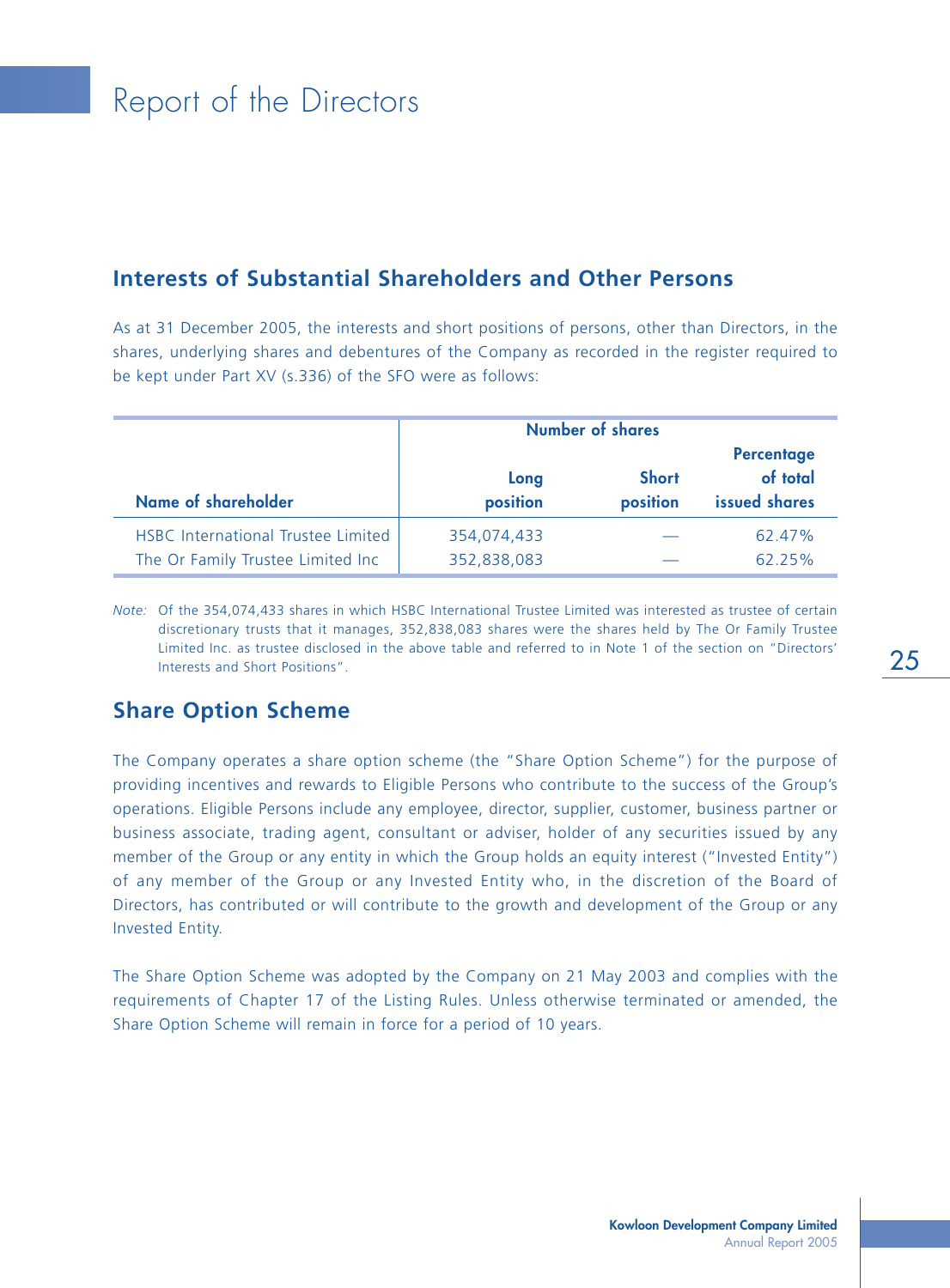The total number of shares which may be issued pursuant to the Share Option Scheme is 48,376,785 shares, being 10% of the total number of shares of the Company in issue as at the date of approval of the Share Option Scheme. No option has been granted under the Share Option Scheme to any person since its adoption and the total number of shares available for issue remains at 48,376,785 representing 8.5% of the issued share capital of the Company at the date of this report.

#### **Retirement Schemes**

Particulars of the retirement schemes operated by the Group are set out in note 32 on the accounts.

#### **Arrangement to Purchase Shares and Debentures**

Apart from the Share Option Scheme, at no time during the year was the Company or any of its subsidiaries a party to any arrangements to enable the Directors of the Company to acquire benefits by means of acquisition of shares in, or debenture of, the Company or any other body corporate.

#### **Corporate Governance**

Principal corporate governance practices adopted by the Company are set out in the Corporate Governance Report on pages 28 to 35.

#### **Review of Accounts**

The Audit Committee has reviewed the Group's consolidated financial statements for the year ended 31 December 2005, including the accounting principles and practices adopted by the Group, in conjunction with the Company's auditors.

#### **Public Float**

Based on the information that is publicly available to the Company and within the knowledge of its Directors, the Company has maintained the prescribed public float under the Listing Rules as at the date of this report.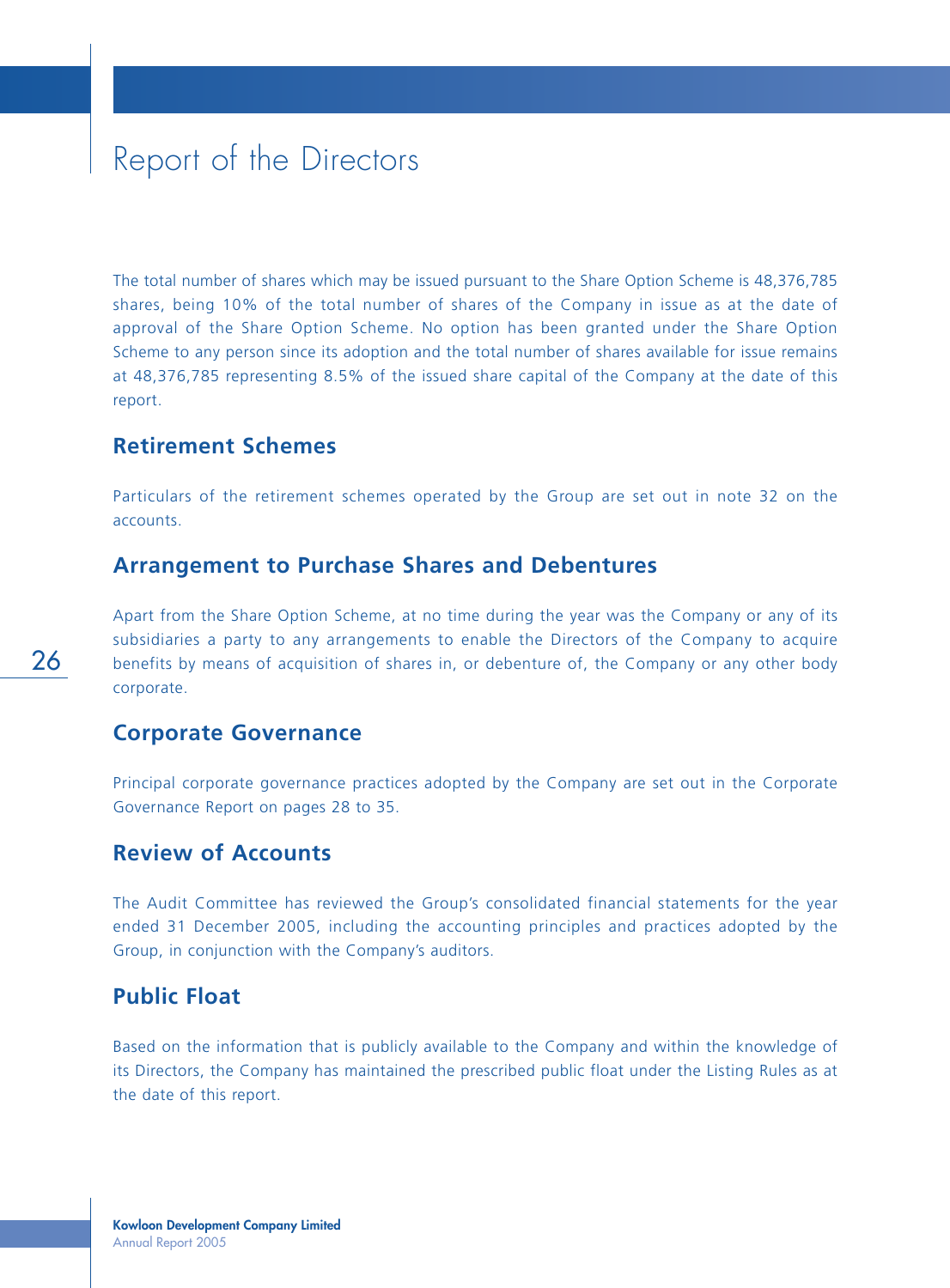### **Closure of Register of Members**

The Register of Members of the Company will be closed from Friday, 28 April 2006 to Monday, 8 May 2006, both dates inclusive. To qualify for the final dividend, all transfers accompanied by the relevant share certificates must be lodged with the Company's Registrars, Computershare Hong Kong Investor Services Limited, at Shops 1712-6, 17th Floor, Hopewell Centre, 183 Queen's Road East, Wanchai, Hong Kong not later than 4:00 p.m. on Thursday, 27 April 2006.

#### **Auditors**

KPMG retire and, being eligible, offer themselves for reappointment. A resolution for the reappointment of KPMG as auditors of the Company is to be proposed at the forthcoming annual general meeting.

By Order of the Board **Or Wai Sheun** *Chairman*

Hong Kong, 30 March 2006

27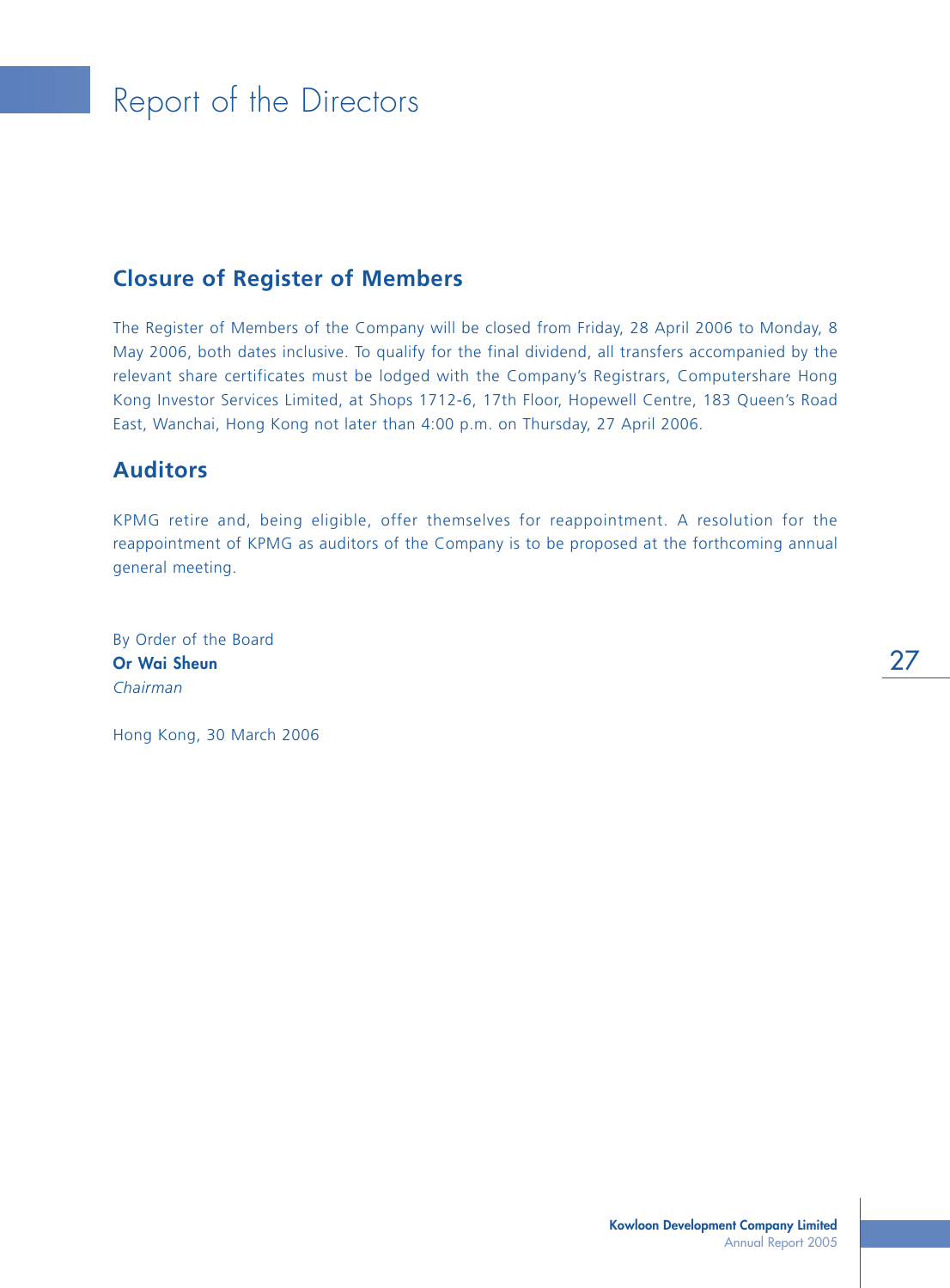#### **Corporate Governance Practices**

The Company acknowledges the importance of good corporate governance practices and aims at complying with, where appropriate, all Code Provisions set out in Appendix 14 Code on Corporate Governance Practices ("Code") of the Rules Governing the Listing of Securities on The Stock Exchange of Hong Kong Limited ("Listing Rules").

The Company has complied with the code provisions (with the exception of Code Provision C.2 on internal controls which will apply to accounting periods commencing 1 July 2005) throughout the accounting year ended 31 December 2005, save for the few exceptions specified and explained below.

**Code Provision A.2.1**

This Code stipulates that the roles of chairman and chief executive officer should be separate and should not be performed by the same individual.

The position of the Chairman of the Board is currently held by Mr Or Wai Sheun, and the Company does not have any chief executive officer. Given the current corporate structure, there is no separation between the roles of chairman and chief executive officer. The Board considers that this structure is beneficial to the Company as it enables the Company to make prompt and efficient decisions. Moreover, all major decisions are made in consultation with members of the Board and appropriate board committees comprising of experienced and high calibre individuals. Hence, the operations of the Board and board committees ensure the balance of power and authority. The corporate governance principles of the Company emphasize the importance of a quality Board and accountability to all shareholders.

**Code Provision A.4.1 and A.4.2**

Code A.4.1 stipulates that non-executive directors should be appointed for a specific term, subject to re-election.

Code A.4.2 stipulates that all directors appointed to fill a casual vacancy should be subject to election by shareholders at the first general meeting after their appointment. Every director, including those appointed for a specific term, should be subject to retirement by rotation at least once every three years.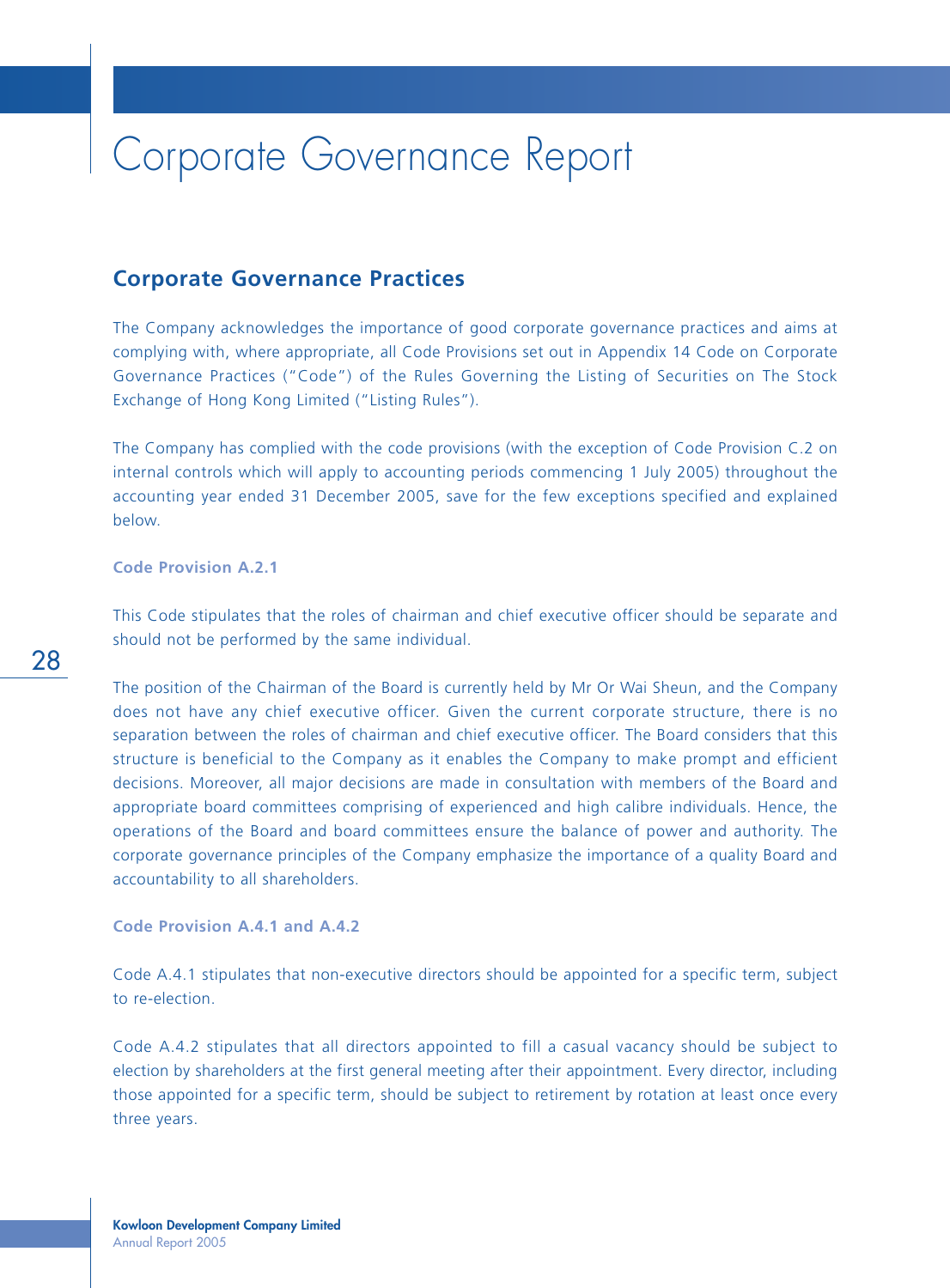In accordance with Article 105(A) of the Company's existing Articles of Association, at every annual general meeting one-third of the Directors for the time being or, if their number is not three or a multiple of three, then the number nearest one-third, who have been longest in office since their last election shall retire from office, provided that no Director holding office as executive chairman or as a managing director shall be subject to retirement by rotation or taken into account in determining the number of Directors to retire. The retiring Directors shall be eligible for reelection.

A special resolution to replace the existing Article 105(A) in the Company's Articles of Association with a new Article 105(A) is proposed under the notice convening the forthcoming Annual General Meeting to provide that all Directors shall be elected for a term of not more than approximately three years since his last election or re-election expiring at the conclusion of the third annual general meeting of the Company after his election or re-election and shall be eligible for reelection.

Non-executive Directors of the Company do not have a specific term of appointment. However, as Non-executive Directors will be subject to re-election under the new Article 105(A), in the opinion of the Directors, the principle of Code A.4 that all directors should be subject to re-election at regular intervals has been up held.

The Company's Articles of Association provide that a Director appointed to fill a casual vacancy shall hold office until the first annual general meeting after his appointment, and shall be subject to re-election by the shareholders. This procedure complies with the requirement of Appendix 3 of the Listing Rules.

**Code Provision B.1.1, C.3.3**

As reported in the Company's 2005 interim report, the remuneration committee as required under Code B.1.1 was established on 20 July 2005 and the terms of reference of the Audit Committee were also revised on 20 July 2005 to reflect the duties set out in Code C.3.3.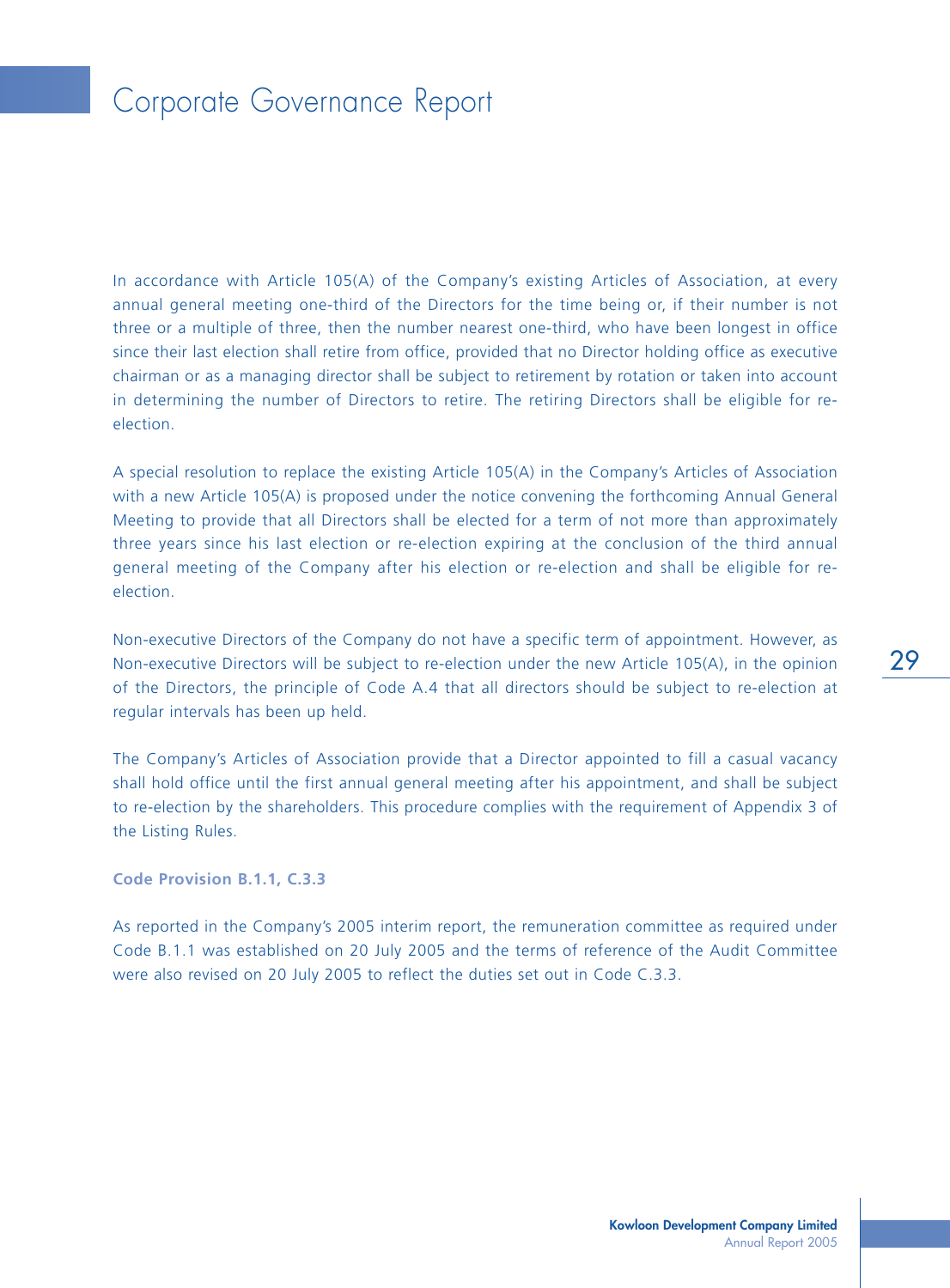#### **Board of Directors**

The Board comprises of four Executive Directors, being Mr Or Wai Sheun (Chairman), Ms Ng Chi Man, Mr Lai Ka Fai and Mr Or Pui Kwan; three Non-executive Directors, being Mr Keith Alan Holman (Deputy Chairman), Mr Tam Hee Chung and Mr Yeung Kwok Kwong; and four Independent Non-executive Directors, being Mr Chau Cham Son, Mr Li Kwok Sing, Aubrey, Mr Lok Kung Chin, Hardy and Mr Seto Gin Chung, John. Biographical details which include relationships among members of the Board are provided in the "Profile of Directors and Senior Management" section of the Annual Report.

The role of the Board is to provide high-level guidance and oversight. Apart from exercising all the powers and authorities and discharging its duties under the law, the Board is responsible for formulating the overall strategic direction, monitoring and controlling the performance of the Group. It also reviews and approves annual budgets and major transactions. The Board delegates the power to manage and administer the day-to-day affairs of the Group to the management.

The proceedings of the Board follow all the relevant Code Provisions. The Board meets regularly and board meetings are held at least four times a year. All Directors have access to the advice and services of the Company Secretary with a view to ensuring that board procedures, and all applicable rules and regulations, are followed. Draft and final versions of minutes of board meetings are sent to all Directors for their comment and records respectively. Directors or any of their associates having a material interest in a matter to be considered will not be counted in the quorum of the meeting and will abstain from voting on the relevant resolution.

#### **Nomination of Directors**

Currently, the Company does not have a nomination committee, and the Board will identify individuals suitably qualified to become board members when necessary. The Board will give due consideration to the suitability of a candidate for directorship after taking into account his experience, qualification and other relevant factors. All candidates must also meet the standards as set forth in Rules 3.08 and 3.09 of the Listing Rules. A candidate who is to be appointed as an Independent Non-executive Director should also meet the independence criteria set out in Rule 3.13 of the Listing Rules.

During a meeting held in 2005, the Board considered and approved the appointment of an additional Executive Director.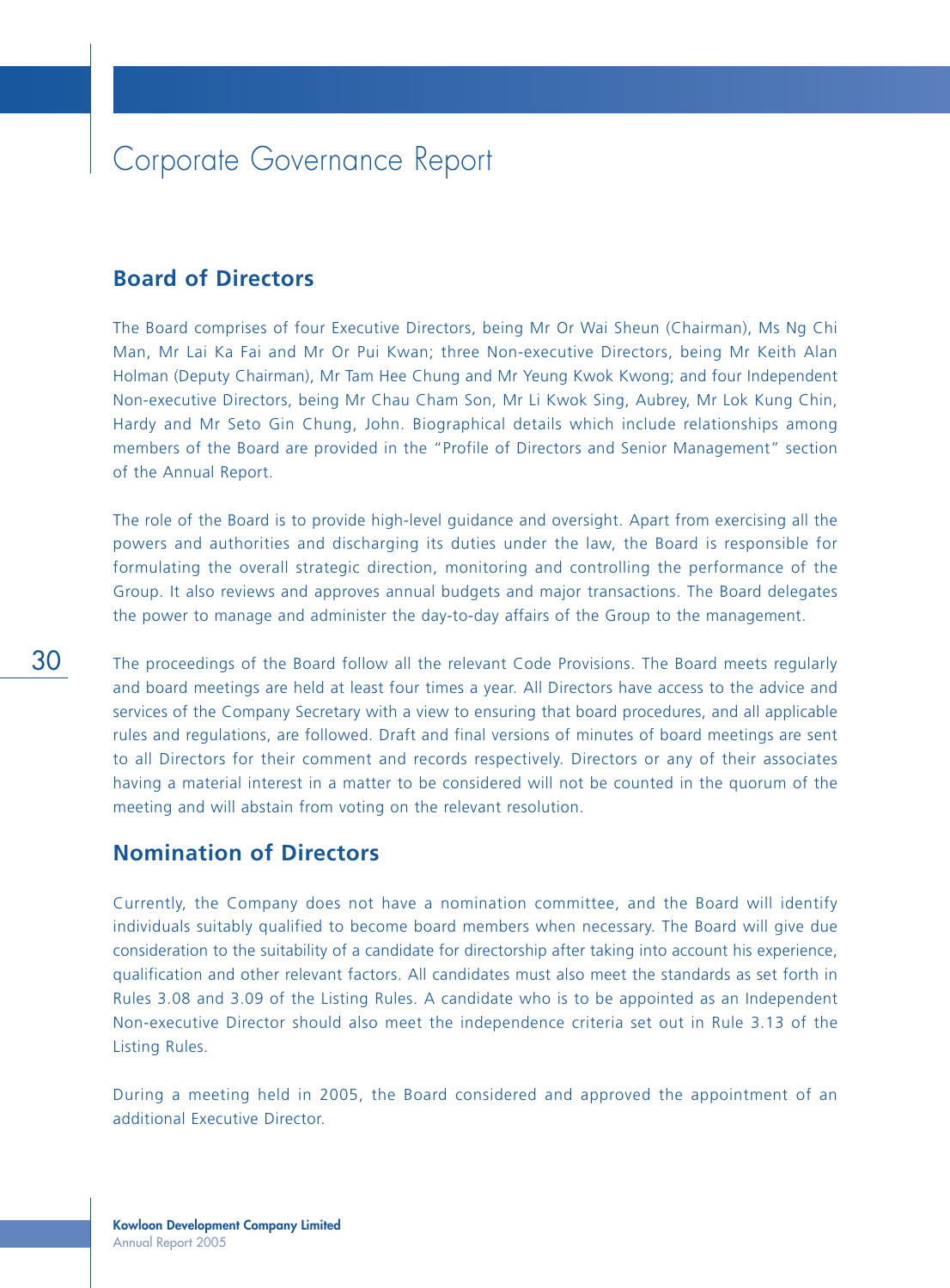### **Remuneration of Directors**

The Company established a Remuneration Committee with specific written terms of reference which deal clearly with its authority and duties on 20 July 2005. The role of the Remuneration Committee is to formulate remuneration policy for approval by the Board and monitor the implementation of such policy.

The Terms of Reference of the Remuneration Committee have included the specific duties set out in Code Provision B.1.3 (a) to (f) of the Code, with appropriate modifications where necessary. They have been posted to the Company's website (www.kdc.com.hk) and are also available in writing upon request to the Company Secretary.

A majority of the members of the Remuneration Committee are Independent Non-executive Directors. This Committee is chaired by Mr Seto Gin Chung, John and its other members are Mr Li Kwok Sing, Aubrey, Mr Lok Kung Chin, Hardy and Mr Lai Ka Fai.

The work performed by the Remuneration Committee during the year under review included:

- reviewed the human resources and payroll system of the Company;
- considered alternative long-term incentive arrangements for the Company;
- considered the remuneration package for an additional Executive Director in consultation with the Chairman and approved the same;
- reviewed management's proposal on the amount of directors' fees payable to each Nonexecutive Director in 2005 and passed the same to the Board for approval; and
- ensured that no Director or any of his associates is involved in deciding his own remuneration.

Non-executive Directors of the Company are paid fees generally in line with market practice taking into account the responsibilities and time spent by the Non-executive Directors on the Company's affairs. The levels of remuneration for the Non-executive Directors are recommended by the management, reviewed by the Remuneration Committee and then submitted to the shareholders for approval at the annual general meeting or determined by the Board upon approval by the shareholders at the annual general meeting.

The remuneration structure of the Executive Directors and the senior management is determined by the Remuneration Committee in consultation with the Chairman of the Board after giving due consideration to market trend, responsibilities, performance as well as achievements of the individual with a view to attract, motivate and retain high performing individuals.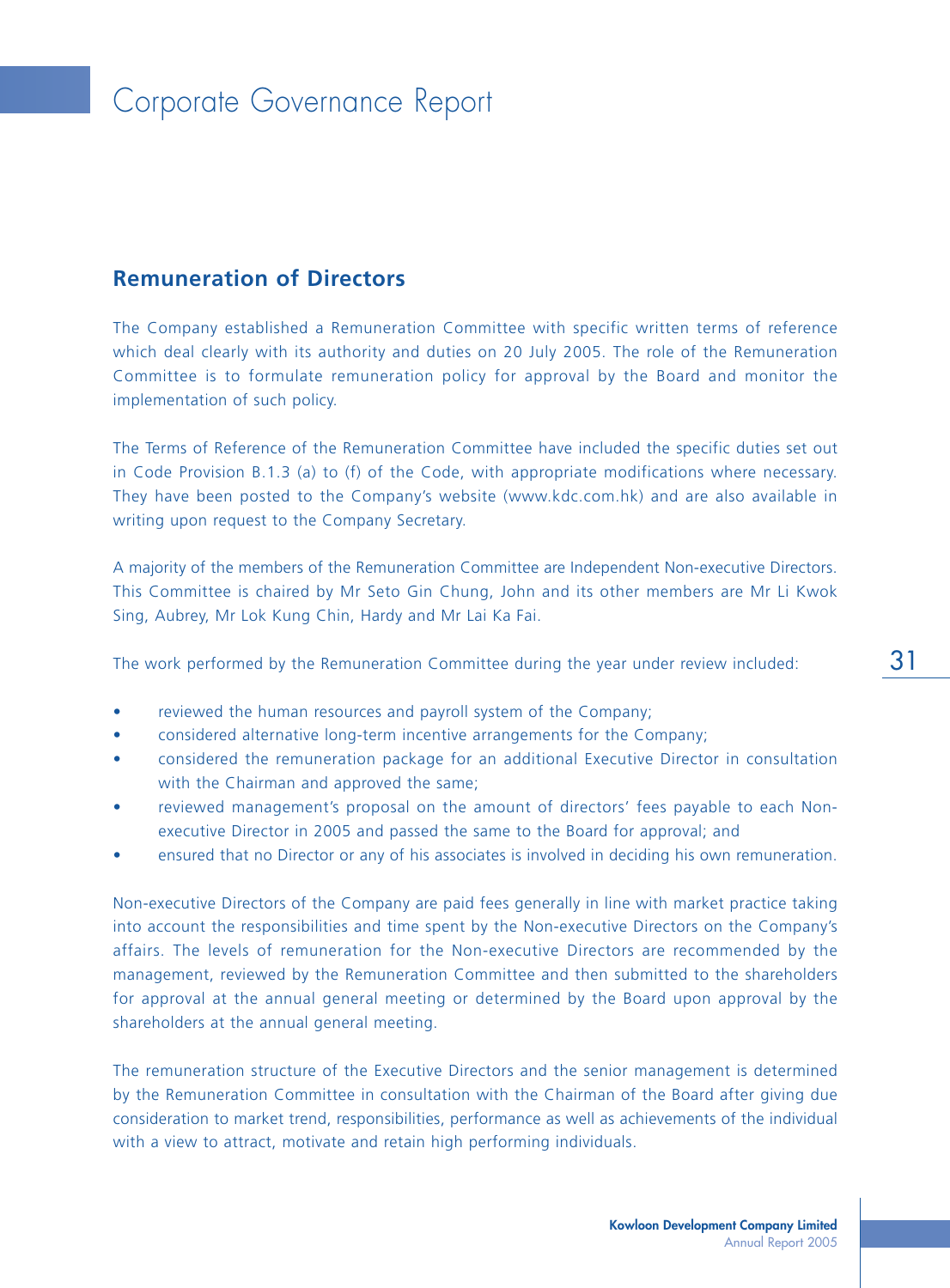#### **Audit Committee**

The Audit Committee of the Company was established in 1998 and its role is to assist the Board in considering how it will apply the financial reporting and internal control principles and for maintaining an appropriate relationship with the Company's auditors.

The Audit Committee has specific written Terms of Reference which deal clearly with its authority and duties. The Terms of Reference of the Audit Committee have been revised in 2005 to include the duties set out in Code Provision C.3.3 (a) to (n) of the Code, with modifications where necessary. They have been posted to the Company's website (www.kdc.com.hk) and are also available in writing upon request to the Company Secretary.

A majority of the members of the Audit Committee are Independent Non-executive Directors. The Audit Committee is chaired by Mr Li Kwok Sing, Aubrey and its other members are Mr Lok Kung Chin, Hardy, Mr Seto Gin Chung, John and Mr Yeung Kwok Kwong.

The work performed by the Audit Committee during the year under review included the following:

- reviewed and revised its Terms of Reference to conform to the Code;
- reviewed the audited accounts and annual results announcement for the year 2004;
- reviewed the interim report and interim results announcement for the six months ended 30 June 2005;
- met with the auditors and management of Company to discuss issues arising from the audit of annual accounts and review of interim accounts;
- considered and recommended to the Board the adoption of new accounting policies and standards;
- reviewed and approved the remuneration in respect of audit and non-audit services provided by the auditors;
- reviewed the progress on internal control documentation update;
- reviewed auditor's independence and effectiveness of the audit process; and
- developed policy on the engagement of auditors to supply non-audit services.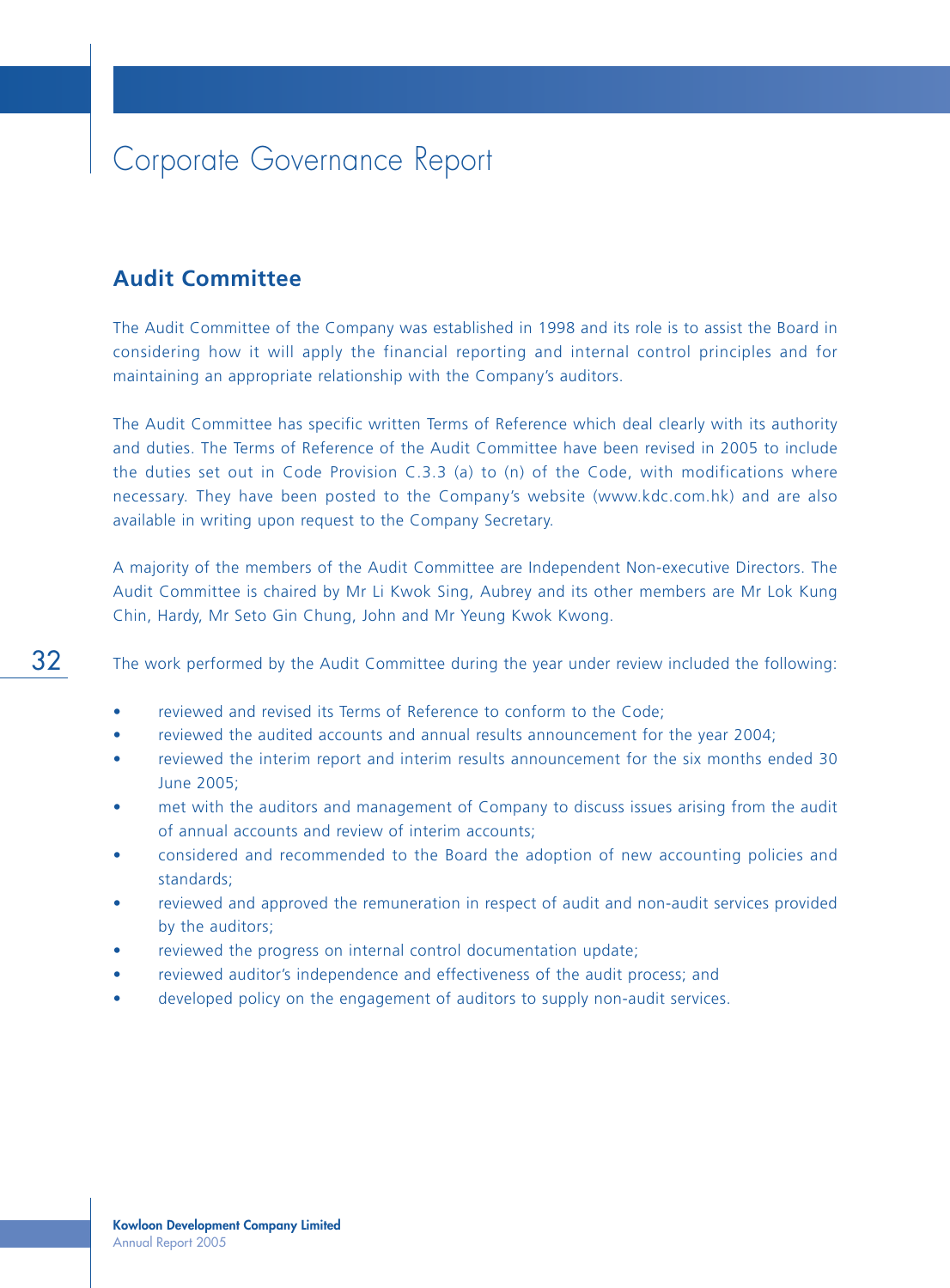### **Attendance at Meetings of the Board, Remuneration Committee and Audit Committee**

|                                             | <b>Meetings Attended in 2005</b> |                     |                  |  |
|---------------------------------------------|----------------------------------|---------------------|------------------|--|
|                                             |                                  | <b>Remuneration</b> | <b>Audit</b>     |  |
|                                             | <b>Board</b>                     | <b>Committee</b>    | <b>Committee</b> |  |
| <b>Number of Meetings Held in 2005</b>      | 7                                |                     | 2                |  |
| <b>Executive Directors</b>                  |                                  |                     |                  |  |
| Or Wai Sheun (Chairman)                     | 5/7                              |                     |                  |  |
| Ng Chi Man                                  | 5/7                              |                     |                  |  |
| Lai Ka Fai                                  | 5/7                              | 1/1                 |                  |  |
| Or Pui Kwan (appointed on 9 September 2005) | 1/3                              |                     |                  |  |
| <b>Non-executive Directors</b>              |                                  |                     |                  |  |
| Keith Alan Holman (Deputy Chairman)         | 2/7                              |                     |                  |  |
| Tam Hee Chung                               | 4/7                              |                     |                  |  |
| Yeung Kwok Kwong                            | 4/7                              |                     | 2/2              |  |
| <b>Independent Non-executive Directors</b>  |                                  |                     |                  |  |
| Chau Cham Son                               | 5/7                              |                     |                  |  |
| Li Kwok Sing, Aubrey                        | 6/7                              | 1/1                 | 2/2              |  |
| Lok Kung Chin, Hardy                        | 5/7                              | 1/1                 | 2/2              |  |
| Seto Gin Chung, John                        | 6/7                              | 1/1                 | 2/2              |  |

*Notes:*

- (1) There were two Board meetings held during the year in which Mr Or Wai Sheun, Ms Ng Chi Man, Mr Or Pui Kwan, Mr Lai Ka Fai and Mr Yeung Kwok Kwong were regarded as interested directors and chose not to attend.
- (2) There was one Board meeting held in 2005 in which all Non-executive Directors were regarded as interested directors and chose not to attend.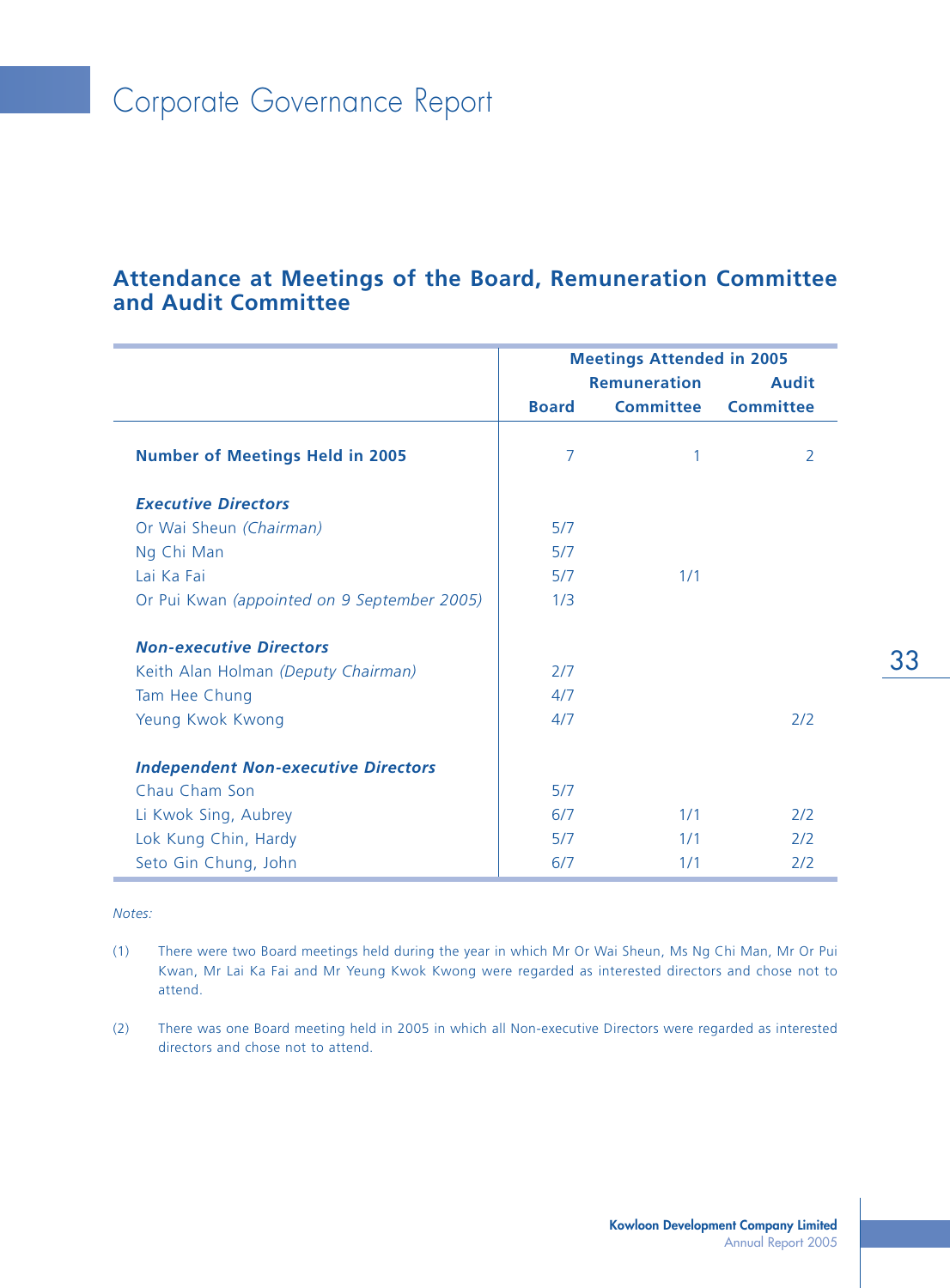## **Financial Reporting**

The Directors are responsible for keeping proper accounting records and preparing accounts of each financial period, which give a true and fair view of the state of affairs of the Group and of the results and cash flow for that period. In preparing the accounts for the year under review, the Directors have:

- selected and applied consistently appropriate accounting policies and standards;
- made judgements and estimates that are prudent and reasonable; and
- prepared the accounts on the going concern basis.

A statement by the auditors about their reporting responsibilities is included in the Auditors' Report on page 36 of the Annual Report.

#### **Securities Transactions by Directors**

The Company has adopted the Model Code for Securities Transactions by Directors of Listed Issuers (the "Model Code") as set out in Appendix 10 of the Listing Rules. The Company has made specific enquiry of all Directors regarding any non-compliance with the Model Code during the year under review and they have all confirmed that they had fully complied with the required standard set out in the Model Code.

### **Auditors' Remuneration**

In respect of the financial year 2005, the following remuneration was paid or is payable to the Company's auditors:

Fees for audit services — HK\$1,250,000

Fees for non-audit services — HK\$474,350 made up as follows:

- Review of interim accounts: HK\$156,150;
- Ad hoc project (review of accounts for the year ended 31 December 2004 prepared under accounting standards of the People's Republic of China): HK\$288,300; and
- Other services: HK\$29,900.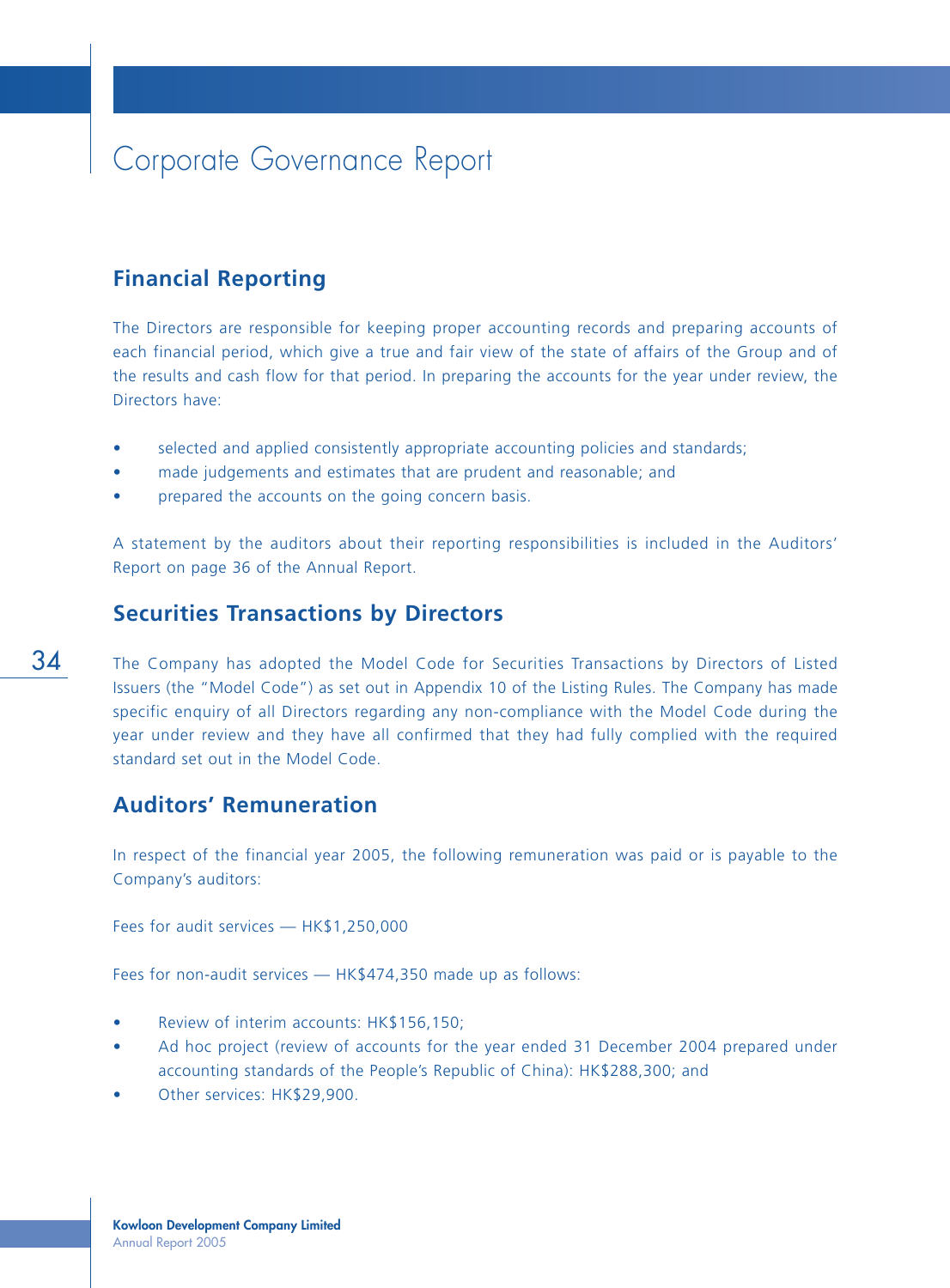## Corporate Governance Report

## **Internal Controls**

The Board has the overall responsibilities of maintaining a sound and effective internal control system for the Group. The Group's system of internal control includes a defined management structure with limits of authority. The system is designed to help the Group to achieve business objectives, safeguard assets against unauthorized use, ensure the maintenance of proper accounting records for the provision of reliable financial information, and ensure compliance with relevant legislation and regulations. The system is designed to manage risks of failure in operational systems and foster achievement of corporate objectives.

Relevant documentation on the Group's system of internal control is undergoing a regular update and will be put forward to the Audit Committee for its review in due course.

35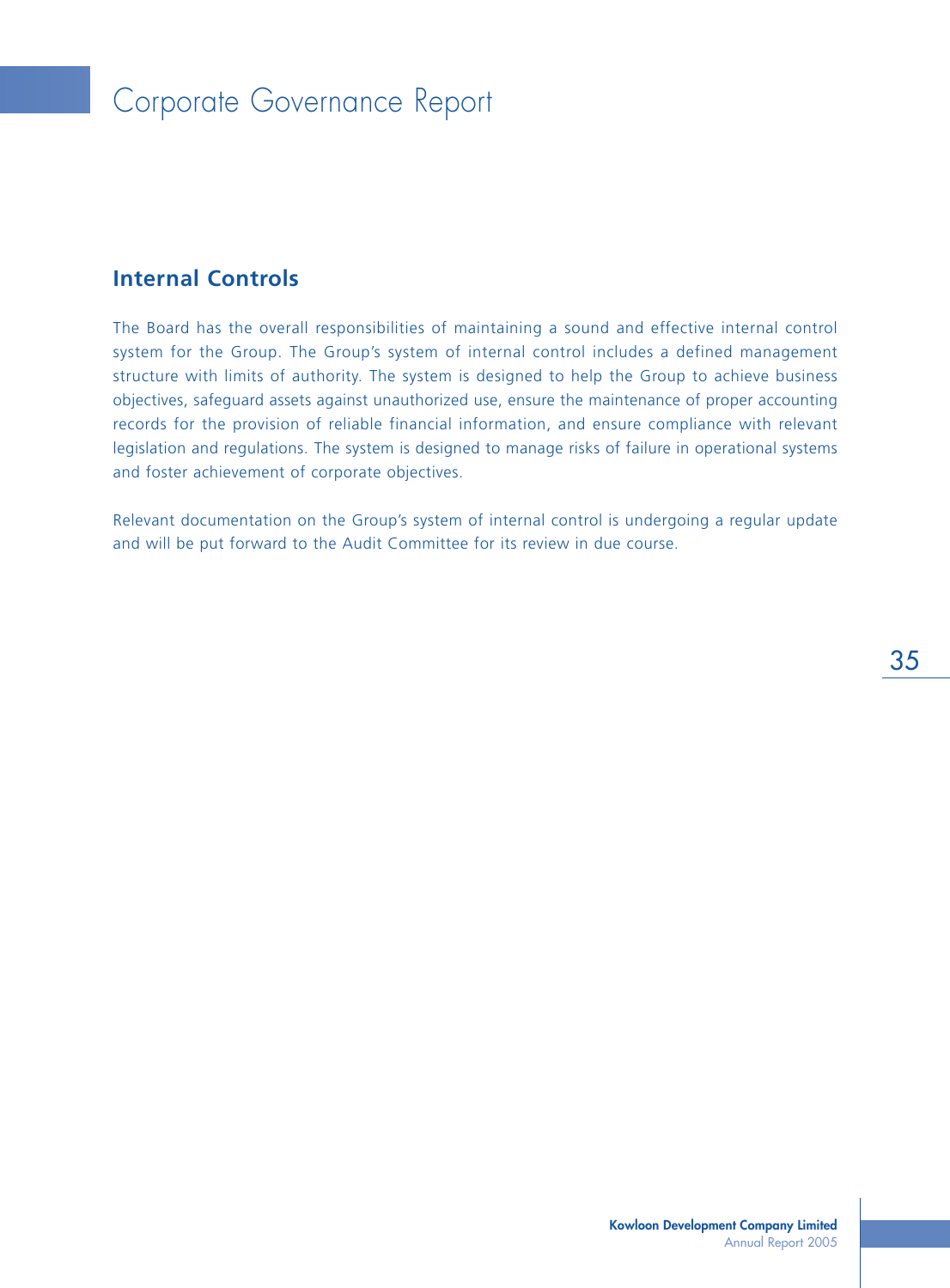## Auditors' Report



**To the shareholders of Kowloon Development Company Limited** *(Incorporated in Hong Kong with limited liability)*

We have audited the accounts on pages 37 to 112 which have been prepared in accordance with accounting principles generally accepted in Hong Kong.

## **Respective responsibilities of directors and auditors**

The Hong Kong Companies Ordinance requires the directors to prepare accounts which give a true and fair view. In preparing accounts which give a true and fair view it is fundamental that appropriate accounting policies are selected and applied consistently, that judgements and estimates are made which are prudent and reasonable and that the reasons for any significant departure from applicable accounting standards are stated.

It is our responsibility to form an independent opinion, based on our audit, on those accounts and to report our opinion solely to you, as a body, in accordance with section 141 of the Hong Kong Companies Ordinance, and for no other purpose. We do not assume responsibility towards or accept liability to any other person for the contents of this report.

## **Basis of opinion**

We conducted our audit in accordance with Hong Kong Standards on Auditing issued by the Hong Kong Institute of Certified Public Accountants. An audit includes examination, on a test basis, of evidence relevant to the amounts and disclosures in the accounts. It also includes an assessment of the significant estimates and judgements made by the directors in the preparation of the accounts, and of whether the accounting policies are appropriate to the Company's and the Group's circumstances, consistently applied and adequately disclosed.

We planned and performed our audit so as to obtain all the information and explanations which we considered necessary in order to provide us with sufficient evidence to give reasonable assurance as to whether the accounts are free from material misstatement. In forming our opinion we also evaluated the overall adequacy of the presentation of information in the accounts. We believe that our audit provides a reasonable basis for our opinion.

## **Opinion**

In our opinion, the accounts give a true and fair view of the state of affairs of the Company and of the Group as at 31 December 2005 and of the Group's profit and cash flows for the year then ended and have been properly prepared in accordance with the Hong Kong Companies Ordinance.

#### **KPMG**

*Certified Public Accountants*

Hong Kong, 30 March 2006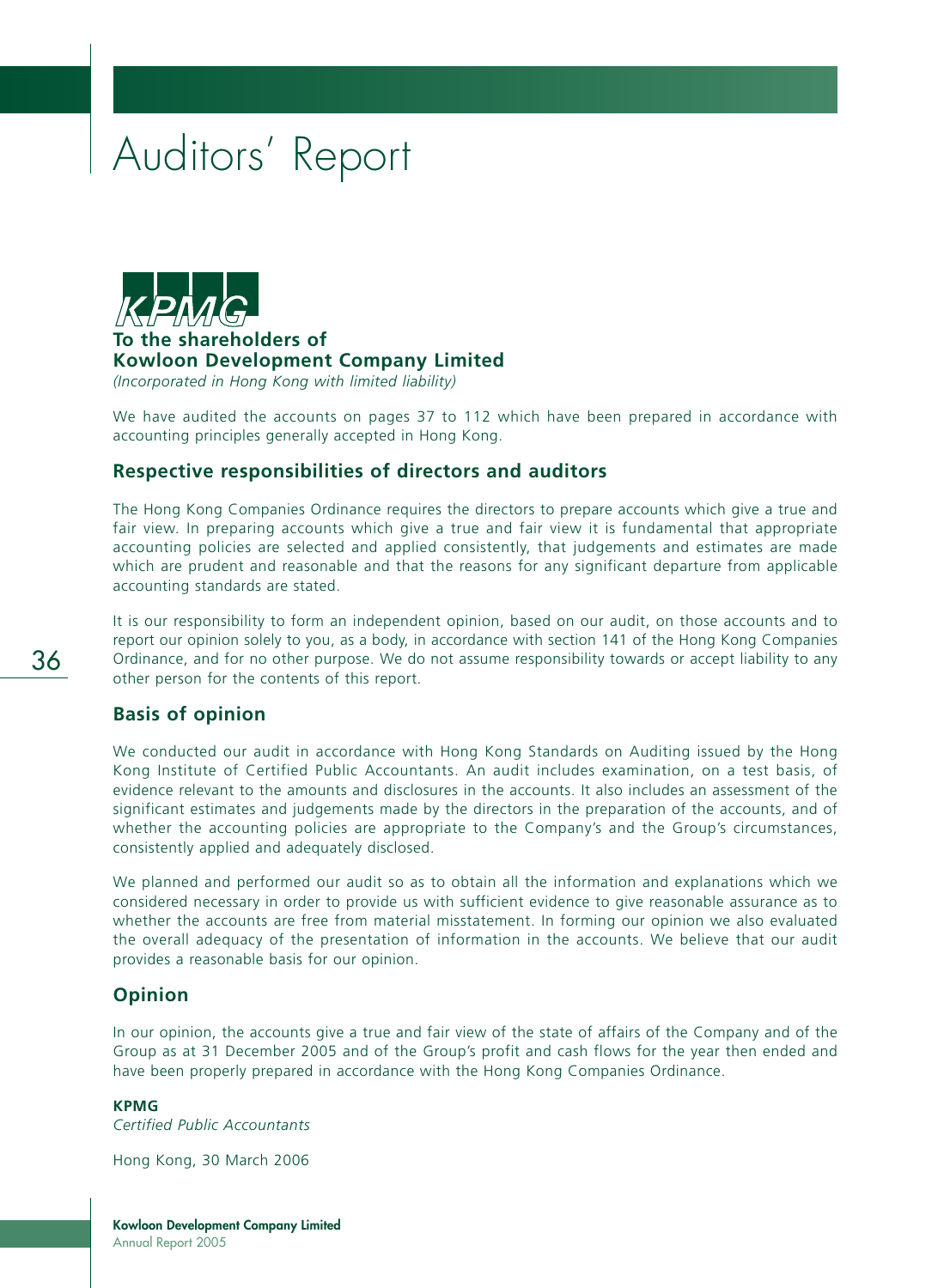# Consolidated Income Statement

for the year ended 31 December 2005 (Expressed in Hong Kong dollars)

|                                                  |             | 2005       | 2004       |  |
|--------------------------------------------------|-------------|------------|------------|--|
|                                                  |             |            | (restated) |  |
|                                                  | <b>Note</b> | \$'000     | \$'000     |  |
| <b>Turnover</b>                                  | 3           | 1,320,301  | 773,425    |  |
| Other revenue                                    |             | 5,475      | 6,518      |  |
| Depreciation and amortization                    |             | (1, 304)   | (679)      |  |
| Staff costs                                      |             | (51, 845)  | (37, 824)  |  |
| Cost of inventories                              |             | (567, 785) | (350, 419) |  |
| Fair value changes on investment properties      | 11          | 505,818    | 257,792    |  |
| Other operating expenses                         |             | (28, 955)  | (56, 983)  |  |
| <b>Profit from operations</b>                    |             | 1,181,705  | 591,830    |  |
| Finance costs                                    | 4(a)        | (17, 694)  | (6, 169)   |  |
| Share of profits of associated companies         | 4(c)        | 10,542     | 9,554      |  |
| Share of profits of jointly controlled entities  | 4(d)        | 7,331      |            |  |
| Negative goodwill on acquisition of subsidiaries |             | 26,482     |            |  |
| <b>Profit before taxation</b>                    | 4           | 1,208,366  | 595,215    |  |
| Income tax                                       | 6(a)        | (144, 962) | (79, 919)  |  |
| Profit for the year                              |             | 1,063,404  | 515,296    |  |
| <b>Attributable to:</b>                          |             |            |            |  |
| Shareholders of the Company                      | 26          | 1,059,153  | 515,564    |  |
| Minority interests                               | 26          | 4,251      | (268)      |  |
| Profit for the year                              |             | 1,063,404  | 515,296    |  |
| Earnings per share - Basic                       | 8           | \$1.87     | \$0.92     |  |
| <b>Dividend per share</b>                        | 9(a)        | \$0.45     | \$0.32     |  |
|                                                  |             |            |            |  |

The notes on pages 45 to 112 form part of these accounts.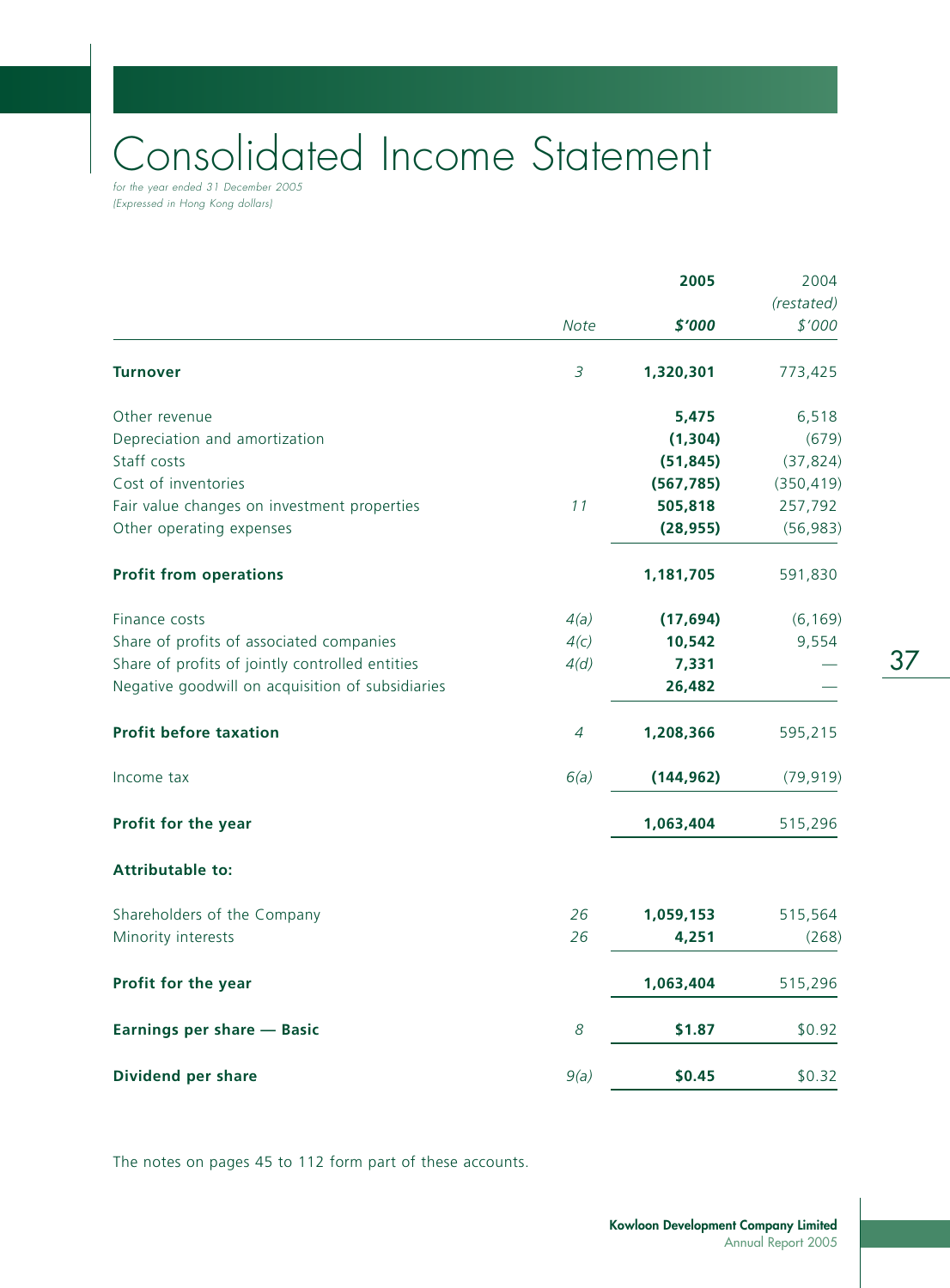## Consolidated Balance Sheet at 31 December 2005

(Expressed in Hong Kong dollars)

|                                          |             |           | 2005      |           | 2004<br>(restated) |
|------------------------------------------|-------------|-----------|-----------|-----------|--------------------|
|                                          | <b>Note</b> | \$'000    | \$'000    | \$'000    | \$'000             |
| <b>Non-current assets</b>                |             |           |           |           |                    |
| Fixed assets                             |             |           |           |           |                    |
| - Investment properties                  |             |           | 4,147,630 |           | 3,461,940          |
| - Leasehold land held for own use        |             |           | 265,553   |           | 2,060              |
| - Other property, plant and<br>equipment |             |           | 39,503    |           | 2,563              |
|                                          |             |           |           |           |                    |
|                                          | 11          |           | 4,452,686 |           | 3,466,563          |
| Goodwill                                 | 14          |           | 16,994    |           |                    |
| Interest in jointly controlled entities  | 12          |           | 394,507   |           |                    |
| Interest in associated companies         | 16          |           | 56,568    |           | 46,026             |
| Investments in securities                | 17          |           | 65,220    |           | 110,099            |
| Loans and advances                       |             |           | 55,320    |           | 60,158             |
| Deferred tax assets                      | 10(b)       |           | 9,303     |           | 3,223              |
|                                          |             |           | 5,050,598 |           | 3,686,069          |
| <b>Current assets</b>                    |             |           |           |           |                    |
| Interest in property development         | 19          | 575,298   |           | 400,000   |                    |
| Inventories                              | 20          | 3,194,826 |           | 2,126,450 |                    |
| Trade and other receivables              | 21          | 320,440   |           | 209,143   |                    |
| Loans and advances                       |             | 63,523    |           | 84,834    |                    |
| Amounts due from jointly                 |             |           |           |           |                    |
| controlled entities                      | 12          | 247,192   |           |           |                    |
| Amount due from an                       |             |           |           |           |                    |
| associated company                       |             | 207       |           | 83        |                    |
| Derivative financial instruments         | 18          | 25,811    |           |           |                    |
| Investments in securities                | 17          | 242,445   |           | 129,251   |                    |
| Time deposit (pledged)                   | 30          | 38,205    |           |           |                    |
| Cash and cash equivalents                |             | 104,706   |           | 44,497    |                    |
|                                          |             | 4,812,653 |           | 2,994,258 |                    |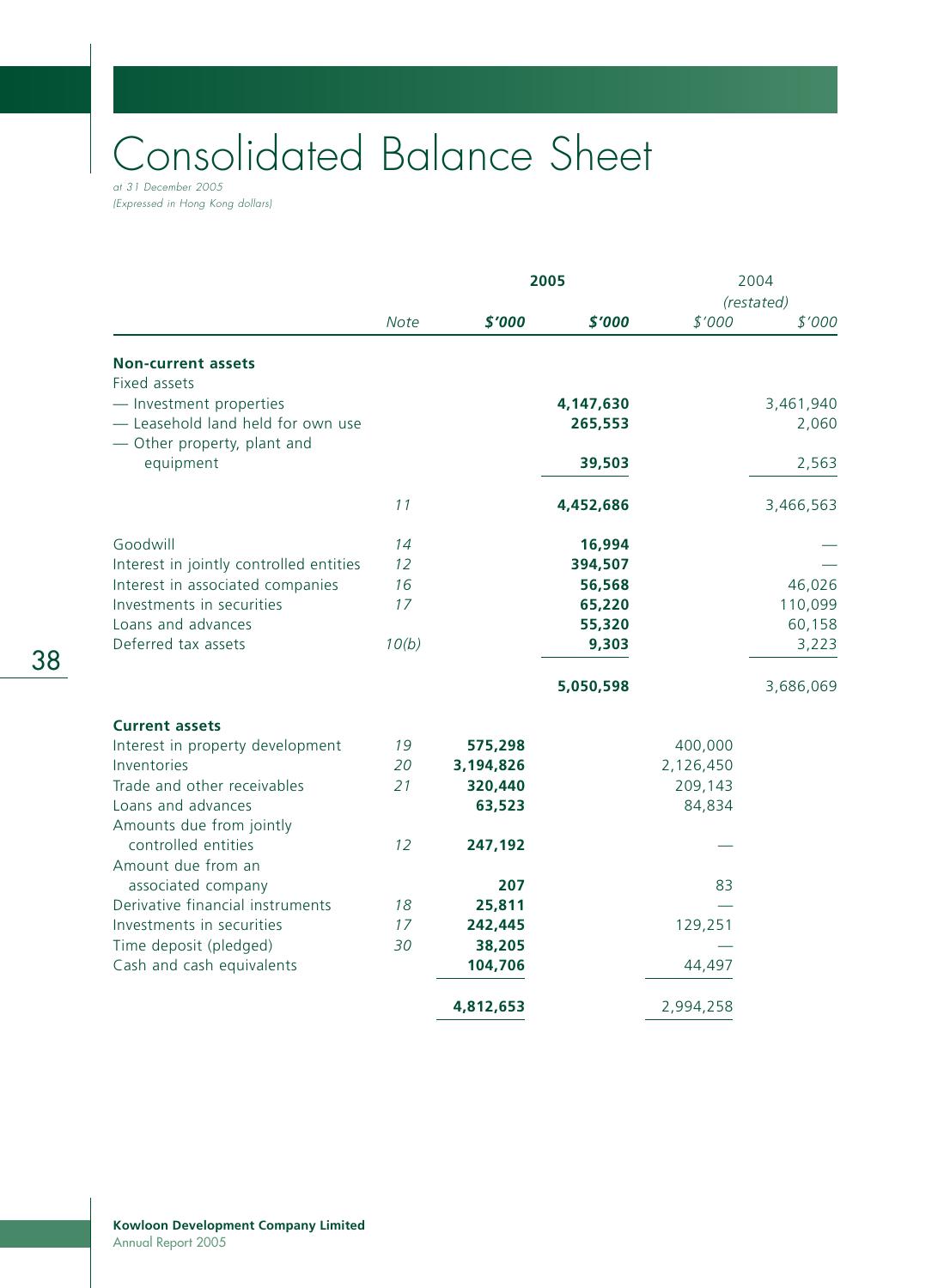# Consolidated Balance Sheet

at 31 December 2005 (Expressed in Hong Kong dollars)

|                                              | 2005        |           |           |           | 2004<br>(restated) |  |
|----------------------------------------------|-------------|-----------|-----------|-----------|--------------------|--|
|                                              | <b>Note</b> | \$'000    | \$'000    | \$'000    | \$'000             |  |
| <b>Current liabilities</b>                   |             |           |           |           |                    |  |
| Trade and other payables                     | 22          | 338,804   |           | 554,233   |                    |  |
| Amount due to a major shareholder            | 33(c)       | 140,791   |           |           |                    |  |
| Amounts due to minority shareholders         | 24          | 31,924    |           |           |                    |  |
| Derivative financial instruments             | 18          | 7,741     |           |           |                    |  |
| <b>Bank loans</b>                            | 25          | 978,413   |           | 665,442   |                    |  |
| Current taxation                             | 10(a)       | 44,814    |           | 24,677    |                    |  |
|                                              |             | 1,542,487 |           | 1,244,352 |                    |  |
| <b>Net current assets</b>                    |             |           | 3,270,166 |           | 1,749,906          |  |
| <b>Total assets less current liabilities</b> |             |           | 8,320,764 |           | 5,435,975          |  |
| <b>Non-current liabilities</b>               |             |           |           |           |                    |  |
| Loan from ultimate holding company           | 23          | 2,635     |           | 7,519     |                    |  |
| <b>Bank loans</b>                            | 25          | 1,663,600 |           | 1,086,987 |                    |  |
| Deferred tax liabilities                     | 10(b)       | 667,940   |           | 444,192   |                    |  |
|                                              |             |           | 2,334,175 |           | 1,538,698          |  |
| <b>NET ASSETS</b>                            |             |           | 5,986,589 |           | 3,897,277          |  |
| <b>CAPITAL AND RESERVES</b>                  |             |           |           |           |                    |  |
| Share capital                                |             |           | 56,677    |           | 56,677             |  |
| Reserves                                     |             |           | 5,040,735 |           | 3,839,392          |  |
| Total equity attributable to                 |             |           |           |           |                    |  |
| shareholders of the Company                  |             |           | 5,097,412 |           | 3,896,069          |  |
| Minority interests                           |             |           | 889,177   |           | 1,208              |  |
| <b>TOTAL EQUITY</b>                          | 26          |           | 5,986,589 |           | 3,897,277          |  |

Approved and authorized for issue by the board of directors on 30 March 2006.

**Or Wai Sheun Lai Ka Fai** *Directors*

The notes on pages 45 to 112 form part of these accounts.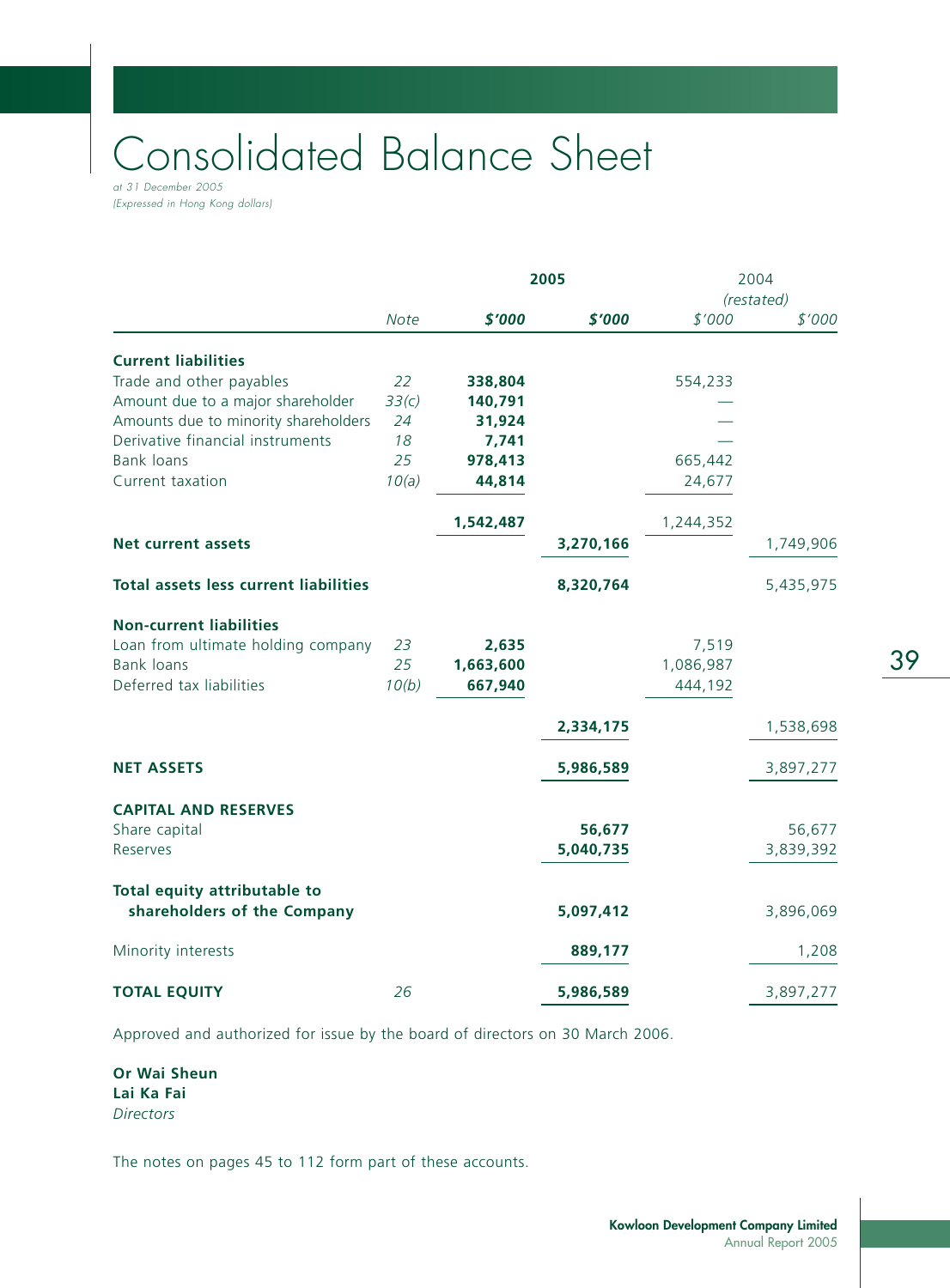## Balance Sheet at 31 December 2005

(Expressed in Hong Kong dollars)

|                                                               |             | 2005                 |                     |                      | 2004<br>(restated)  |
|---------------------------------------------------------------|-------------|----------------------|---------------------|----------------------|---------------------|
|                                                               | <b>Note</b> | \$'000               | \$'000              | \$'000               | \$'000              |
| <b>Non-current assets</b><br>Fixed assets                     |             |                      |                     |                      |                     |
| - Investment properties<br>- Other property, plant and        |             |                      | 3,235,000           |                      | 2,800,000           |
| equipment                                                     |             |                      | 903                 |                      | 553                 |
|                                                               | 11          |                      | 3,235,903           |                      | 2,800,553           |
| Interest in subsidiaries                                      | 15          |                      | 2,698,153           |                      | 2,317,774           |
|                                                               |             |                      | 5,934,056           |                      | 5,118,327           |
| <b>Current assets</b>                                         |             |                      |                     |                      |                     |
| Trade and other receivables<br>Cash and cash equivalents      | 21          | 11,201<br>15,531     |                     | 7,267<br>13,196      |                     |
|                                                               |             | 26,732               |                     | 20,463               |                     |
| <b>Current liabilities</b>                                    |             |                      |                     |                      |                     |
| Amount due to a major shareholder<br>Trade and other payables | 33(c)<br>22 | 140,791<br>84,649    |                     | 86,676               |                     |
| <b>Bank loans</b><br>Current taxation                         | 25<br>10(a) | 217,287<br>2,847     |                     | 140,300<br>5,363     |                     |
|                                                               |             | 445,574              |                     | 232,339              |                     |
| <b>Net current liabilities</b>                                |             |                      | (418, 842)          |                      | (211, 876)          |
| <b>Total assets less current liabilities</b>                  |             |                      | 5,515,214           |                      | 4,906,451           |
| <b>Non-current liabilities</b>                                |             |                      |                     |                      |                     |
| Loan from ultimate holding company                            | 23<br>25    | 2,635                |                     | 7,519                |                     |
| <b>Bank loans</b><br>Deferred tax liabilities                 | 10(b)       | 1,320,900<br>446,152 |                     | 1,017,687<br>372,238 |                     |
|                                                               |             |                      | 1,769,687           |                      | 1,397,444           |
| <b>NET ASSETS</b>                                             |             |                      | 3,745,527           |                      | 3,509,007           |
| <b>CAPITAL AND RESERVES</b>                                   |             |                      |                     |                      |                     |
| Share capital<br>Reserves                                     |             |                      | 56,677<br>3,688,850 |                      | 56,677<br>3,452,330 |
| <b>TOTAL EQUITY</b>                                           | 26          |                      | 3,745,527           |                      | 3,509,007           |

Approved and authorized for issue by the board of directors on 30 March 2006.

**Or Wai Sheun Lai Ka Fai** *Directors*

The notes on pages 45 to 112 form part of these accounts.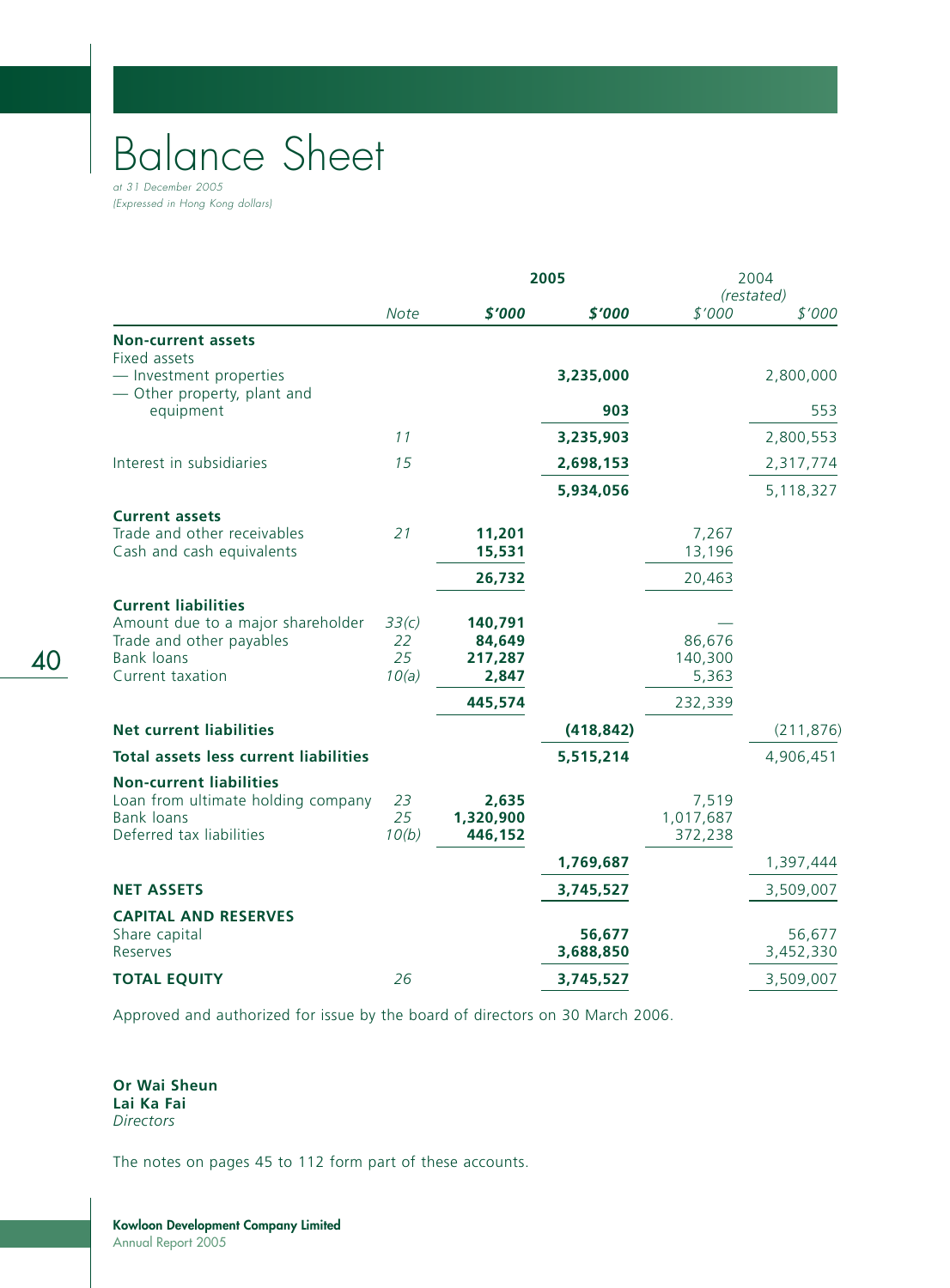## Consolidated Statement of Changes in Equity for the year ended 31 December 2005

(Expressed in Hong Kong dollars)

|                                                                                                          |                        |            | 2005       | 2004<br>(restated) |           |
|----------------------------------------------------------------------------------------------------------|------------------------|------------|------------|--------------------|-----------|
|                                                                                                          | <b>Note</b>            | \$'000     | \$'000     | \$'000             | \$'000    |
| <b>Total equity at 1 January</b>                                                                         |                        |            |            |                    |           |
| As previously reported<br>- Attributable to shareholders                                                 |                        |            |            |                    |           |
| of the Company                                                                                           | 26                     | 4,253,761  |            | 3,286,773          |           |
| - Minority interests                                                                                     | 26                     | 1,208      |            | 1,476              |           |
| Prior year adjustments arising                                                                           |                        | 4,254,969  |            | 3,288,249          |           |
| from changes in accounting<br>policies                                                                   | $2(a)(i)8(ii)$ ,<br>26 | (357, 692) |            | (312, 368)         |           |
| As restated, before opening<br>balance adjustment                                                        |                        | 3,897,277  |            | 2,975,881          |           |
| Opening balance adjustment<br>arising from changes in<br>accounting policies                             | $2(a)(i)$ ,<br>26      | 172,842    |            |                    |           |
| At 1 January, after prior year<br>and opening balance<br>adjustments                                     |                        |            | 4,070,119  |                    | 2,975,881 |
| Net income for the year<br>recognized directly in equity                                                 |                        |            |            |                    |           |
| Surplus on revaluation of<br>investment properties<br>(as previously reported)                           |                        |            |            | 257,792            |           |
| Prior year adjustment arising from<br>changes in accounting policies                                     | 2(a)(iv)               |            |            | (257, 792)         |           |
| Surplus on revaluation of investment<br>properties (2004: as restated)                                   |                        |            |            |                    |           |
| Changes in fair value of equity<br>securities available-for-sale                                         | 26                     |            | (1, 310)   |                    | 14,218    |
| Changes in fair value of interest<br>in property development                                             | $2(a)(iv)$ ,<br>26     |            | 462,456    |                    |           |
| Transfer to income statement<br>upon disposal of equity<br>securities available-for-sale                 | 26                     |            | (11, 156)  |                    |           |
| Transfer to income statement upon<br>receipt of cash distribution of<br>interest in property development | 26                     |            | (282, 273) |                    |           |
| Net income for the year recognized<br>directly in equity<br>(2004: as restated)                          |                        |            | 167,717    |                    | 14,218    |

41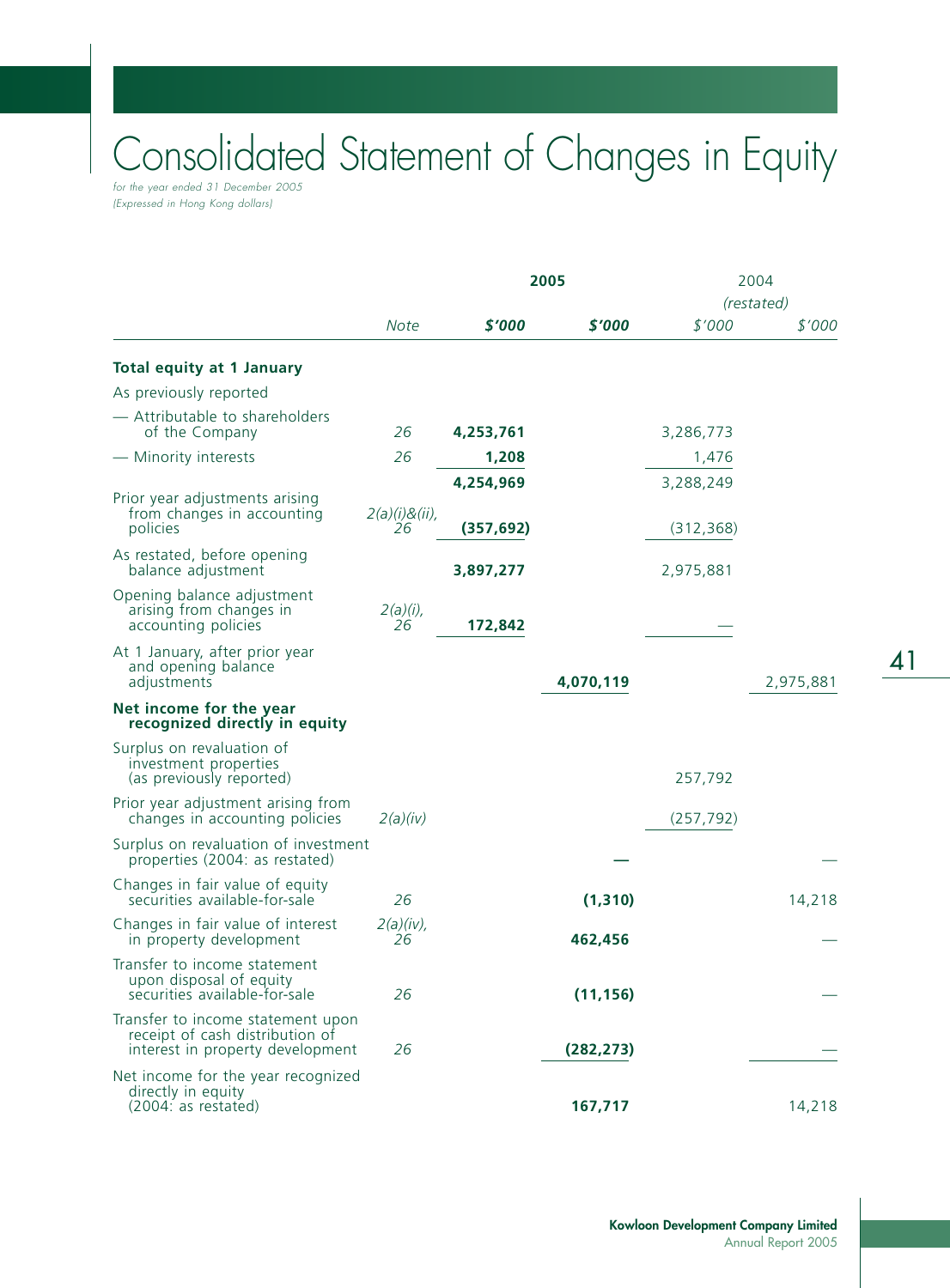## Consolidated Statement of Changes in Equity for the year ended 31 December 2005

(Expressed in Hong Kong dollars)

|                                                                 |             | 2005      |            |         | 2004<br>(restated) |
|-----------------------------------------------------------------|-------------|-----------|------------|---------|--------------------|
|                                                                 | <b>Note</b> | \$'000    | \$'000     | \$'000  | \$'000             |
| Net profit for the year                                         |             |           |            |         |                    |
| As previously reported                                          |             |           |            |         |                    |
| - Attributable to shareholders<br>of the Company                |             |           |            | 303,096 |                    |
| - Minority interests                                            |             |           |            | (268)   |                    |
| Prior year adjustments arising<br>from changes in accounting    |             |           |            | 302,828 |                    |
| policies                                                        | 2(a)(iii)   |           |            | 212,468 |                    |
| Net profit for the year<br>(2004: as restated)                  | 26          |           | 1,063,404  |         | 515,296            |
| Total net income recognized for<br>the year (2004: as restated) |             |           | 1,231,121  |         | 529,514            |
| Attributable to:                                                |             |           |            |         |                    |
| Shareholders of the Company                                     |             | 1,226,870 |            | 529,782 |                    |
| Minority interests                                              |             | 4,251     |            | (268)   |                    |
|                                                                 |             | 1,231,121 |            | 529,514 |                    |
| Final dividend declared and paid                                | 9(b)        |           | (141, 692) |         | (124, 689)         |
| Interim dividend declared and paid                              | 9(a)        |           | (56, 677)  |         | (39, 674)          |
| Loan from a minority shareholder                                | 26          |           | 26,625     |         |                    |
| Minority interests of subsidiaries<br>acquired during the year  | 26          |           | 857,093    |         |                    |
| Issue of shares                                                 | 26          |           |            |         | 8,300              |
| Net share premium received                                      | 26          |           |            |         | 547,945            |
| <b>Total equity at 31 December</b>                              |             |           | 5,986,589  |         | 3,897,277          |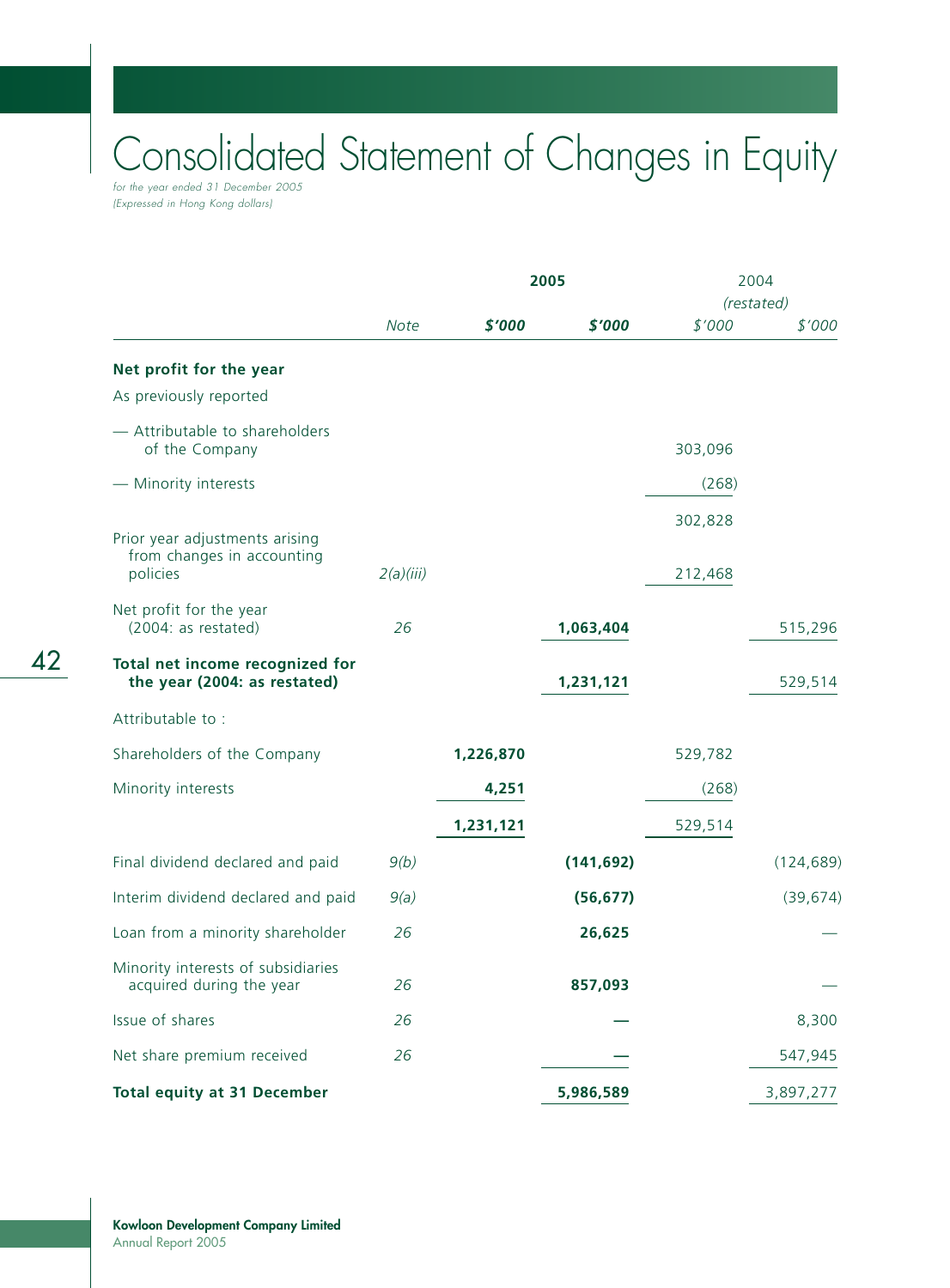# Consolidated Statement of Changes in Equity

for the year ended 31 December 2005 (Expressed in Hong Kong dollars)

|                                                                                                    |             | 2005   |        | 2004       |            |
|----------------------------------------------------------------------------------------------------|-------------|--------|--------|------------|------------|
|                                                                                                    |             |        |        | (restated) |            |
|                                                                                                    | <b>Note</b> | \$'000 | \$'000 | \$'000     | \$'000     |
| <b>Restatements of total income and</b><br>expense recognized for<br>the year are attributable to: |             |        |        |            |            |
| Shareholders of the Company<br>Minority interests                                                  |             |        |        |            | (45, 324)  |
|                                                                                                    |             |        |        |            | (45, 324)  |
| Arising from restatements of:                                                                      |             |        |        |            |            |
| Net loss recognized directly                                                                       |             |        |        |            |            |
| in equity                                                                                          | 2(a)(iv)    |        |        |            | (257, 792) |
| Net profit for the year                                                                            | 2(a)(iii)   |        |        |            | 212,468    |
|                                                                                                    |             |        |        |            | (45, 324)  |

The notes on pages 45 to 112 form part of these accounts.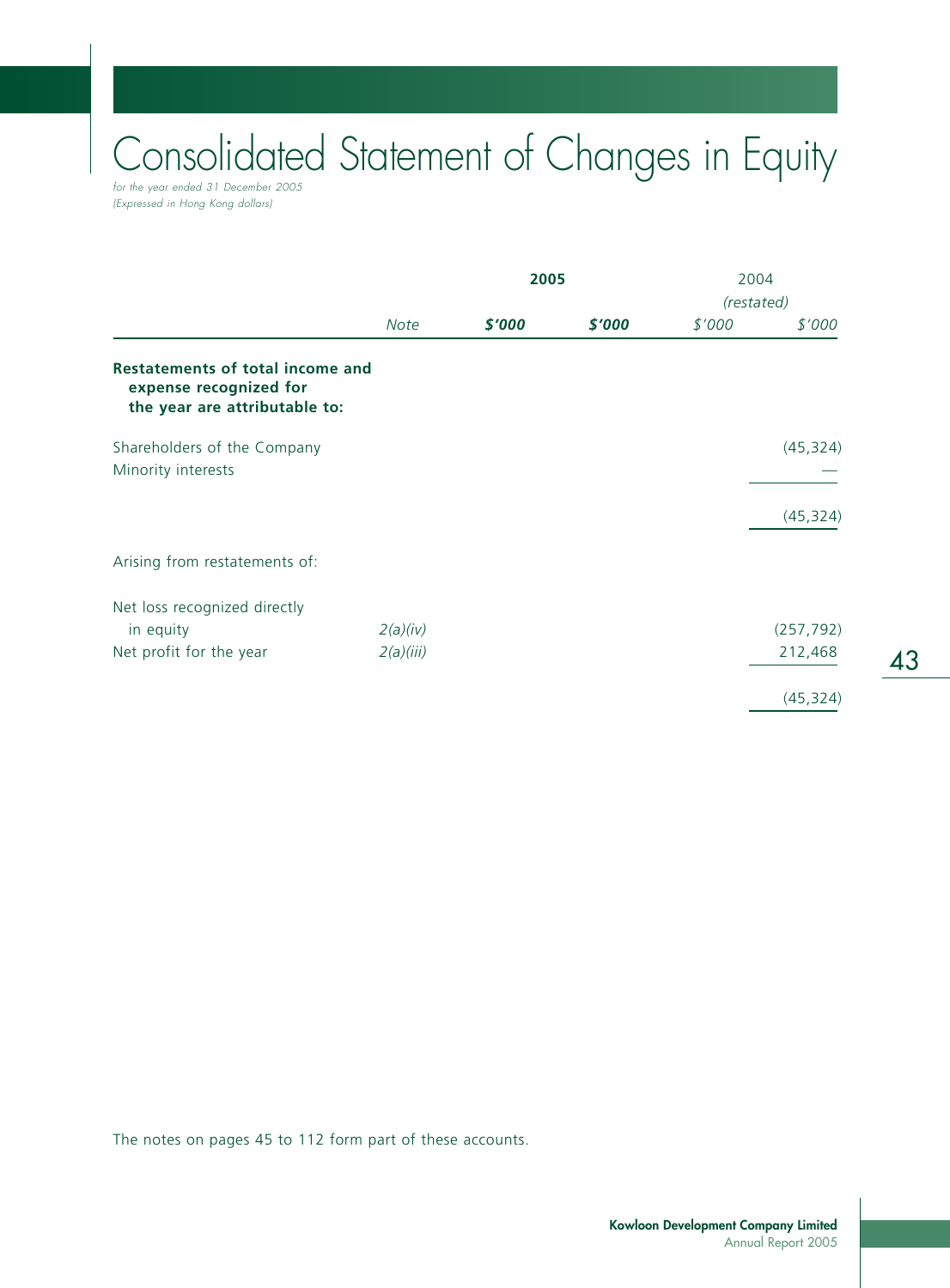# Consolidated Cash Flow Statement

for the year ended 31 December 2005 (Expressed in Hong Kong dollars)

|                                                           |             | 2005       | 2004                 |
|-----------------------------------------------------------|-------------|------------|----------------------|
|                                                           | <b>Note</b> | \$'000     | (restated)<br>\$'000 |
| Net cash from operating activities                        | 27(a)       | 91,887     | 678,802              |
| <b>Investing activities</b>                               |             |            |                      |
| Sale of other fixed assets                                |             | 35         | 2                    |
| Additions to fixed assets and properties                  |             | (32, 772)  | (182, 589)           |
| Acquisition of subsidiaries                               | 27(b)       | (623, 430) | (400,000)            |
| Increase in loan to an associated company                 |             |            | (4,638)              |
| Dividend received from an associated company              |             |            | 840                  |
| Net cash used in investing activities                     |             | (656, 167) | (586, 385)           |
| <b>Financing activities</b>                               |             |            |                      |
| Increase/(Decrease) in bank loans                         |             | 800,784    | (456, 560)           |
| (Decrease)/Increase in loan from ultimate holding company |             | (4,884)    | 7,519                |
| Net proceeds from shares issued                           |             |            | 556,245              |
| Dividend paid                                             |             | (198, 036) | (164, 013)           |
| Increase in loan from a minority shareholder              | 26          | 26,625     |                      |
| Net cash from/(used in) financing activities              |             | 624,489    | (56, 809)            |
| Net increase in cash and cash equivalents                 |             | 60,209     | 35,608               |
| Cash and cash equivalents at 1 January                    |             | 44,497     | 8,889                |
| Cash and cash equivalents at 31 December                  |             | 104,706    | 44,497               |

The notes on pages 45 to 112 form part of these accounts.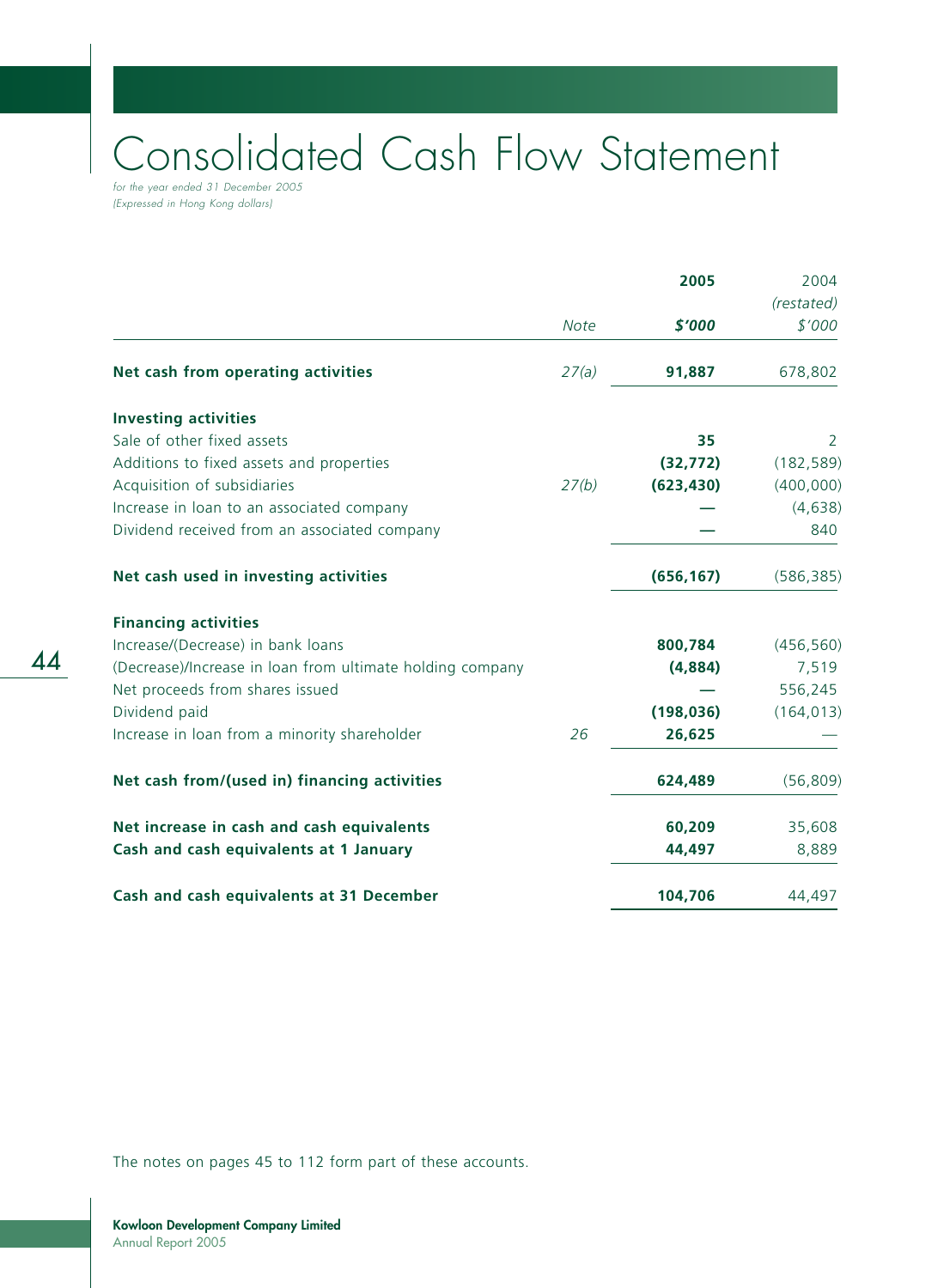## **1 Significant accounting policies**

### **(a) Statement of compliance**

These accounts have been prepared in accordance with all applicable Hong Kong Financial Reporting Standards ("HKFRSs"), which collective term includes all applicable individual Hong Kong Financial Reporting Standards, Hong Kong Accounting Standards ("HKASs") and Interpretations issued by the Hong Kong Institute of Certified Public Accountants ("HKICPA"), accounting principles generally accepted in Hong Kong and the requirements of the Hong Kong Companies Ordinance. These accounts also comply with the applicable disclosure provisions of the Rules Governing the Listing of Securities on The Stock Exchange of Hong Kong Limited. A summary of the significant accounting policies adopted by the Group is set out below.

The HKICPA has issued a number of new and revised HKFRSs that are effective or available for early adoption for accounting periods beginning on or after 1 January 2005. Information on the changes in accounting policies resulting from initial application of these new and revised HKFRSs for the current and prior accounting periods reflected in these accounts is provided in note 2.

### **(b) Measurement basis**

The measurement basis used in the preparation of the accounts is the historical cost basis except for the investment properties, interest in property development, derivative financial instruments and financial instruments classified as available-for-sale securities, which are measured at fair values, as explained in the accounting policies set out below.

The preparation of the accounts in conformity with HKFRSs requires the use of certain critical accounting estimates. It also requires management to exercise its judgement in the process of applying the Group's accounting policies. The areas involving a higher degree of judgement or complexity, or areas where assumptions and estimates are significant to the accounts, are disclosed in note 34.

## **(c) Basis of consolidation**

The consolidated accounts include the accounts of Kowloon Development Company Limited and all of its subsidiaries made up to 31 December, together with the Group's share of the results for the year and net assets of its associated companies and jointly controlled entities. The results of subsidiaries acquired or disposed of during the year are included in the consolidated income statement from or to the date of their acquisition or disposal, as appropriate. All material intercompany transactions and balances are eliminated on consolidation.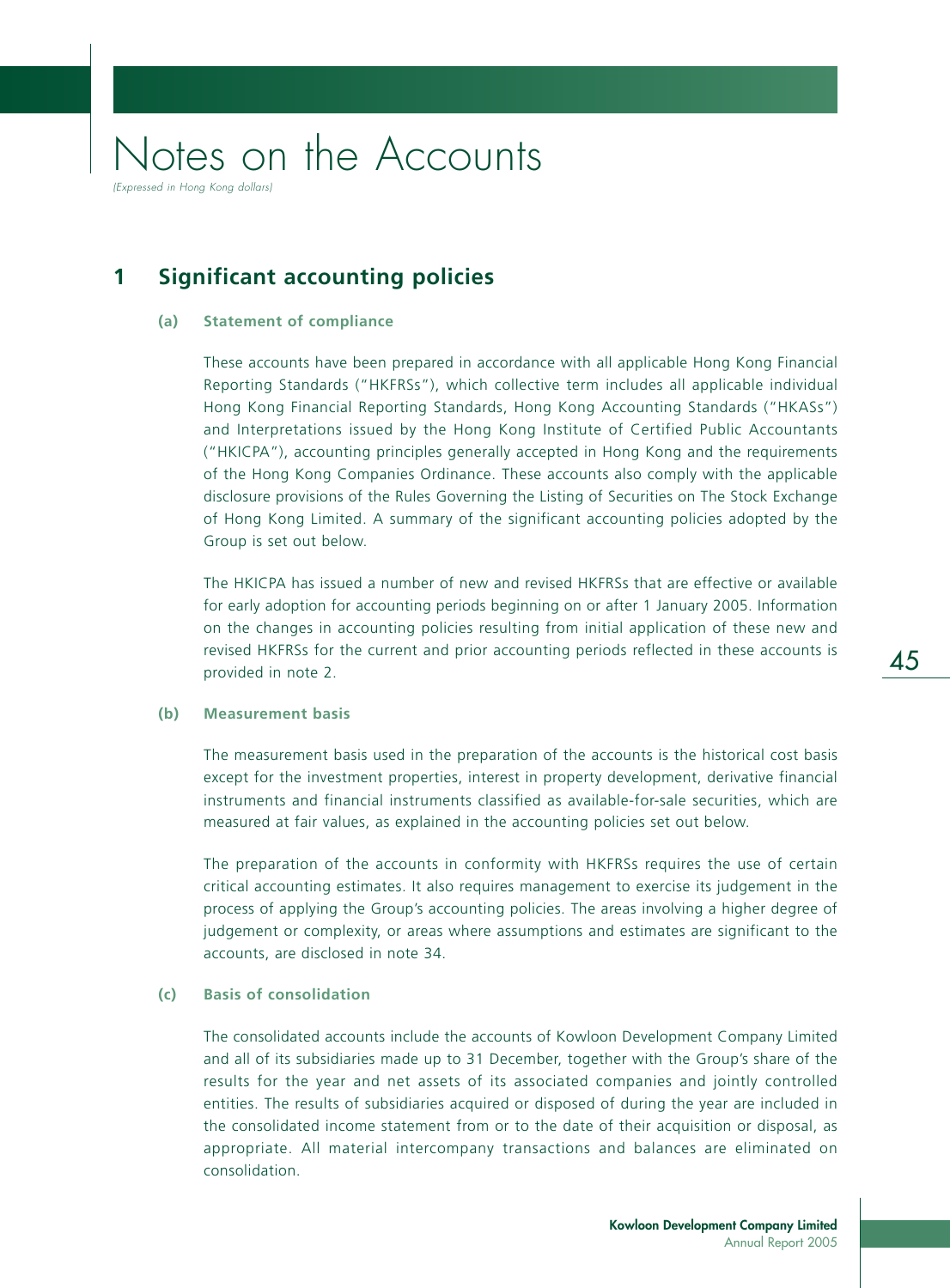(Expressed in Hong Kong dollars)

## **1** Significant accounting policies (continued)

## **(d) Goodwill**

Goodwill arising on consolidation represents the excess of the cost of the acquisition of subsidiaries, associated companies and jointly controlled entities over the Group's interest in the net fair value of the identifiable assets, liabilities and contingent liabilities acquired at the date of acquisition. Goodwill is stated at cost less accumulated impairment losses. Goodwill is allocated to relevant cash-generating units and is tested annually for impairment. Goodwill arising on the acquisition of associated companies or jointly controlled entities is included in the carrying amount of interest in the associated companies or jointly controlled entities. Any excess of the Group's interest in the net fair value of the identifiable assets, liabilities and contingent liabilities acquired over the cost of acquisition is recognized immediately in the income statement.

On disposal of a subsidiary, an associated company or a jointly controlled entity during the year, any attributable amount of purchased goodwill is included in the calculation of the profit or loss on disposal.

## **(e) Interest in subsidiaries**

Subsidiaries, in accordance with the Hong Kong Companies Ordinance, are companies in which the Group, directly or indirectly, holds more than half of the issued share capital, or controls more than half of the voting power, or controls the composition of the board of directors.

Minority interests at the balance sheet date, being the portion of the net assets of subsidiaries attributable to equity interests that are not owned by the Company, whether directly or indirectly throught subsidiaries, are presented in the consolidated balance sheet and statement of changes in equity within equity, separately from equity attributable to the equity shareholders of the Company. Minority interests in the results of the Group are presented on the face of the consolidated income statement as an allocation of the total profit or loss for the year between minority interests and the equity shareholders of the Company.

Where losses applicable to the minority exceed the minority's interest in the equity of a subsidiary, the excess, and any further losses applicable to the minority, are charged against the Group's interest except to the extent that the minority has a binding obligation to, and is able to, make additional investment to cover the losses. If the subsidiary subsequently reports profits, the Group's interest is allocated all such profits until the minority's share of losses previously absorbed by the Group has been recovered.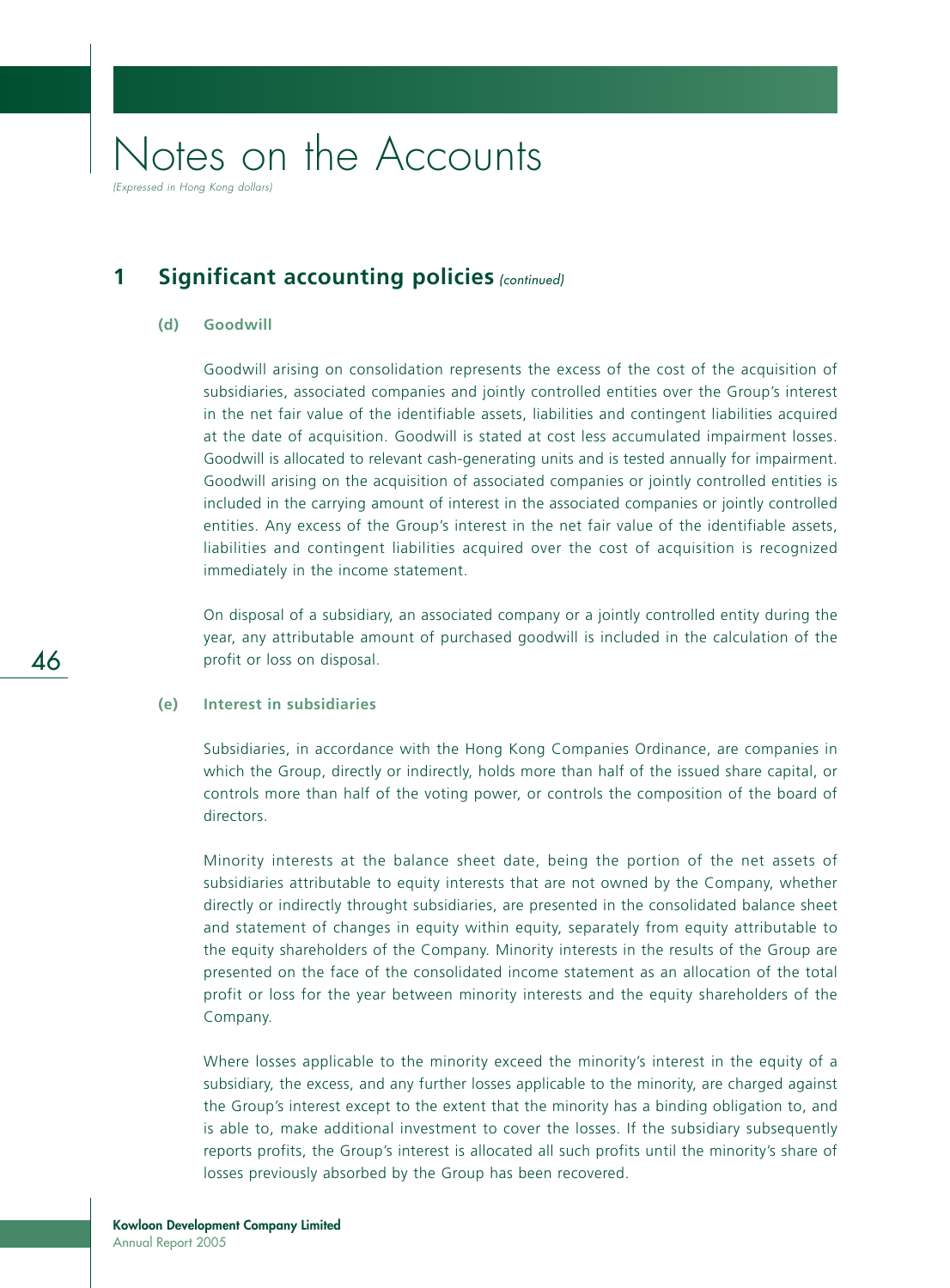**1** Significant accounting policies (continued)

### **(e) Interest in subsidiaries** (continued)

In the Company's balance sheet, an investment in a subsidiary is stated at cost less any impairment losses, unless the investment is classified as held for sale. The results of the subsidiaries are included in the Company's income statement to the extent of dividends received and receivable.

### **(f) Interest in associated companies**

An associated company is a company in which the Group has significant influence, but not control, over its management, including participation in the financial and operating policy decisions.

An investment in an associated company is accounted for in the consolidated accounts under the equity method and is initially recorded at cost and adjusted thereafter for the post-acquisition change in the Group's share of associated company's net assets, unless it is classified as held for sale. The consolidated income statement reflects the Group's share of the post-acquisition, post-tax results of the associated company.

In the Company's balance sheet, an investment in an associated company is stated at cost less impairment losses. The results of associated companies are included in the Company's income statement to the extent of dividends received and receivable, providing the dividend is in respect of a period ending on or before that of the Company and the Company's right to receive the dividend is established as at the balance sheet date.

### **(g) Interest in joint ventures**

A joint venture is a contractual arrangement whereby the Group and other parties undertake an economic activity which is subject to joint control.

Jointly controlled assets are assets of a joint venture over which the Group has joint control with other venturers in accordance with contractual arrangements and through the joint control of which the Group has control over its share of future economic benefits earned from the assets. The Group's share of jointly controlled assets and any liabilities incurred jointly with other venturers are recognized in the balance sheets and classified according to their nature. Liabilities and expenses incurred directly in respect of its interests in jointly controlled assets are accounted for on an accrual basis. Income from the sale or use of the Group's share of the output of the jointly controlled assets, together with its share of any expenses incurred by the joint venturers, are recognized in the income statement when it is probable that the economic benefits associated with the transactions will flow to or from the Group.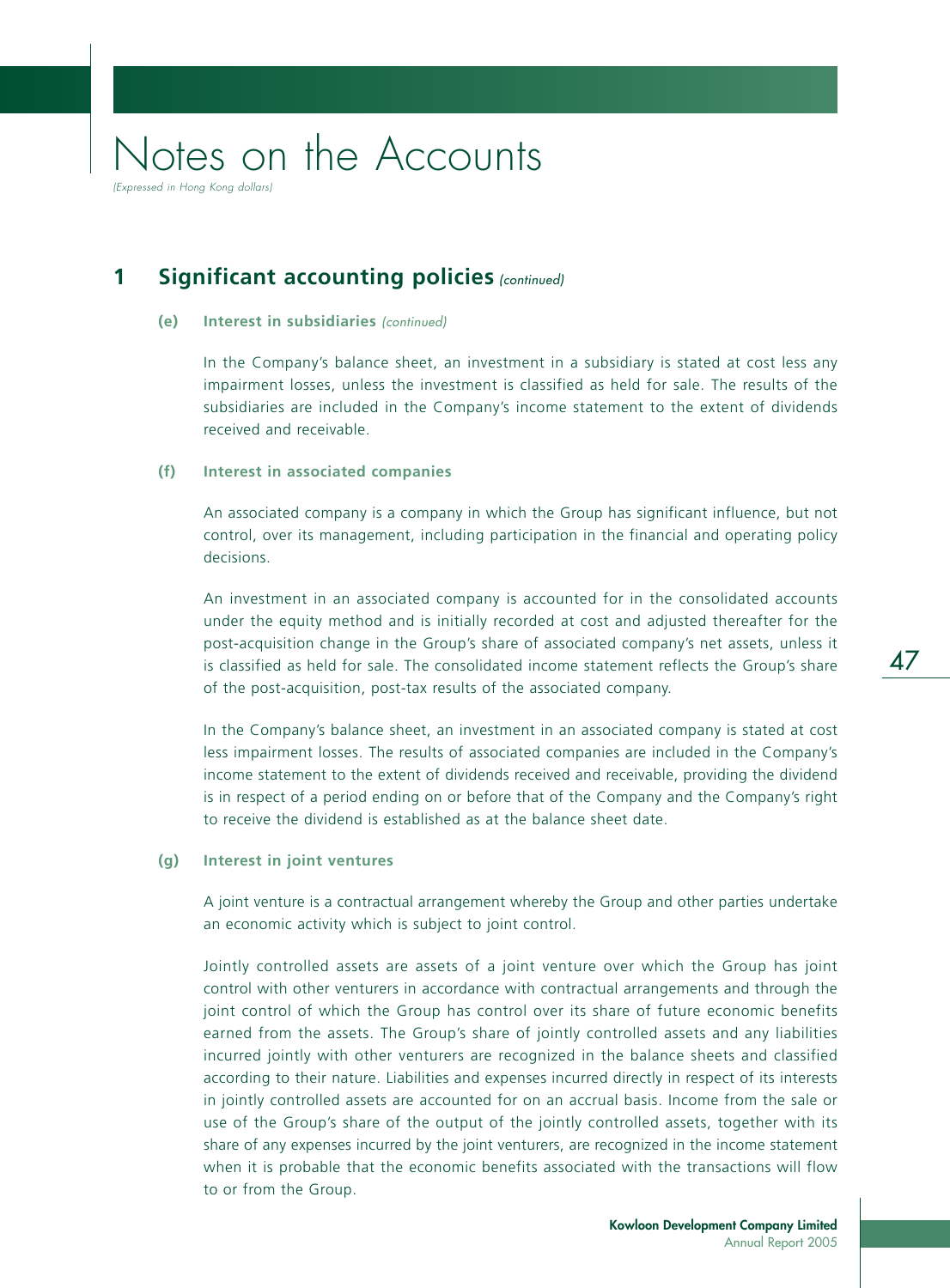**1** Significant accounting policies (continued)

#### **(g) Interest in joint ventures** (continued)

A jointly controlled entity is an entity which operates under a contractual arrangement between the Group and other parties, where the contractual arrangement establishes that the Group and other parties share joint control over the economic activity of the entity. Unless the interest in a jointly controlled entity is classified as held for sale, an investment in a jointly controlled entity is accounted for in the consolidated accounts under the equity method and is initially recorded at cost and adjusted thereafter for the post-acquisition change in the Group's share of jointly controlled entity's net assets. The consolidated income statement reflects the Group's share of the post-acquisition, post-tax results of the jointly controlled entities for the year, including any impairment loss on goodwill relating to the investment in jointly controlled entities recognized for the year.

In the Company's balance sheet, an investment in a jointly controlled entity is stated at cost less impairment losses. The results of jointly controlled entities are included in the Company's income statement to the extent of dividends received and receivable, providing the dividend is in respect of a period ending on or before that of the Company and the Company's right to receive the dividend is established as at the balance sheet date.

### **(h) Properties**

#### *(i) Investment properties*

Interests in land and buildings held for rental purposes are recorded as investment properties. They have been valued annually by an independent firm of professional valuers on an open market value basis calculated by reference to net rental income allowing for reversionary income potential. Investment properties are stated in the balance sheet at fair value. All changes in the fair value of investment properties are recognized directly in the income statement.

### *(ii) Land held for future development*

Land held for future development is stated at the lower of cost and the estimated net realizable value. Net realizable value represents the estimated selling price less estimated costs of completion and costs to be incurred in selling the property.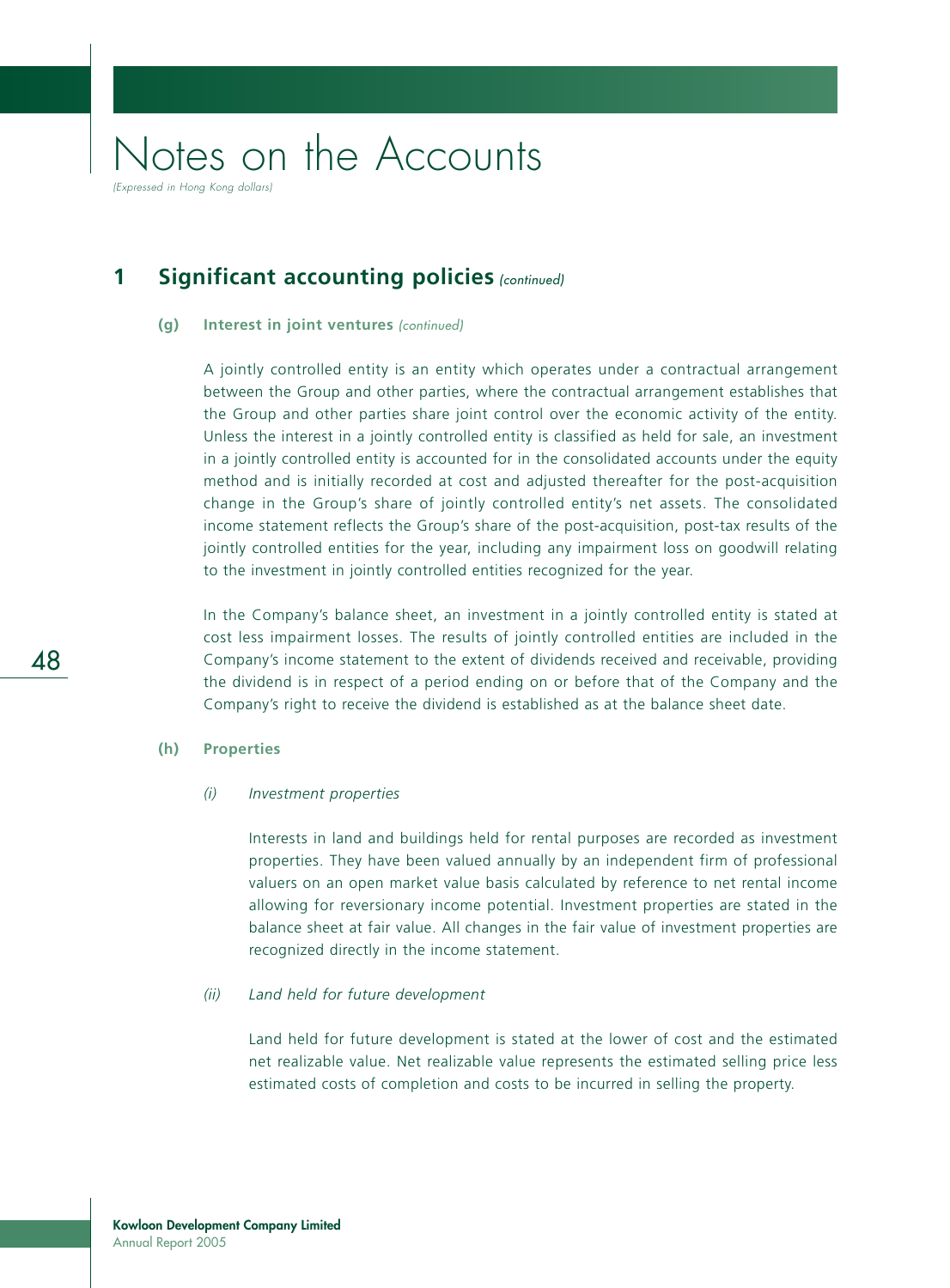## **1** Significant accounting policies (continued)

- **(h) Properties** (continued)
	- *(iii) Interest in property development*

Interest in property development is stated at fair value. Changes in fair value are recognized in the fair value reserve, unless there is objective evidence that the interest in property development has been impaired, any amount held in fair value reserve in respect of the interest in property development is transferred to the income statement for the period in which the impairment is identified. Impairment losses recognized in the income statement are not reversed through profit or loss. Any subsequent increase in the fair value of the interest in property development is recognized directly in equity. The fair value is determined based on the estimated entitlement on the interest in property development. When the interest in property development is derecognized, the cumulative gain or loss previously recognized directly in equity is recognized in profit or loss.

#### *(iv) Properties under development*

Properties under development are stated at the lower of cost and the estimated net realizable value. Net realizable value represents the estimated selling price less estimated costs of completion and costs to be incurred in selling the property. The cost comprises borrowing costs capitalized, aggregate costs of development, materials and supplies, wages and other expenses.

*(v) Properties held for sale*

Properties held for sale are stated at the lower of cost and the estimated net realizable value. Net realizable value represents the estimated selling price less costs to be incurred in selling the properties.

#### *(vi) Leasehold land and buildings held for own use*

Leasehold land held for own use is stated in the balance sheet at cost and amortized on a straight-line basis over the lease term.

Leasehold buildings held for own use which are situated on leasehold land, where fair value of the buildings could be measured separately from the fair value of the leasehold land at the inception of the lease are stated in the balance sheet at cost less accumulated depreciation and impairment losses.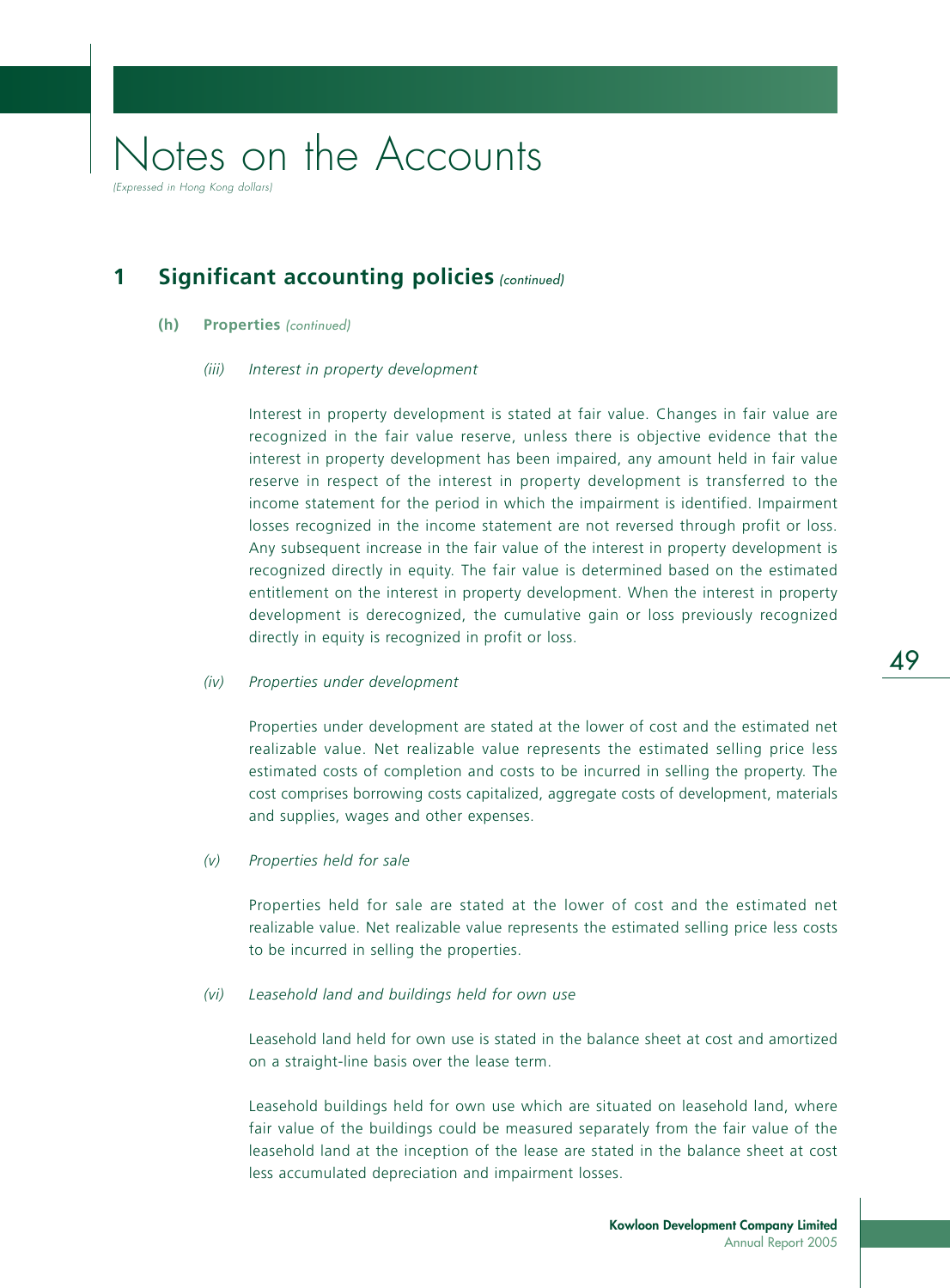(Expressed in Hong Kong dollars

## **1** Significant accounting policies (continued)

### **(i) Trade and other receivables**

Trade and other receivables are initially recognized at fair value and thereafter stated at amortized cost less impairment losses for bad and doubtful debts.

## **(j) Financial instruments**

Investment in securities held for trading are classified as current assets and are initially stated at fair value. At each balance sheet date the fair value is remeasured, with any gain or loss being recognized in the income statement.

Dated debt securities that the Group has the positive ability and intention to hold to maturity are classified as held-to-maturity securities. Held-to-maturity securities are initially recognized in the balance sheet at fair value plus transaction costs. Subsequently, they are stated in the balance sheet at amortized cost less impairment losses.

Investments in equity securities that do not have a quoted market price in an active market and whose fair value cannot be reliably measured are recognized in the balance sheet at cost less impairment losses.

Other investments in securities are classified as available-for-sale securities and are initially recognized at fair value plus transaction costs. At each balance sheet date the fair value is remeasured, with any gain or loss being recognized directly in equity, except for impairment losses. When these investments are derecognized, the cumulative gain or loss previously recognized directly in equity is recognized in the income statement.

Investments are recognized/derecognized on the date the Group commits to purchase/sell the investments or they expire.

Derivative financial instruments are recognized initially at fair value. At each balance sheet date the fair value is remeasured. The gain or loss on remeasurement to fair value is charged immediately to the income statement, except where the derivatives qualify for hedge accounting. Where a derivative financial instrument qualifies for hedge accounting and is designated as a cash flow hedge, the effective part and the ineffective part of any unrealized gain or loss on the instrument is recognized directly in equity and in the income statement respectively. The cumulative gain or loss associated with the effective part of cash flow hedge is removed from equity and is generally recognized in the income statement in the same period or periods during which the gain or loss arising from the hedged transaction is recognized in the income statements.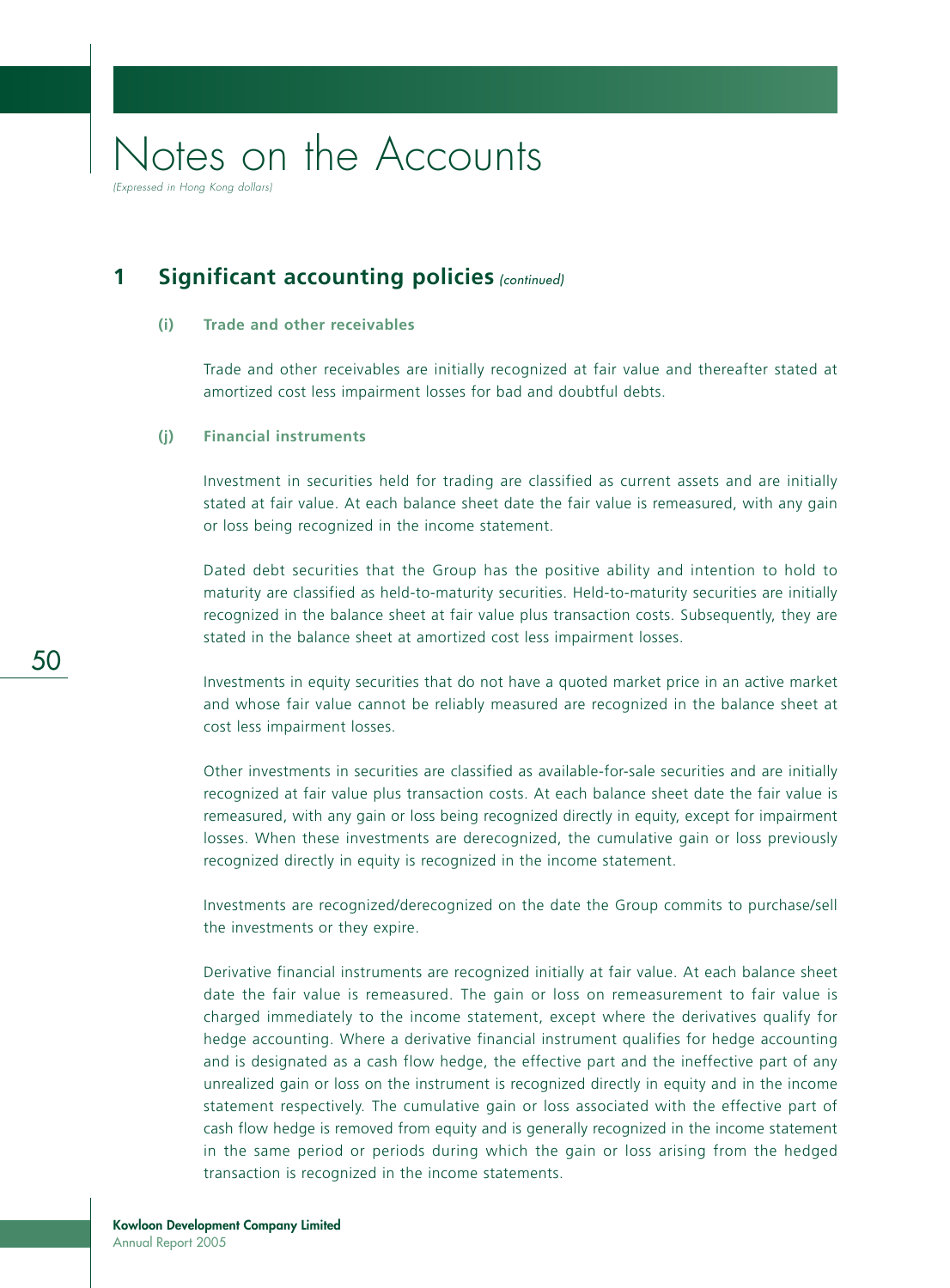## **1** Significant accounting policies (continued)

### **(k) Trade and other payables**

Trade and other payables are initially recognized at fair value and thereafter stated at amortized cost unless the effect of discounting would be immaterial, in which case they are stated at cost.

### **(l) Borrowings**

Borrowings are recognized initially at fair value and are subsequently stated at amortized cost. Any difference between the proceeds and the redemption value is amortized to the income statement or cost of the qualifying assets over the period of the borrowings using the effective interest method.

Borrowing costs are expensed in the income statement in the period in which they are incurred, except to the extent that they are capitalized as being directly attributable to the acquisition, construction or production of an asset which necessarily takes a substantial period of time to prepare for its intended use or sale. The capitalization rate is arrived at by reference to the actual rate payable on borrowings for development purposes or, with regard to that part of the development costs financed out of general working capital, to the average rate thereof.

### **(m) Depreciation and amortization**

### *(i) Leasehold land and buildings*

Leasehold land and buildings are stated at cost less accumulated depreciation and impairment losses. Leasehold land is amortized over the remaining term of the leases. Buildings and improvements thereto are depreciated over the shorter of their useful lives and the unexpired terms of the leases.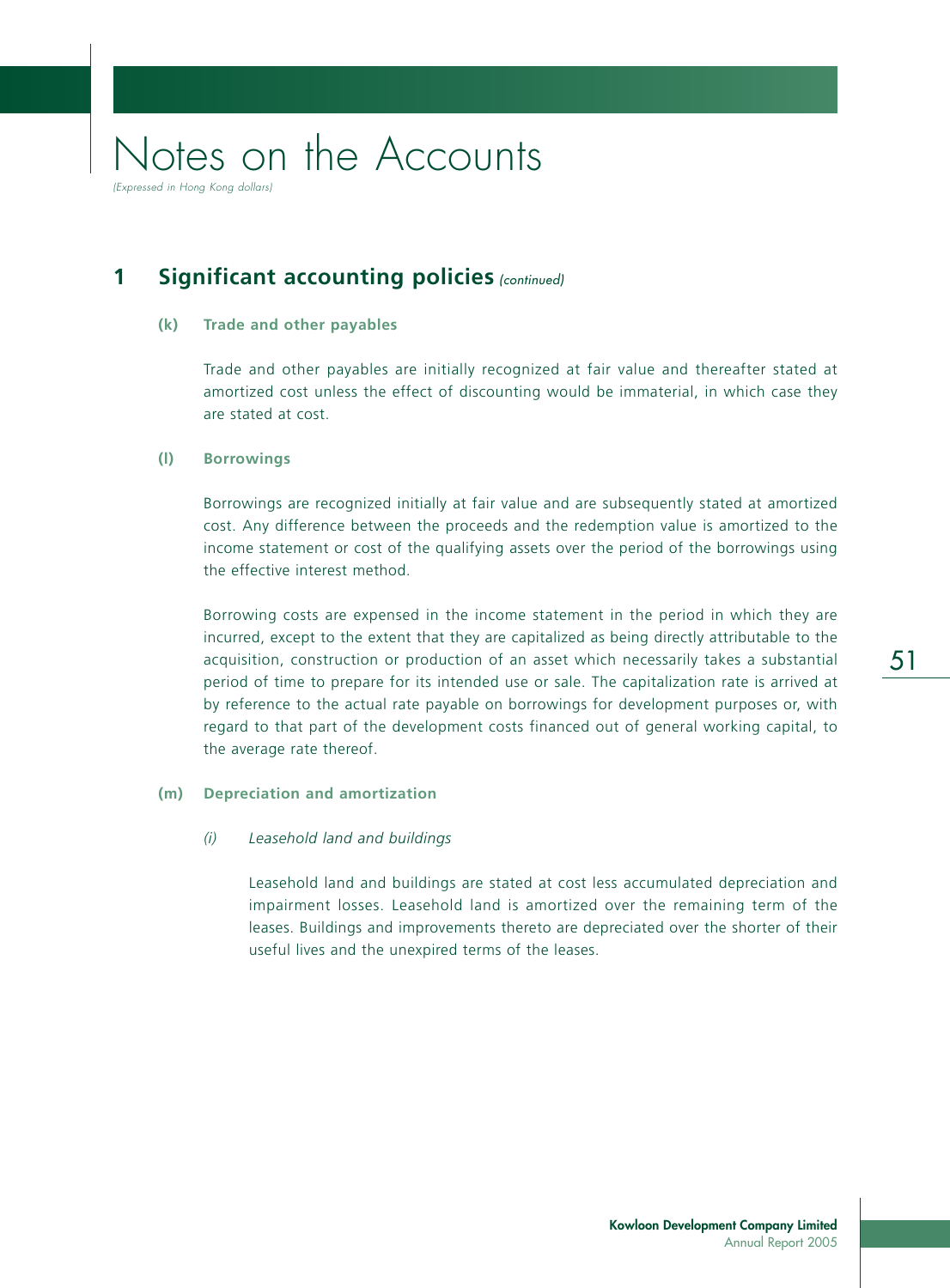(Expressed in Hong Kong dollars)

## **1** Significant accounting policies (continued)

#### **(m) Depreciation and amortization** (continued)

#### *(ii) Other fixed assets*

Other fixed assets are stated at cost less accumulated depreciation and impairment losses. Depreciation is calculated on a straight line method to write off the assets over their estimated useful lives as follows:

- Air conditioning plant, plant and machinery, 5 to 10 years lifts and escalators
- Furniture and fixtures, motor vehicles, electronic data 3 to 5 years processing equipment and others

#### **(n) Impairment of assets**

Assets and goodwill are tested for impairment whenever events or changes in circumstances indicate that the carrying amount may not be recoverable, and in any case, at least annually. An impairment loss is recognized for the amount by which the asset's carrying amount exceeds its recoverable amount. The recoverable amount is the higher of an asset's fair value less costs to sell and value in use (if any).

An impairment loss is recognized only if the carrying amount of an asset exceeds its recoverable amount. An impairment loss is charged to the income statement immediately unless the asset is carried at a revalued amount, in which case the impairment loss is treated as a revaluation decrease.

If in a subsequent period, the amount of an impairment loss decreases and the decrease can be linked objectively to an event occurring after the impairment was recognized, the reversal of the impairment loss is recognized as follows:

- *(i) Investments in debt and equity securities*
	- For unquoted equity securities, impairment loss is not reversed in subsequent periods.
	- For financial assets carried at amortized cost, the impairment loss is reversed through the income statement. A reversal of an impairment loss shall not result in the asset's carrying amount exceeding that which would have been determined had no impairment loss been recognized in prior years.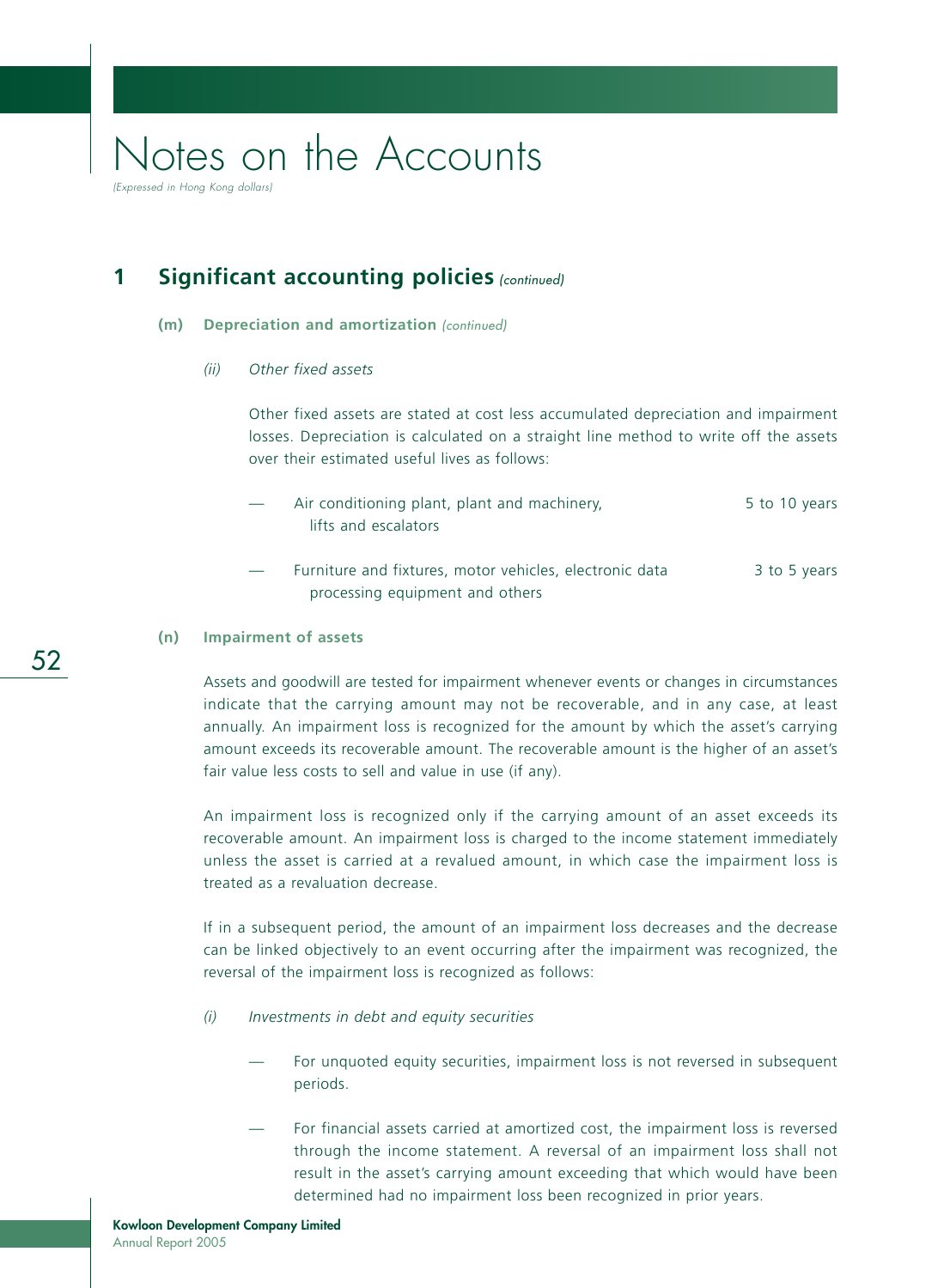## 53

## Notes on the Accounts (Expressed in Hong Kong dollars)

**1** Significant accounting policies (continued)

- **(n) Impairment of assets** (continued)
	- *(i) Investments in debt and equity securities (continued)*
		- For available-for-sale equity securities, an impairment loss is not reversed through the income statement. Any subsequent increase in the fair value of such assets is recognized directly in equity.
		- For available-for-sale debt securities, reversal of an impairment loss is recognized in the income statement.
	- *(ii) Other assets*
		- An impairment loss on goodwill is not reversed in subsequent periods.
		- A reversal of an impairment loss on other assets is credited to the income statement immediately unless the asset is carried at a revalued amount, in which case the reversal of the impairment loss is treated as a revaluation increase. A reversal of the impairment loss is limited to the asset's carrying value (net of accumulated amortization or depreciation) that would have been determined had no impairment loss been recognized in prior years.

### **(o) Deferred taxation**

Deferred taxation is provided in full, using the balance sheet liability method, on temporary differences arising between the tax bases of assets and liabilities and their carrying amounts in the accounts. Deferred tax assets are recognized to the extent that it is probable that future taxable profit will be available against which the temporary differences can be utilized.

Movements in deferred tax assets and liabilities are recognized in the income statement except to the extent that they relate to items recognized directly in equity, in which case they are recognized in equity.

The amount of deferred tax recognized is measured based on the expected manner of realization or settlement of the carrying amount of the assets and liabilities, using tax rates enacted or substantively enacted at the balance sheet date.

The carrying amount of a deferred tax asset is reviewed at each balance sheet date and is reduced to the extent that it is no longer probable that sufficient taxable profit will be available to allow the related tax benefit to be utilized. Any such reduction is reversed to the extent that it becomes probable that sufficient taxable profit will be available.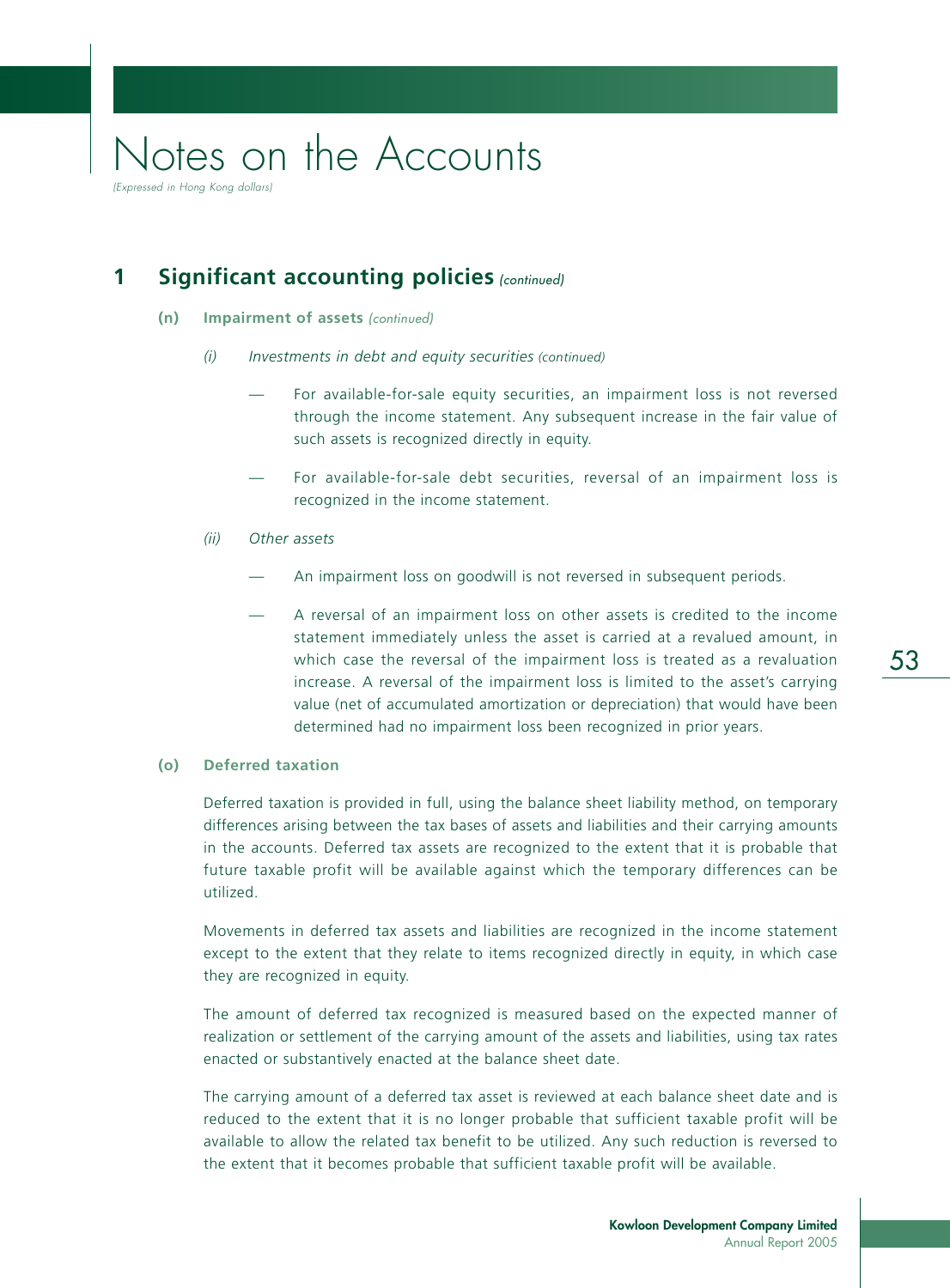(Expressed in Hong Kong dollar

## **1** Significant accounting policies (continued)

#### **(p) Recognition of revenue**

Provided it is probable that the economic benefits will flow to the Group and the revenue and costs, if applicable, can be measured reliably, revenue is recognized in the income statement as follows:

## *(i) Rental income from operating leases*

Rental income receivable under operating leases is recognized in the income statement in equal instalments over the accounting periods covered by the lease term, except where an alternative basis is more representative of the pattern of benefits to be derived from the leased asset. Lease incentives granted are recognized in the income statement as an integral part of the aggregate net lease payments receivable. Contingent rentals are recognized as income in the accounting period in which they are earned.

### *(ii) Sale of properties*

Revenue arising from sale of properties is recognized upon the execution of a binding sale agreement or when the relevant occupation permit is issued by the respective building authority, whichever is later. Payments received from the purchasers prior to this stage are recorded as deposits received on sale of properties in the balance sheet.

#### *(iii) Income from interest in property development*

Revenue from interest in property development is recognized when the distribution in respect of the investment is entitled and declared.

*(iv) Sale of investments in securities*

Revenue from sale of investments in securities is recognized when the buyer takes legal title to the securities.

#### *(v) Interest income*

Interest income is recognized on a time-apportionment basis throughout the life of the asset concerned.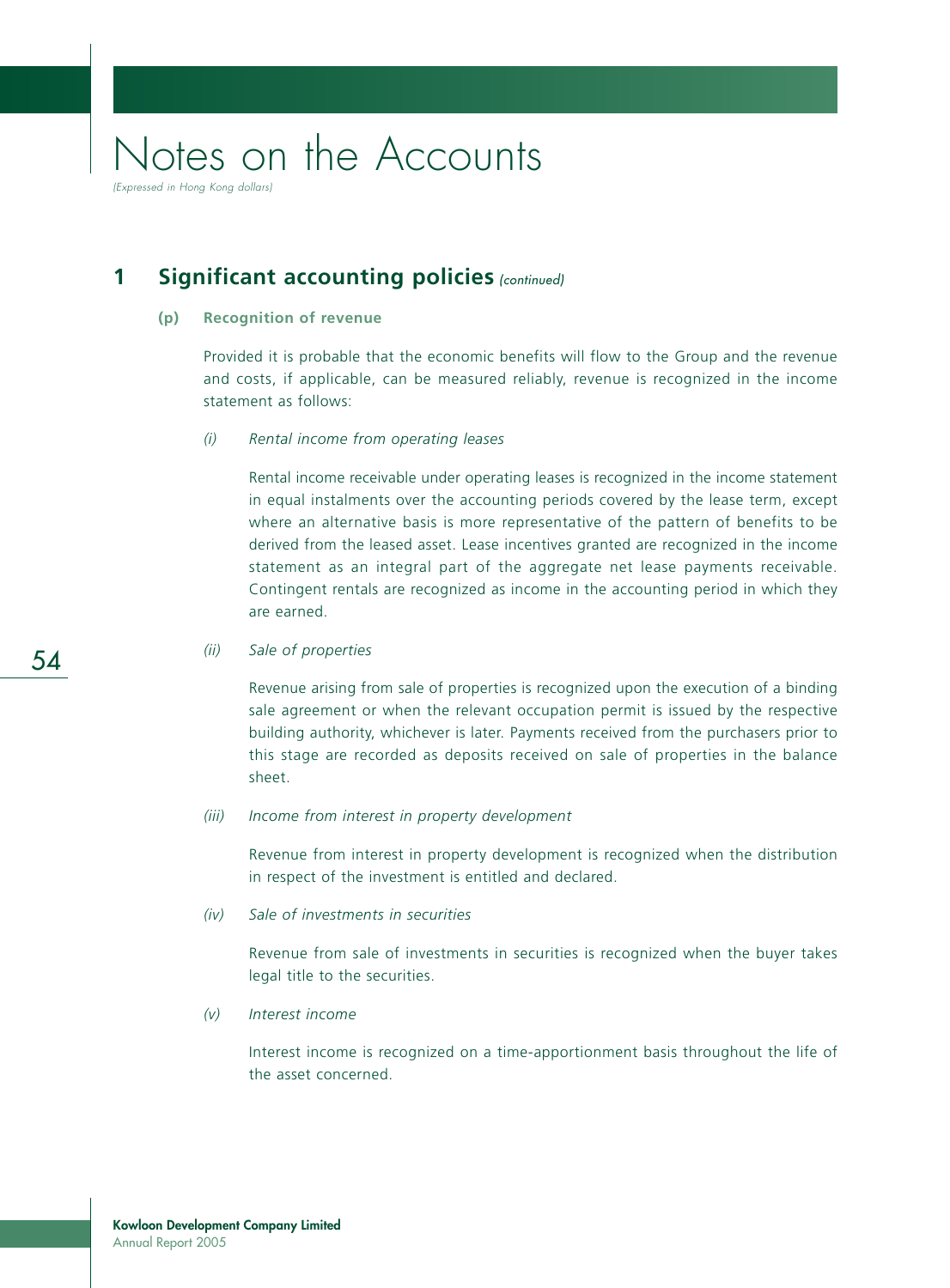(Expressed in Hong Kong dollars)

## **1** Significant accounting policies (continued)

### **(q) Translation of foreign currencies**

Foreign currency transactions during the year are translated into Hong Kong dollars at the exchange rates ruling at the transaction dates. Monetary assets and liabilities in foreign currencies are translated into Hong Kong dollars at the exchange rates ruling at the balance sheet date. Exchange gains and losses on foreign currency translation are dealt with in the income statement.

### **(r) Related parties**

For the purposes of these accounts, parties are considered to be related to the Group if the Group has the ability, directly or indirectly, to control the party or exercise significant influence over the party in making financial and operating decisions, or vice versa, or where the Group and the party are subject to common control or common significant influence. Related parties may be individuals or other entities.

#### **(s) Segment reporting**

A segment is a distinguishable component of the Group that is engaged either in providing products or services (business segment), or in providing products or services within a particular economic environment (geographical segment), which is subject to risks and rewards that are different from those of other segments.

Segment revenue, expenses, results, assets and liabilities include items directly attributable to a segment as well as those that can be allocated on a reasonable basis to that segment. Segment capital expenditure is the total cost incurred during the year to acquire segment assets (both tangible and intangible) that are expected to be used for more than one year. Unallocated items mainly comprise financial and corporate assets, loans, borrowings, corporate and financing expenses.

## **2 Changes in accounting policies**

The HKICPA has issued a number of new and revised HKFRSs that are effective for accounting periods beginning on or after 1 January 2005.

The accounting policies of the Group and/or Company after the adoption of these new and revised HKFRSs have been summarized in note 1. The following sets out information on the significant changes in accounting policies for the current and prior accounting periods reflected in these accounts.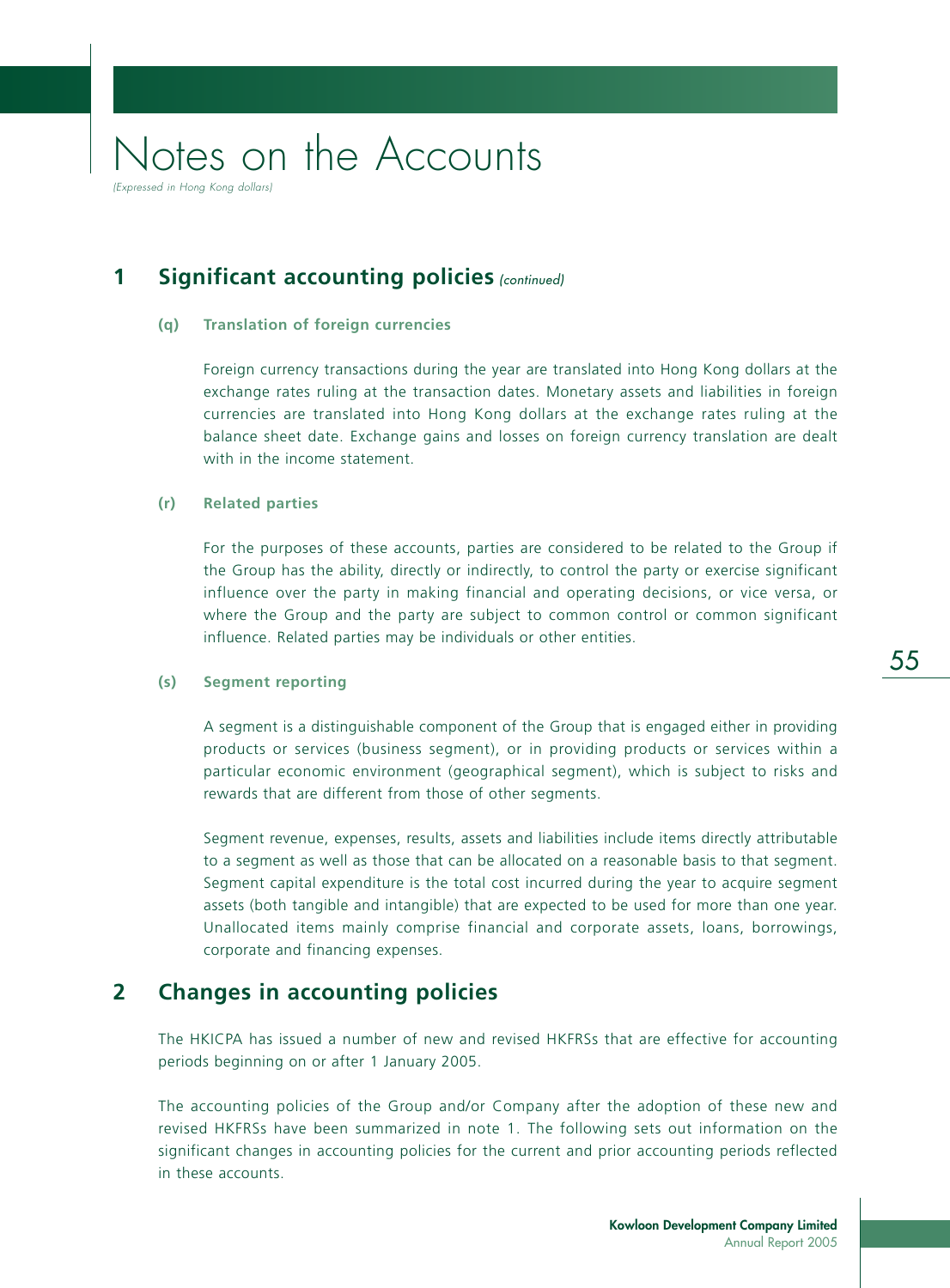(Expressed in Hong Kong dollars)

## **2** Changes in accounting policies (continued)

## **(a) Summary of the effect of changes in accounting policies**

## *(i) Effect on opening balance of total equity at 1 January 2005*

The following table sets out adjustments that have been made to the opening balances at 1 January 2005. These are the aggregate effect of retrospective adjustments to the total equity as at 31 December 2004 and the opening balance adjustment made as at 1 January 2005.

|                                                                             | <b>Note</b> | <b>Retained</b><br>profits<br>\$'000 | reserve<br>\$'000 | Investment<br>property<br>Fair value revaluation<br>reserve<br>\$'000 | <b>Total</b><br>equity<br>\$'000 |
|-----------------------------------------------------------------------------|-------------|--------------------------------------|-------------------|-----------------------------------------------------------------------|----------------------------------|
| Effect of new policy<br>(increase/(decrease))                               |             |                                      |                   |                                                                       |                                  |
| Prior year adjustments:                                                     |             |                                      |                   |                                                                       |                                  |
| HKAS 17<br>Leasehold land                                                   | 2(c)        | (561)                                |                   |                                                                       | (561)                            |
| HKAS 40<br>Investment properties,<br>net of deferred tax                    | 2(b)        | 1,683,620                            |                   | (2,040,751)                                                           | (357, 131)                       |
| Total increase/(decrease)<br>in equity before opening<br>balance adjustment |             | 1,683,059                            |                   | (2,040,751)                                                           | (357, 692)                       |
| Opening balance adjustment:                                                 |             |                                      |                   |                                                                       |                                  |
| HKAS 39<br>Interest in property<br>development                              | 2(d)(ii)    |                                      | 172,842           |                                                                       | 172,842                          |
| Total effect at<br>1 January 2005                                           |             | 1,683,059                            | 172,842           | (2,040,751)                                                           | (184, 850)                       |

### **Group**

56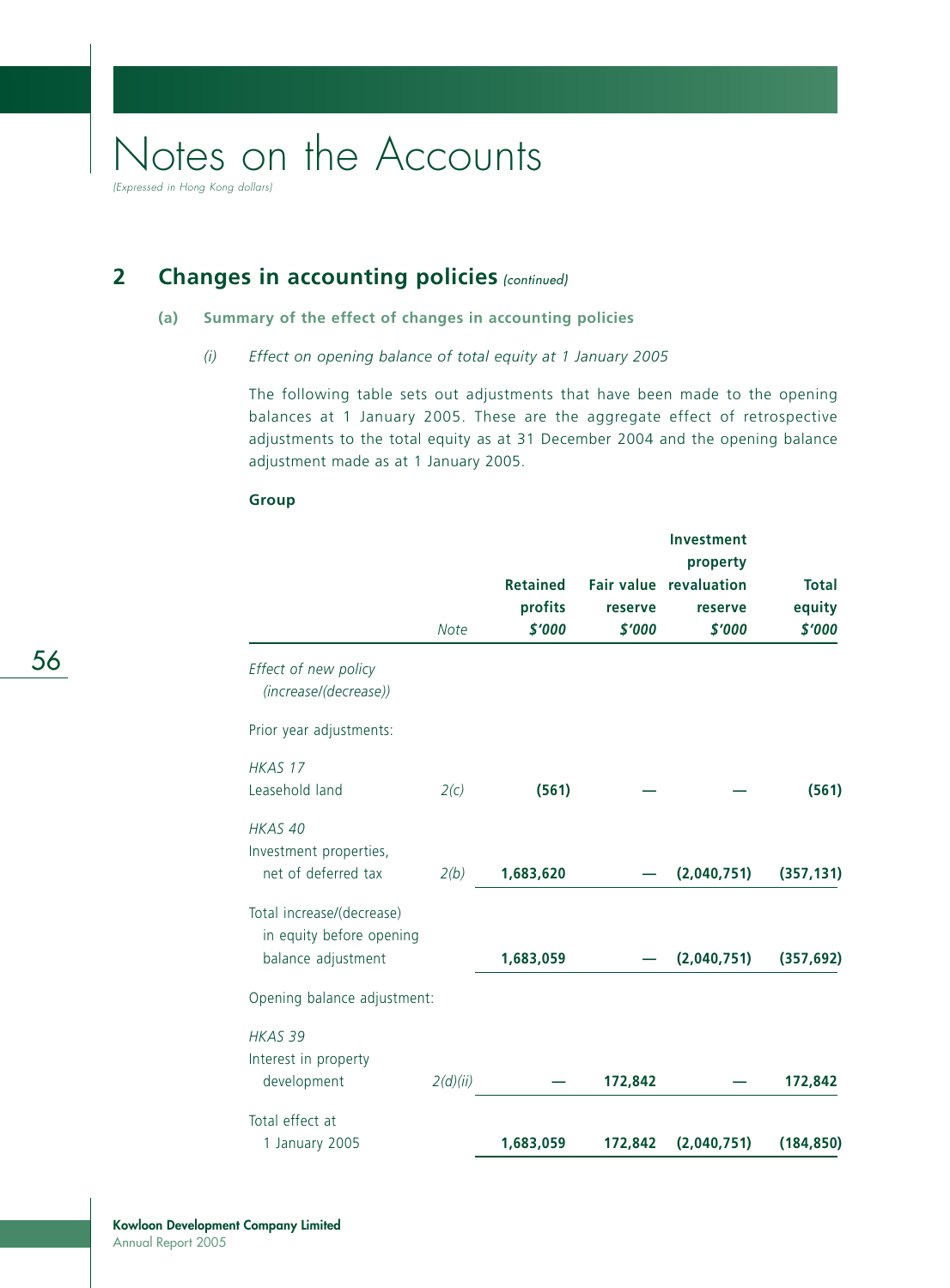(Expressed in Hong Kong dollars)

## **2** Changes in accounting policies (continued)

## **(a) Summary of the effect of changes in accounting policies** (continued)

## *(i) Effect on opening balance of total equity at 1 January 2005 (continued)*

### **Company**

|                                                                     | <b>Note</b> | profits<br>\$'000 | <b>Investment</b><br>property<br>Retained revaluation<br>reserve<br>\$'000 | <b>Total</b><br>equity<br>\$'000 |
|---------------------------------------------------------------------|-------------|-------------------|----------------------------------------------------------------------------|----------------------------------|
| Effect of new policy<br>(increase/(decrease))                       |             |                   |                                                                            |                                  |
| Prior year adjustments:                                             |             |                   |                                                                            |                                  |
| HKAS <sub>40</sub><br>Investment properties, net of<br>deferred tax | 2(b)        | 1,678,032         | (2.033.978)                                                                | (355.946)                        |
| Total effect at 1 January 2005                                      |             | 1,678,032         | (2,033,978)                                                                | (355, 946)                       |

## *(ii) Effect on opening balance of total equity at 1 January 2004*

The following table sets out adjustments that have been made to the opening balances at 1 January 2004. However, the change in the policy as explained in note 2(d) did not result in retrospective adjustment being made to the opening balances as at 1 January 2004 as this was prohibited by the relevant transitional provisions.

#### **Group**

|                                                          | <b>Note</b> | Retained<br>profits<br>\$'000 | Investment<br>property<br>revaluation<br>reserve<br>\$'000 | Total<br>equity<br>\$'000 |
|----------------------------------------------------------|-------------|-------------------------------|------------------------------------------------------------|---------------------------|
| Effect of new policy<br>(increase/(decrease))            |             |                               |                                                            |                           |
| HKAS 17<br>Leasehold land                                | 2(c)        | (351)                         |                                                            | (351)                     |
| HKAS 40<br>Investment properties, net of<br>deferred tax | 2(b)        | 1,470,942                     | (1,782,959)                                                | (312, 017)                |
| Total effect at 1 January 2004                           |             | 1.470.591                     | (1,782,959)                                                | (312, 368)                |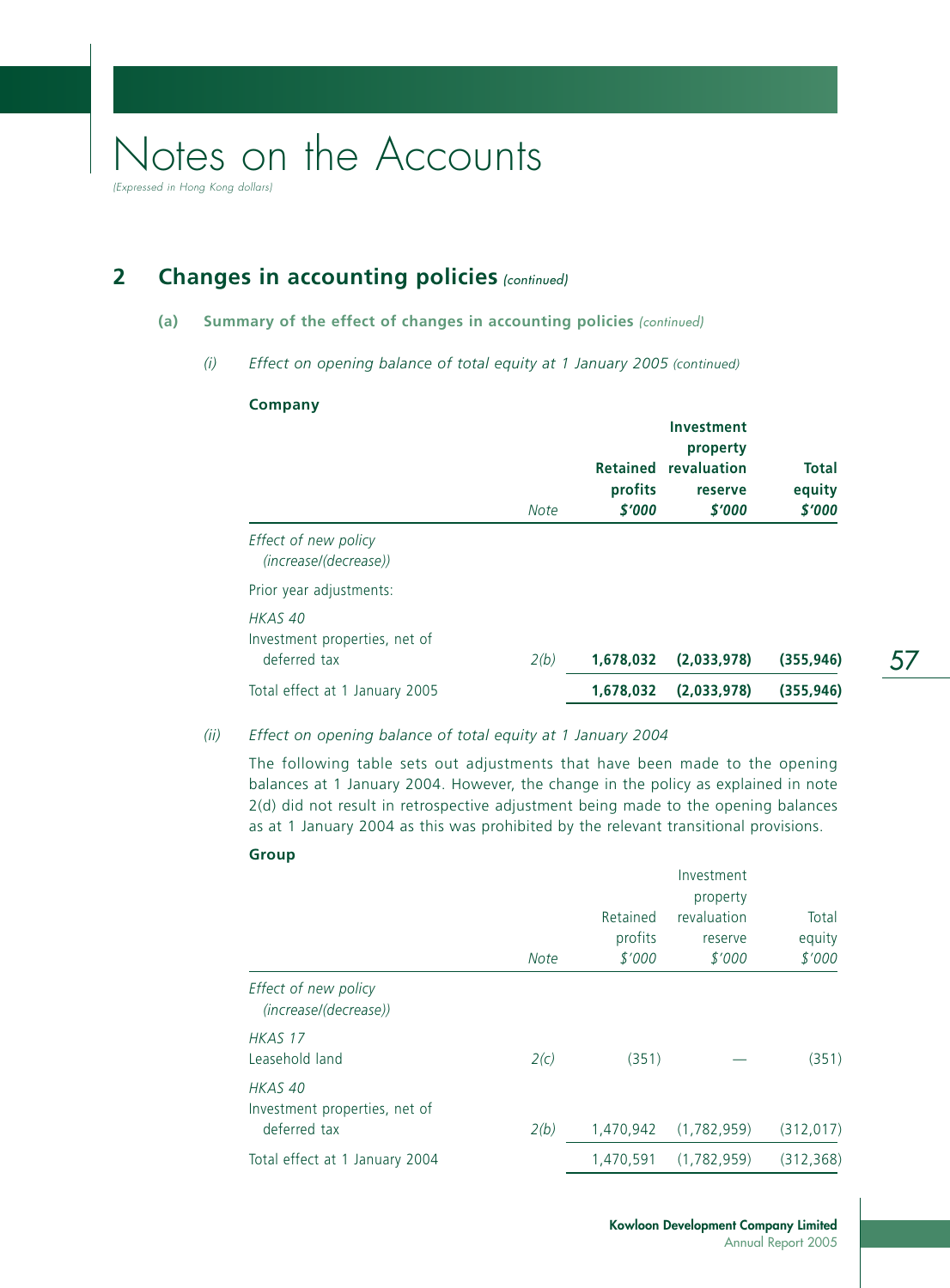(Expressed in Hong Kong dollars)

## **2** Changes in accounting policies (continued)

## **(a) Summary of the effect of changes in accounting policies** (continued)

*(ii) Effect on opening balance of total equity at 1 January 2004 (continued)*

## **Company**

|                                               |             |           | Investment  |            |
|-----------------------------------------------|-------------|-----------|-------------|------------|
|                                               |             |           | property    |            |
|                                               |             | Retained  | revaluation | Total      |
|                                               |             | profits   | reserve     | equity     |
|                                               | <b>Note</b> | \$'000    | \$'000      | \$'000     |
| Effect of new policy<br>(increase/(decrease)) |             |           |             |            |
| HKAS 40                                       |             |           |             |            |
| Investment properties,                        |             |           |             |            |
| net of deferred tax                           | 2(b)        | 1,515,406 | (1,836,856) | (321, 450) |
| Total effect at 1 January 2004                |             | 1,515,406 | (1,836,856) | (321, 450) |
|                                               |             |           |             |            |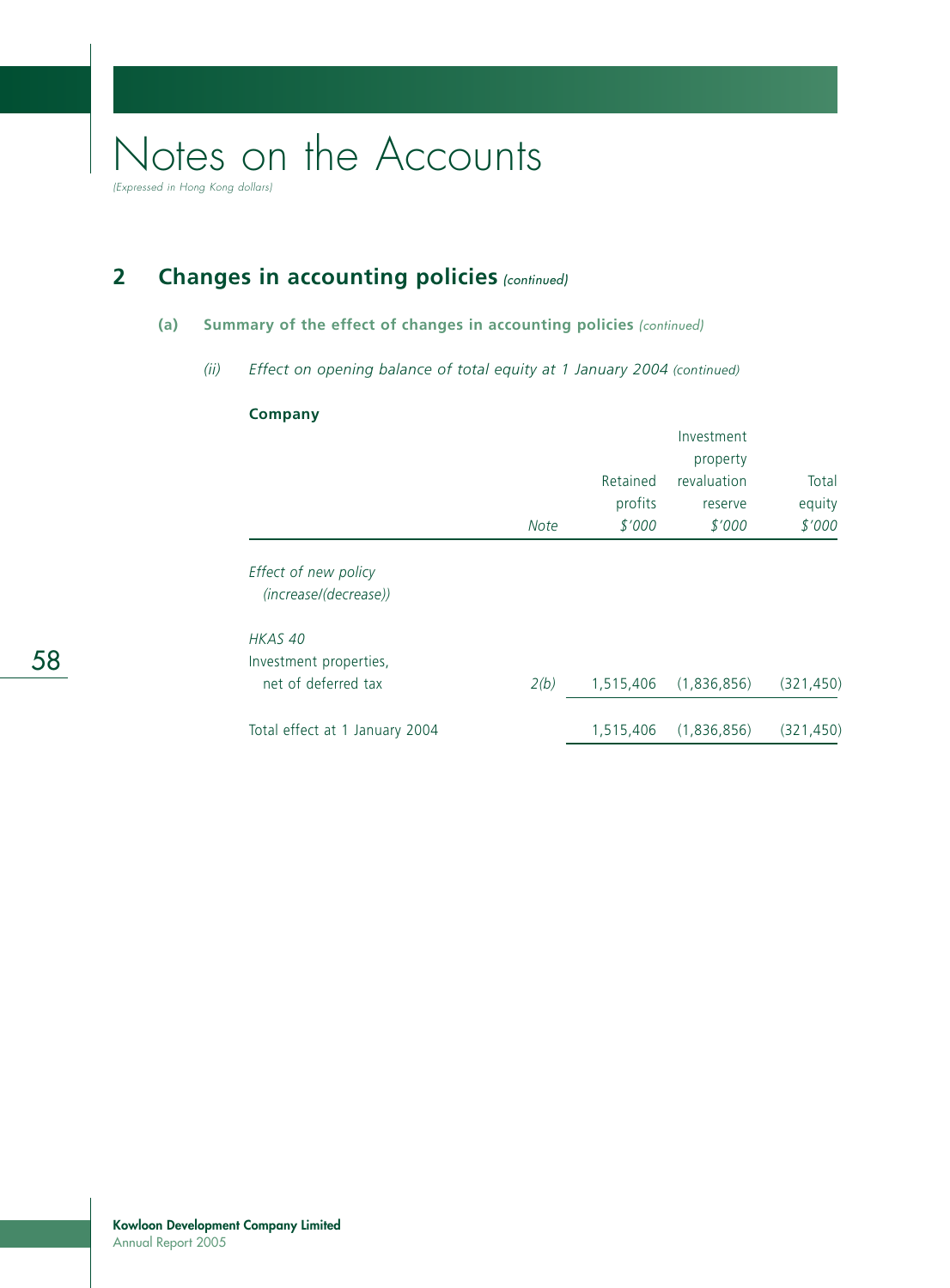## **2** Changes in accounting policies (continued)

## **(a) Summary of the effect of changes in accounting policies** (continued)

*(iii) Effect on profit attributable to shareholders of the Company for the years ended 31 December 2005 and 2004*

The following table sets out adjustments that have been made to the profit after taxation for the years ended 31 December 2005 and 2004. As retrospective adjustment has not been made for all changes in policies, as explained in note 2(d), the amounts shown for the year ended 31 December 2004 may not be comparable to the amounts shown for the current year.

|                                               |             | <b>Group</b> |         | <b>Company</b> |         |
|-----------------------------------------------|-------------|--------------|---------|----------------|---------|
|                                               |             | 2005         | 2004    | 2005           | 2004    |
|                                               | <b>Note</b> | \$'000       | \$'000  | \$'000         | \$'000  |
| Effect of new policy<br>(increase/(decrease)) |             |              |         |                |         |
| HKAS 17                                       |             |              |         |                |         |
| Leasehold land                                | 2(c)        |              | (210)   |                |         |
| HKAS 39                                       |             |              |         |                |         |
| Derivative financial                          |             |              |         |                |         |
| instruments                                   | 2(d)(i)     | 13,141       |         |                |         |
| HKAS 40                                       |             |              |         |                |         |
| Investment properties,                        |             |              |         |                |         |
| net of deferred tax                           | 2(b)        | 417,300      | 212,678 | 335,795        | 162,626 |
| Interest in jointly                           |             |              |         |                |         |
| controlled entities                           | 2(b)        | 4,244        |         |                |         |
| <b>HKFRS 3</b>                                |             |              |         |                |         |
| Negative goodwill                             | 2(e)        | 26,482       |         |                |         |
| Total effect for                              |             |              |         |                |         |
| the year                                      |             | 461,167      | 212,468 | 335,795        | 162,626 |
| Effect on earnings per                        |             |              |         |                |         |
| share $-$ basic                               |             | \$0.81       | \$0.38  |                |         |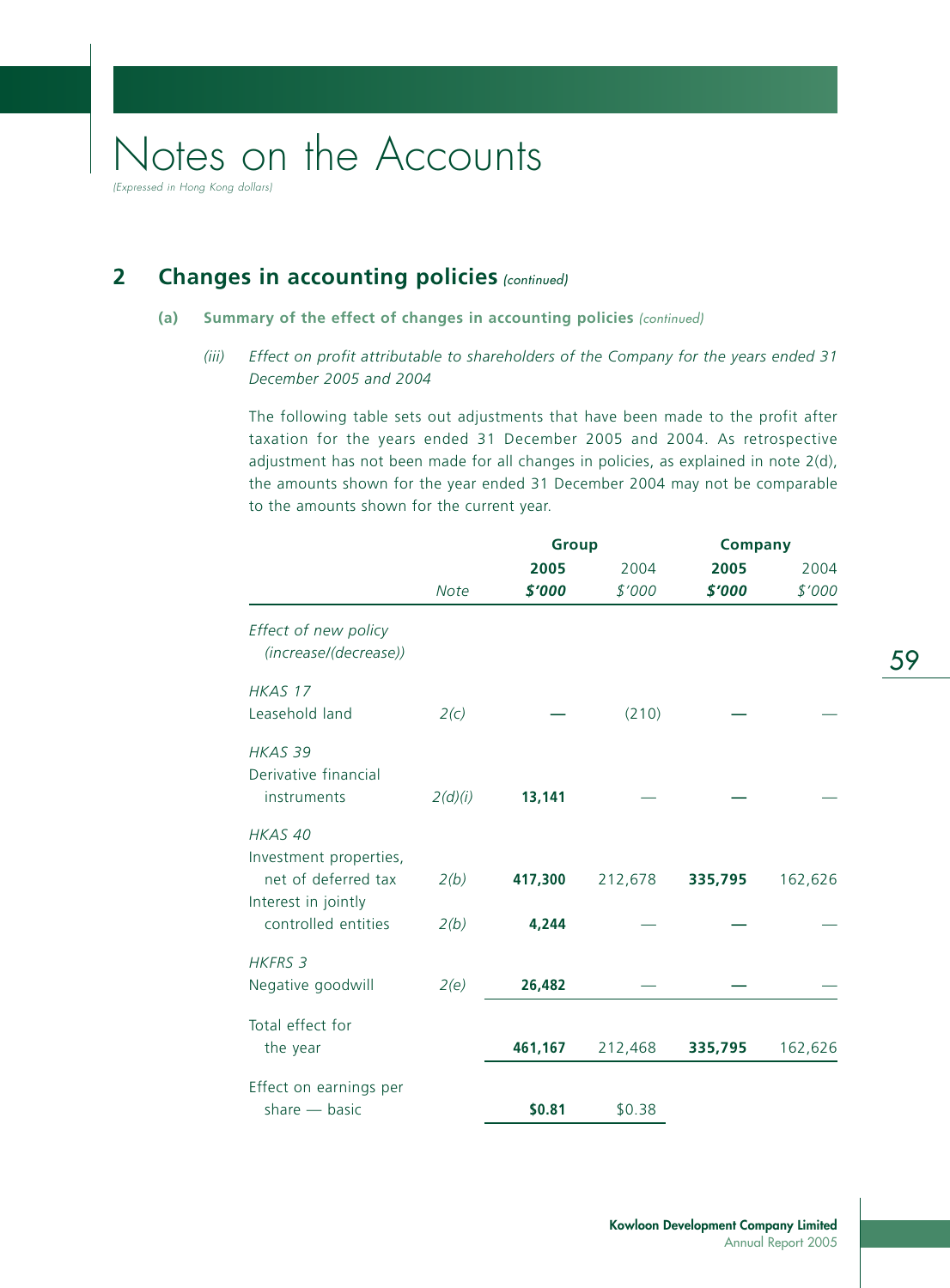(Expressed in Hong Kong dollars)

## **2** Changes in accounting policies (continued)

## **(a) Summary of the effect of changes in accounting policies** (continued)

*(iv) Effect on net income recognized directly in equity for the years ended 31 December 2005 and 2004*

The following table sets out adjustments that have been made to the net income recognized directly in equity for the years ended 31 December 2005 and 2004. As retrospective adjustment has not been made for the changes in the polices, as explained in note 2(d), the amounts shown for the year ended 31 December 2004 may not be comparable to the amounts shown for the current year.

|                                                                        |             | <b>Group</b> |            | <b>Company</b> |            |
|------------------------------------------------------------------------|-------------|--------------|------------|----------------|------------|
|                                                                        | 2005        | 2004         | 2005       | 2004           |            |
|                                                                        | <b>Note</b> | \$'000       | \$'000     | \$'000         | \$'000     |
| Effect of new policy<br>(increase/(decrease))                          |             |              |            |                |            |
| HKAS 39                                                                |             |              |            |                |            |
| Interest in property<br>development<br>— effect on fair                |             |              |            |                |            |
| value reserve                                                          | 2(d)(ii)    | 462,456      |            |                |            |
| HKAS 40<br>Investment properties<br>- effect on investment<br>property |             |              |            |                |            |
| revaluation reserve $2(b)$                                             |             | (505, 818)   | (257, 792) | (407, 024)     | (197, 123) |
| Total effect for the year                                              |             | (43, 362)    | (257, 792) | (407, 024)     | (197, 123) |

60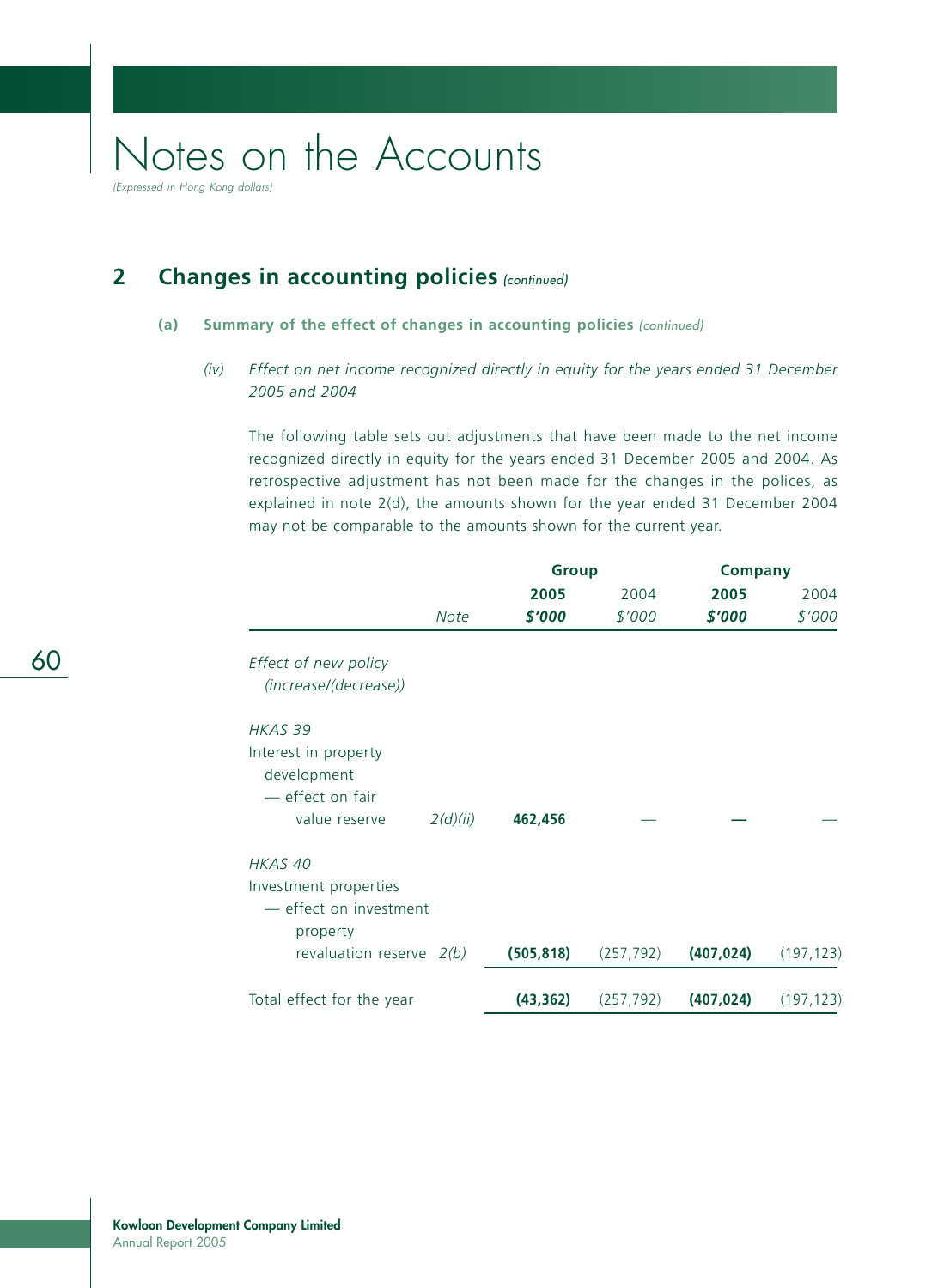(Expressed in Hong Kong dollars)

## **2** Changes in accounting policies (continued)

## **(a) Summary of the effect of changes in accounting policies** (continued)

*(v) Effect on total equity attributable to the shareholders of the Company as at 31 December 2005 and 2004*

The following table summarizes effect of adjustments in note 2(a)(i) to 2(a)(iv) on total equity as at 31 December 2005 and 2004.

|                                               |          | <b>Group</b> |            | <b>Company</b> |            |
|-----------------------------------------------|----------|--------------|------------|----------------|------------|
|                                               |          | 2005         | 2004       | 2005           | 2004       |
|                                               | Note     | \$'000       | \$'000     | \$'000         | \$'000     |
| Effect of new policy<br>(increase/(decrease)) |          |              |            |                |            |
| HKAS 17                                       |          |              |            |                |            |
| Leasehold land                                | 2(c)     | (561)        | (561)      |                |            |
| HKAS 39                                       |          |              |            |                |            |
| Derivative financial<br>instruments           | 2(d)(i)  | 13,141       |            |                |            |
| Interest in property                          |          |              |            |                |            |
| development                                   | 2(d)(ii) | 635,298      |            |                |            |
| HKAS 40                                       |          |              |            |                |            |
| Investment properties,                        |          |              |            |                |            |
| net of deferred tax<br>Interest in jointly    | 2(b)     | (445, 650)   | (357, 131) | (427, 175)     | (355, 946) |
| controlled entities                           | 2(b)     | 4,244        |            |                |            |
| <b>HKFRS 3</b>                                |          |              |            |                |            |
| Negative goodwill                             | 2(e)     | 26,482       |            |                |            |
| Total effect for the year                     |          | 232,954      | (357, 692) | (427, 175)     | (355, 946) |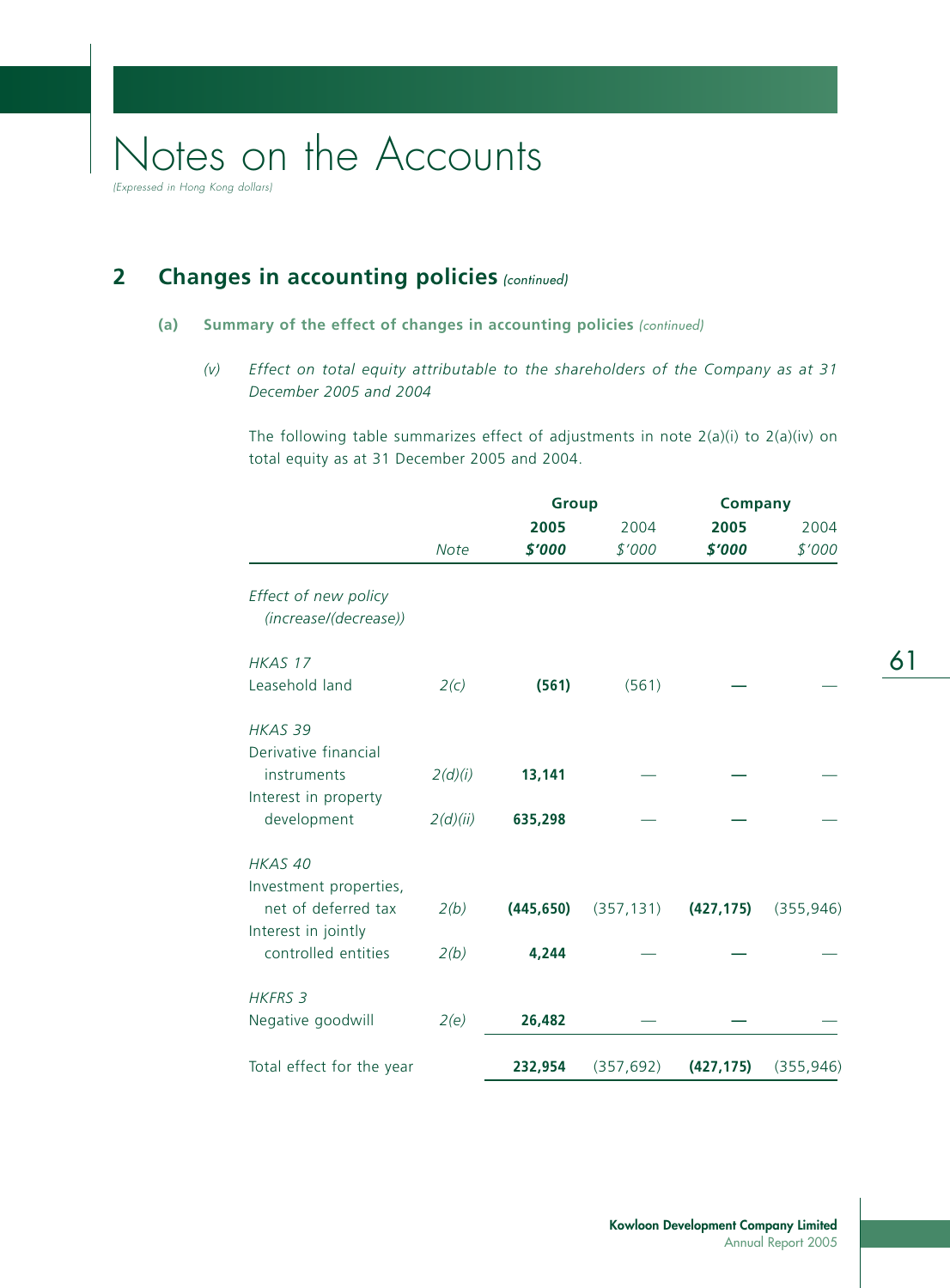(Expressed in Hong Kong dollars)

## **2** Changes in accounting policies (continued)

## **(b) Investment properties (HKAS 40, Investment property, and HK(SIC) Interpretation 21, Income taxes — Recovery of revalued non-depreciable assets)**

Changes in accounting policies relating to investment properties are as follows:

*(i) Timing of recognition of movements in fair value in the income statement*

In prior years, movements in the fair value of the Group's investment properties were recognized directly in the investment property revaluation reserve except when, on a portfolio basis, the reserve was insufficient to cover a deficit on the portfolio, or when a deficit previously recognized in the income statement had reversed, or when an individual investment property was disposed of. In these limited circumstances, movements in the fair value were recognized in the income statement.

Upon adoption of HKAS 40 as from 1 January 2005, all changes in the fair value of investment properties are recognized directly in the income statement in accordance with the fair value model in HKAS 40.

The change in accounting policy has been adopted retrospectively by increasing the opening balance of retained earnings as of 1 January 2005 by \$2,040,751,066 (1 January 2004: \$1,782,959,470) and \$2,033,977,796 (1 January 2004: \$1,836,855,179) to include all of the Group's and the Company's previous investment property revaluation reserve respectively.

As a result of this new policy, the Group's and the Company's profit before taxation for the year ended 31 December 2005 has increased by \$505,818,287 (2004: \$257,791,596) and \$407,023,781 (2004: \$197,122,617) respectively, being the net increase in the fair value of the Group's and the Company's investment properties respectively.

The Group's share of profits of jointly controlled entities attributable to shareholders of the Company has increased by \$4,243,733 (2004: \$Nil), being the Group's share of increase in fair value of the investment properties in the jointly controlled entities for the year ended 31 December 2005.

#### *(ii) Measurement of deferred tax on movements in fair value*

In prior years, the Group was required to apply the tax rate that would be applicable to the sale of investment properties to determine whether any amounts of deferred tax should be recognized on the revaluation of investment properties. Consequently, deferred tax was only provided to the extent that tax allowances already given would be clawed back if the property was disposed of at its carrying value, as there would be no additional tax payable on disposal.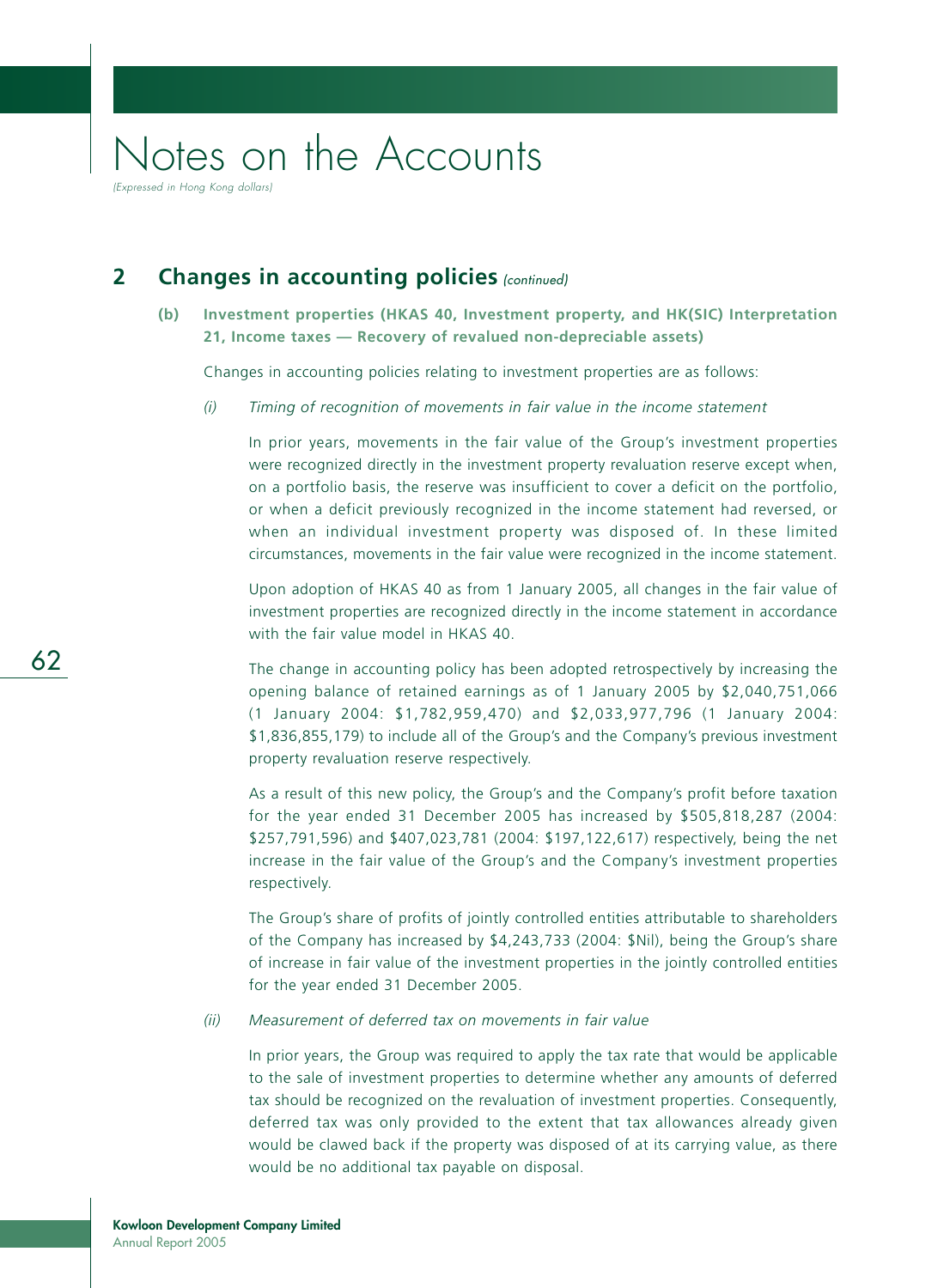#### **Kowloon Development Company Limited** Annual Report 2005

## Notes on the Accounts

(Expressed in Hong Kong dollars)

## **2** Changes in accounting policies (continued)

## **(b) Investment properties (HKAS 40, Investment property, and HK(SIC) Interpretation 21, Income taxes — Recovery of revalued non-depreciable assets)** (continued)

#### *(ii) Measurement of deferred tax on movements in fair value (continued)*

As from 1 January 2005, in accordance with HK(SIC) Interpretation 21, the Group recognizes deferred tax on movements in the value of investment property using tax rates that are applicable to the property's use, if the Group has no intention to sell it and the property would have been depreciable had the Group not adopted the fair value model.

The change in accounting policy has been adopted retrospectively by reducing the opening balance of retained earnings as of 1 January 2005 by \$357,131,436 (1 January 2004: \$312,017,907) and increasing deferred tax liabilities by \$420,444,891 (1 January 2004: \$375,331,362) for the Group.

The change in accounting policy has been adopted retrospectively by reducing the opening balance of retained earnings and increasing deferred tax liabilities as of 1 January 2005 by \$355,946,114 (1 January 2004: \$321,449,656) for the Company.

As a result of this new policy, the Group's and the Company's taxation expense for the year ended 31 December 2005 has increased by \$88,518,200 (2004: \$45,113,529) and \$71,229,161 (2004: \$34,496,458) respectively.

#### **(c) Leasehold land (HKAS 17, Leases)**

In prior years, leasehold land and buildings were stated at cost less accumulated depreciation and impairment losses.

With the adoption of HKAS 17 as from 1 January 2005, the distinguishable leasehold interest in the land is accounted for as being held under an operating lease and is amortized on a straight-line basis over the lease term. Any building held for own use which is situated on such leasehold land continues to be presented as part of other property, plant and equipment and stated at cost less accumulated depreciation and impairment, if any.

The new accounting policy has been adopted retrospectively with the balances of leasehold land reclassified from other property, plant and equipment to leasehold land held for own use under operating lease. The effect of changes in the accounting policy for 31 December 2005 and 2004 is disclosed in note 2(a).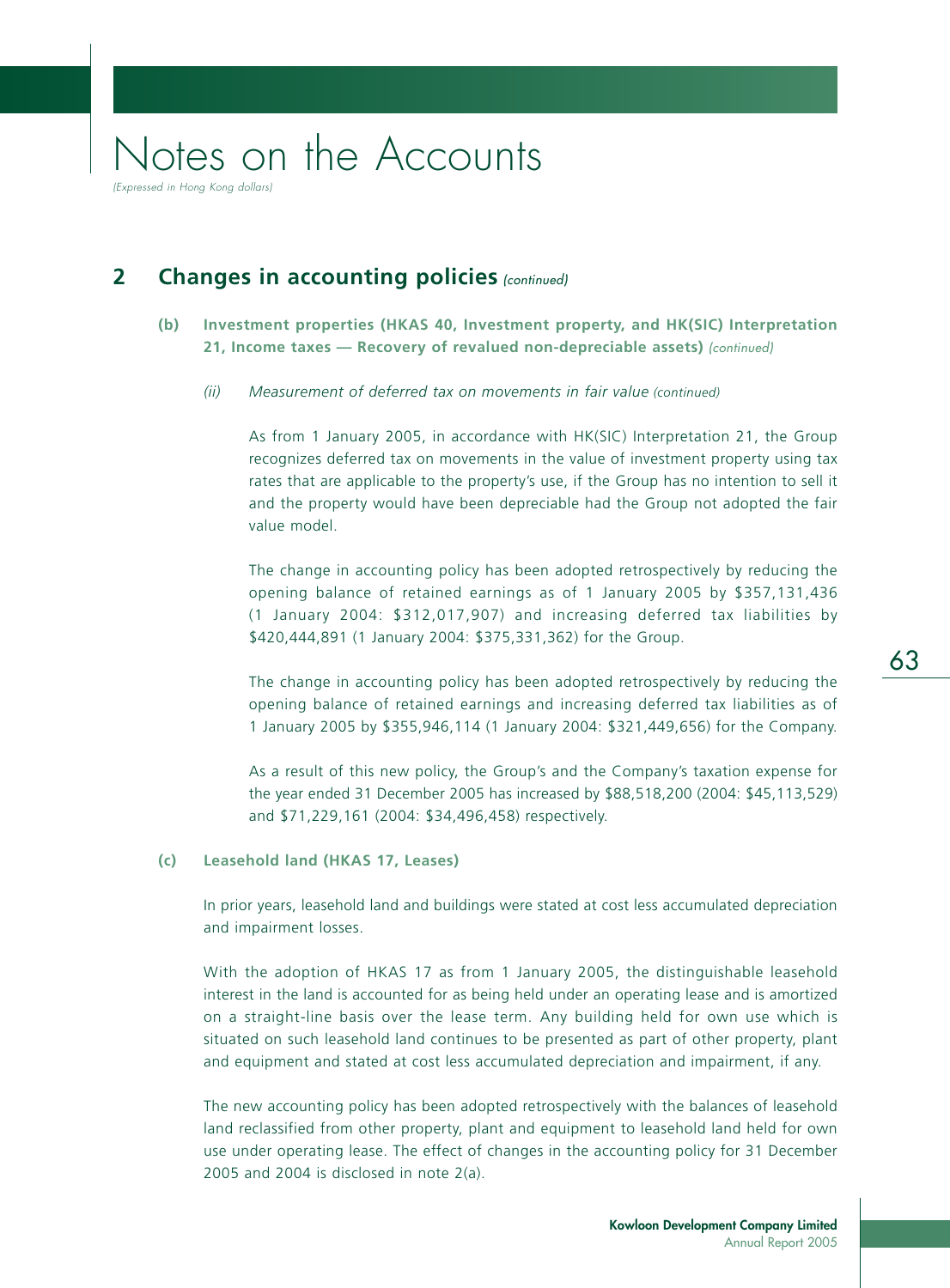**2** Changes in accounting policies (continued)

- **(d) Financial instruments (HKAS 32, Financial instruments: Disclosure and presentation and HKAS 39, Financial instruments: Recognition and measurement)**
	- *(i) Derivatives and hedging*

In prior years, derivative financial instruments entered into by the Group were not separately recorded in the accounts. The notional amounts of derivatives were recorded off balance sheet.

With effect from 1 January 2005 and in accordance with HKAS 39, all derivative financial instruments entered into by the Group are stated at fair value. Changes in the fair value of derivatives are generally recognized in the income statement unless the derivative financial instrument qualifies for hedge accounting. Where a derivative financial instrument qualifies for hedge accounting and is designated as a cash flow hedge, the effective part and the ineffective part of any unrealized gain or loss on the instrument is recognized directly in equity and in the income statement respectively. The cumulative gain or loss associated with the effective part of cash flow hedge is removed from equity and is generally recognized in the income statement in the same period or periods during which the gain or loss arising from the hedged transaction is recognized in the income statement.

The effect of the policy change for the current year is disclosed in note  $2(a)$  and there has been no effect on the opening balance as there was no outstanding derivative financial instrument entered into by the Group as at 31 December 2004.

*(ii) Financial assets and financial liabilities other than debt and equity securities*

In prior years, interest in property development was stated at cost less impairment losses.

With effect from 1 January 2005 and in accordance with HKAS 39, interest in property development is classified as available-for-sale financial assets and carried at fair value. Changes in fair value are recognized in the fair value reserve, unless there is objective evidence that the interest in property development has been impaired, any amount held in fair value reserve in respect of the interest in property development is transferred to the income statement for the period in which the impairment is identified. Any subsequent increase in the fair value of the interest in property development is recognized directly in equity.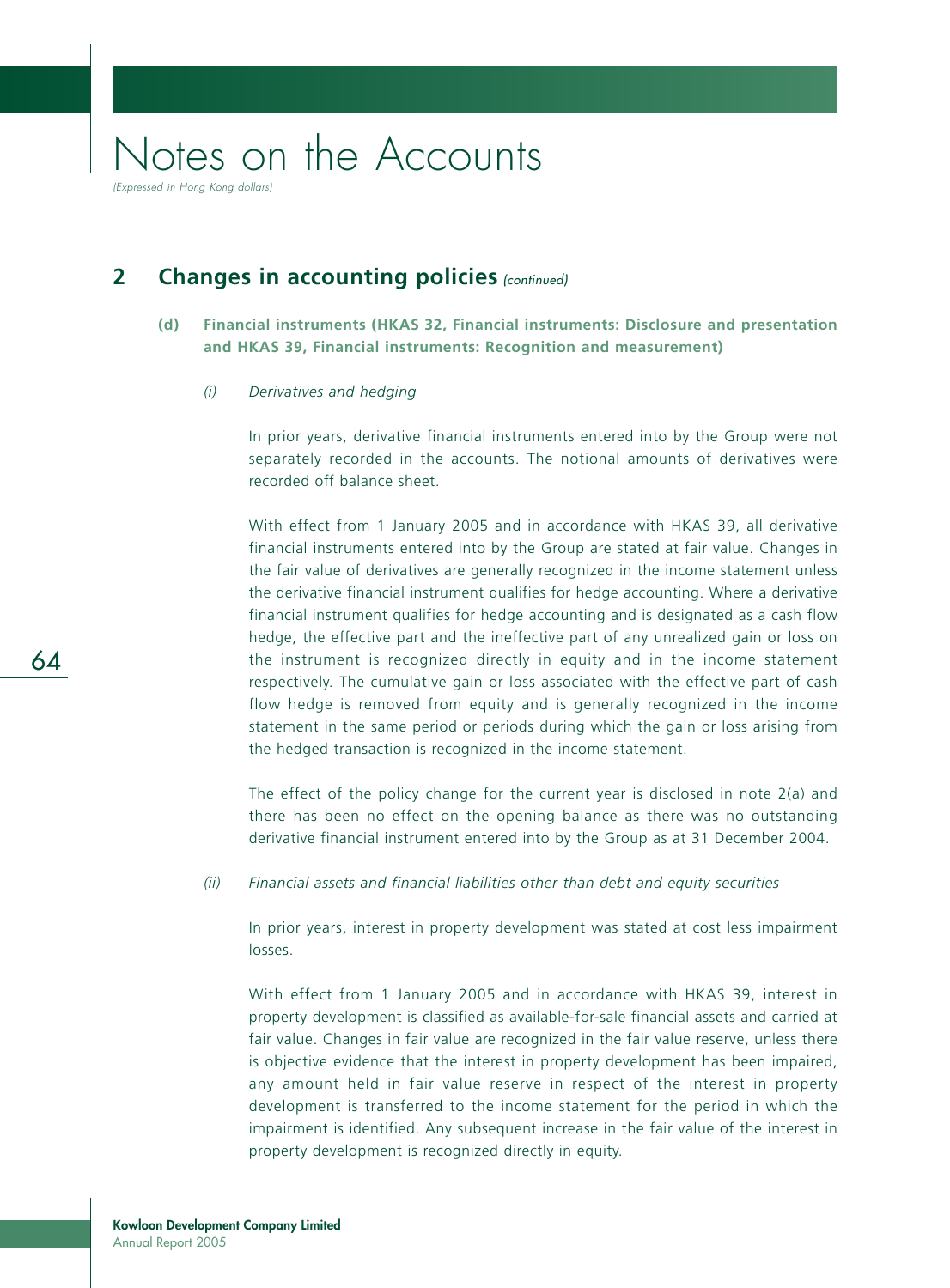### **Kowloon Development Company Limited** Annual Report 2005

## Notes on the Accounts

(Expressed in Hong Kong dollars)

## **2** Changes in accounting policies (continued)

## **(d) Financial instruments (HKAS 32, Financial instruments: Disclosure and presentation and HKAS 39, Financial instruments: Recognition and measurement)** (continued)

*(ii) Financial assets and financial liabilities other than debt and equity securities (continued)*

This change was adopted prospectively by way of an adjustment to the opening balance of fair value reserve of \$172,842,297 as at 1 January 2005 as shown in note  $2(a)(i)$ . Comparative amounts have not been restated nor has the opening balance of the fair value reserve been restated as this is prohibited by the transitional arrangements in HKAS 39.

As a result of this new policy, net income recognized in equity for the year ended 31 December 2005 has increased by \$462,455,703.

### **(e) Amortization of negative goodwill (HKFRS 3, Business combinations)**

In prior periods:

- Negative goodwill which arose prior to 1 January 2001 was taken directly to reserve at the time it arose, and was not recognized in the income statement until disposal or impairment of the acquired business; and
- Negative goodwill which arose on or after 1 January 2001 was amortized over the weighted average useful life of the depreciable/amortizable non-monetary assets acquired, except to the extent it related to identified expected future losses as at the date of acquisition. In such cases it was recognized in the income statement as those expected losses were incurred.

With effect from 1 January 2005 and in accordance with HKFRS 3, if the fair value of the net assets acquired in a business combination exceeds the consideration paid, the excess is recognized immediately in the income statement as it arises.

The effect of the policy change for the current year is disclosed in note  $2(a)$  and there has been no effect on the opening balance as there was no negative goodwill deferred as at 31 December 2004.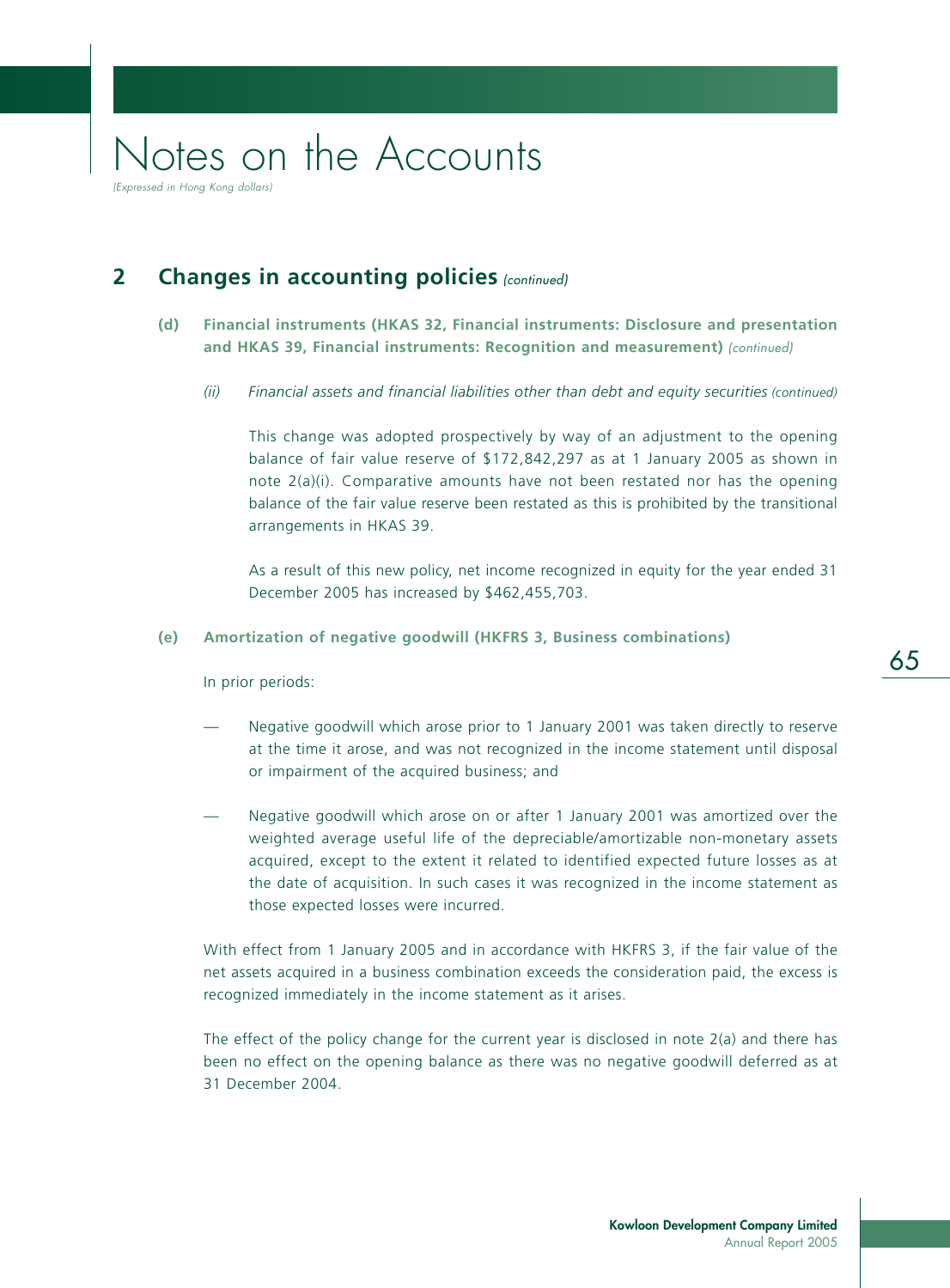(Expressed in Hong Kong dollars)

## **2** Changes in accounting policies (continued)

### **(f) Changes in presentation (HKAS 1, Presentation of financial statements)**

## *(i) Presentation of shares of associated companies' and jointly controlled entities' taxation (HKAS 1, Presentation of financial statements)*

In prior years, the Group's share of taxation of associated companies and jointly controlled entities accounted for using the equity method was included as part of the Group's income tax in the consolidated income statement. With effect from 1 January 2005, in accordance with the implementation guidance in HKAS 1, the Group has changed presentation and includes the share of taxation of associated companies and jointly controlled entities accounted for using the equity method in the respective shares of profit or loss reported in the consolidated income statement before arriving at the Group's profit or loss before tax. These changes in presentation have been applied retrospectively with comparatives restated.

## *(ii) Minority interests (HKAS 1, Presentation of financial statements and HKAS 27, Consolidated and separate financial statements)*

In prior years, minority interests at the balance sheet date were presented in the consolidated balance sheet separately from liabilities and as a deduction from net assets. Minority interests in the results of the Group for the year were also separately presented in the income statement as a deduction before arriving at the profit attributable to shareholders.

With effect from 1 January 2005, in order to comply with HKAS 1 and HKAS 27, minority interests at the balance sheet date are presented in the consolidated balance sheet within equity, separately from the equity attributable to the shareholders of the Company, and minority interests in the results of the Group for the year are presented on the face of the consolidated income statement as an allocation of the total profit or loss for the year between the minority interests and the shareholders of the Company.

The presentation of minority interests in the consolidated balance sheet, income statement and statement of changes in equity for the comparative year has been restated accordingly.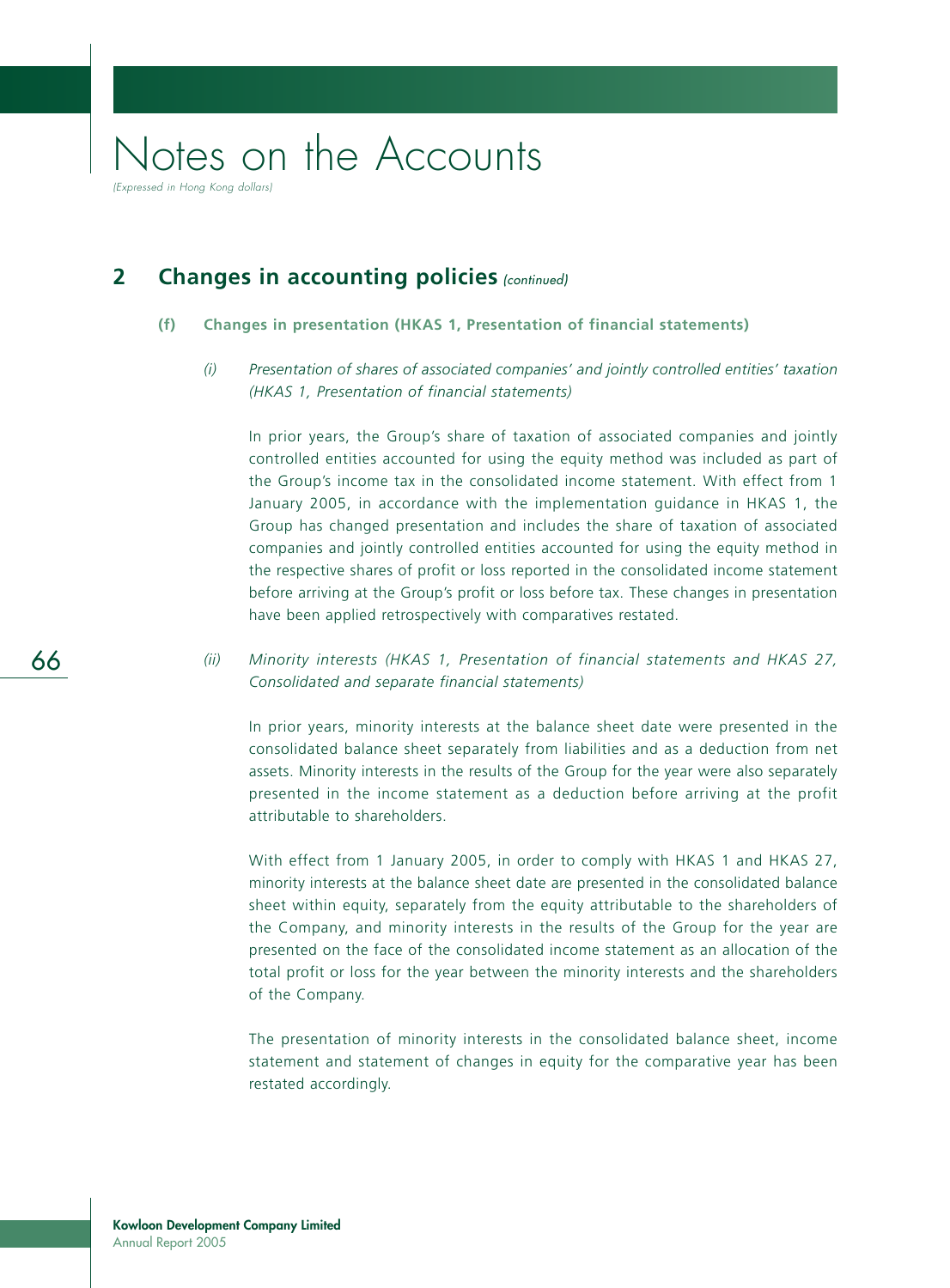(Expressed in Hong Kong dollars)

## **3 Segment information**

Segment information is presented in respect of the Group's business and geographical segments. Business segment information is chosen as the primary reporting format because this is more relevant to the Group's internal financial reporting.

Turnover comprises income from property and securities investments, net proceeds from sale of properties and interest income.

### **(a) Business segments**

|                                                                      |                         |                                                       | 2005                                    |                                                  |                         |
|----------------------------------------------------------------------|-------------------------|-------------------------------------------------------|-----------------------------------------|--------------------------------------------------|-------------------------|
|                                                                      | \$'000                  | <b>Property</b><br>Consolidated development<br>\$'000 | <b>Property</b><br>investment<br>\$'000 | <b>Financing</b><br>and<br>investments<br>\$'000 | <b>Others</b><br>\$'000 |
| Turnover                                                             | 1,320,301               | 531,249                                               | 212,083                                 | 566,717                                          | 10,252                  |
| Contribution from operations<br>Fair value changes on                | 714,163                 | 400,749                                               | 185,525                                 | 124,112                                          | 3,777                   |
| investment properties<br>Unallocated group expenses                  | 505,818<br>(38, 276)    |                                                       | 505,818                                 |                                                  |                         |
| Profit from operations                                               | 1,181,705               |                                                       |                                         |                                                  |                         |
| Finance costs<br>Share of profits of                                 | (17, 694)               |                                                       |                                         |                                                  |                         |
| associated companies<br>Share of profits of jointly                  | 10,542                  |                                                       |                                         |                                                  | 10,542                  |
| controlled entities<br>Negative goodwill on                          | 7,331                   |                                                       | 7,331                                   |                                                  |                         |
| acquisition of subsidiaries                                          | 26,482                  |                                                       |                                         |                                                  |                         |
| Profit before taxation<br>Income tax                                 | 1,208,366<br>(144, 962) |                                                       |                                         |                                                  |                         |
| Profit for the year                                                  | 1,063,404               |                                                       |                                         |                                                  |                         |
| Segment assets                                                       | 8,777,577               | 3,788,598                                             | 4,161,131                               | 502,406                                          | 325,442                 |
| Interest in jointly<br>controlled entities<br>Interest in associated | 641,699                 | 16,256                                                | 625,443                                 |                                                  |                         |
| companies<br>Unallocated                                             | 56,568<br>387,407       |                                                       |                                         |                                                  | 56,568                  |
| Total assets                                                         | 9,863,251               |                                                       |                                         |                                                  |                         |
| Segment liabilities<br>Unallocated                                   | 386,660<br>3,490,002    | 204,438                                               | 82,999                                  | 80,536                                           | 18,687                  |
| <b>Total liabilities</b>                                             | 3,876,662               |                                                       |                                         |                                                  |                         |
| Capital expenditure incurred<br>during the year                      | 585,130                 |                                                       | 428,234                                 |                                                  | 156,896                 |

67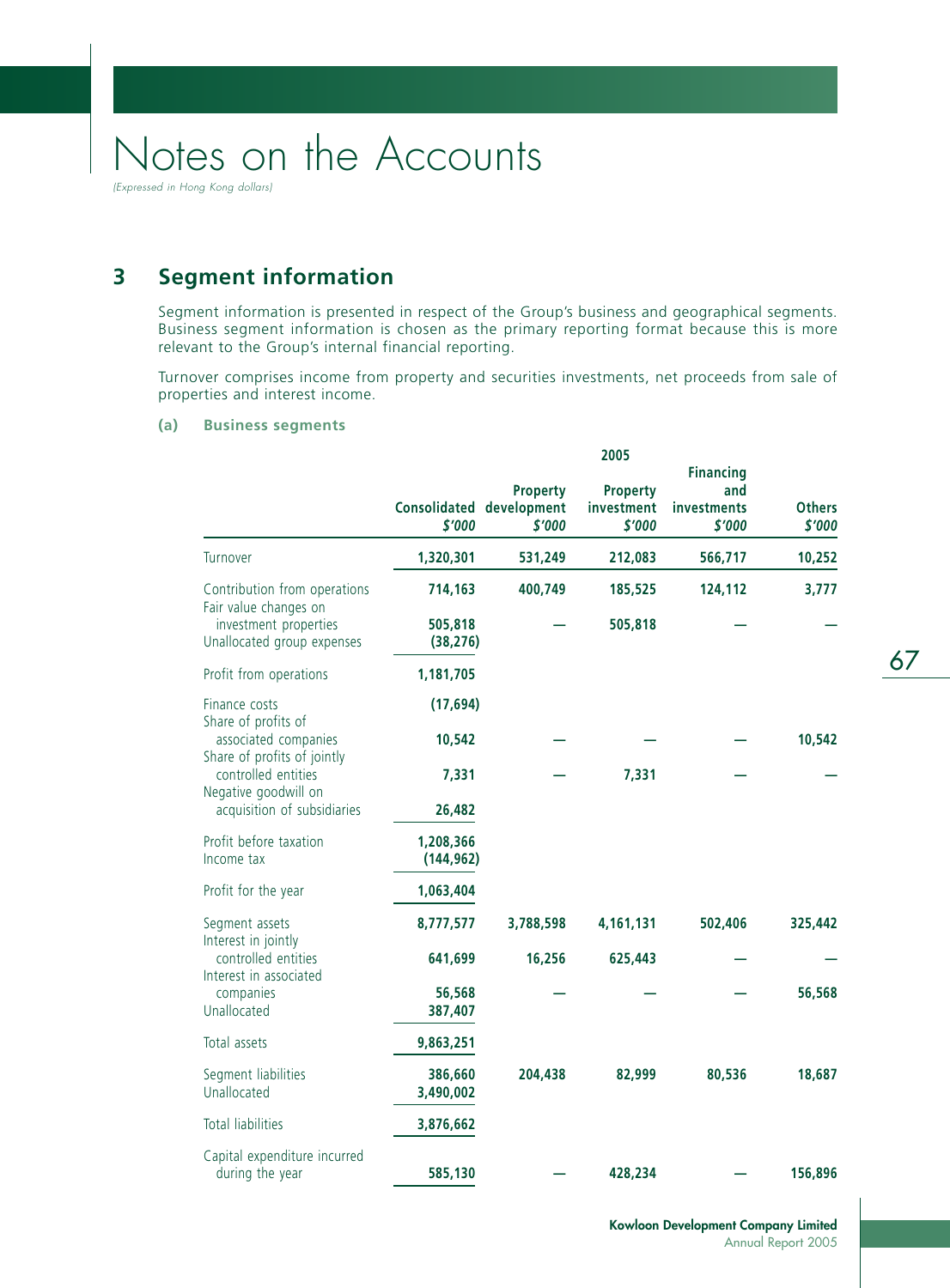(Expressed in Hong Kong dollars)

## **3** Segment information (continued)

#### **(a) Business segments** (continued)

In 2005, an asset amount of \$225,743,000 represented the deposit paid for the acquisition of approximately 70.3% of the issued shares of Shenzhen Properties & Resources Development (Group) Limited ("Shenzhen Properties") was not allocated to business segments as the transaction was not yet completed.

|                                          | 2004 (restated)        |                                   |                                  |                                           |                  |
|------------------------------------------|------------------------|-----------------------------------|----------------------------------|-------------------------------------------|------------------|
|                                          | Consolidated<br>\$'000 | Property<br>development<br>\$'000 | Property<br>investment<br>\$'000 | Financing<br>and<br>investments<br>\$'000 | Others<br>\$'000 |
| Turnover                                 | 773,425                | 294,718                           | 206,595                          | 264,894                                   | 7,218            |
| Contribution from operations             | 365,928                | 102,114                           | 182,778                          | 78,412                                    | 2,624            |
| Fair value changes on                    |                        |                                   |                                  |                                           |                  |
| investment properties                    | 257,792                |                                   | 257,792                          |                                           |                  |
| Unallocated group expenses               | (31, 890)              |                                   |                                  |                                           |                  |
| Profit from operations                   | 591,830                |                                   |                                  |                                           |                  |
| Finance costs<br>Share of profits of     | (6, 169)               |                                   |                                  |                                           |                  |
| associated companies                     | 9,554                  |                                   |                                  |                                           | 9,554            |
| Profit before taxation                   | 595,215                |                                   |                                  |                                           |                  |
| Income tax                               | (79, 919)              |                                   |                                  |                                           |                  |
| Profit for the year                      | 515,296                |                                   |                                  |                                           |                  |
| Segment assets<br>Interest in associated | 6,582,707              | 2,568,814                         | 3,606,189                        | 401,318                                   | 6,386            |
| companies                                | 46,026                 |                                   |                                  |                                           | 46,026           |
| Unallocated                              | 51,594                 |                                   |                                  |                                           |                  |
| Total assets                             | 6,680,327              |                                   |                                  |                                           |                  |
| Segment liabilities                      | 659,542                | 428,265                           | 91,693                           | 124,027                                   | 15,557           |
| Unallocated                              | 2,123,508              |                                   |                                  |                                           |                  |
| <b>Total liabilities</b>                 | 2,783,050              |                                   |                                  |                                           |                  |
| Capital expenditure incurred             |                        |                                   |                                  |                                           |                  |
| during the year                          | 193,670                |                                   | 193,670                          |                                           |                  |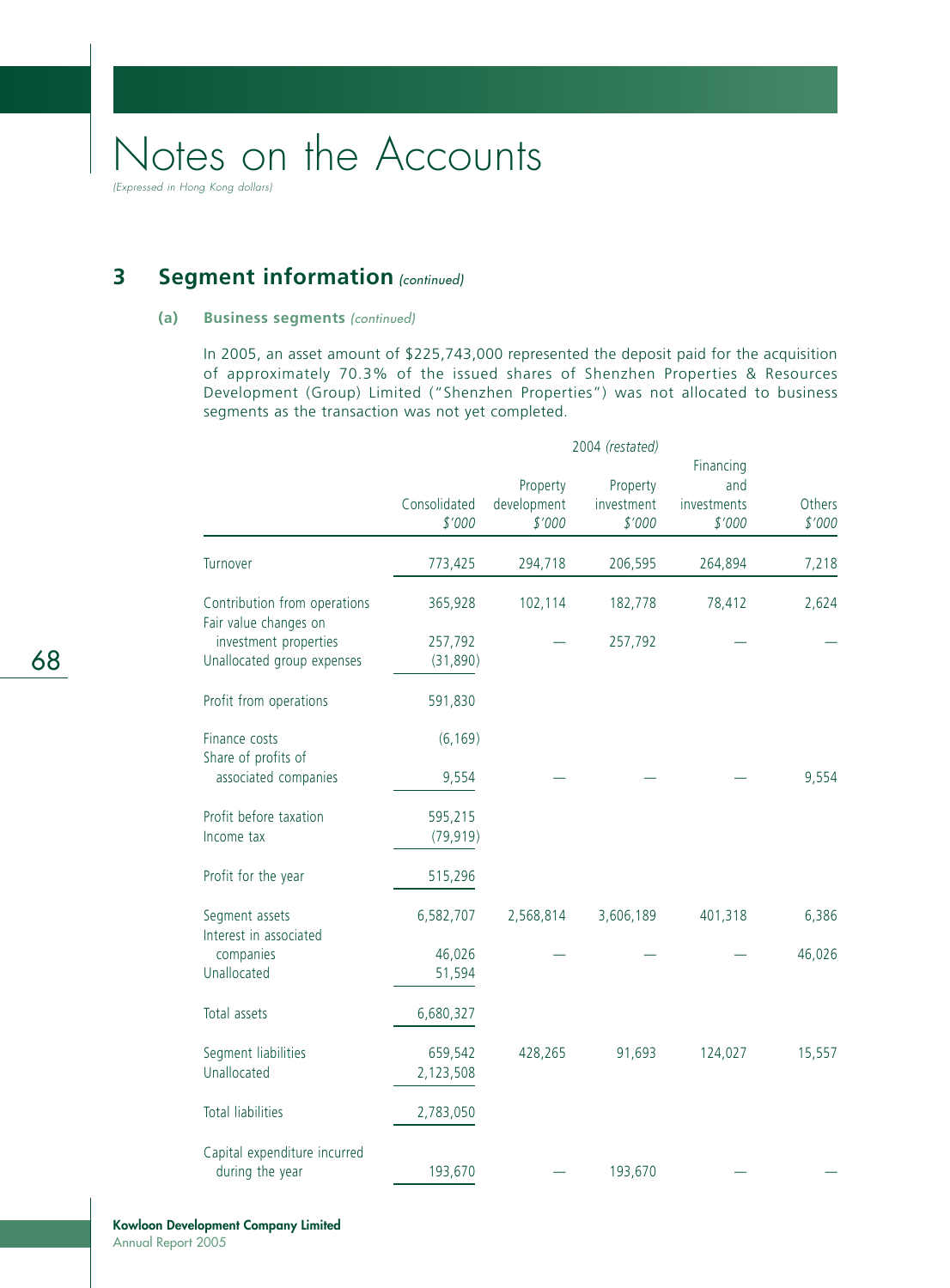**3** Segment information (continued)

## **(b) Geographical segments**

|               |           |                       | <b>Group profit</b>                           |            |
|---------------|-----------|-----------------------|-----------------------------------------------|------------|
|               |           | <b>Group turnover</b> | from operations                               |            |
|               | 2005      | 2004                  | 2005                                          | 2004       |
|               |           |                       |                                               | (restated) |
|               | \$'000    | \$'000                | \$'000                                        | \$'000     |
| Hong Kong     | 966,929   | 723,189               | 885,492                                       | 544,125    |
| Macau         | 282,311   |                       | 281,395                                       |            |
| North America | 66,768    | 43,679                | 12,341                                        | 42,780     |
| Others        | 4,293     | 6,557                 | 2,477                                         | 4,925      |
|               | 1,320,301 | 773,425               | 1,181,705                                     | 591,830    |
|               |           |                       | <b>Capital expenditure</b><br>incurred during |            |
|               |           | <b>Segment assets</b> | the year                                      |            |
|               | 2005      | 2004                  | 2005                                          | 2004       |
|               |           | (restated)            |                                               | (restated) |
|               | \$'000    | \$'000                | \$'000                                        | \$'000     |
| Hong Kong     | 7,088,766 | 6,140,802             | 186,996                                       | 193,670    |
| Macau         | 1,500,549 | 400,000               | 398,134                                       |            |
| North America | 163,478   | 23,998                |                                               |            |
| Others        | 24,784    | 17,907                |                                               |            |
|               | 8,777,577 | 6,582,707             | 585,130                                       | 193,670    |

## **(c) Major customers and suppliers**

During the year, less than 30% of the Group's sales and less than 30% of the Group's purchases were attributable to the Group's five largest customers and five largest suppliers respectively.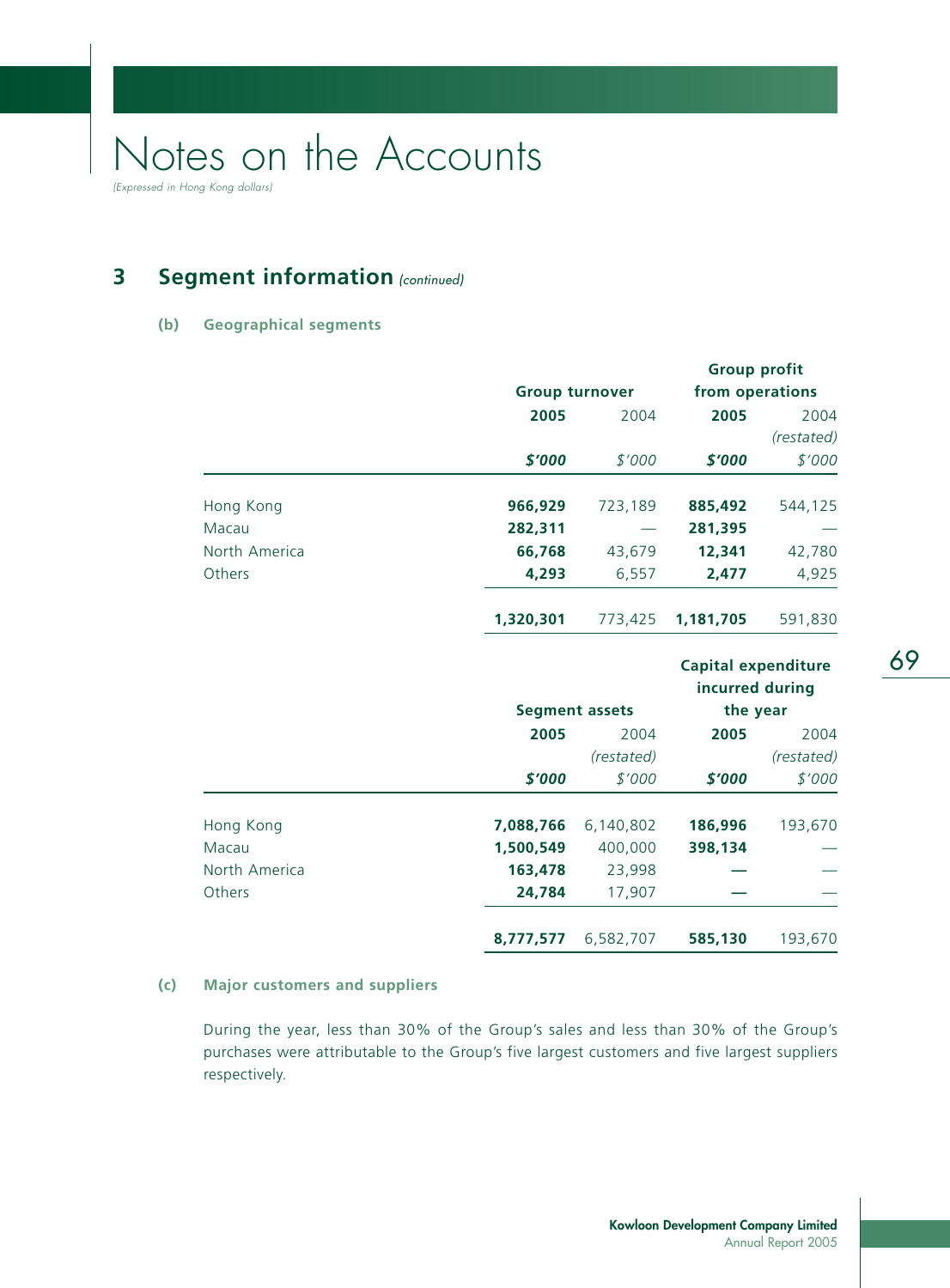**4 Profit before taxation**

Profit before taxation is arrived at after charging/(crediting):

#### **(a) Finance costs**

|                                                             | 2005<br>\$'000 | 2004<br>\$'000 |
|-------------------------------------------------------------|----------------|----------------|
| Interest on bank loans and overdrafts                       | 69,750         | 18,448         |
| Interest on loan from ultimate holding company              | 128            | 1.010          |
| Less: Amount capitalized (Note)                             | (50, 207)      | (12, 141)      |
|                                                             | 19,671         | 7,317          |
| Less: Interest expense included as other operating expenses | (1, 977)       | (1, 148)       |
|                                                             | 17,694         | 6,169          |

*Note:* Borrowing costs were capitalized at the prevailing market interest rates.

## **(b) Other items**

|                                                          | 2005       | 2004       |
|----------------------------------------------------------|------------|------------|
|                                                          | \$'000     | \$'000     |
|                                                          |            |            |
| Auditors' remuneration                                   | 1,430      | 978        |
| Provision for bad and doubtful debts                     | 2,137      | 9,173      |
| Impairment losses on land and buildings                  |            | 4,429      |
| Rentals receivable under operating leases less outgoings | (187, 621) | (179, 361) |
| Rental income                                            | (212, 083) | (206, 595) |
| Less: Outgoings                                          | 24,462     | 27,234     |
| Dividend income from available-for-sale securities       | (2,938)    | (1,650)    |
| Dividend income from other listed trading securities     | (1,655)    | (1,498)    |
| Income from held-to-maturity securities                  | (5,639)    | (43, 296)  |
| Income from other unlisted securities                    | (34, 850)  | (3, 148)   |
| Provision for bad and doubtful debts written back        | (3,582)    |            |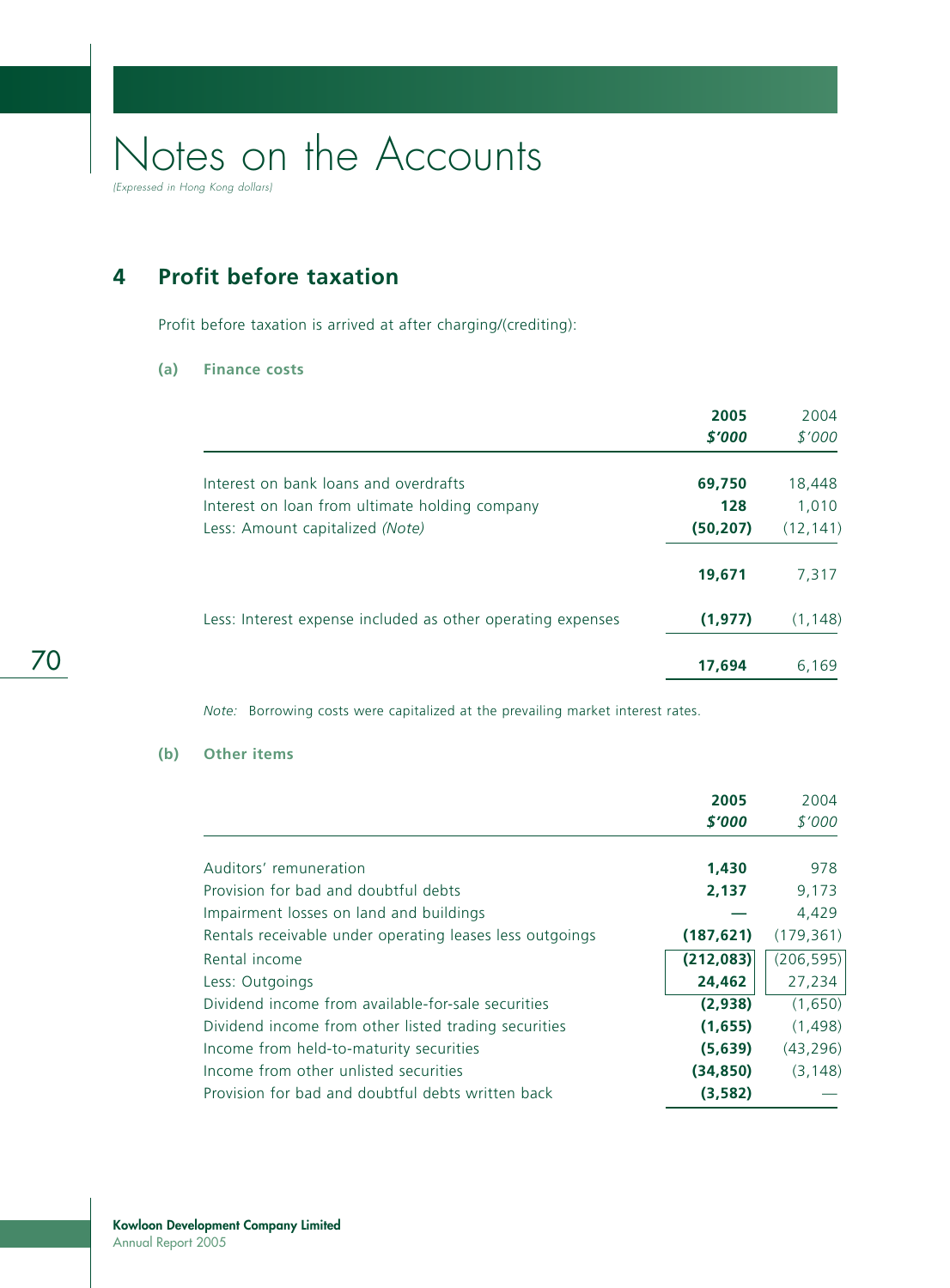**4** Profit before taxation (continued)

- (c) The Group's share of profits for the year, after minority interests and after the declaration of dividend, retained by the associated companies was \$10,542,300 (2004: \$8,714,434).
- (d) The Group's share of profits for the year, after minority interests and after the declaration of dividend, retained by the jointly controlled entities was \$4,166,726 (2004: \$Nil).

### **5 Directors' and management's emoluments**

#### **(a) Directors' emoluments**

Directors' emoluments disclosed pursuant to Section 161 of the Hong Kong Companies Ordinance are as follows:

|                                         |                 |                     | 2005               |                       |              |
|-----------------------------------------|-----------------|---------------------|--------------------|-----------------------|--------------|
|                                         |                 |                     | <b>Performance</b> | <b>Provident</b>      |              |
|                                         |                 | <b>Salaries and</b> | related            | fund                  |              |
|                                         | Directors' fees | allowances          |                    | bonuses contributions | <b>Total</b> |
|                                         | \$'000          | \$'000              | \$'000             | \$'000                | \$'000       |
| Executive directors:                    |                 |                     |                    |                       |              |
| Or Wai Sheun                            |                 |                     |                    |                       |              |
| Ng Chi Man                              |                 |                     |                    |                       |              |
| Lai Ka Fai                              | 5               | 1,300               | 1,000              | 93                    | 2,398        |
| Or Pui Kwan (Note)                      |                 | 189                 | 100                | 6                     | 295          |
| Non-executive directors:                |                 |                     |                    |                       |              |
| Keith Alan Holman                       | 120             | 384                 |                    |                       | 504          |
| Tam Hee Chung                           | 120             |                     |                    |                       | 120          |
| Yeung Kwok Kwong                        | 120             | 150                 |                    | 11                    | 281          |
| Independent non-executive<br>directors: |                 |                     |                    |                       |              |
| Chau Cham Son                           | 120             |                     |                    |                       | 120          |
| Li Kwok Sing, Aubrey                    | 120             |                     |                    |                       | 120          |
| Lok Kung Chin, Hardy                    | 120             |                     |                    |                       | 120          |
| Seto Gin Chung, John                    | 120             |                     |                    |                       | 120          |
|                                         | 845             | 2,023               | 1,100              | 110                   | 4,078        |

*Note:* Mr. Or Pui Kwan was appointed as Executive Director of the Company on 9 September 2005.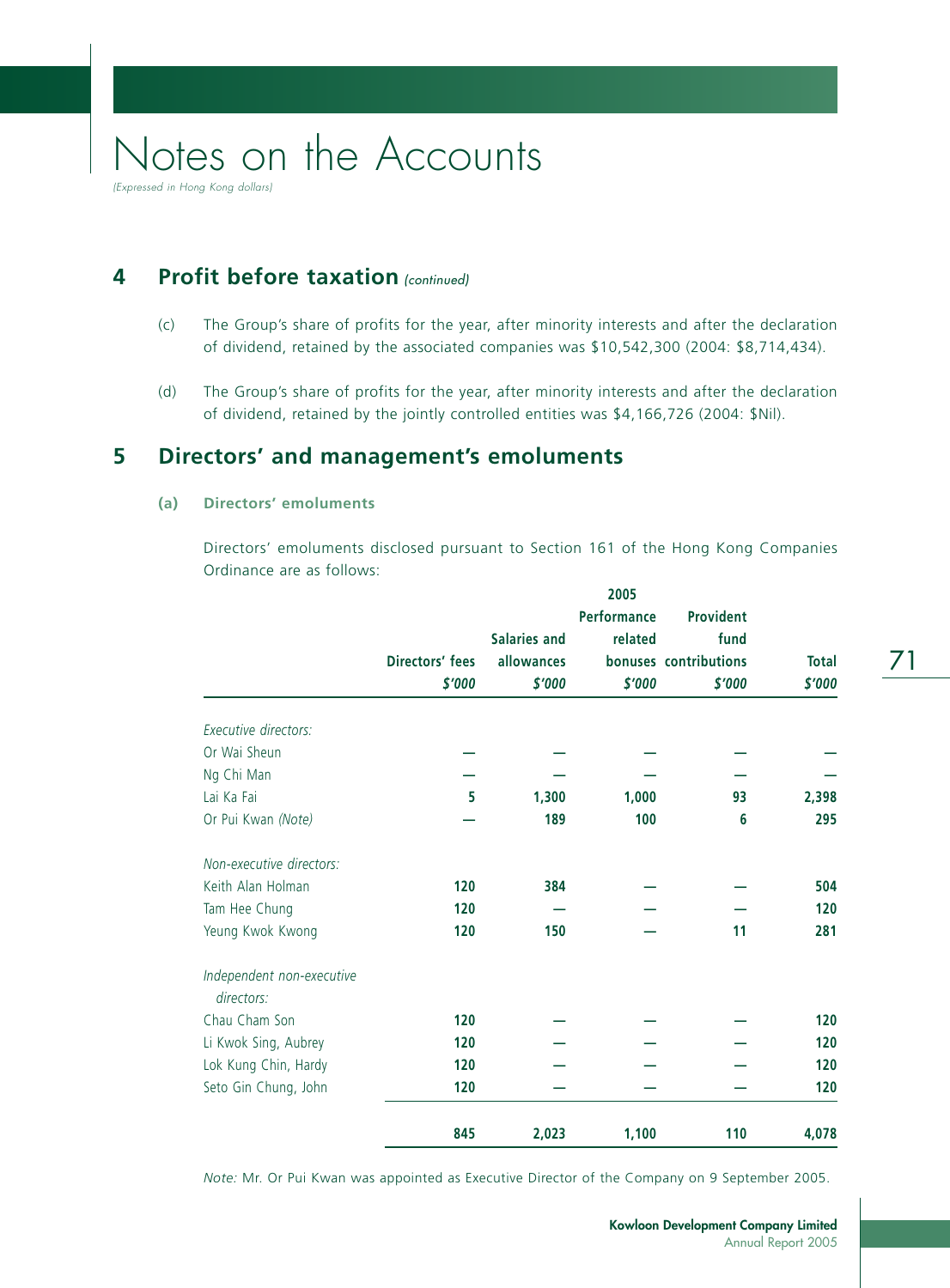## **5** Directors' and management's emoluments (continued)

### **(a) Directors' emoluments** (continued)

|                                         |                 |              | Performance | Provident     |        |
|-----------------------------------------|-----------------|--------------|-------------|---------------|--------|
|                                         |                 | Salaries and | related     | fund          |        |
|                                         | Directors' fees | allowances   | bonuses     | contributions | Total  |
|                                         | \$'000          | \$'000       | \$'000      | \$'000        | \$'000 |
| Executive directors:                    |                 |              |             |               |        |
| Or Wai Sheun                            |                 |              |             |               |        |
| Ng Chi Man                              |                 |              |             |               |        |
| Lai Ka Fai                              |                 | 1,300        | 700         | 90            | 2,090  |
| Non-executive directors:                |                 |              |             |               |        |
| Keith Alan Holman                       | 100             | 344          |             |               | 444    |
| Tam Hee Chung                           | 100             |              |             |               | 100    |
| Yeung Kwok Kwong                        | 100             |              |             |               | 100    |
| Independent non-executive<br>directors: |                 |              |             |               |        |
| Chau Cham Son                           | 100             |              |             |               | 100    |
| Li Kwok Sing, Aubrey                    | 100             |              |             |               | 100    |
| Lok Kung Chin, Hardy                    | 100             |              |             |               | 100    |
| Seto Gin Chung, John                    | 100             |              |             |               | 100    |
|                                         | 700             | 1,644        | 700         | 90            | 3,134  |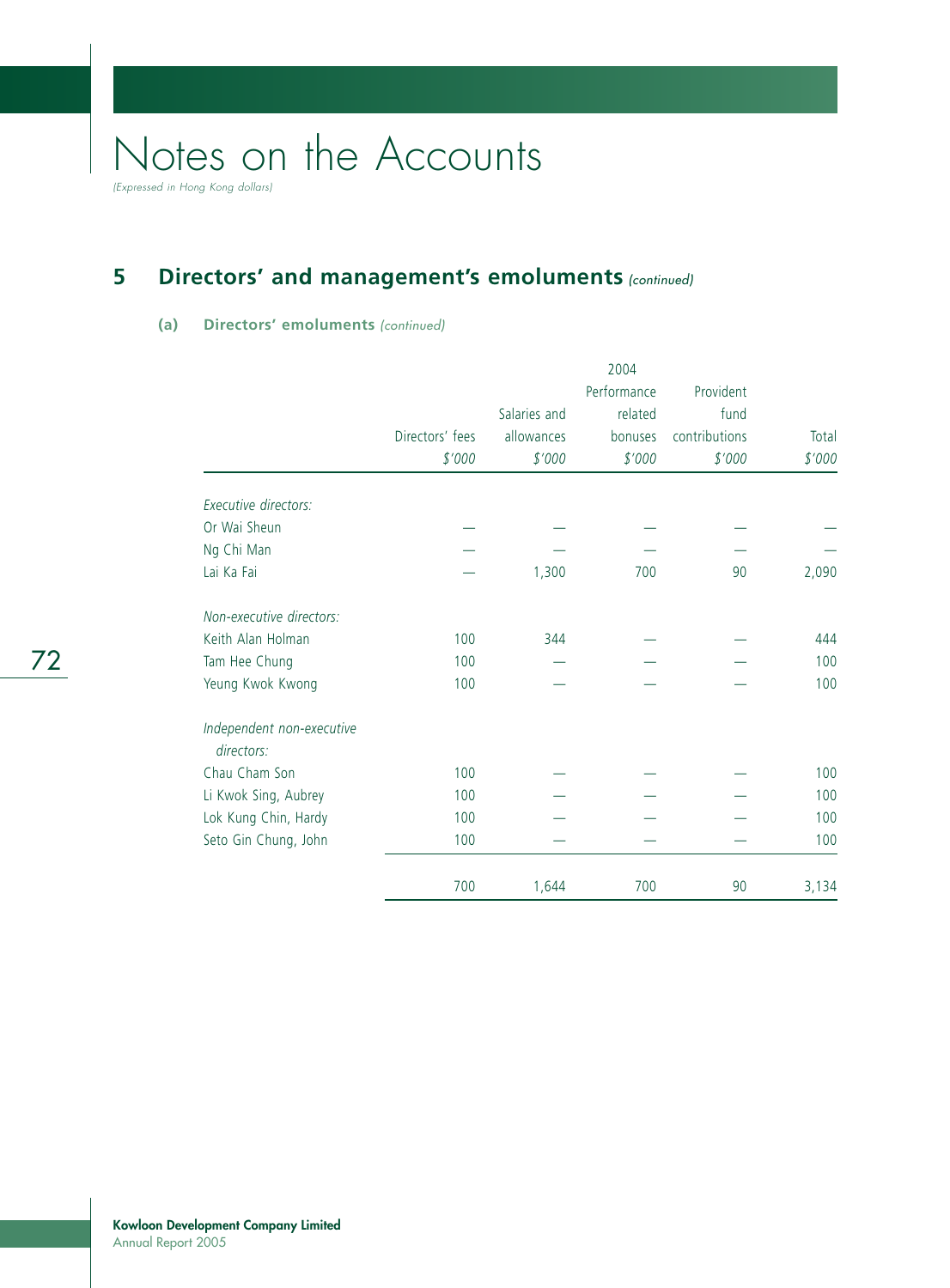(Expressed in Hong Kong dollars)

## **5** Directors' and management's emoluments (continued)

#### **(b) Individuals with highest emoluments**

Of the five individuals with the highest emoluments, one (2004: one) is a director whose emoluments are disclosed in note 5(a). The aggregate of the emoluments in respect of the remaining four (2004: four) individuals are as follows:

|                              | 2005   | 2004   |
|------------------------------|--------|--------|
|                              | \$'000 | \$'000 |
| Salaries and allowances      | 3,929  | 3,881  |
| Performance related bonuses  | 1,688  | 1,566  |
| Provident fund contributions | 194    | 192    |
|                              | 5,811  | 5,639  |
|                              |        |        |

The emoluments of the individuals with the highest emoluments are within the following bands:

|                            | 2005 | 2004 |
|----------------------------|------|------|
| \$0<br>$-$ \$1,000,000     |      |      |
| $$1,000,001$ - \$1,500,000 |      |      |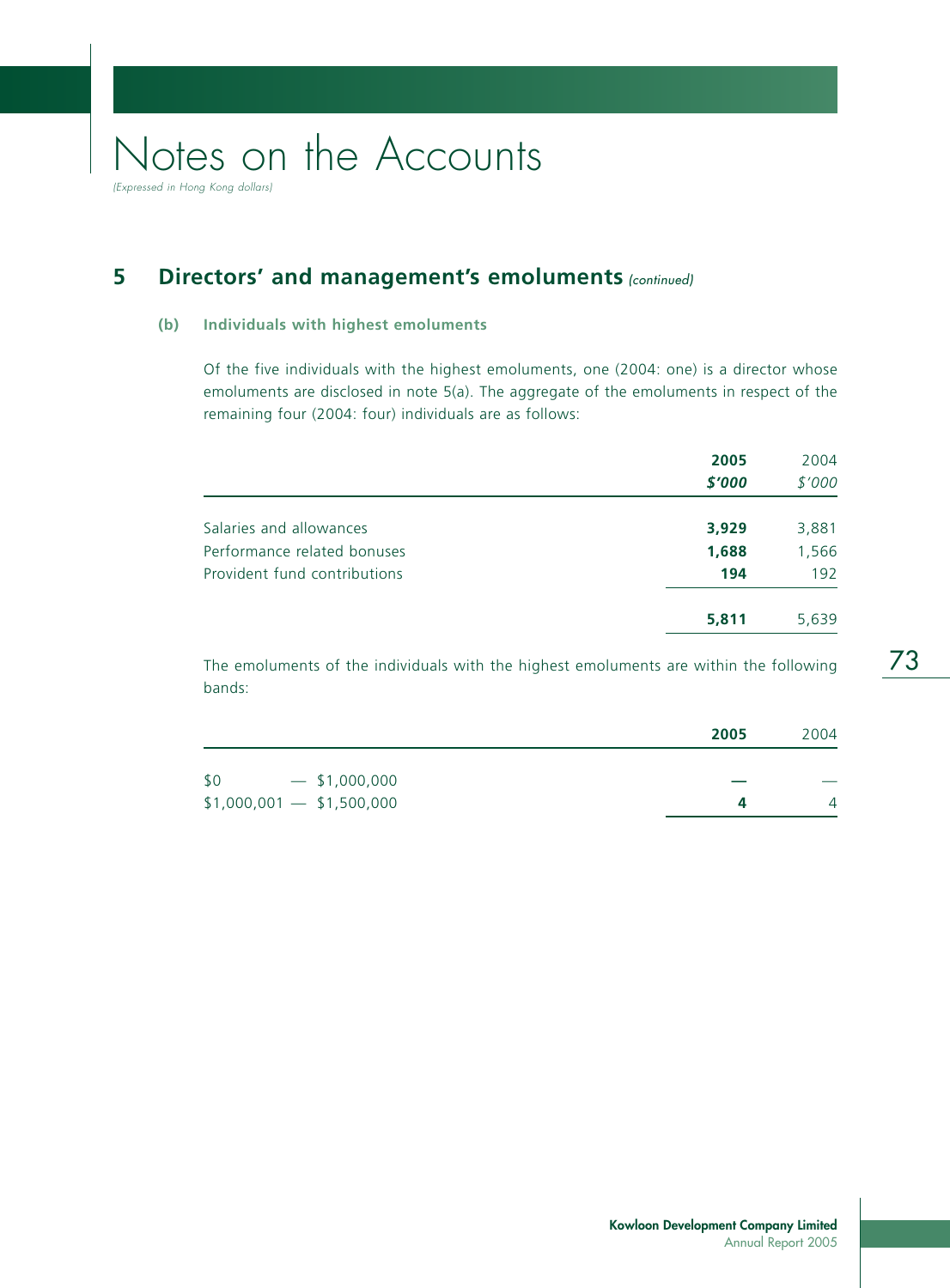(Expressed in Hong Kong dollars)

74

## **6 Income tax in the consolidated income statement**

#### **(a) Taxation in the consolidated income statement represents:**

|                                                   | 2005     | 2004       |
|---------------------------------------------------|----------|------------|
|                                                   |          | (restated) |
|                                                   | \$'000   | \$'000     |
| <b>Current tax</b>                                |          |            |
| Provision for Hong Kong profits tax at 17.5%      |          |            |
| on the estimated assessable profits of the year   | 61,503   | 40,001     |
| Under/(Over) provision in respect of prior years  | 515      | (6, 259)   |
|                                                   | 62,018   | 33,742     |
| Deferred tax                                      |          |            |
| Origination and reversal of temporary differences | (5, 574) | 1,064      |
| Change in fair value of investment properties     | 88,518   | 45,113     |
|                                                   | 82,944   | 46,177     |
|                                                   | 144,962  | 79,919     |

### **(b) Reconciliation between tax expense and accounting profit at applicable tax rates:**

|                                                   | 2005      | 2004                 |
|---------------------------------------------------|-----------|----------------------|
|                                                   | \$'000    | (restated)<br>\$'000 |
|                                                   |           |                      |
| Profit before taxation                            | 1,208,366 | 595,215              |
| Tax at applicable tax rates                       | 209,340   | 96,433               |
| Non-deductible expenses                           | 6,108     | 2,589                |
| Non-taxable revenue                               | (62, 810) | (2,909)              |
| Under/(Over) provision in prior years             | 515       | (6, 259)             |
| Unrecognized tax losses                           | 1,067     | 1,173                |
| Previously unrecognized tax losses utilized       | (1, 122)  | (7,615)              |
| Previously unrecognized tax losses now recognized | (5, 594)  | (2, 455)             |
| Others                                            | (2, 542)  | (1,038)              |
| Actual tax expense                                | 144,962   | 79,919               |

**Kowloon Development Company Limited** Annual Report 2005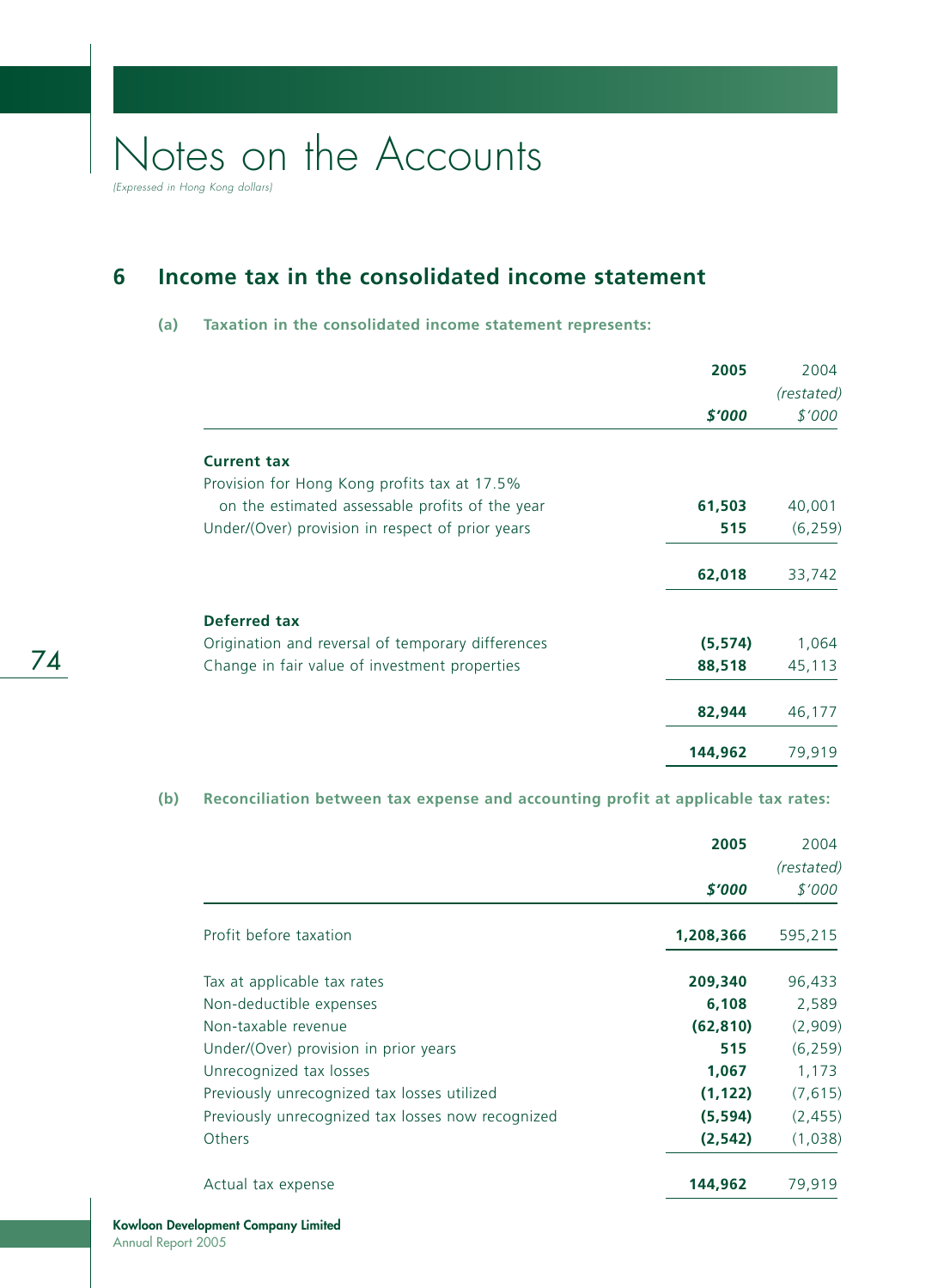(Expressed in Hong Kong dollars)

## **7 Profit attributable to shareholders**

The consolidated profit attributable to shareholders includes a profit of \$434,888,796 (2004 (restated): \$269,892,794) which has been dealt with in the accounts of the Company.

### **8 Earnings per share**

#### **(a) Basic earnings per share**

The calculation of basic earnings per share is based on the profit attributable to shareholders of the Company of \$1,059,153,190 (2004 (restated): \$515,564,047) and the weighted average number of shares in issue during the year of 566,767,850 (2004: 562,685,882).

#### **(b) Diluted earnings per share**

No diluted earnings per share for 2004 and 2005 has been presented as the Company had no dilutive potential shares for both years.

#### **(c) Number of shares**

|   |     |                                                                                   | 2005<br>1000 | 2004<br>'000 |
|---|-----|-----------------------------------------------------------------------------------|--------------|--------------|
|   |     | Number of shares used in calculating basic earnings per share                     | 566,768      | 483,768      |
|   |     | Effect of issue of new shares                                                     |              | 78,918       |
|   |     | Weighted average number of shares used in calculating basic<br>earnings per share | 566,768      | 562,686      |
| 9 |     | <b>Dividends</b>                                                                  |              |              |
|   | (a) | Dividends attributable to the year                                                |              |              |
|   |     |                                                                                   | 2005         | 2004         |
|   |     |                                                                                   | \$'000       | \$'000       |
|   |     | Interim dividend declared and paid of \$0.10                                      |              |              |
|   |     | (2004: \$0.07) per share                                                          | 56,677       | 39,674       |
|   |     | Final dividend proposed after the balance sheet date                              |              |              |
|   |     | of \$0.35 (2004: \$0.25) per share                                                | 198,369      | 141,692      |
|   |     |                                                                                   | 255,046      | 181,366      |
|   |     |                                                                                   |              |              |

The final dividend declared after the year end has not been recognized as a liability at 31 December.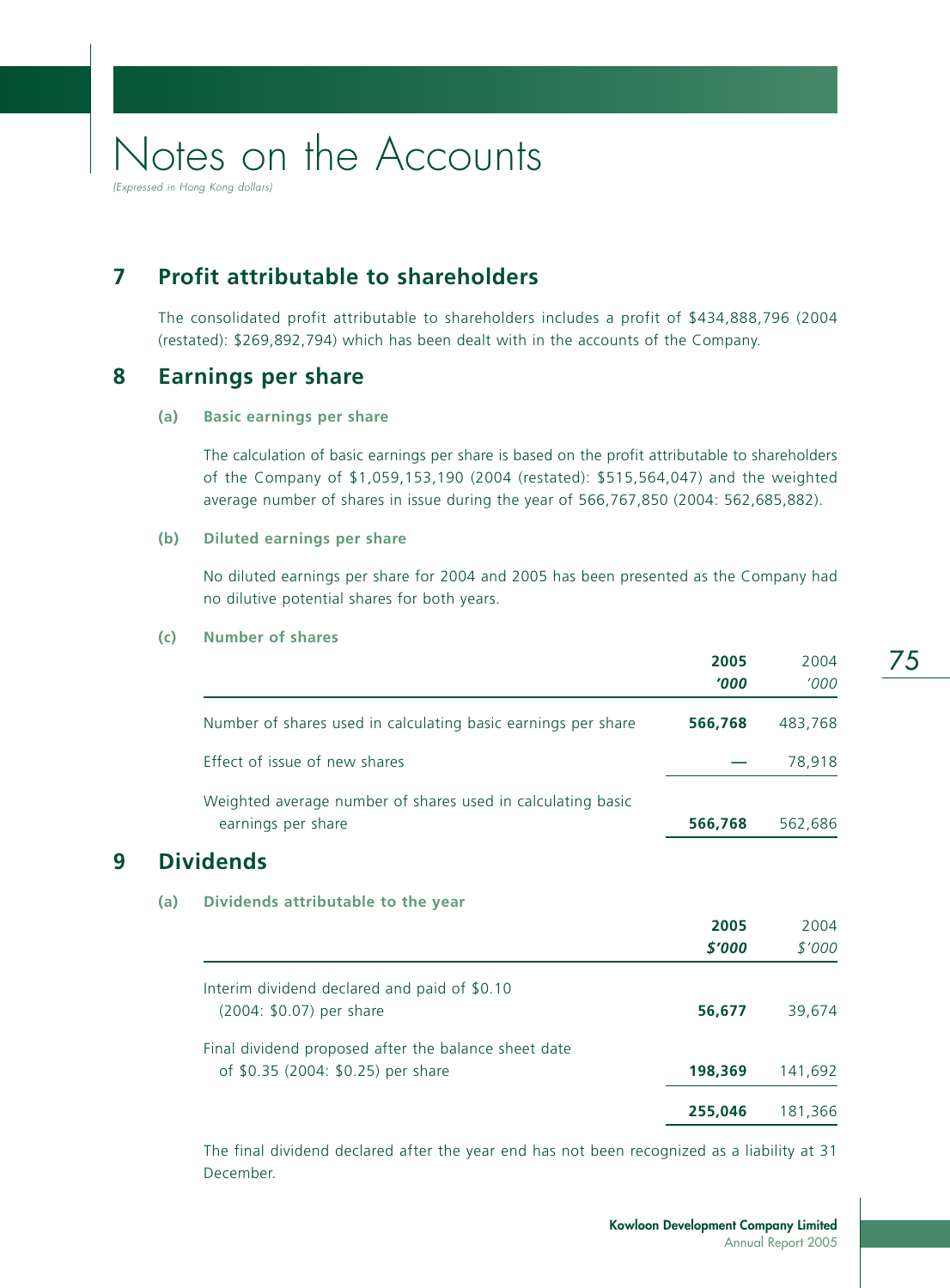(Expressed in Hong Kong dollars)

## **9** Dividends (continued)

**(b) Dividends attributable to the previous financial year, approved and paid during the year**

|                                                                                                           | 2005<br>\$'000 | 2004<br>\$'000 |
|-----------------------------------------------------------------------------------------------------------|----------------|----------------|
| Final dividend in respect of the previous financial year,<br>approved and paid during the year, of \$0.25 |                |                |
| (2004: \$0.22) per share                                                                                  | 141,692        | 124.689        |

### **10 Income tax in the balance sheets**

### **(a) Current taxation in the balance sheets represents:**

|                                                                         | <b>Group</b> |           | <b>Company</b> |           |
|-------------------------------------------------------------------------|--------------|-----------|----------------|-----------|
|                                                                         | 2005         | 2004      | 2005           | 2004      |
|                                                                         | \$'000       | \$'000    | \$'000         | \$'000    |
| Provision for Hong Kong profits                                         |              |           |                |           |
| tax for the year                                                        | 61,503       | 40,001    | 16,545         | 18,559    |
| Provisional profits tax paid                                            | (28, 752)    | (16, 448) | (13, 698)      | (13, 196) |
|                                                                         | 32,751       | 23,553    | 2,847          | 5,363     |
| Through acquisition of subsidiaries<br>Balance of profits tax provision | 7,836        |           |                |           |
| relating to prior years                                                 | 4,227        | 1,124     |                |           |
|                                                                         | 44,814       | 24,677    | 2,847          | 5.363     |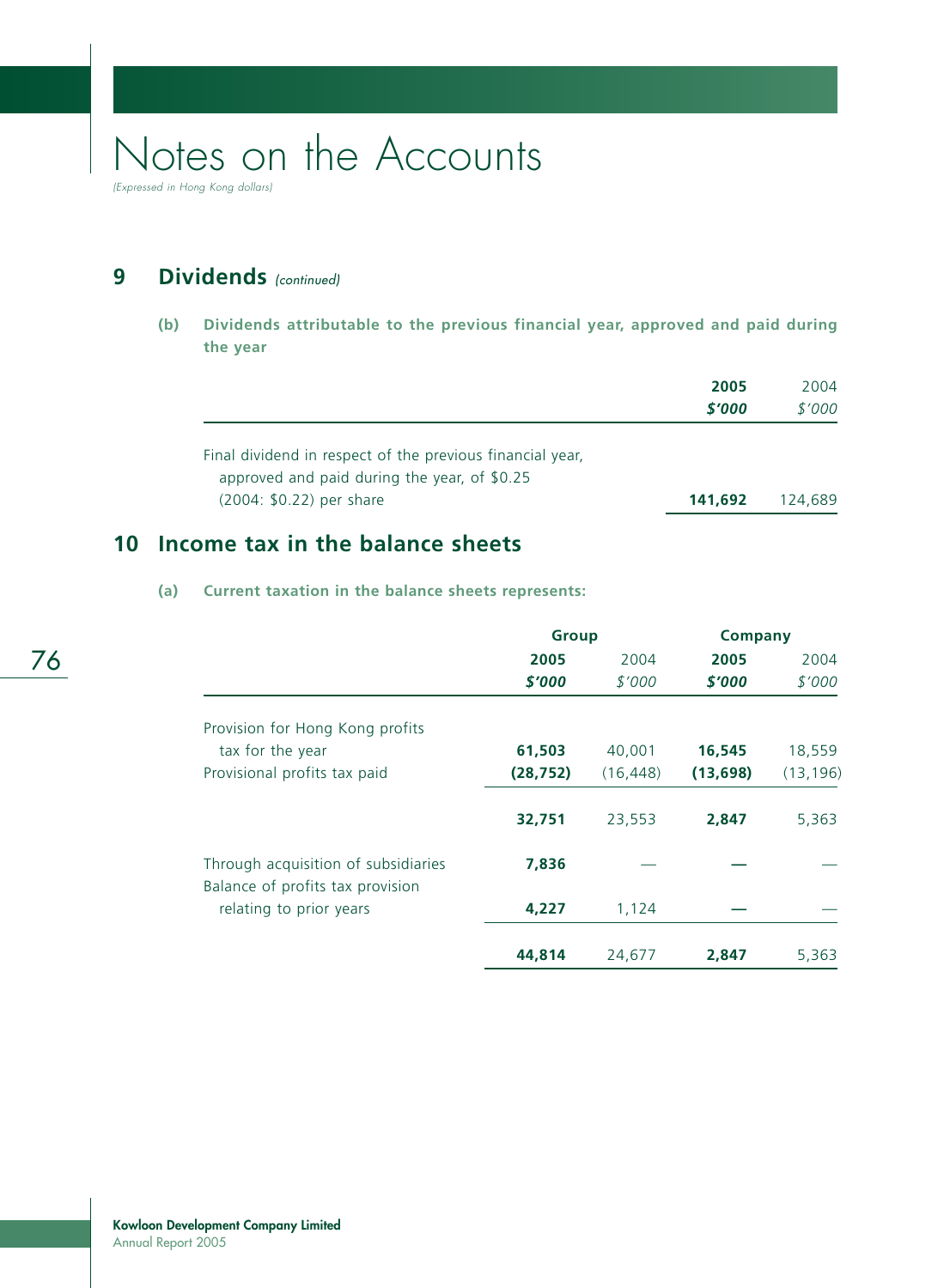**10 Income tax in the balance sheets (continued)** 

### **(b) Deferred taxation**

The components of deferred tax assets/(liabilities) recognized in the balance sheets and the movements during the year are as follows:

#### **Group**

|                              | <b>Future</b><br>benefit of<br>\$'000 | <b>Revaluation</b><br>tax losses of properties<br>\$'000 | <b>Accelerated</b><br>depreciation<br>allowances<br>\$'000 | General<br>provision<br>\$'000 | <b>Total</b><br>\$'000 |
|------------------------------|---------------------------------------|----------------------------------------------------------|------------------------------------------------------------|--------------------------------|------------------------|
| At 1 January 2004            |                                       |                                                          |                                                            |                                |                        |
| - as previously reported     | 3,163                                 | (6, 451)                                                 | (17, 373)                                                  | 1,200                          | (19, 461)              |
| - prior year adjustments     |                                       | (375, 331)                                               |                                                            |                                | (375, 331)             |
| - as restated                | 3,163                                 | (381, 782)                                               | (17, 373)                                                  | 1,200                          | (394, 792)             |
| Credited/(Charged) to income |                                       |                                                          |                                                            |                                |                        |
| statement (as restated)      | 318                                   | (42, 454)                                                | (3,933)                                                    | (108)                          | (46, 177)              |
| At 31 December 2004          |                                       |                                                          |                                                            |                                |                        |
| (as restated)                | 3,481                                 | (424, 236)                                               | (21, 306)                                                  | 1,092                          | (440, 969)             |
| At 1 January 2005            |                                       |                                                          |                                                            |                                |                        |
| (as restated)                | 3,481                                 | (424, 236)                                               | (21, 306)                                                  | 1,092                          | (440, 969)             |
| Through acquisition of       |                                       |                                                          |                                                            |                                |                        |
| subsidiaries                 |                                       | (131, 235)                                               | (3, 489)                                                   |                                | (134, 724)             |
| Credited/(Charged) to income |                                       |                                                          |                                                            |                                |                        |
| statement                    | 5,085                                 | (84, 863)                                                | (2,905)                                                    | (261)                          | (82, 944)              |
| At 31 December 2005          | 8,566                                 | (640, 334)                                               | (27,700)                                                   | 831                            | (658, 637)             |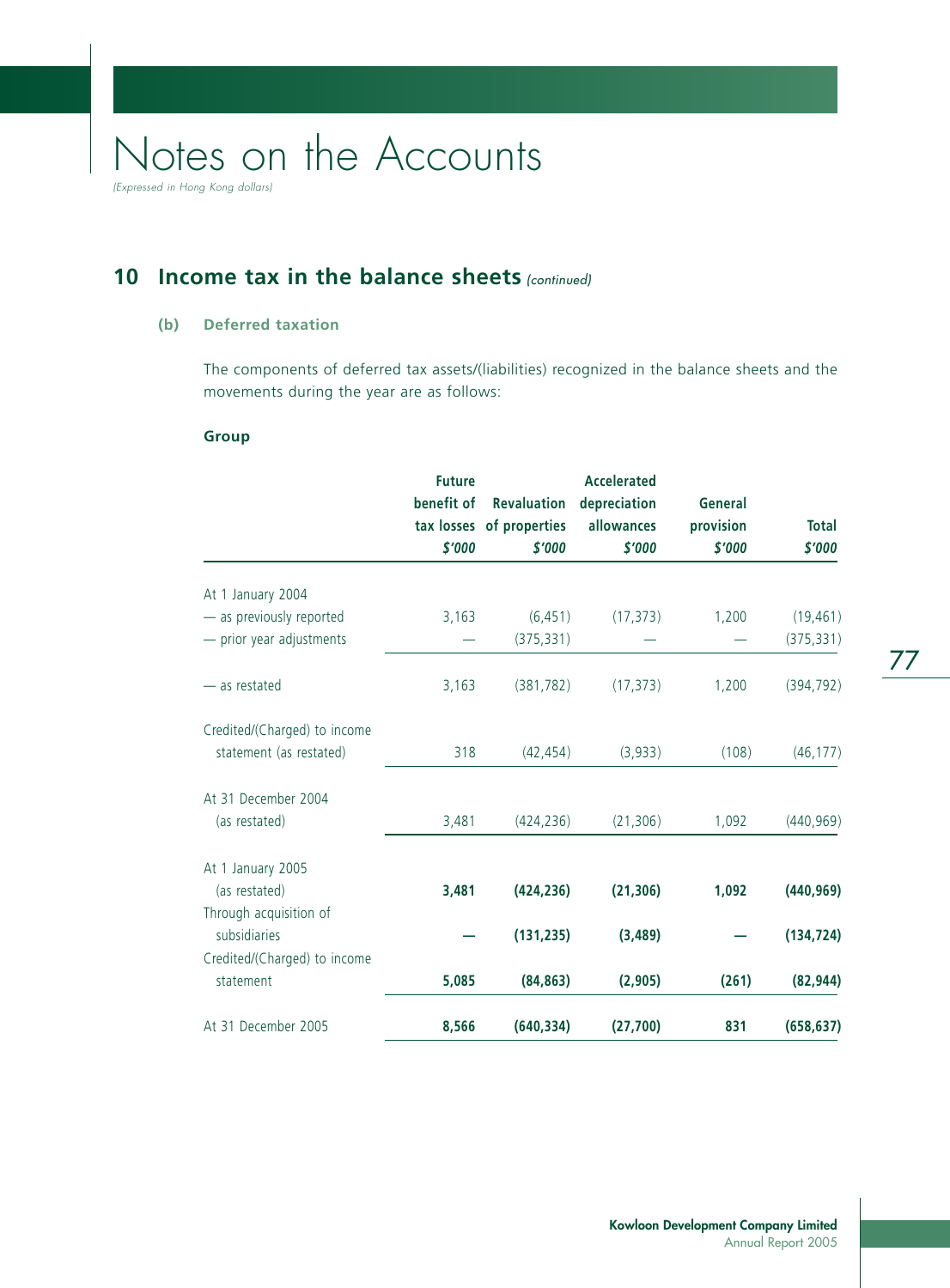(Expressed in Hong Kong dollars)

## **10 Income tax in the balance sheets** (continued)

#### **(b)** Deferred taxation (continued)

#### **Company**

|                                                               | <b>Revaluation depreciation</b><br>of properties<br>\$'000 | <b>Accelerated</b><br>allowances<br>\$'000 | General<br>provision<br>\$'000 | <b>Total</b><br>\$'000 |
|---------------------------------------------------------------|------------------------------------------------------------|--------------------------------------------|--------------------------------|------------------------|
| At 1 January 2004                                             |                                                            |                                            |                                |                        |
| - as previously reported                                      |                                                            | (13, 702)                                  | 15                             | (13, 687)              |
| $-$ prior year adjustments                                    | (321, 450)                                                 |                                            |                                | (321, 450)             |
| - as restated                                                 | (321, 450)                                                 | (13, 702)                                  | 15                             | (335, 137)             |
| Charged to income statement (as restated)                     | (34, 496)                                                  | (2, 590)                                   | (15)                           | (37, 101)              |
| At 31 December 2004 (as restated)                             | (355, 946)                                                 | (16, 292)                                  |                                | (372, 238)             |
| At 1 January 2005 (as restated)                               | (355, 946)                                                 | (16, 292)                                  |                                | (372, 238)             |
| Charged to income statement                                   | (71, 229)                                                  | (2,685)                                    |                                | (73, 914)              |
| At 31 December 2005                                           | (427, 175)                                                 | (18, 977)                                  |                                | (446, 152)             |
|                                                               |                                                            | Group                                      | Company                        |                        |
|                                                               | 2005                                                       | 2004                                       | 2005                           | 2004                   |
|                                                               |                                                            | (restated)                                 |                                | (restated)             |
|                                                               | \$'000                                                     | \$'000                                     | \$'000                         | \$'000                 |
| Net deferred tax asset recognized                             |                                                            |                                            |                                |                        |
| on the balance sheet<br>Net deferred tax liability recognized | 9,303                                                      | 3,223                                      |                                |                        |
| on the balance sheet                                          | (667, 940)                                                 | (444, 192)                                 | (446, 152)                     | (372, 238)             |
|                                                               | (658, 637)                                                 | (440, 969)                                 | (446, 152)                     | (372, 238)             |

### **(c) Deferred tax assets not recognized**

The Group has not recognized deferred tax assets in respect of tax losses of \$126,053,000 (2004: \$148,154,000) as the probability of generating future taxable profits in order to utilize the tax losses is uncertain at this point of time.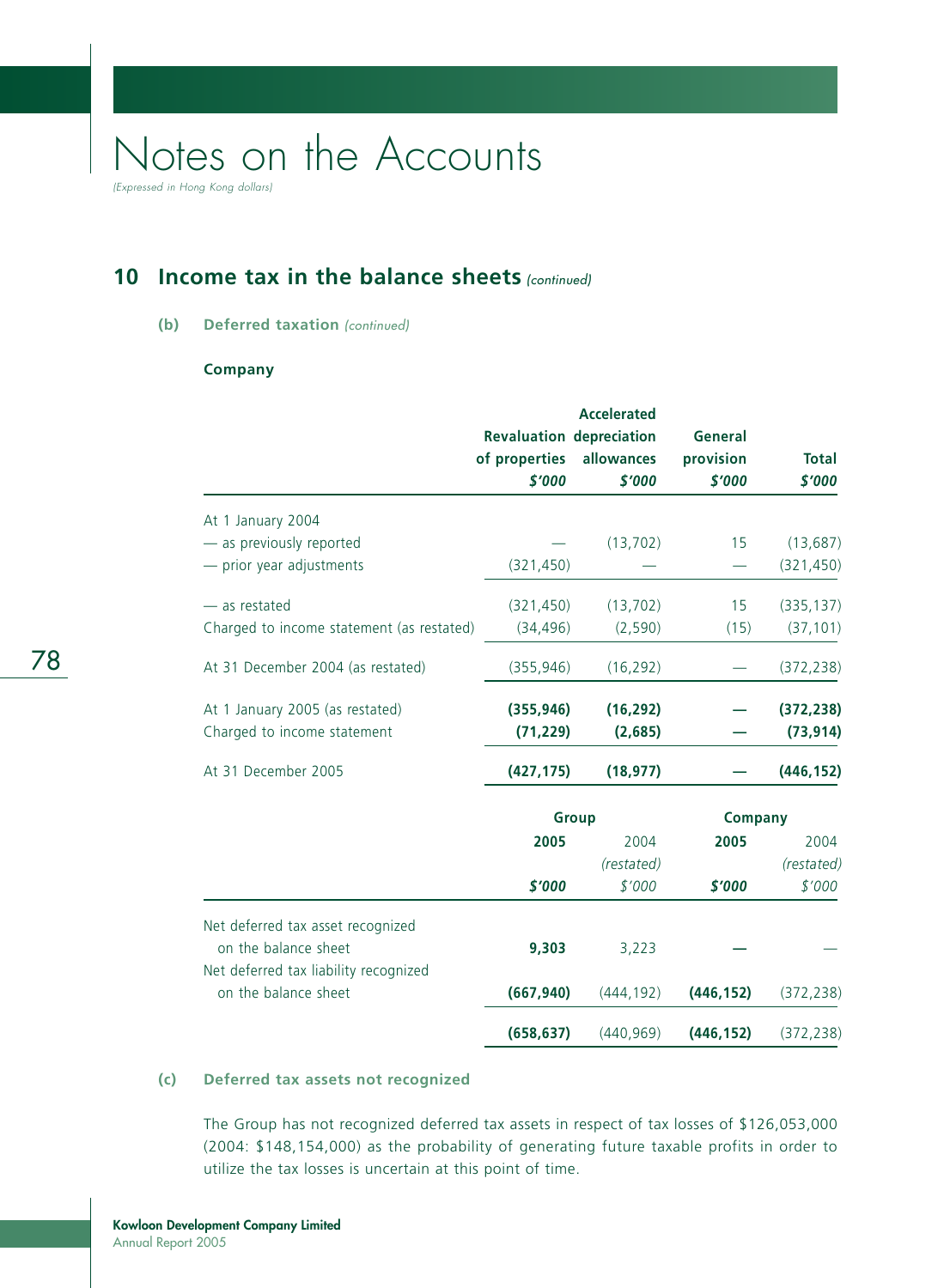(Expressed in Hong Kong dollars)

## **11 Fixed assets**

#### **(a) Group**

|                                |            | Leasehold |                     |               |              |
|--------------------------------|------------|-----------|---------------------|---------------|--------------|
|                                |            | land      | Other property,     |               |              |
|                                | Investment | held for  | plant and equipment |               |              |
|                                | properties | own use   | <b>Buildings</b>    | <b>Others</b> | <b>Total</b> |
|                                | \$'000     | \$'000    | \$'000              | \$'000        | \$'000       |
| <b>Cost or valuation</b>       |            |           |                     |               |              |
| At 1 January 2004              | 3,011,900  | 6,446     | 1,820               | 29,826        | 3,049,992    |
| Additions                      | 192,248    |           |                     | 1,715         | 193,963      |
| Disposals                      |            |           |                     | (149)         | (149)        |
| Revaluation surplus            | 257,792    |           |                     |               | 257,792      |
| At 31 December 2004            | 3,461,940  | 6,446     | 1,820               | 31,392        | 3,501,598    |
| Representing                   |            |           |                     |               |              |
| Professional valuation         | 3,461,940  |           |                     |               | 3,461,940    |
| Cost                           |            | 6,446     | 1,820               | 31,392        | 39,658       |
|                                | 3,461,940  | 6,446     | 1,820               | 31,392        | 3,501,598    |
| At 1 January 2005<br>Additions | 3,461,940  | 6,446     | 1,820               | 31,392        | 3,501,598    |
| - Through acquisition          |            |           |                     |               |              |
| of subsidiaries                | 150,000    | 263,760   | 31,240              | 5,857         | 450,857      |
| - Others                       | 29,872     |           |                     | 898           | 30,770       |
| Disposals                      |            |           |                     | (1, 521)      | (1, 521)     |
| Revaluation surplus            | 505,818    |           |                     |               | 505,818      |
| At 31 December 2005            | 4,147,630  | 270,206   | 33,060              | 36,626        | 4,487,522    |
| Representing                   |            |           |                     |               |              |
| Professional valuation         | 4,147,630  |           |                     |               | 4,147,630    |
| Cost                           |            | 270,206   | 33,060              | 36,626        | 339,892      |
|                                | 4,147,630  | 270,206   | 33,060              | 36,626        | 4,487,522    |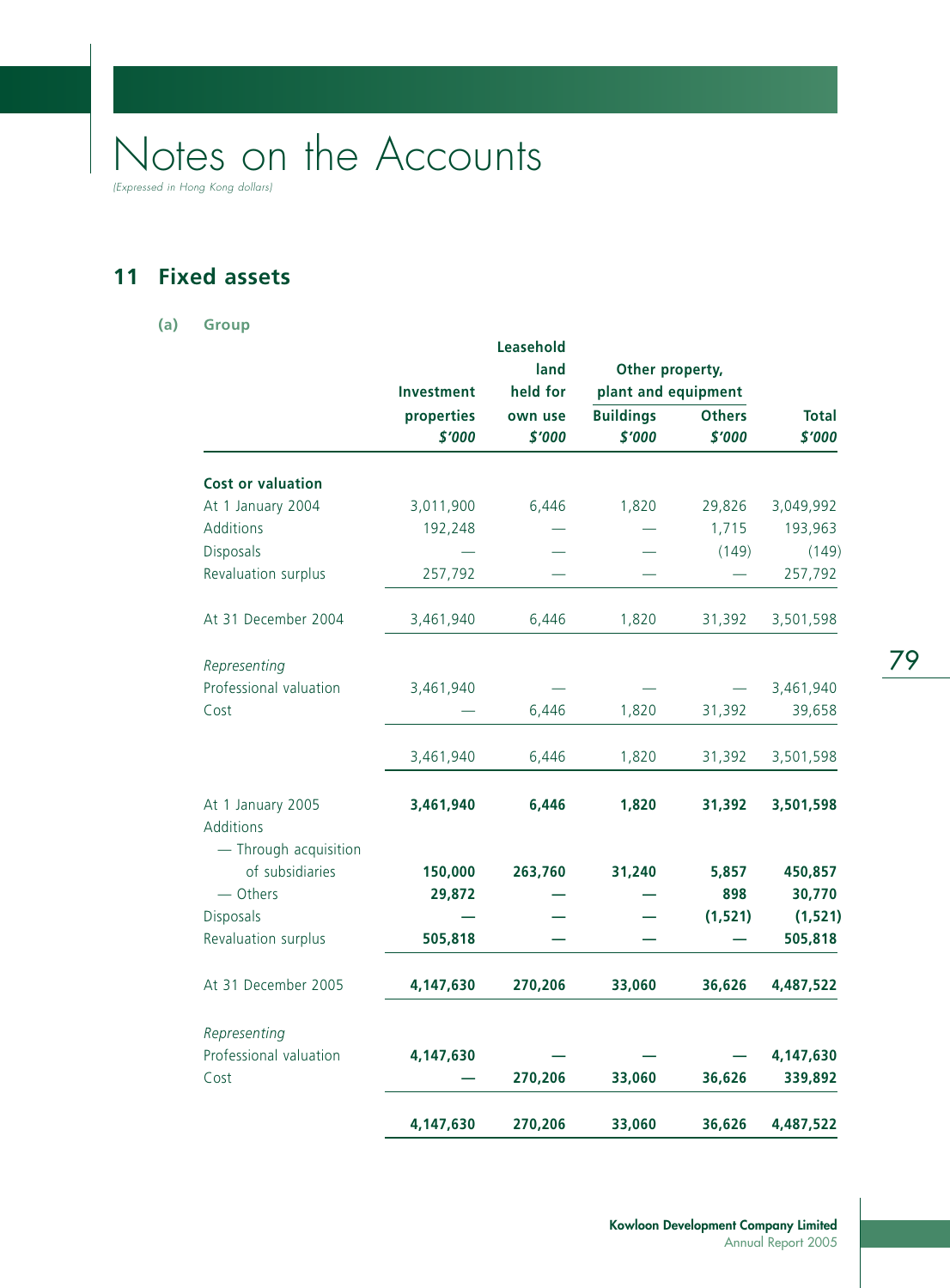(Expressed in Hong Kong dollars)

## 11 Fixed assets (continued)

#### **(a) Group** (continued)

|                                                   |            | Leasehold |                     |               |              |
|---------------------------------------------------|------------|-----------|---------------------|---------------|--------------|
|                                                   |            | land      | Other property,     |               |              |
|                                                   | Investment | held for  | plant and equipment |               |              |
|                                                   | properties | own use   | <b>Buildings</b>    | <b>Others</b> | <b>Total</b> |
|                                                   | \$'000     | \$'000    | \$'000              | \$'000        | \$'000       |
| <b>Aggregate depreciation</b><br>and amortization |            |           |                     |               |              |
|                                                   |            |           |                     |               |              |
| At 1 January 2004                                 |            | 818       | 400                 | 29,064        | 30,282       |
| Charge for the year                               |            | 96        | 52                  | 320           | 468          |
| Written back on disposals                         |            |           |                     | (144)         | (144)        |
| Impairment losses                                 |            | 3,472     | 957                 |               | 4,429        |
| At 31 December 2004                               |            | 4,386     | 1,409               | 29,240        | 35,035       |
| At 1 January 2005                                 |            | 4,386     | 1,409               | 29,240        | 35,035       |
| Charge for the year                               |            | 267       | 80                  | 957           | 1,304        |
| Written back on disposals                         |            |           |                     | (1, 503)      | (1, 503)     |
| At 31 December 2005                               |            | 4,653     | 1,489               | 28,694        | 34,836       |
| <b>Carrying value</b>                             |            |           |                     |               |              |
| At 31 December 2005                               | 4,147,630  | 265,553   | 31,571              | 7,932         | 4,452,686    |
| At 31 December 2004                               | 3,461,940  | 2,060     | 411                 | 2,152         | 3,466,563    |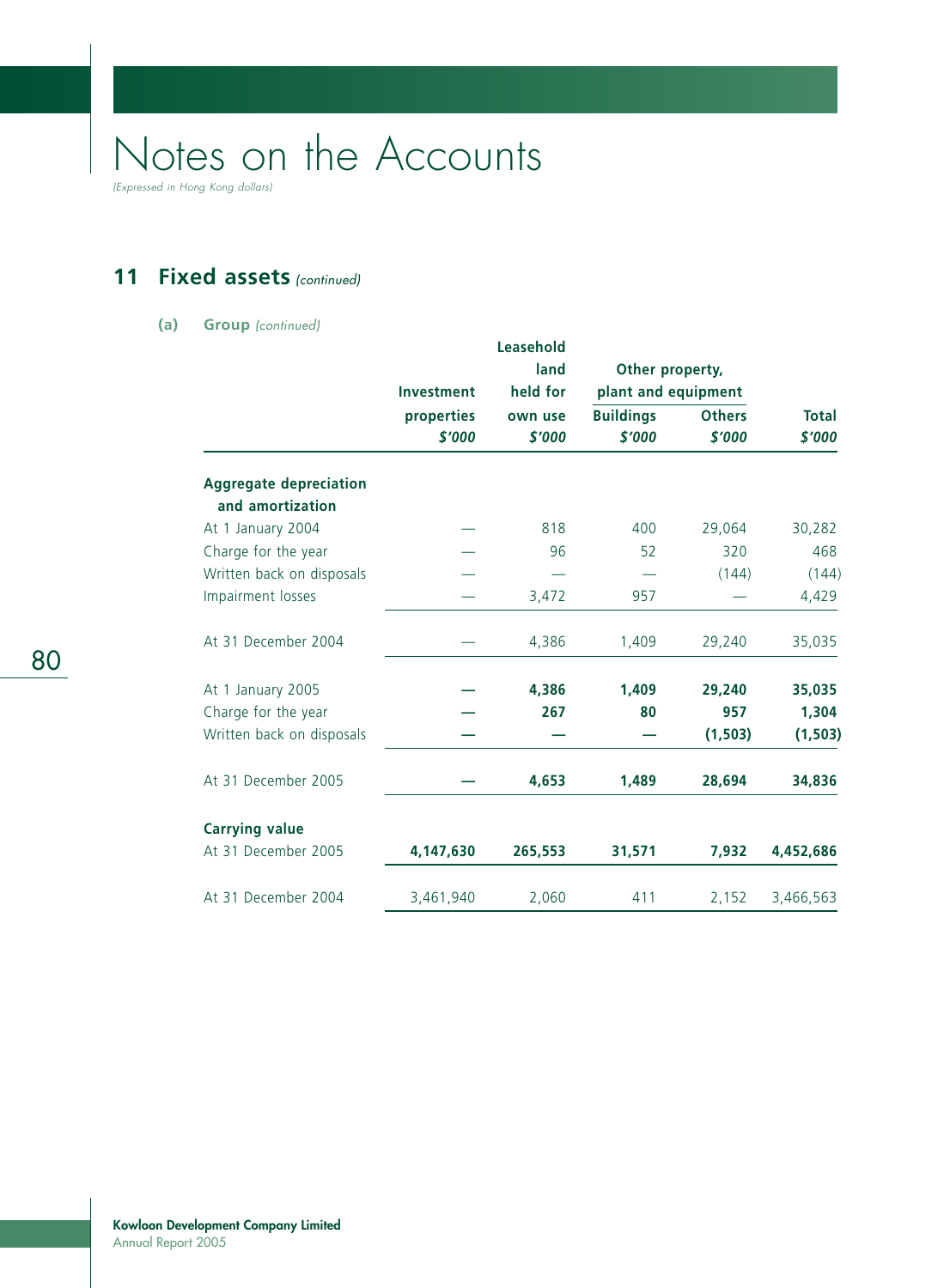(Expressed in Hong Kong dollars)

## 11 Fixed assets (continued)

#### **(b) Company**

|                          |            | Leasehold |                     |               |              |
|--------------------------|------------|-----------|---------------------|---------------|--------------|
|                          | Investment | land      | Other property,     |               |              |
|                          |            | held for  | plant and equipment |               |              |
|                          | properties | own use   | <b>Buildings</b>    | <b>Others</b> | <b>Total</b> |
|                          | \$'000     | \$'000    | \$'000              | \$'000        | \$'000       |
| <b>Cost or valuation</b> |            |           |                     |               |              |
| At 1 January 2004        | 2,570,000  |           |                     | 23,554        | 2,593,554    |
| Additions                | 32,878     |           |                     | 294           | 33,172       |
| Disposals                |            |           |                     | (97)          | (97)         |
| Revaluation surplus      | 197,122    |           |                     |               | 197,122      |
| At 31 December 2004      | 2,800,000  |           |                     | 23,751        | 2,823,751    |
| Representing             |            |           |                     |               |              |
| Professional valuation   | 2,800,000  |           |                     |               | 2,800,000    |
| Cost                     |            |           |                     | 23,751        | 23,751       |
|                          | 2,800,000  |           |                     | 23,751        | 2,823,751    |
| At 1 January 2005        | 2,800,000  |           |                     | 23,751        | 2,823,751    |
| Additions                | 27,976     |           |                     | 605           | 28,581       |
| Disposals                |            |           |                     | (1, 482)      | (1, 482)     |
| Revaluation surplus      | 407,024    |           |                     |               | 407,024      |
| At 31 December 2005      | 3,235,000  |           |                     | 22,874        | 3,257,874    |
| Representing             |            |           |                     |               |              |
| Professional valuation   | 3,235,000  |           |                     |               | 3,235,000    |
| Cost                     |            |           |                     | 22,874        | 22,874       |
|                          | 3,235,000  |           |                     | 22,874        | 3,257,874    |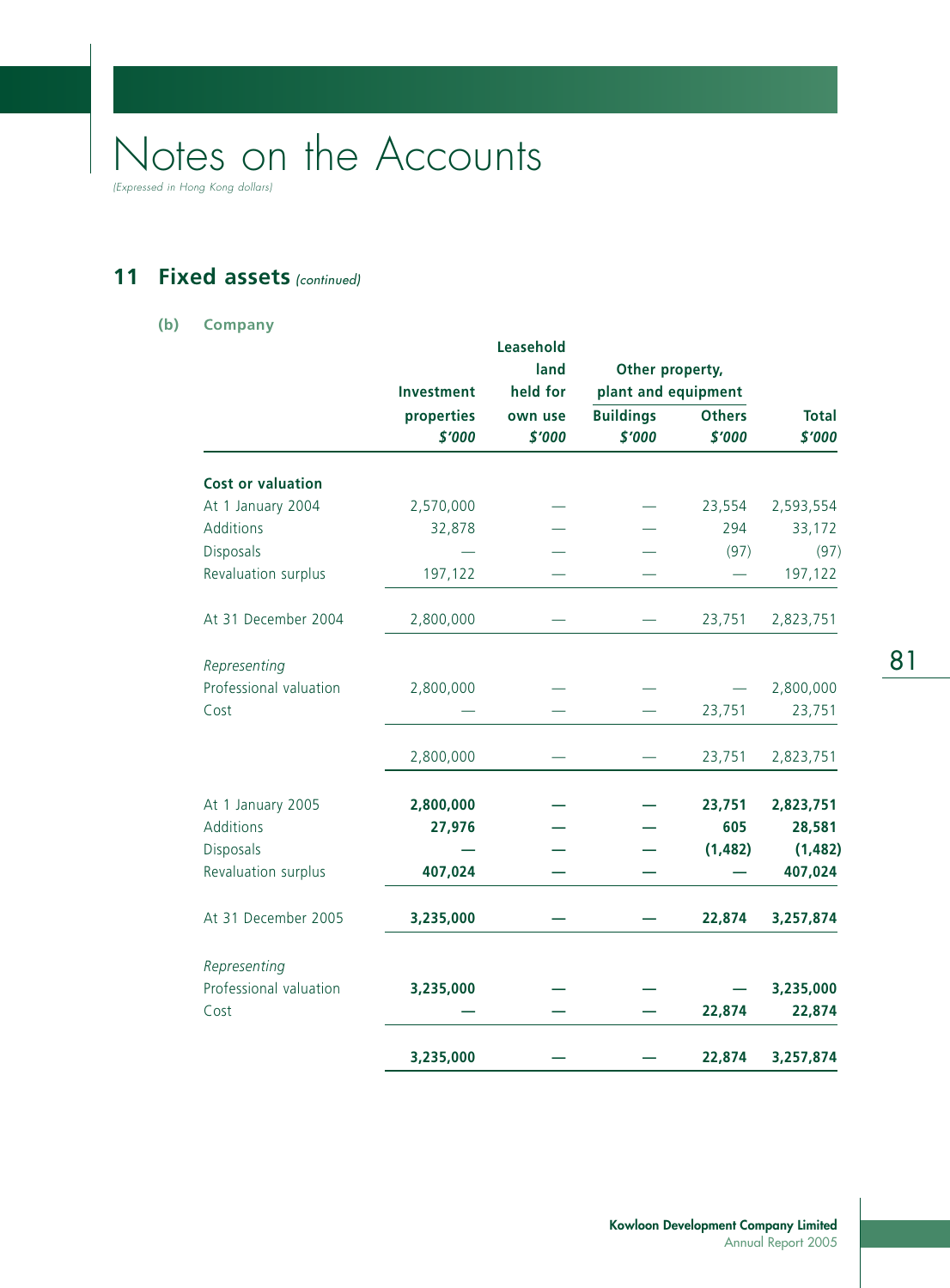(Expressed in Hong Kong dollars)

## 11 Fixed assets (continued)

#### **(b) Company** (continued)

|                               |            | Leasehold        |                  |                     |              |
|-------------------------------|------------|------------------|------------------|---------------------|--------------|
|                               |            | land<br>held for | Other property,  |                     |              |
|                               | Investment |                  |                  | plant and equipment |              |
|                               | properties | own use          | <b>Buildings</b> | <b>Others</b>       | <b>Total</b> |
|                               | \$'000     | \$'000           | \$'000           | \$'000              | \$'000       |
| <b>Aggregate depreciation</b> |            |                  |                  |                     |              |
| and amortization              |            |                  |                  |                     |              |
| At 1 January 2004             |            |                  |                  | 23,091              | 23,091       |
| Charge for the year           |            |                  |                  | 200                 | 200          |
| Written back on disposals     |            |                  |                  | (93)                | (93)         |
| At 31 December 2004           |            |                  |                  | 23,198              | 23,198       |
| At 1 January 2005             |            |                  |                  | 23,198              | 23,198       |
| Charge for the year           |            |                  |                  | 253                 | 253          |
| Written back on disposals     |            |                  |                  | (1,480)             | (1,480)      |
| At 31 December 2005           |            |                  |                  | 21,971              | 21,971       |
| <b>Carrying value</b>         |            |                  |                  |                     |              |
| At 31 December 2005           | 3,235,000  |                  |                  | 903                 | 3,235,903    |
| At 31 December 2004           | 2,800,000  |                  |                  | 553                 | 2,800,553    |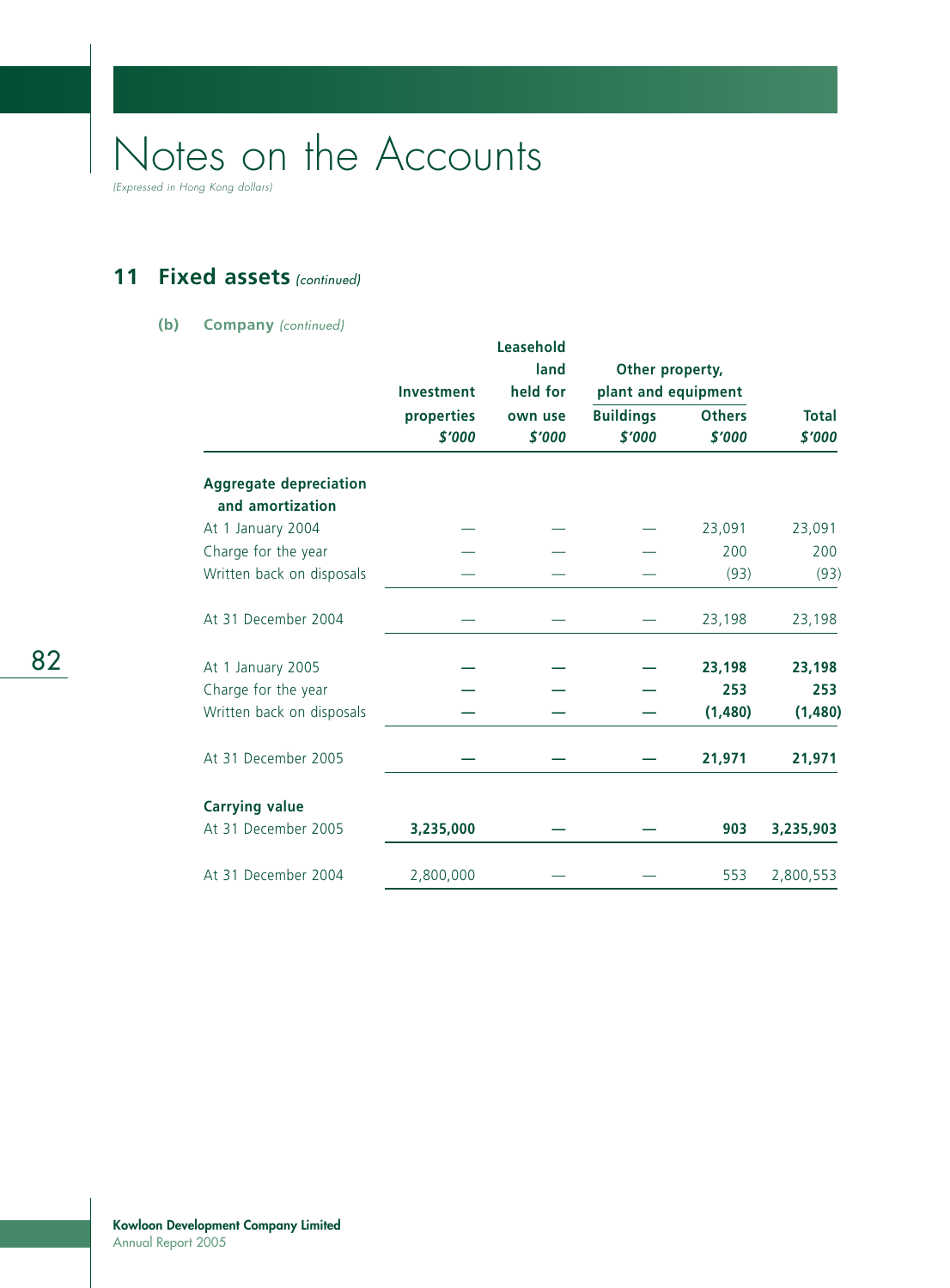(Expressed in Hong Kong dollars)

### **11 Fixed assets** (continued)

#### **(c) Analysis of carrying value of properties**

|                              |           | <b>Group</b>                  | <b>Company</b> |           |
|------------------------------|-----------|-------------------------------|----------------|-----------|
|                              | 2005      | 2004                          | 2005           | 2004      |
|                              | '000      | '000                          | 1000           | '000      |
| <b>Investment properties</b> |           |                               |                |           |
| In Hong Kong                 |           |                               |                |           |
| - Long leases                | 3,961,630 | 3,426,940 <b>3,235,000</b>    |                | 2,800,000 |
| - Medium-term leases         | 36,000    | 35,000                        |                |           |
| Outside Hong Kong            |           |                               |                |           |
| - Medium-term leases         | 150,000   |                               |                |           |
|                              |           | 4,147,630 3,461,940 3,235,000 |                | 2,800,000 |
| <b>Other properties</b>      |           |                               |                |           |
| In Hong Kong                 |           |                               |                |           |
| - Long leases                | 991       | 1,000                         |                |           |
| - Medium-term leases         | 296,133   | 1,471                         |                |           |
|                              | 297,124   | 2,471                         |                |           |

The investment properties of the Group and of the Company were revalued at 31 December 2005 by Vigers Appraisal and Consulting Limited and DTZ Debenham Tie Leung Ltd, independent qualified professional valuers, who have appropriate qualifications and experiences in the valuation of similar properties in the relevant locations, on an open market value basis calculated by reference to net rental income allowing for reversionary income potential.

The cost or valuation of other properties has been apportioned between land, buildings and other assets on the basis of estimates made by the directors.

The Group leases out investment properties and certain furniture and fixtures under operating leases. The leases typically run for an initial period of several months to six years. Some leases have provision of option to renew by which time all terms are renegotiated. Some leases have provision of turnover rent. Turnover rent of \$408,818 was received in 2005 (2004: \$73,221).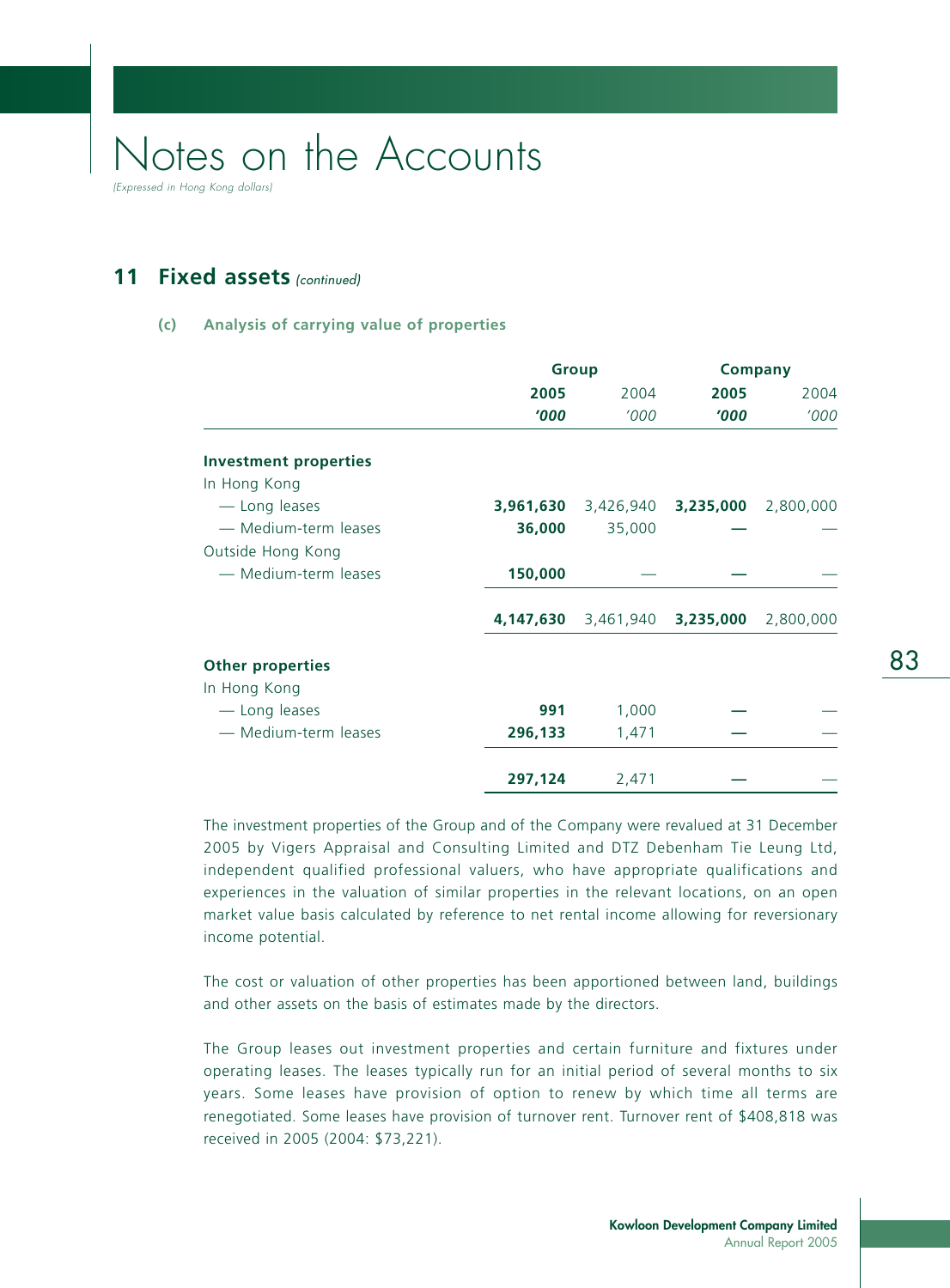**11 Fixed assets** (continued)

#### **(c) Analysis of carrying value of properties** (continued)

The gross carrying amounts of investment properties of the Group held for use in operating leases were \$4,147,630,000 (2004: \$3,461,940,000). The gross carrying amounts of other fixed assets of the Group held for use in operating leases were \$7,072,596 (2004: \$8,500,236) and the related accumulated depreciation charges were \$6,929,368 (2004: \$8,285,100).

The gross carrying amounts of investment properties of the Company held for use in operating leases were \$3,235,000,000 (2004: \$2,800,000,000). The gross carrying amounts of other fixed assets of the Company held for use in operating leases were \$954,152 (2004: \$2,370,992) and the related accumulated depreciation charges were \$950,745 (2004: \$2,366,465).

All properties held under operating leases that would otherwise meet the definition of investment property are classified as investment property.

The total future minimum lease payments under non-cancellable operating leases are receivable as follows:

|                                 |         | <b>Group</b> |         | Company |
|---------------------------------|---------|--------------|---------|---------|
|                                 | 2005    | 2004         | 2005    | 2004    |
|                                 | \$'000  | \$'000       | \$'000  | \$'000  |
| Within 1 year                   | 190,736 | 154,546      | 155,387 | 123,265 |
| After 1 year but within 5 years | 104,812 | 150,748      | 84,305  | 120,939 |
|                                 | 295,548 | 305.294      | 239,692 | 244,204 |

### **12 Interest in jointly controlled entities**

|                                              | <b>Group</b> |        |
|----------------------------------------------|--------------|--------|
|                                              | 2005         | 2004   |
|                                              | \$'000       | \$'000 |
| Share of net assets                          | 394,507      |        |
| Amounts due from jointly controlled entities | 247,192      |        |
|                                              | 641,699      |        |

The amounts due from jointly controlled entities are unsecured, interest free and repayable within one year.

84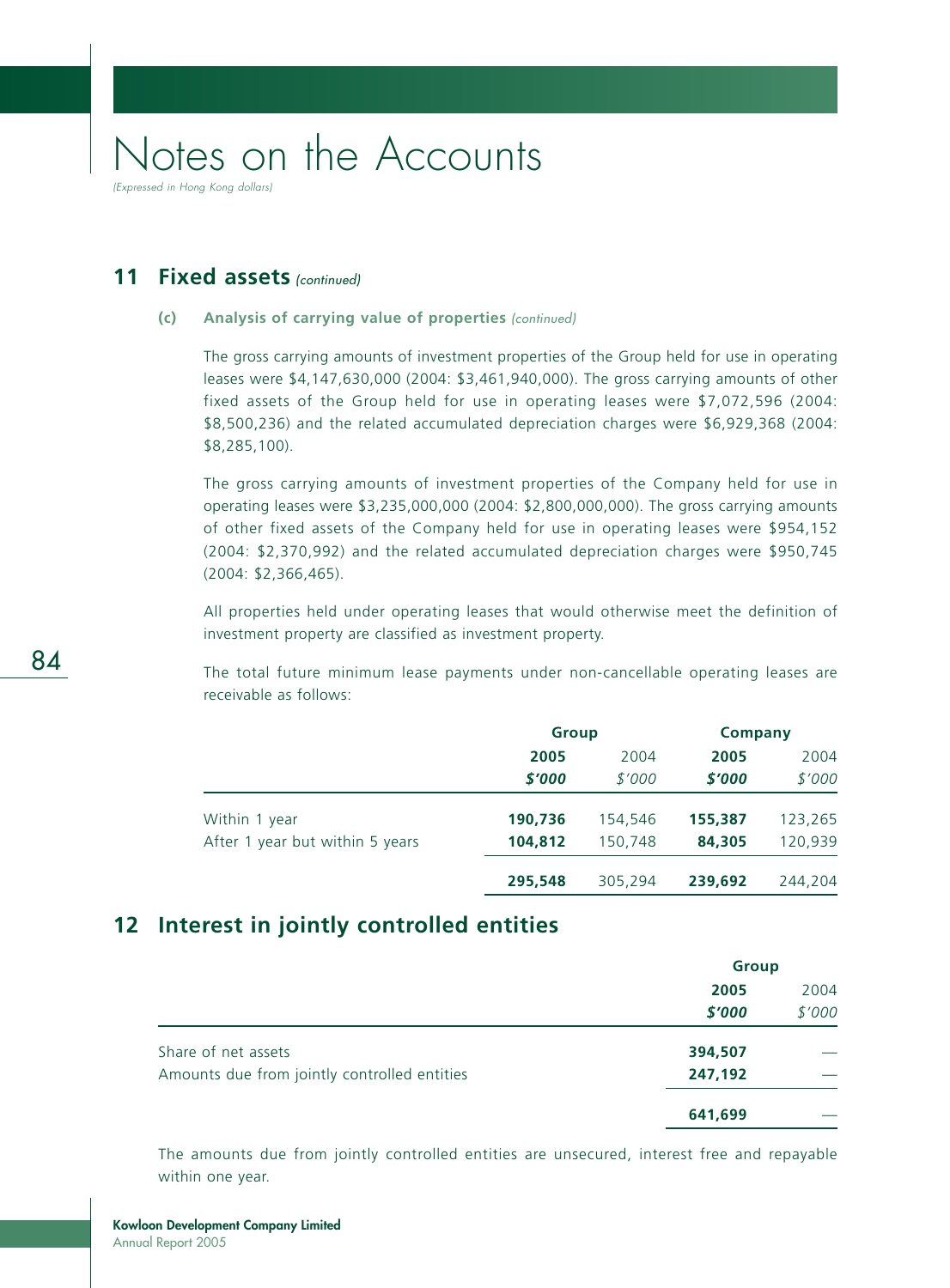(Expressed in Hong Kong dollars)

## **12 Interest in jointly controlled entities (continued)**

Details of the jointly controlled entities are as follows:

| Jointly controlled entity           | <b>Business</b><br>structure | Place of<br>incorporation<br>and operation | Percentage of<br>equity attributable<br>to the Group | <b>Principal</b><br>activities     |
|-------------------------------------|------------------------------|--------------------------------------------|------------------------------------------------------|------------------------------------|
| Eastford Development Limited        | Corporate                    | Hong Kong                                  | 27.28%                                               | Property development               |
| South Bay Centre Company<br>Limited | Corporate                    | Macau                                      | 28.42%                                               | Property investment<br>and trading |

All of the above investments in jointly controlled entities are indirectly held by the Company.

The followings are the financial information on significant jointly controlled entity — the Group's effective interest after acquisition.

*South Bay Centre Company Limited*

|                         | <b>From</b>              |
|-------------------------|--------------------------|
|                         | 24 November 2005         |
|                         | (date of acquisition) to |
|                         | 31 December 2005         |
|                         | \$'000                   |
| Revenue                 | 116                      |
| Expenses                | (254)                    |
|                         | At 31 December 2005      |
|                         | \$'000                   |
| Non-current assets      | 403,618                  |
| Current assets          | 223                      |
| Current liabilities     | (134, 264)               |
| Non-current liabilities | (45, 339)                |
| Net assets              | 224,238                  |

85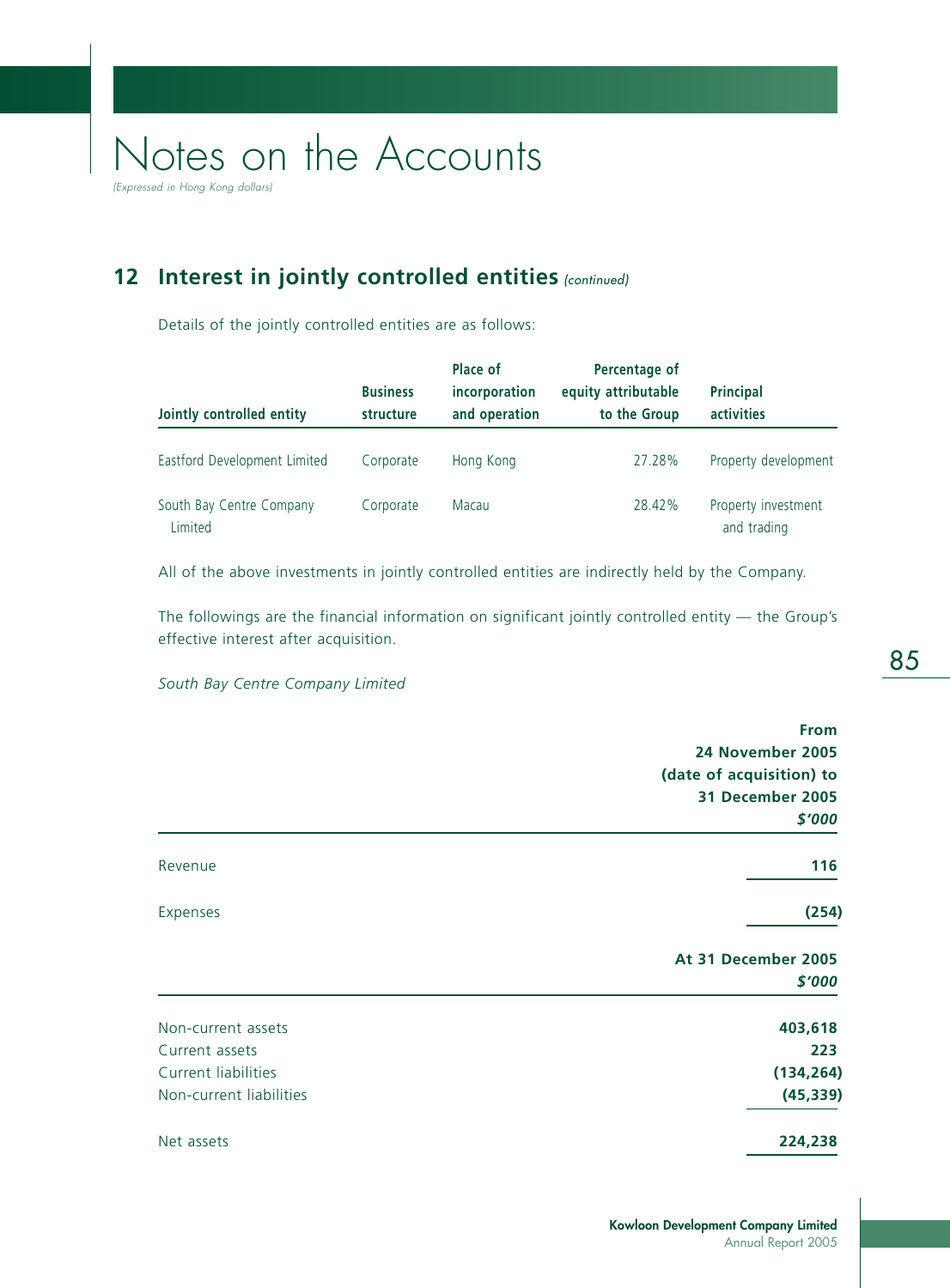(Expressed in Hong Kong dollars)

## **13 Jointly controlled assets**

As at 31 December, the aggregate amounts of assets and liabilities recognized in the accounts relating to the Group's interest in jointly controlled assets were as follows:

|                              | Group        |         |
|------------------------------|--------------|---------|
|                              | 2005         | 2004    |
|                              | \$'000       | \$'000  |
| <b>Assets</b>                |              |         |
| Properties under development | 190,425      | 133,822 |
| Trade and other receivables  | 368          | 102     |
|                              | 190,793      | 133,924 |
| <b>Liabilities</b>           |              |         |
| Bank loans - secured         | 110,300      | 69,300  |
| Trade and other payables     | 9,222        | 5,711   |
|                              | 119,522      | 75,011  |
| Goodwill                     |              |         |
|                              | <b>Group</b> |         |
|                              | <b>DOOF</b>  | 2001    |

|                                     | 2005   | 2004   |
|-------------------------------------|--------|--------|
|                                     | \$'000 | \$'000 |
|                                     |        |        |
| At 1 January                        |        |        |
| Through acquisition of subsidiaries | 16,994 |        |
|                                     |        |        |
| At 31 December                      | 16,994 |        |

As at 31 December, goodwill was tested for impairment by estimating the recoverable amount of the cash generating unit based on value in use calculation. There was no impairments of the cash generating unit attributed to the goodwill.

**14 Goodwill**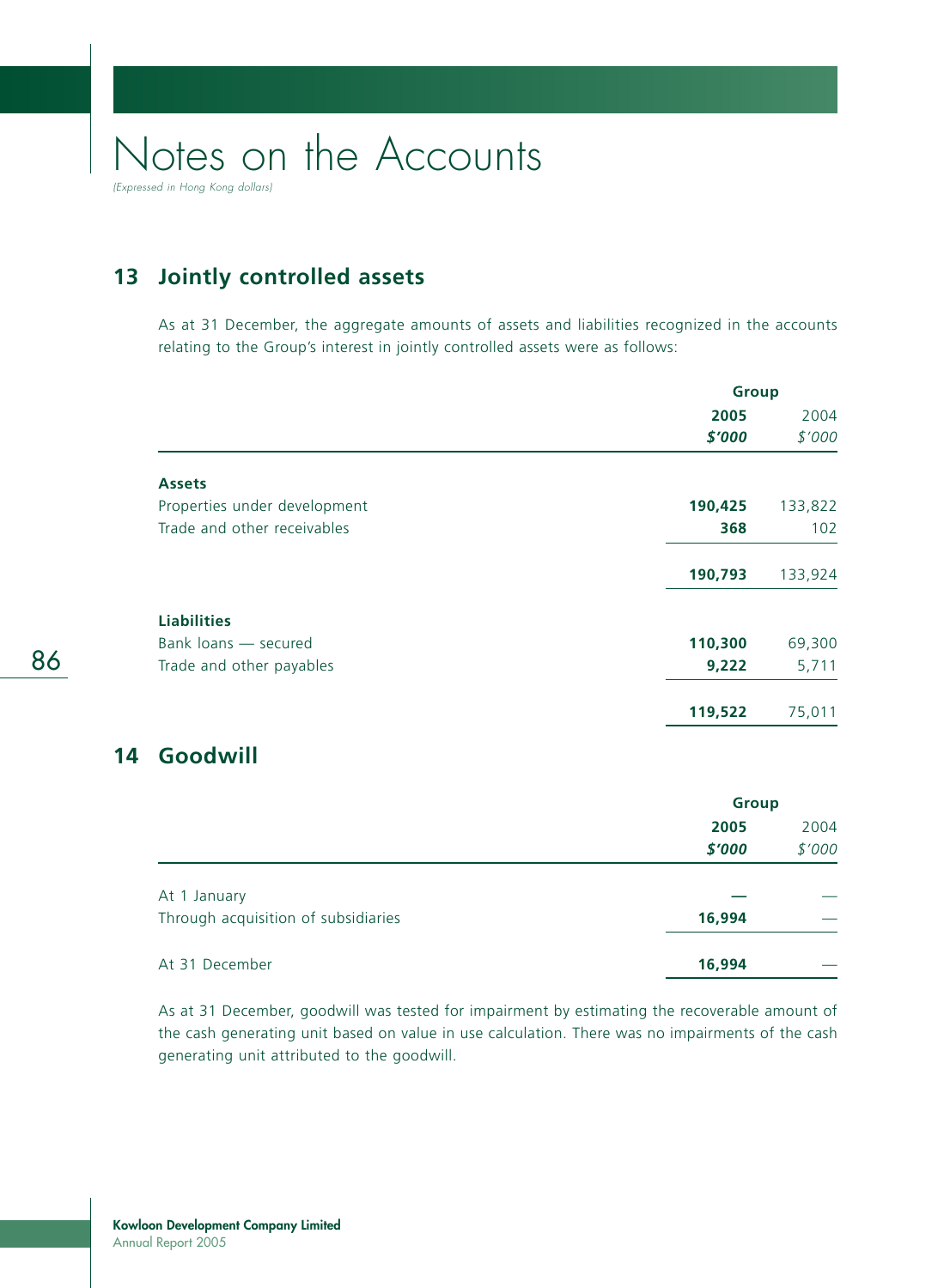**15 Interest in subsidiaries**

|                                   | <b>Company</b> |            |  |
|-----------------------------------|----------------|------------|--|
|                                   | 2005           | 2004       |  |
|                                   | \$'000         | \$'000     |  |
|                                   |                |            |  |
| Unlisted shares, at cost          | 1,530,460      | 704,398    |  |
| Loans to subsidiaries             |                |            |  |
| — interest free                   | 944,573        | 831,833    |  |
| - interest bearing                | 1,292,194      | 1,349,089  |  |
| Loans from subsidiaries           |                |            |  |
| — interest free                   | (567, 265)     | (333, 118) |  |
| - interest bearing                | (297, 221)     | (28, 417)  |  |
| Amounts due to subsidiaries       | (7)            | (230)      |  |
| Impairment losses on subsidiaries | (204, 581)     | (205, 781) |  |
|                                   | 2,698,153      | 2,317,774  |  |

Loans to and from subsidiaries are unsecured and have no fixed terms of repayment. Interest is charged at bank lending rates and deposit rates.

Details of the principal subsidiaries are shown in note 31.

### **16 Interest in associated companies**

|                               | <b>Group</b> |        |
|-------------------------------|--------------|--------|
|                               | 2005         | 2004   |
|                               | \$'000       | \$'000 |
| Share of net assets           | 51,682       | 41,140 |
| Loan to an associated company | 4,886        | 4,886  |
|                               | 56,568       | 46,026 |

Loan to an associated company is unsecured, interest bearing at prevailing prime rate and subject to any repayment to shareholders on a pro-rata basis. Prior to 1 July 2004, loan to an associated company was interest free.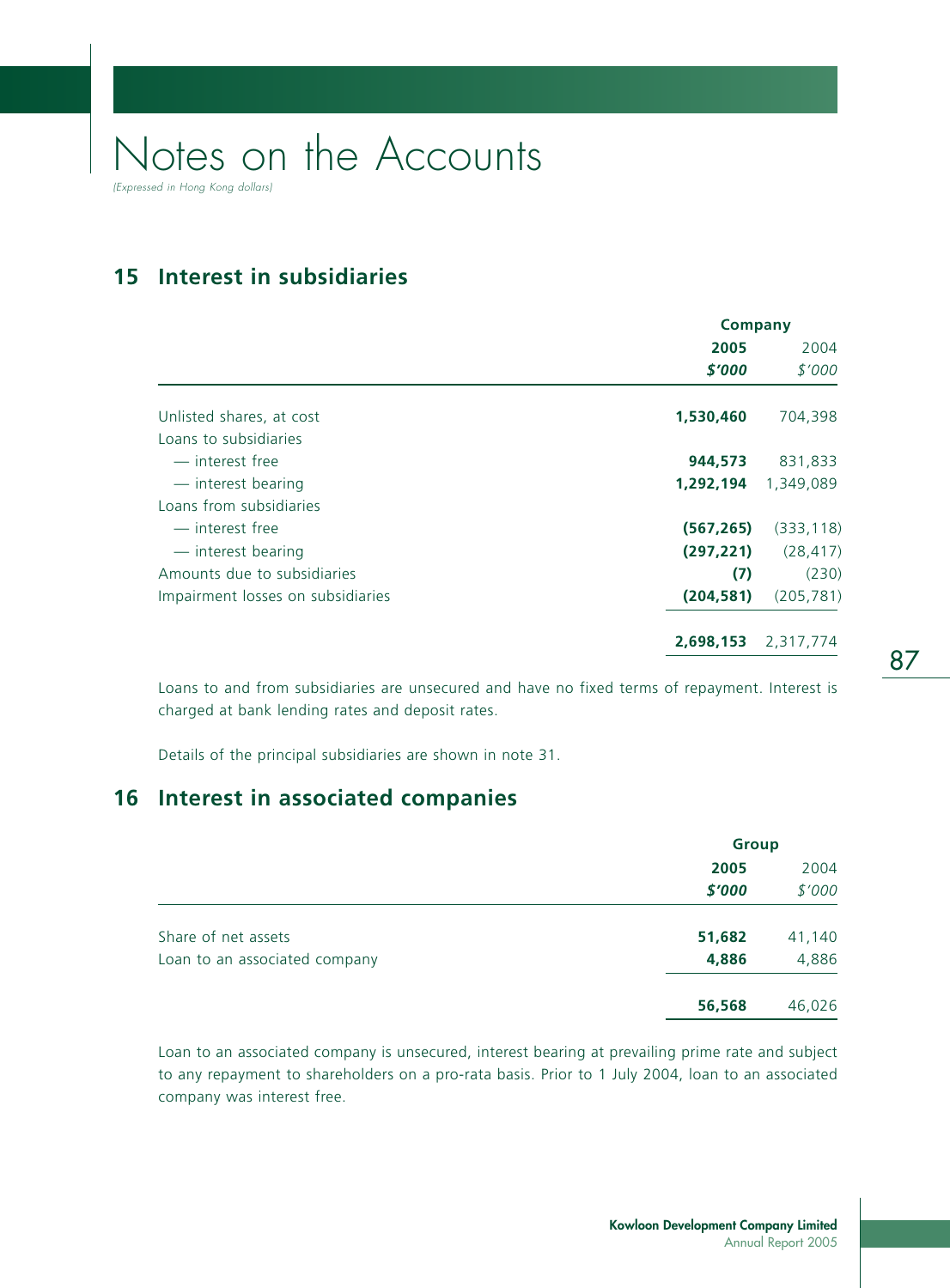(Expressed in Hong Kong dollars)

## **16 Interest in associated companies (continued)**

Details of the associated companies are shown as follows:

|                                              |                         | <b>Proportion of</b> |                                                             |
|----------------------------------------------|-------------------------|----------------------|-------------------------------------------------------------|
|                                              | Place of                | nominal value of     |                                                             |
|                                              | incorporation/          | ordinary shares      | <b>Principal</b>                                            |
| <b>Associated company</b>                    | operation               | indirectly held      | activities                                                  |
| Easy Living Property<br>Management Limited   | Hong Kong               | 49%                  | Property management<br>and security services                |
| Sheen Choice Limited                         | Hong Kong               | 49%                  | Investment holding                                          |
| Jeeves (HK) Limited                          | Hong Kong               | 43.125%              | Dry cleaning and<br>laundry services                        |
| Asiasoft Hong Kong Limited                   | Hong Kong/<br>Asia      | 25.97%               | Provision of information<br>system products and<br>services |
| Modern Living Property<br>Management Limited | Hong Kong               | 24.01%               | Property management<br>and security services                |
| Southern Success Corporation                 | Cayman Islands/<br>Asia | 20%                  | Distribution and sales<br>of footwear                       |

Summary of financial information on significant associated companies:

|                            | <b>Assets</b><br>\$'000 | <b>Liabilities</b><br>\$'000 | <b>Equity</b><br>\$'000 | <b>Revenue</b><br>\$'000 | <b>Profit</b><br>\$'000 |
|----------------------------|-------------------------|------------------------------|-------------------------|--------------------------|-------------------------|
| 2005                       |                         |                              |                         |                          |                         |
| Aggregate on associated    |                         |                              |                         |                          |                         |
| companies' accounts        | 777,652                 | 531,989                      | 245,663                 | 764,333                  | 49,756                  |
| Group's effective interest | 164,598                 | 112,916                      | 51,682                  | 169,455                  | 10,542                  |
| 2004                       |                         |                              |                         |                          |                         |
| Aggregate on associated    |                         |                              |                         |                          |                         |
| companies' accounts        | 569,884                 | 381,921                      | 187,963                 | 618,496                  | 41.101                  |
| Group's effective interest | 120,995                 | 79,855                       | 41,140                  | 133,941                  | 9,554                   |

**Kowloon Development Company Limited** Annual Report 2005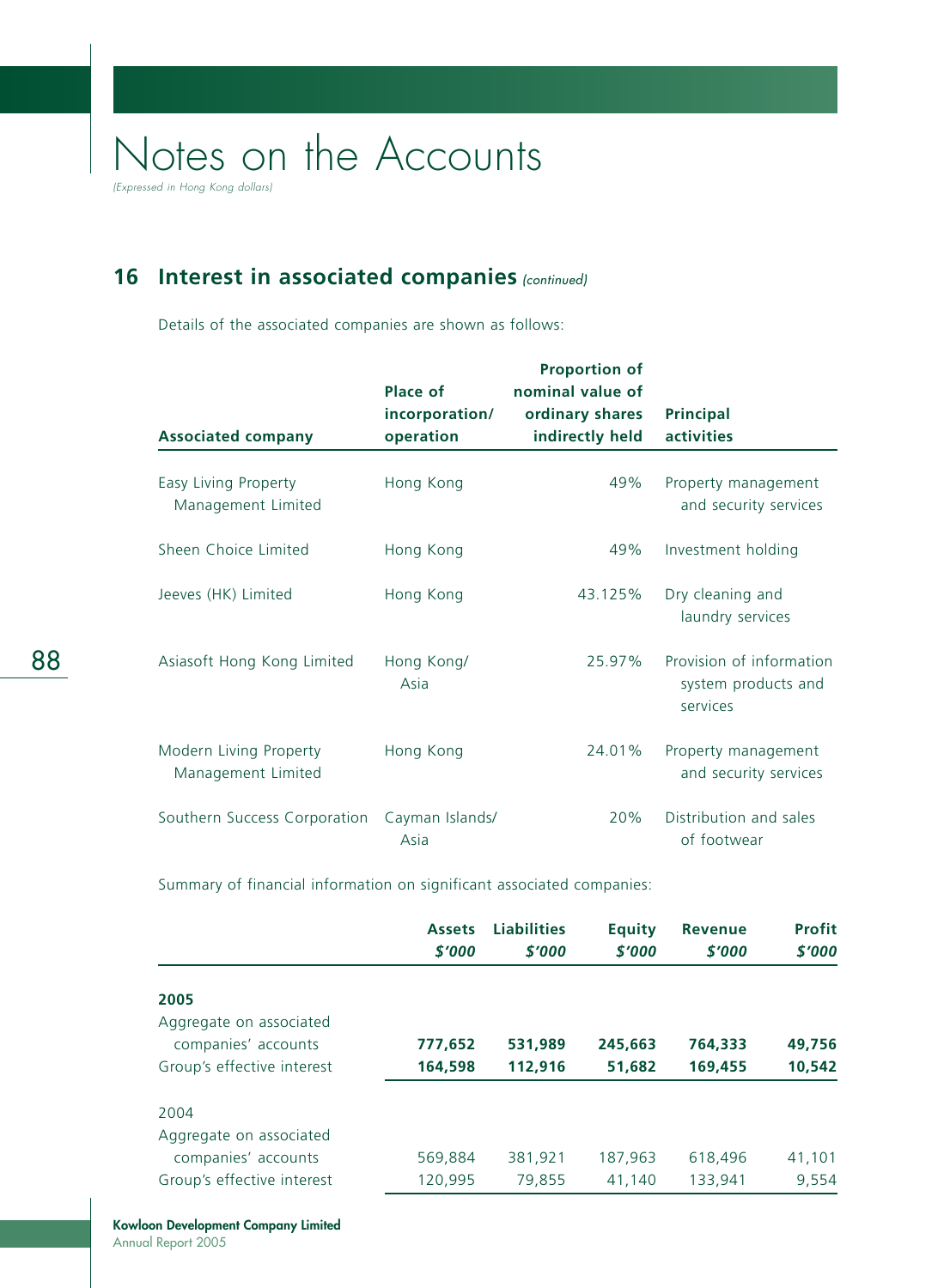## **17 Investments in securities**

|                                       | <b>Group</b> |         |
|---------------------------------------|--------------|---------|
|                                       | 2005         | 2004    |
|                                       | \$'000       | \$'000  |
| <b>Non-current assets</b>             |              |         |
| Available-for-sale securities         |              |         |
| - Equity shares, listed in Hong Kong  | 17,430       | 86,476  |
| - Investment fund, unlisted           | 47,790       | 23,623  |
|                                       | 65,220       | 110,099 |
| <b>Current assets</b>                 |              |         |
| Trading securities, equity shares     |              |         |
| - Listed in Hong Kong                 | 111,204      | 113,388 |
| - Listed outside Hong Kong            | 30,823       |         |
| Held-to-maturity securities, unlisted | 100,418      | 15,863  |
|                                       | 242,445      | 129,251 |
|                                       | 307,665      | 239,350 |
| Market value of investment securities |              |         |
| - Listed in Hong Kong                 | 128,634      | 199,864 |
| - Listed outside Hong Kong            | 30,823       |         |

The fair value of securities traded in active markets is based on quoted market prices at the balance sheet date.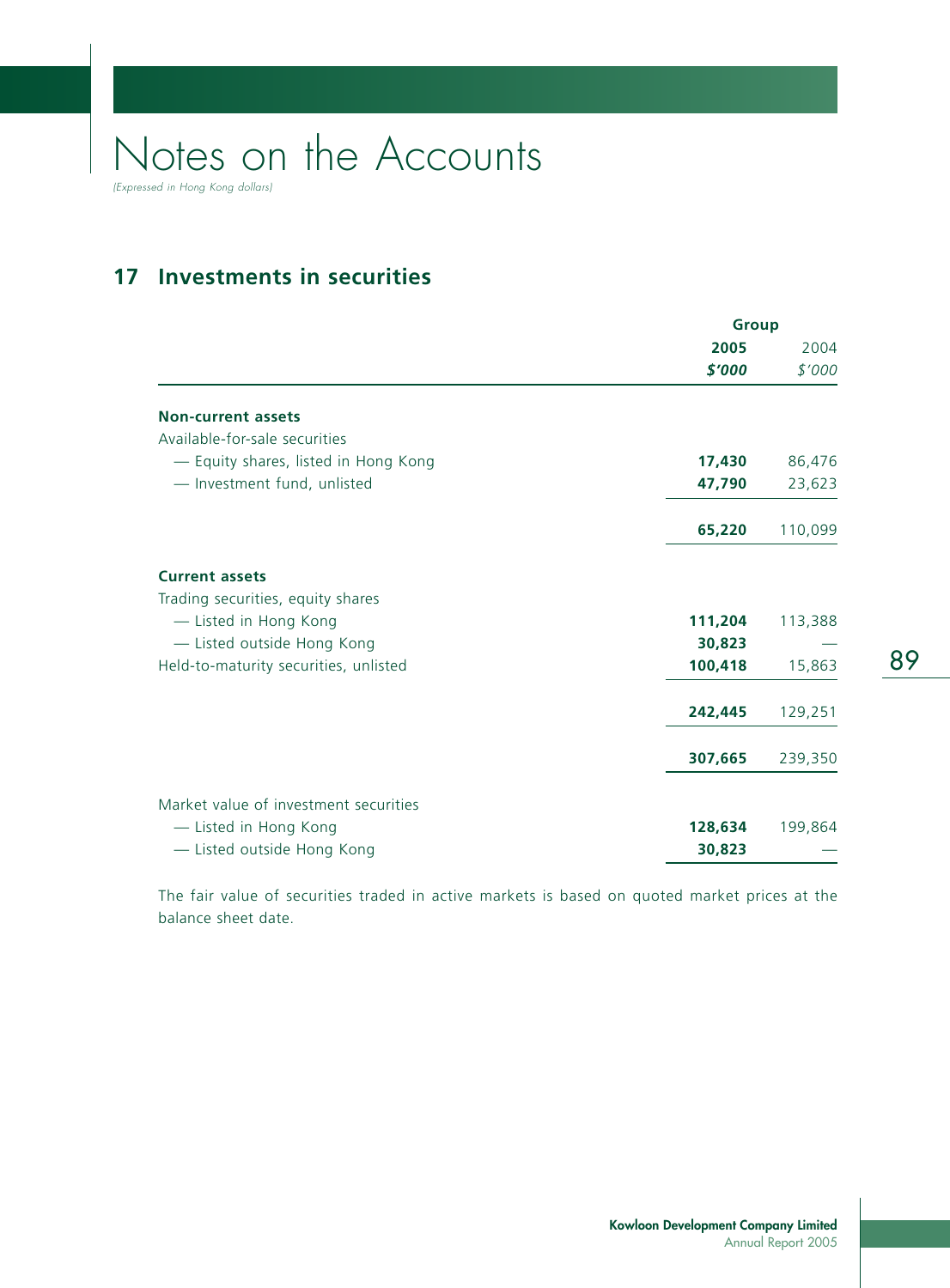**18 Derivative financial instruments**

|                             | <b>Group</b>  |                    |        |             |  |  |
|-----------------------------|---------------|--------------------|--------|-------------|--|--|
|                             | 2005          | 2004               |        |             |  |  |
|                             | <b>Assets</b> | <b>Liabilities</b> | Assets | Liabilities |  |  |
|                             | \$'000        | \$'000             | \$'000 | \$'000      |  |  |
| Over-the-counter contingent |               |                    |        |             |  |  |
| forward transactions        | 7,619         |                    |        |             |  |  |
| Interest rate swaps         |               |                    |        |             |  |  |
| - Hong Kong Dollars         | 18,192        |                    |        |             |  |  |
| - US Dollars                |               | 7,741              |        |             |  |  |
|                             | 25,811        | 7,741              |        |             |  |  |

#### **(a) Over-the-counter contingent forward transactions**

The Group has entered into several forward agreements to purchase certain listed equity securities at a fixed price over a 52-week period from the date of the agreements. According to the agreements, the purchase commitments of the Group will be terminated when the market price of the equity securities rises to a pre-determined price level. As at the balance sheet date, the aggregated purchase commitments of the Group under the agreements were \$342,623,770 of which \$323,176,850 will not be crystallized. The market price of the underlying equity securities has reached the pre-determined price level and all the agreements were terminated subsequently after the balance sheet date.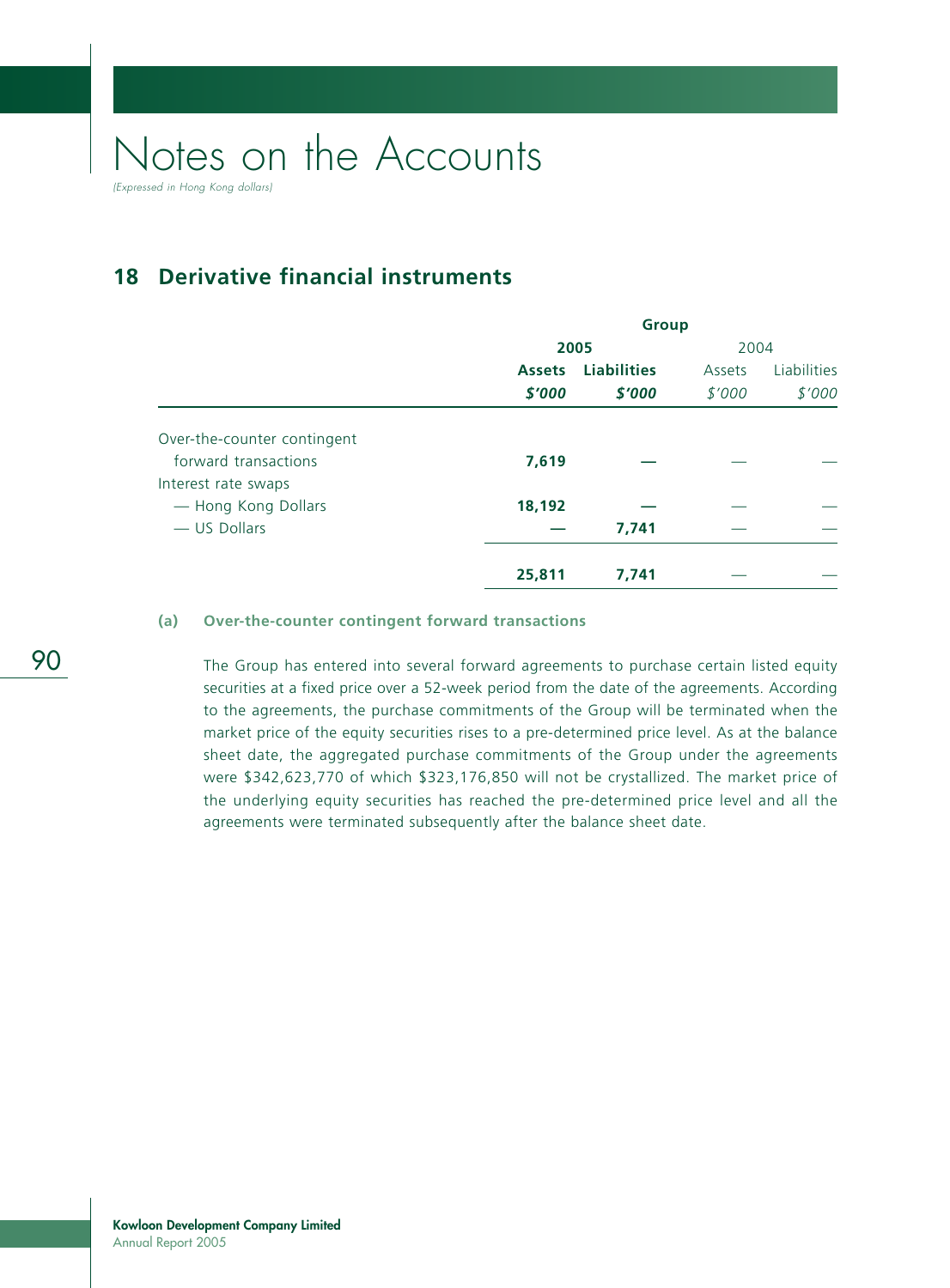### **18 Derivative financial instruments** (continued)

- **(b) Interest rate swaps**
	- *(i) Hong Kong Dollar Swap*

The Group has engaged in two Hong Kong Dollar interest rate swaps with a total notional amount of \$700 million as at 31 December 2005. According to the swap agreements, the Group will pay at a fixed rate subject to certain conditions and the Group will receive an amount determined by Hong Kong interbank interest rate. Both swap agreements will be terminated in 2007.

*(ii) US Dollar Swap*

As at 31 December 2005, the Group had three US Dollar interest rate swap agreements outstanding with a total notional amount of USD65 million. The swap agreements are callable by the counterparties. According to the agreements, the Group will pay at a floating interest rate based on US LIBOR and receive at a fixed rate subject to certain conditions. Subsequent to the balance sheet date, all swap agreements were called and terminated by the counterparties and the Group received net interest according to the terms stipulated in the agreements.

The above derivatives are measured at fair value at the balance sheet date. Their fair values are determined based on the market prices estimated by financial institutions for the respective instruments at the balance sheet date.

### **19 Interest in property development**

Interest in property development represents the Group's interest in the development of a property in Macau under the co-investment agreement with a wholly owned subsidiary of the ultimate holding company, Polytec Holdings International Ltd ("Polytec Holdings").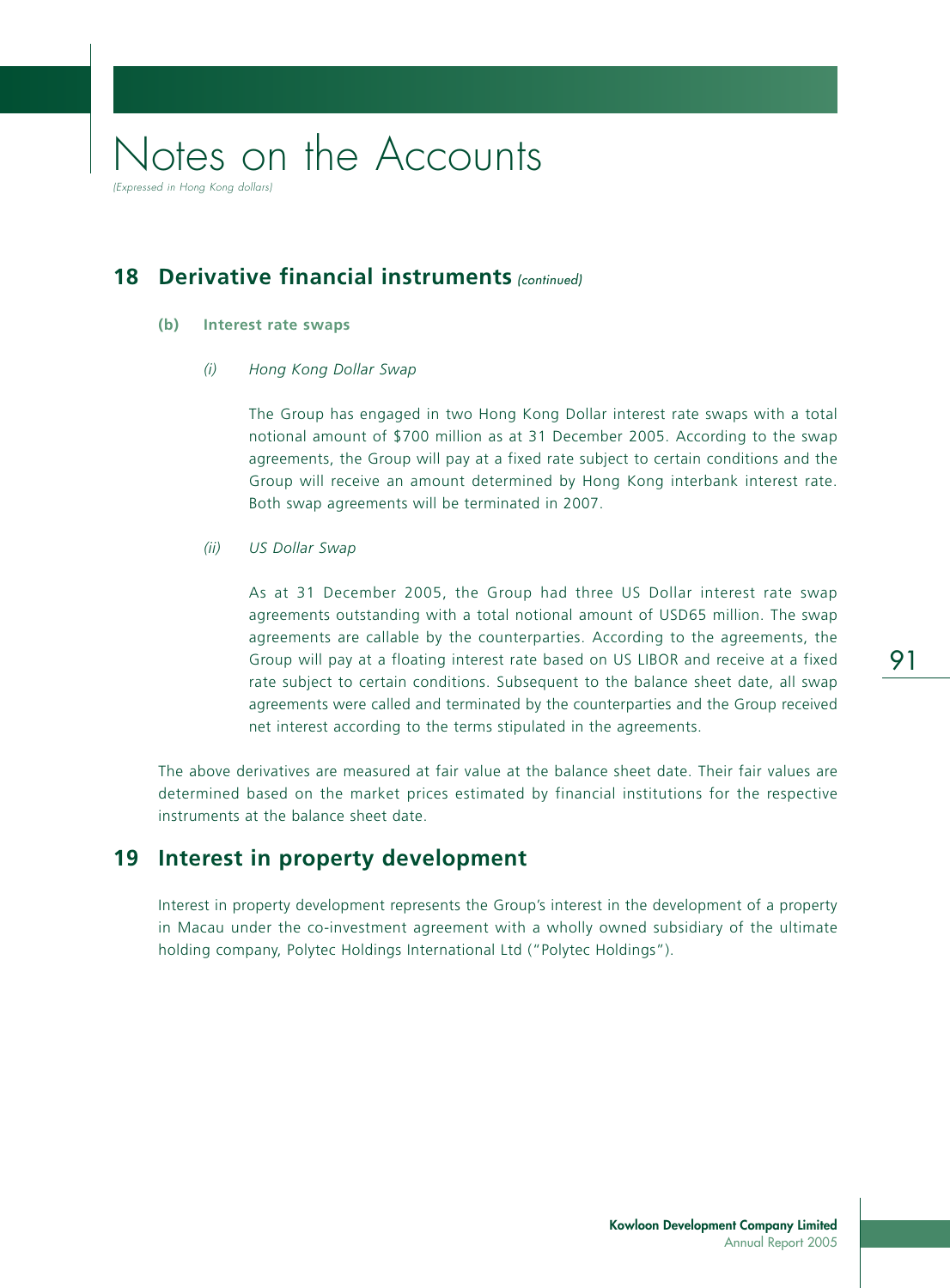**20 Inventories**

|                                  |           | <b>Group</b> |
|----------------------------------|-----------|--------------|
|                                  | 2005      | 2004         |
|                                  |           | (restated)   |
|                                  | \$'000    | \$'000       |
| Land held for future development | 611,519   | 8,939        |
| Properties under development     | 2,242,381 | 1,991,537    |
| Properties held for sale         | 339,776   | 124,291      |
| Trading goods                    | 1,150     | 1,683        |
|                                  | 3,194,826 | 2,126,450    |

Included in properties under development is an amount of \$1,459,138,520 (2004 (restated): \$1,328,250,578), which represents the Group's interest in the development of a property in Ngau Chi Wan. The Group has been granted the exclusive right for the development by The Little Sisters of the Poor ("The Little Sisters"). Pursuant to the development agreement with The Little Sisters, the Group is responsible for bearing all costs and expenses of carrying out the development and in return, the Group is entitled to all sales proceeds derived from the completed development. As at 31 December 2005, the Group had an outstanding payable to The Little Sisters under the development agreement of approximately \$129 million (2004: \$162 million).

The analysis of carrying value of land under inventories is as follows:

|                      | Group     |           |  |
|----------------------|-----------|-----------|--|
|                      | 2005      | 2004      |  |
|                      | \$'000    | \$'000    |  |
| In Hong Kong         |           |           |  |
| - Long Leases        | 520,917   | 412,072   |  |
| - Medium-term leases | 1,381,392 | 1,377,977 |  |
|                      | 1,902,309 | 1,790,049 |  |
| Outside Hong Kong    |           |           |  |
| — Freehold           | 604,964   |           |  |
|                      | 2,507,273 | 1,790,049 |  |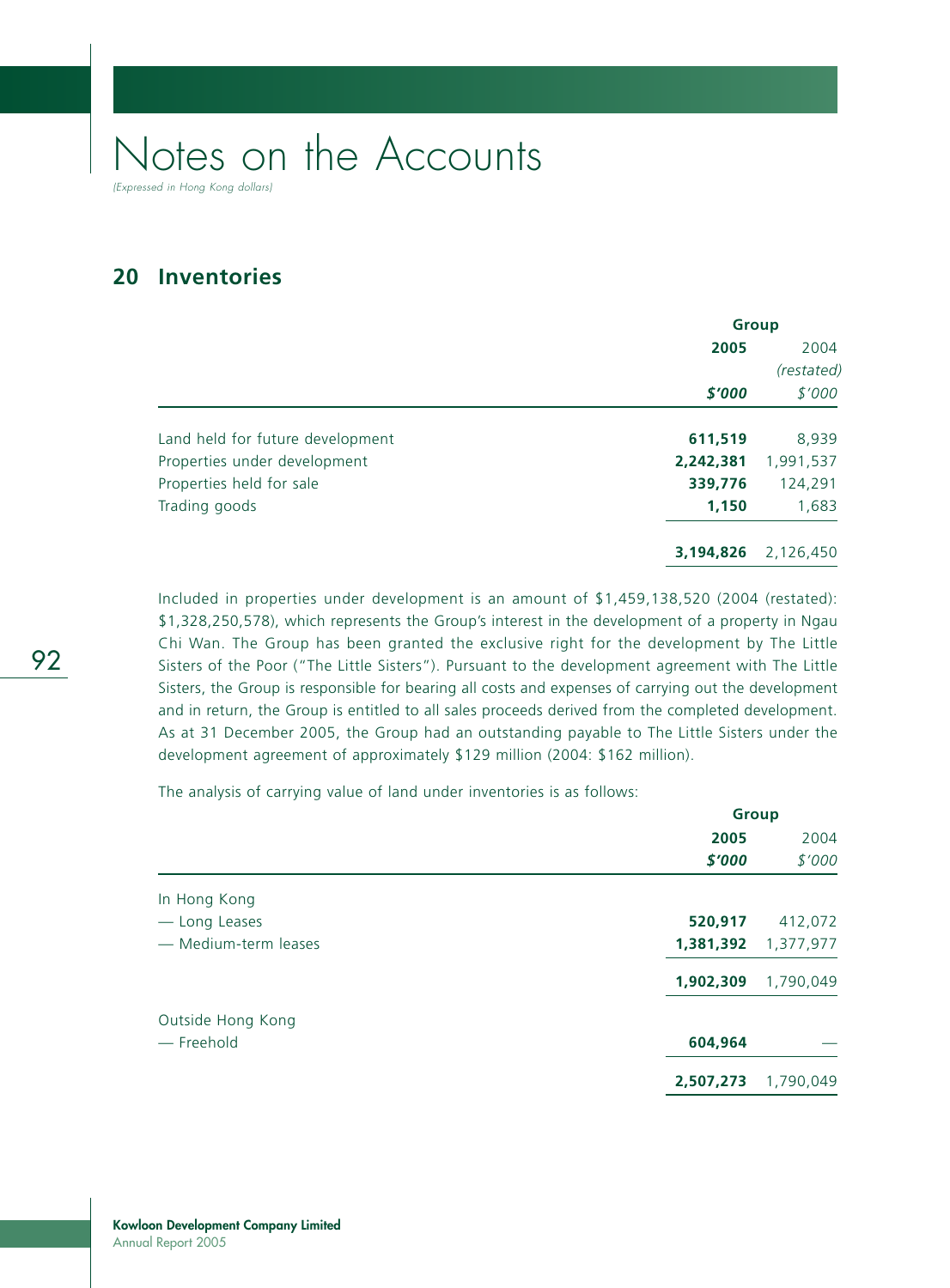(Expressed in Hong Kong dollars)

### 20 Inventories (continued)

The amount of properties for future development and under development expected to be recovered after more than one year is \$611,519,074 and \$2,051,956,273 respectively (2004: \$8,939,114 and \$1,991,537,354 respectively). All of the other inventories are expected to be recovered within one year.

The Group leases certain of its properties held for sale under operating lease arrangements with lease terms of less than three years. As at 31 December 2005, total future minimum lease payments under non-cancellable operating leases are as follows:

|                                 | <b>Group</b>   |                |  |
|---------------------------------|----------------|----------------|--|
|                                 | 2005<br>\$'000 | 2004<br>\$'000 |  |
| Within 1 year                   | 4,038          |                |  |
| After 1 year but within 5 years | 3,330          |                |  |
|                                 | 7,368          |                |  |

### **21 Trade and other receivables**

The following is an ageing analysis of trade receivables at 31 December:

|                                   |         | <b>Group</b> |        | <b>Company</b> |
|-----------------------------------|---------|--------------|--------|----------------|
|                                   | 2005    | 2004         | 2005   | 2004           |
|                                   | \$'000  | \$'000       | \$'000 | \$'000         |
| $0-90$ days                       | 54,498  | 44,480       | 1,910  | 615            |
| 91-180 days                       | 1,614   | 2,866        | 145    | 231            |
| Over 180 days                     | 9,466   | 12,686       | 21     | 11             |
| Trade receivables                 | 65,578  | 60,032       | 2,076  | 857            |
| Utility and other deposits        | 3,656   | 3,455        | 1,932  | 1,975          |
| Other receivables and prepayments | 251,206 | 145,656      | 7,193  | 4,435          |
|                                   | 320,440 | 209,143      | 11,201 | 7,267          |
|                                   |         |              |        |                |

Utility and other deposits of the Group and of the Company of \$3,454,165 (2004: \$3,358,677) and \$1,883,563 (2004: \$1,969,063) respectively are expected to be recovered after more than one year.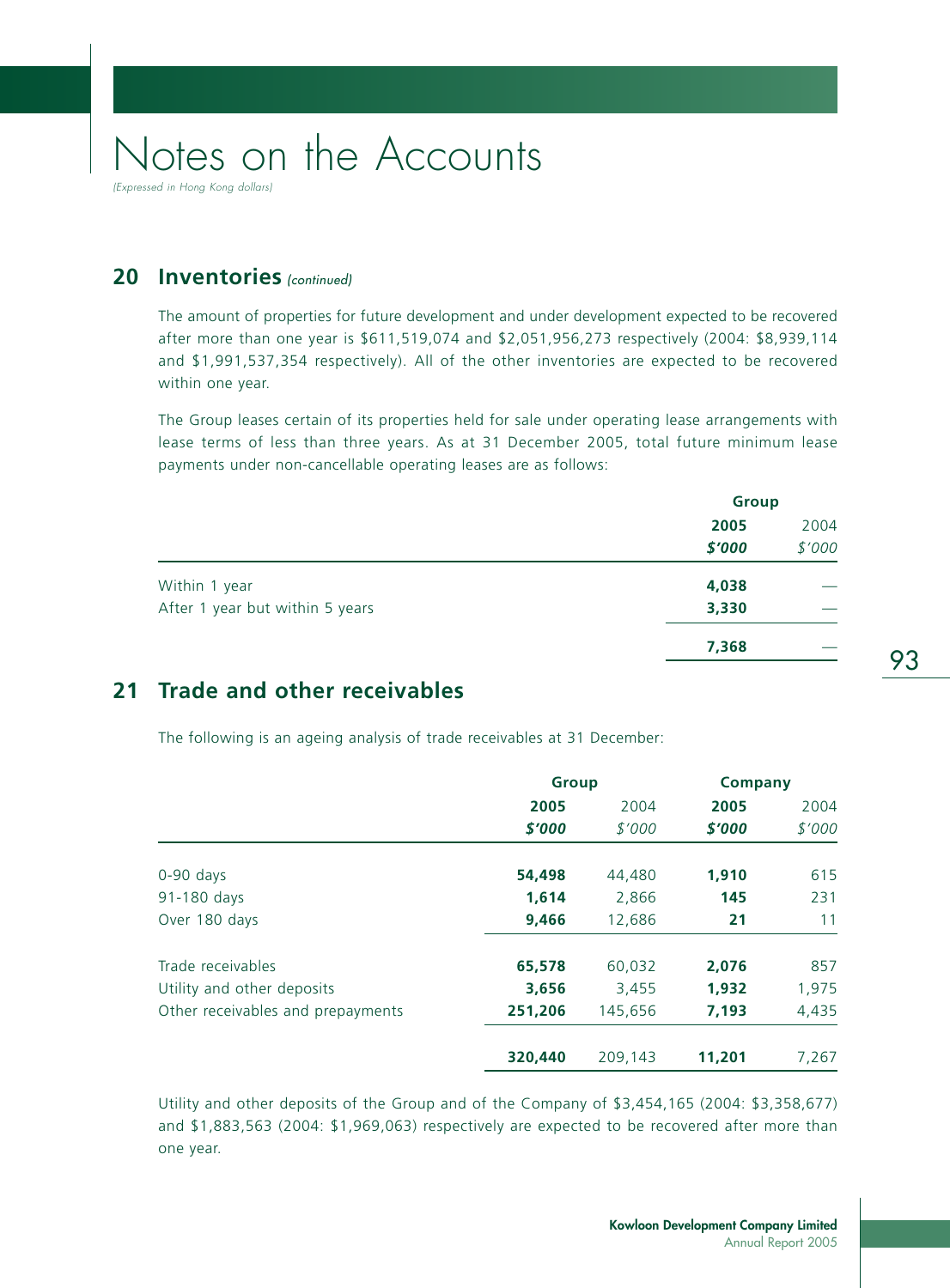(Expressed in Hong Kong dollars)

### **21 Trade and other receivables** (continued)

In 2005, prepayments of the Group of an amount of \$225,743,000 represents deposit paid for the acquisition of approximately 70.3% of the issued shares of Shenzhen Properties. The acquisition was approved by the shareholders of the Company on 20 July 2005 and the completion of the acquisition is subject to the approval by the relevant regulatory authorities in the People's Republic of China.

In 2004, prepayments of the Group of an amount of \$134,200,000 represented the deposit paid for the acquisition of a property interest under a provisional sale and purchase agreement.

Receivables and prepayments of the Group and of the Company of \$1,810,596 (2004: \$306,498) and \$1,530,000 (2004: \$21,470) respectively are expected to be recovered after more than one year.

### **22 Trade and other payables**

The following is an ageing analysis of trade payables at 31 December:

|                                         | <b>Group</b> |         | <b>Company</b> |        |
|-----------------------------------------|--------------|---------|----------------|--------|
|                                         | 2005         | 2004    | 2005           | 2004   |
|                                         | \$'000       | \$'000  | \$'000         | \$'000 |
| Not yet due or on demand                | 46,612       | 29,892  | 586            | 4,580  |
| $0-90$ days                             | 20,047       | 7,715   | 879            | 1,350  |
| 91-180 days                             | 137          | 14      |                |        |
| Over 180 days                           | 52           | 20      |                |        |
| Trade payables                          | 66,848       | 37,641  | 1,465          | 5,930  |
| Rental and other deposits               | 51,070       | 51,407  | 38,362         | 38,178 |
| Other payables and accrued expenses     | 198,171      | 463,804 | 44,822         | 42,568 |
| Deposits received on sale of properties | 22,715       | 1,381   |                |        |
|                                         | 338,804      | 554,233 | 84,649         | 86,676 |

Rental and other deposits of the Group and of the Company of \$48,077,670 (2004: \$48,096,776) and \$38,042,459 (2004: \$36,863,174) respectively are expected to be refunded after more than one year.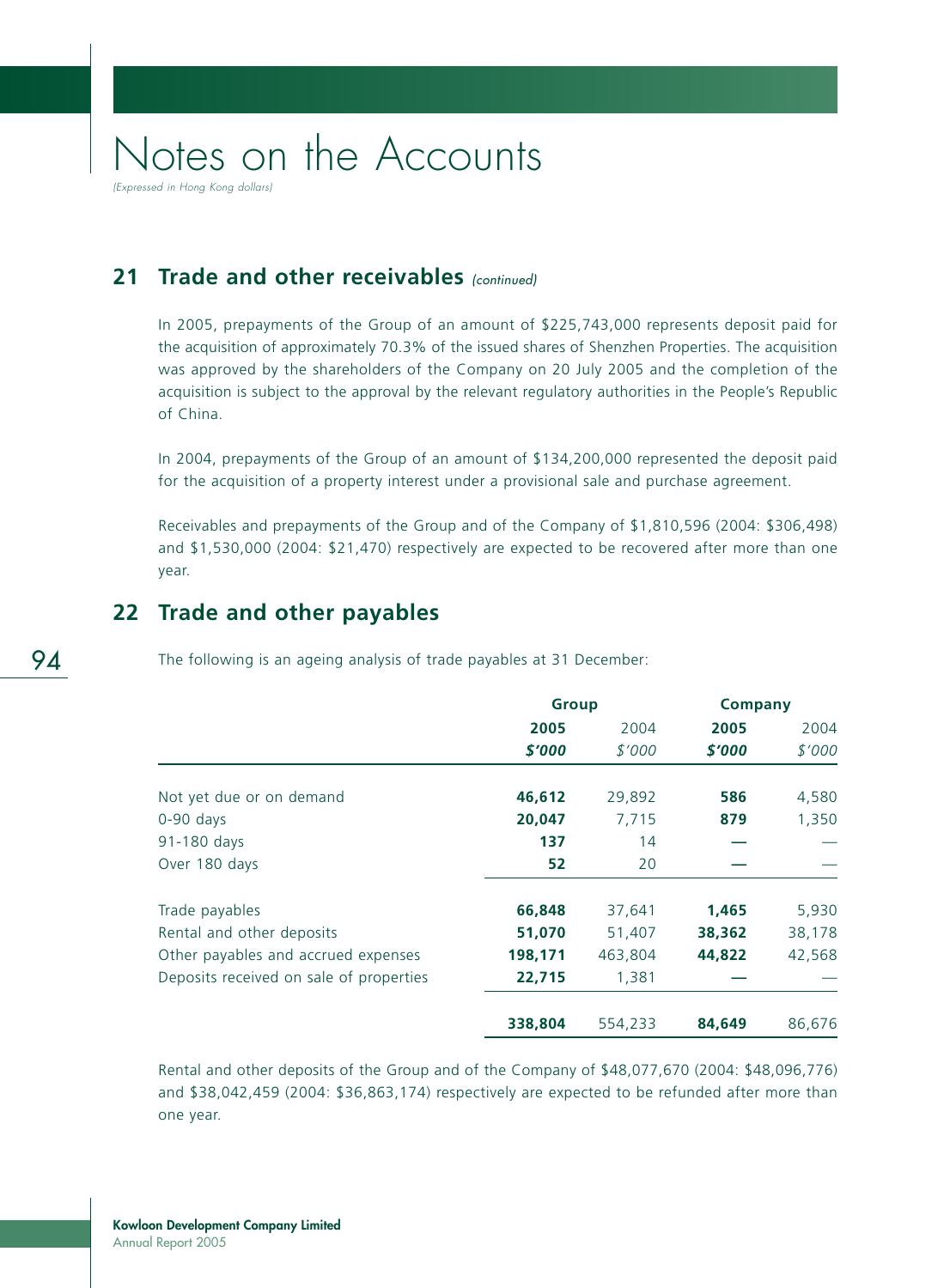22 Trade and other payables (continued)

In 2004, other payables of the Group included an amount of \$240,700,000 received from a fellow subsidiary and was payable on demand. An amount of \$240,000,000 was repaid to the fellow subsidiary during the year.

Payables and accrued expenses of the Group and of the Company of \$12,322,065 (2004: \$1,006,122) and \$85,655 (2004: \$85,655) respectively are expected to be settled after more than one year.

Deposits received on sale of properties of the Group of \$22,715,605 (2004: \$Nil) are expected to be settled after more than one year.

### **23 Loan from ultimate holding company**

Loan from ultimate holding company is unsecured, interest bearing and has fixed terms of repayment. Interest is charged at bank lending rates.

### **24 Amounts due to minority shareholders**

The amounts due to minority shareholders of subsidiaries are unsecured and have no fixed terms of repayment, of which \$12,488,754 is interest bearing at prevailing market rates and \$19,434,985 is interest free.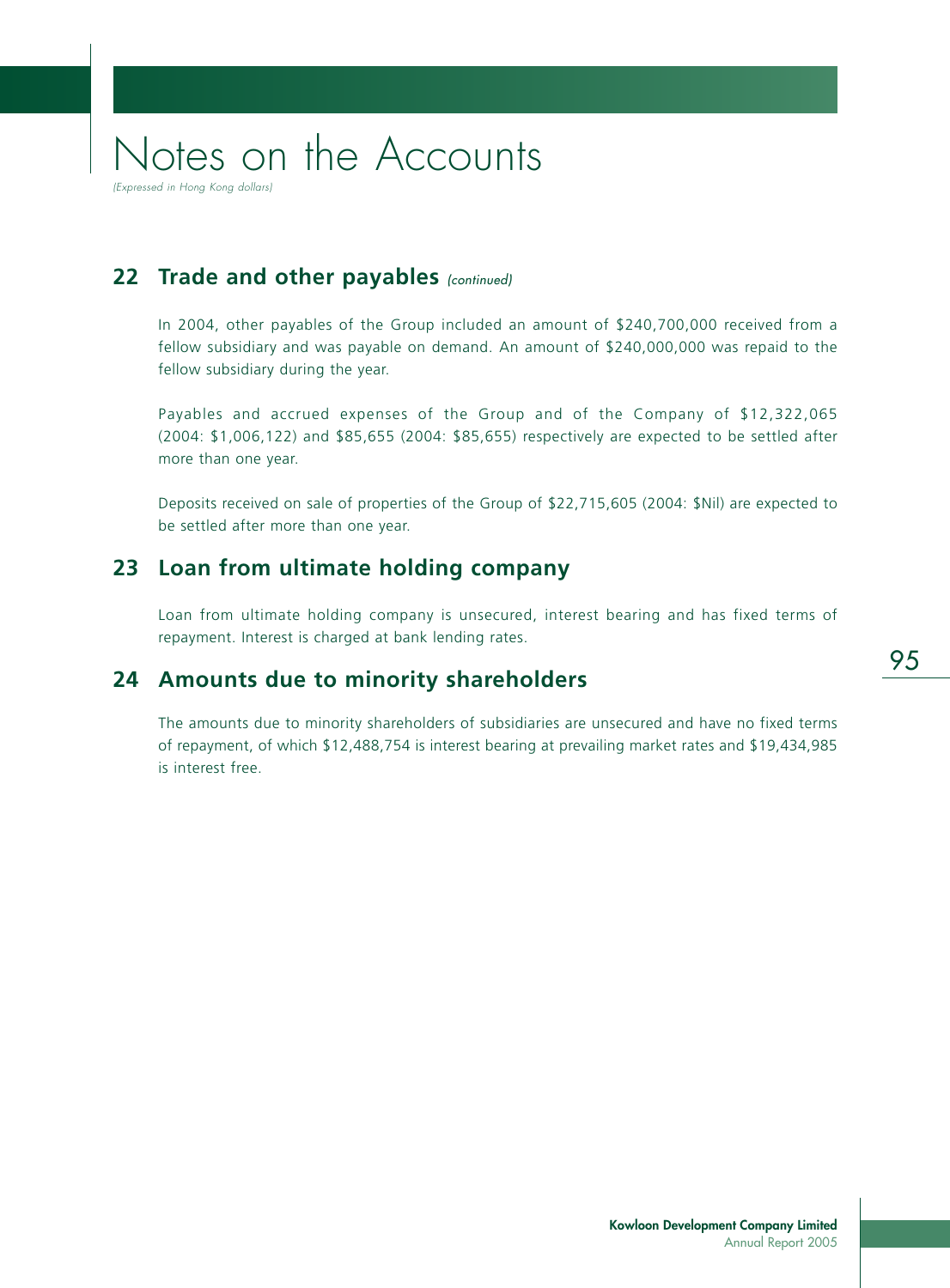**25 Bank loans**

At 31 December, bank loans were repayable as follows:

|                                  |           | <b>Group</b> |           | Company   |
|----------------------------------|-----------|--------------|-----------|-----------|
|                                  | 2005      | 2004         | 2005      | 2004      |
|                                  | \$'000    | \$'000       | \$'000    | \$'000    |
| Within 1 year or on demand       | 978,413   | 665,442      | 217,287   | 140,300   |
| After 1 year but within 2 years  | 413,000   | 194,300      | 125,000   | 125,000   |
| After 2 years but within 5 years | 1,250,600 | 847,687      | 1.195.900 | 847,687   |
| After 5 years                    |           | 45,000       |           | 45,000    |
|                                  | 1,663,600 | 1,086,987    | 1,320,900 | 1,017,687 |
|                                  | 2,642,013 | 1,752,429    | 1,538,187 | 1,157,987 |

Bank loans were classified in the balance sheets as follows:

|                              |           | <b>Group</b> |           | Company   |
|------------------------------|-----------|--------------|-----------|-----------|
|                              | 2005      | 2004         | 2005      | 2004      |
|                              | \$'000    | \$'000       | \$'000    | \$'000    |
| <b>Current liabilities</b>   |           |              |           |           |
| Secured                      | 686,127   | 585,142      | 125,000   | 60,000    |
| Unsecured                    | 292,286   | 80,300       | 92,287    | 80,300    |
|                              | 978,413   | 665,442      | 217,287   | 140,300   |
| <b>Non-current liability</b> |           |              |           |           |
| Secured                      | 1,663,600 | 1,086,987    | 1,320,900 | 1,017,687 |
|                              | 2,642,013 | 1,752,429    | 1,538,187 | 1,157,987 |

Interest on bank loans is charged at prevailing market interest rates.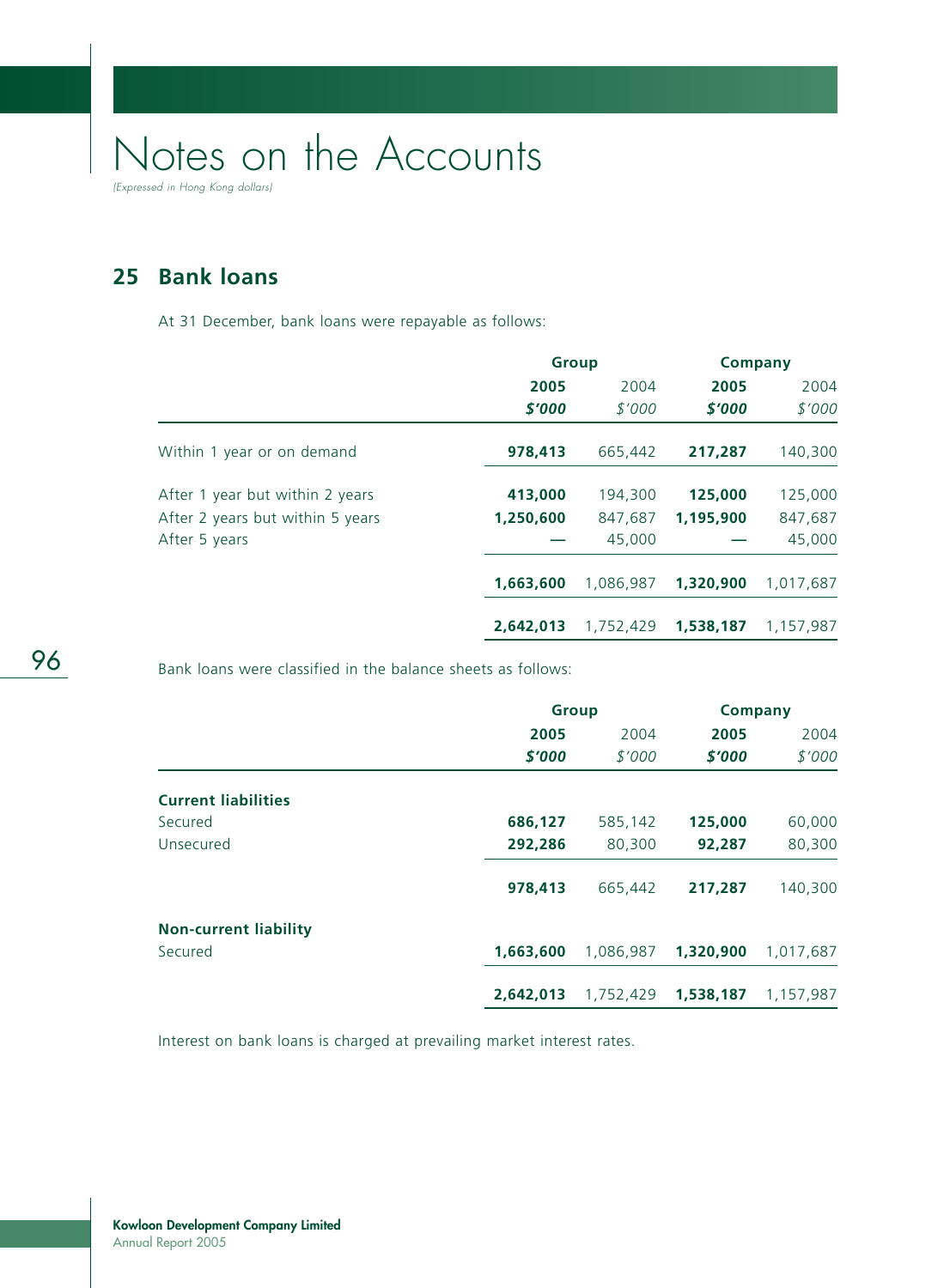**26 Total equity**

#### **(a) Group**

|                                         |      |         |           |          | Attributable to shareholders of the Company |                          |                          |            |           |            |
|-----------------------------------------|------|---------|-----------|----------|---------------------------------------------|--------------------------|--------------------------|------------|-----------|------------|
|                                         |      |         |           |          | Investment                                  |                          |                          |            |           |            |
|                                         |      |         |           |          | property                                    |                          |                          |            |           |            |
|                                         |      | Share   | Share     | Capital  | revaluation                                 | Fair value               | Retained                 |            | Minority  | Total      |
|                                         |      | capital | premium   | reserve  | reserve                                     | reserves                 | profits                  | Total      | interests | equity     |
|                                         | Note | \$'000  | \$'000    | \$'000   | \$'000                                      | \$'000                   | \$'000                   | \$'000     | \$'000    | \$'000     |
| At 1 January 2004                       |      |         |           |          |                                             |                          |                          |            |           |            |
| - as previously reported                |      | 48,377  | 9,971     | 2,154    | 1,782,959                                   | (17, 736)                | 1,461,048                | 3,286,773  | 1,476     | 3,288,249  |
| - prior year adjustments in respect of: |      |         |           |          |                                             |                          |                          |            |           |            |
| - Leasehold land                        | 2(c) |         |           |          |                                             |                          | (351)                    | (351)      |           | (351)      |
| - Investment properties,                |      |         |           |          |                                             |                          |                          |            |           |            |
| net of deferred tax                     | 2(b) |         |           | $\equiv$ | (1,782,959)                                 |                          | 1,470,942                | (312, 017) |           | (312, 017) |
| - as restated                           |      | 48,377  | 9,971     | 2,154    |                                             | (17, 736)                | 2,931,639                | 2,974,405  | 1,476     | 2,975,881  |
| Issue of shares                         |      | 8,300   |           |          |                                             |                          |                          | 8,300      |           | 8,300      |
| Premium on issue of shares              |      | -       | 560,250   |          |                                             |                          | $\overline{\phantom{0}}$ | 560,250    | -         | 560,250    |
| Expenses on issue of shares             |      |         | (12, 305) |          |                                             |                          |                          | (12, 305)  | -         | (12, 305)  |
| Changes in fair value of equity         |      |         |           |          |                                             |                          |                          |            |           |            |
| securities available-for-sale           |      |         |           |          |                                             | 14,218                   | -                        | 14,218     | -         | 14,218     |
| Final dividend declared and paid        | 9(b) |         |           |          |                                             | $\overline{\phantom{0}}$ | (124, 689)               | (124, 689) | -         | (124, 689) |
| Interim dividend declared and paid      | 9(a) |         |           |          |                                             | $\overline{\phantom{0}}$ | (39, 674)                | (39, 674)  | -         | (39, 674)  |
| Profit for the year (as restated)       |      |         |           |          |                                             | $\equiv$                 | 515,564                  | 515,564    | (268)     | 515,296    |
| At 31 December 2004 (as restated)       |      | 56,677  | 557,916   | 2,154    |                                             | (3,518)                  | 3,282,840                | 3,896,069  | 1,208     | 3,897,277  |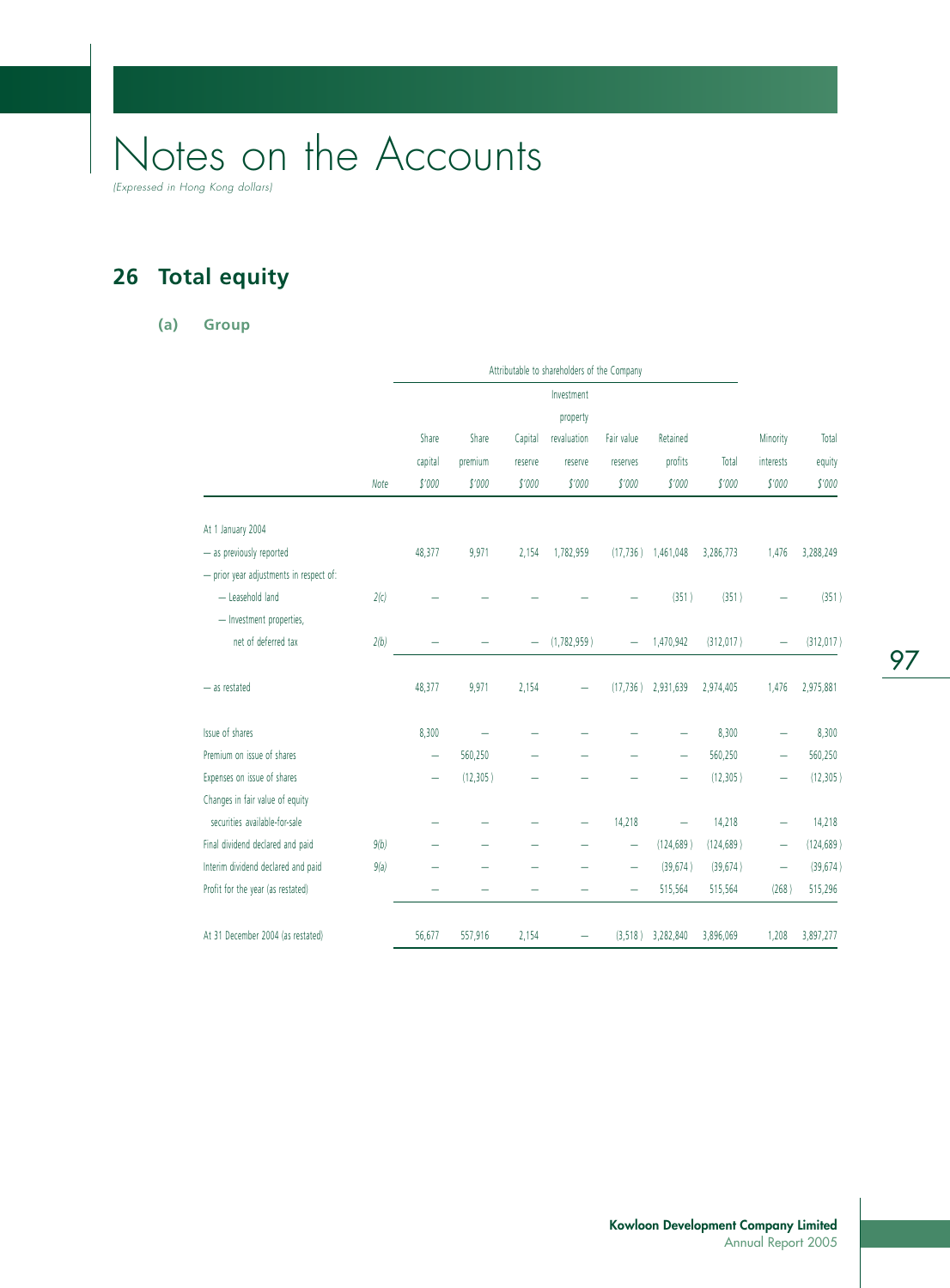(Expressed in Hong Kong dollars)

## 26 Total equity (continued)

#### **(a) Group** (continued)

|                                         |          | Attributable to shareholders of the Company |                   |                   |                        |                    |                   |                        |                          |                  |
|-----------------------------------------|----------|---------------------------------------------|-------------------|-------------------|------------------------|--------------------|-------------------|------------------------|--------------------------|------------------|
|                                         |          |                                             |                   |                   | Investment<br>property |                    |                   |                        |                          |                  |
|                                         |          | Share                                       | <b>Share</b>      |                   | Capital revaluation    | Fair value         | <b>Retained</b>   |                        | <b>Minority</b>          | <b>Total</b>     |
|                                         | Note     | capital<br>\$'000                           | premium<br>\$'000 | reserve<br>\$'000 | reserve<br>\$'000      | reserves<br>\$'000 | profits<br>\$'000 | <b>Total</b><br>\$'000 | interests<br>\$'000      | equity<br>\$'000 |
| At 1 January 2005                       |          |                                             |                   |                   |                        |                    |                   |                        |                          |                  |
| - as previously reported                |          | 56,677                                      | 557,916           | 2,154             | 2,040,751              | (3, 518)           | 1,599,781         | 4,253,761              | 1,208                    | 4,254,969        |
| - prior year adjustments in respect of: |          |                                             |                   |                   |                        |                    |                   |                        |                          |                  |
| - Leasehold land                        | 2(c)     |                                             |                   |                   |                        |                    | (561)             | (561)                  |                          | (561)            |
| - Investment properties,                |          |                                             |                   |                   |                        |                    |                   |                        |                          |                  |
| net of deferred tax                     | 2(b)     |                                             |                   |                   | (2,040,751)            | -                  | 1,683,620         | (357, 131)             | -                        | (357, 131)       |
| - as restated, before opening           |          |                                             |                   |                   |                        |                    |                   |                        |                          |                  |
| balance adjustment                      |          | 56,677                                      | 557,916           | 2,154             |                        | (3,518)            | 3,282,840         | 3,896,069              | 1,208                    | 3,897,277        |
| - opening balance adjustment in         |          |                                             |                   |                   |                        |                    |                   |                        |                          |                  |
| respect of interest in property         |          |                                             |                   |                   |                        |                    |                   |                        |                          |                  |
| development                             | 2(d)(ii) |                                             |                   |                   |                        | 172,842            |                   | 172,842                |                          | 172,842          |
| - as restated, after opening            |          |                                             |                   |                   |                        |                    |                   |                        |                          |                  |
| balance adjustment                      |          | 56,677                                      | 557,916           | 2,154             |                        | 169,324            | 3,282,840         | 4,068,911              | 1,208                    | 4,070,119        |
| Changes in fair value of equity         |          |                                             |                   |                   |                        |                    |                   |                        |                          |                  |
| securities available-for-sale           |          |                                             |                   |                   |                        | (1, 310)           | -                 | (1,310)                |                          | (1, 310)         |
| Changes in fair value of interest       |          |                                             |                   |                   |                        |                    |                   |                        |                          |                  |
| in property development                 | 2(d)(ii) |                                             |                   |                   |                        | 462,456            |                   | 462,456                |                          | 462,456          |
| Transfer to income statement upon       |          |                                             |                   |                   |                        |                    |                   |                        |                          |                  |
| disposal of equity securities           |          |                                             |                   |                   |                        |                    |                   |                        |                          |                  |
| available-for-sale                      |          |                                             |                   |                   |                        | (11, 156)          |                   | (11, 156)              |                          | (11, 156)        |
| Transfer to income statement upon       |          |                                             |                   |                   |                        |                    |                   |                        |                          |                  |
| receipt of cash distribution from       |          |                                             |                   |                   |                        |                    |                   |                        |                          |                  |
| interest in property development        |          |                                             |                   |                   |                        | (282, 273)         |                   | (282, 273)             |                          | (282, 273)       |
| Loan from a minority shareholder        |          |                                             |                   |                   |                        |                    |                   |                        | 26,625                   | 26,625           |
| Minority interests of subsidiaries      |          |                                             |                   |                   |                        |                    |                   |                        |                          |                  |
| acquired during the year                | 27(b)    |                                             |                   |                   |                        |                    |                   |                        | 857,093                  | 857,093          |
| Final dividend declared and paid        | 9(b)     |                                             |                   |                   |                        |                    | (141, 692)        | (141, 692)             | $\overline{\phantom{0}}$ | (141, 692)       |
| Interim dividend declared and paid      | 9(a)     |                                             |                   |                   |                        |                    | (56, 677)         | (56, 677)              | -                        | (56, 677)        |
| Profit for the year                     |          |                                             |                   |                   |                        |                    | 1,059,153         | 1,059,153              | 4,251                    | 1,063,404        |
| At 31 December 2005                     |          | 56,677                                      | 557,916           | 2,154             |                        | 337,041            | 4,143,624         | 5,097,412              | 889,177                  | 5,986,589        |

Loan from a minority shareholder is classified as equity being the capital contribution on a subsidiary by the minority shareholder.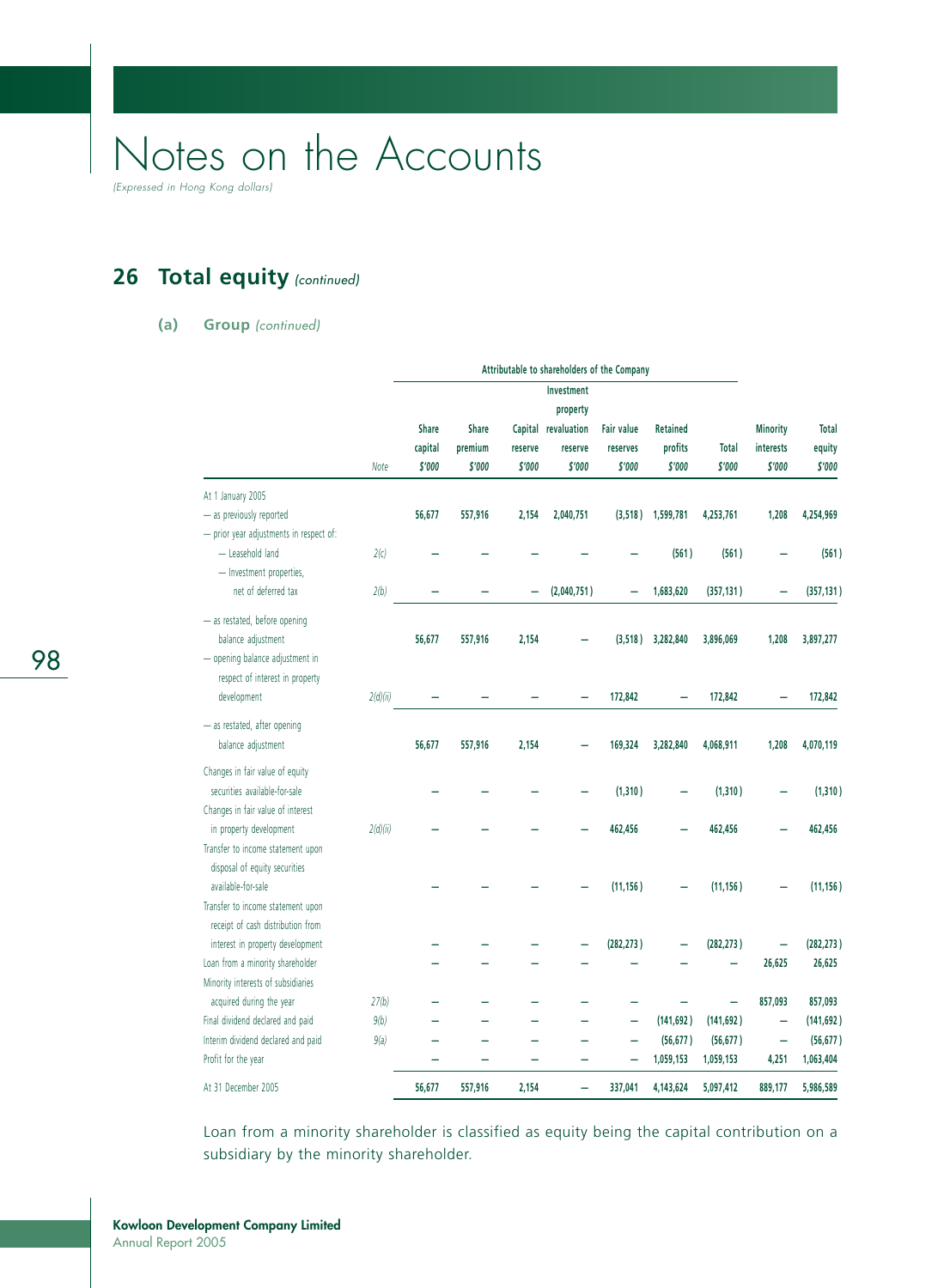(Expressed in Hong Kong dollars)

## 26 Total equity (continued)

#### **(b) Company**

|                                                                                                                                                   | Note | <b>Share</b><br>capital<br>\$'000 | <b>Share</b><br>premium<br>\$'000 | Investment<br>property<br>revaluation<br>reserve<br>\$'000 | <b>Retained</b><br>profits<br>\$'000 | Total<br>\$'000      |
|---------------------------------------------------------------------------------------------------------------------------------------------------|------|-----------------------------------|-----------------------------------|------------------------------------------------------------|--------------------------------------|----------------------|
| At 1 January 2004<br>- as previously reported<br>- prior year adjustments<br>in respect of:<br>- Investment                                       |      | 48,377                            | 9,971                             | 1,836,856                                                  | 1,273,478                            | 3,168,682            |
| properties, net<br>of deferred tax                                                                                                                | 2(b) |                                   |                                   | (1,836,856)                                                | 1,515,406                            | (321, 450)           |
| — as restated                                                                                                                                     |      | 48,377                            | 9,971                             |                                                            | 2,788,884                            | 2,847,232            |
| Issue of shares                                                                                                                                   |      | 8,300                             |                                   |                                                            |                                      | 8,300                |
| Premium on issue<br>of shares                                                                                                                     |      |                                   | 560,250                           |                                                            |                                      | 560,250              |
| Expenses on issue<br>of shares                                                                                                                    |      |                                   | (12, 305)                         |                                                            |                                      | (12, 305)            |
| Final dividend declared<br>and paid                                                                                                               | 9(b) |                                   |                                   |                                                            | (124, 689)                           | (124, 689)           |
| Interim dividend<br>declared and paid                                                                                                             | 9(a) |                                   |                                   |                                                            | (39, 674)                            | (39, 674)            |
| Profit for the year<br>(as restated)                                                                                                              |      |                                   |                                   |                                                            | 269,893                              | 269,893              |
| At 31 December 2004<br>(as restated)                                                                                                              |      | 56,677                            | 557,916                           |                                                            | 2,894,414                            | 3,509,007            |
| At 1 January 2005<br>- as previously reported<br>- prior year adjustments<br>in respect of:<br>- Investment<br>properties, net<br>of deferred tax |      | 56,677                            | 557,916                           | 2,033,978                                                  | 1,216,382                            | 3,864,953            |
|                                                                                                                                                   | 2(b) |                                   |                                   | (2,033,978)                                                | 1,678,032                            | (355, 946)           |
| — as restated                                                                                                                                     |      | 56,677                            | 557,916                           |                                                            | 2,894,414                            | 3,509,007            |
| Final dividend declared<br>and paid<br>Interim dividend<br>declared and paid<br>Profit for the year                                               | 9(b) |                                   |                                   |                                                            | (141, 692)                           | (141, 692)           |
|                                                                                                                                                   | 9(a) |                                   |                                   |                                                            | (56, 677)<br>434,889                 | (56, 677)<br>434,889 |
| At 31 December 2005                                                                                                                               |      | 56,677                            | 557,916                           |                                                            | 3,130,934                            | 3,745,527            |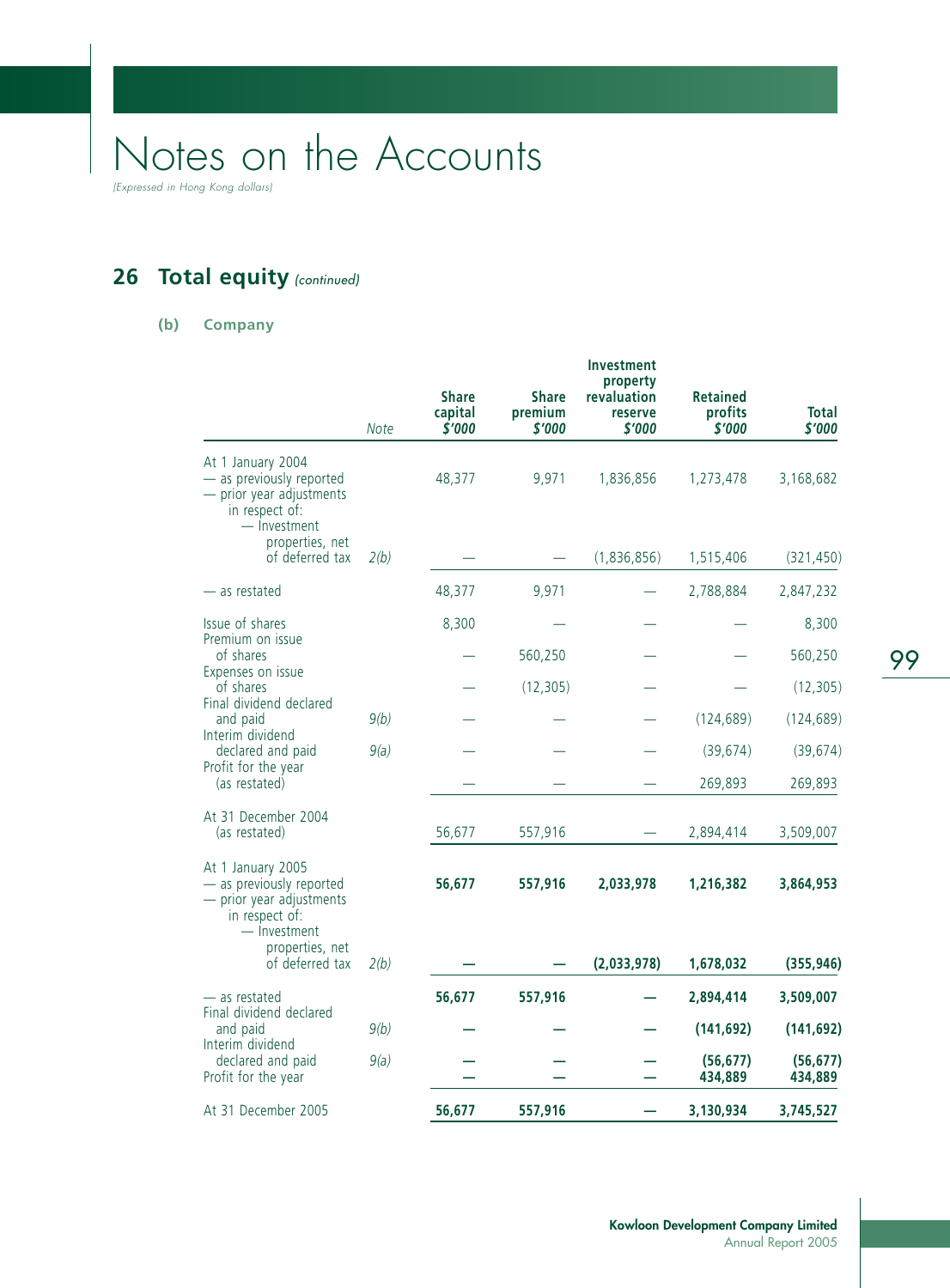## 26 Total equity (continued)

#### **(b) Company** (continued)

The Group's share of profits retained in the accounts of the associated companies at 31 December 2005 after minority interests were \$19,896,912 (2004: \$9,354,612).

The Group's share of profits retained in the accounts of the jointly controlled entities at 31 December 2005 after minority interests were \$4,166,726 (2004: \$Nil).

The application of the share premium and the capital reserve is governed by Sections 48B and 49H respectively of the Hong Kong Companies Ordinance. The fair value reserves set up in respect of available-for-sale securities and interest in property development are not available for distribution to shareholders because they do not constitute realized profits within the meaning of Section 79B(2) of the Hong Kong Companies Ordinance.

Reserves of the Company available for distribution to shareholders at 31 December 2005 amounted to \$3,130,934,916 (2004 (restated): \$2,894,414,867).

|                                       | 2005<br>No. of<br>shares of |         | 2004<br>No. of<br>shares of |         |  |
|---------------------------------------|-----------------------------|---------|-----------------------------|---------|--|
|                                       | <b>\$0.1 each</b>           | \$'000  | $$0.1$ each                 | \$'000  |  |
| <b>Authorized</b><br>At 1 January and |                             |         |                             |         |  |
| 31 December                           | 1,000,000,000               | 100,000 | 1,000,000,000               | 100,000 |  |
| <b>Issued and fully paid</b>          |                             |         |                             |         |  |
| At 1 January                          | 566,767,850                 | 56,677  | 483,767,850                 | 48,377  |  |
| Issue of shares                       |                             |         | 83,000,000                  | 8,300   |  |
| At 31 December                        | 566,767,850                 | 56,677  | 566,767,850                 | 56,677  |  |

#### **(c) Share capital**

On 19 January 2004, the Company issued and alloted 83,000,000 new shares to its major shareholder at a price of \$6.85 per share after the placement of 83,000,000 old shares by the major shareholder at a price of \$6.85 per share to independent third parties.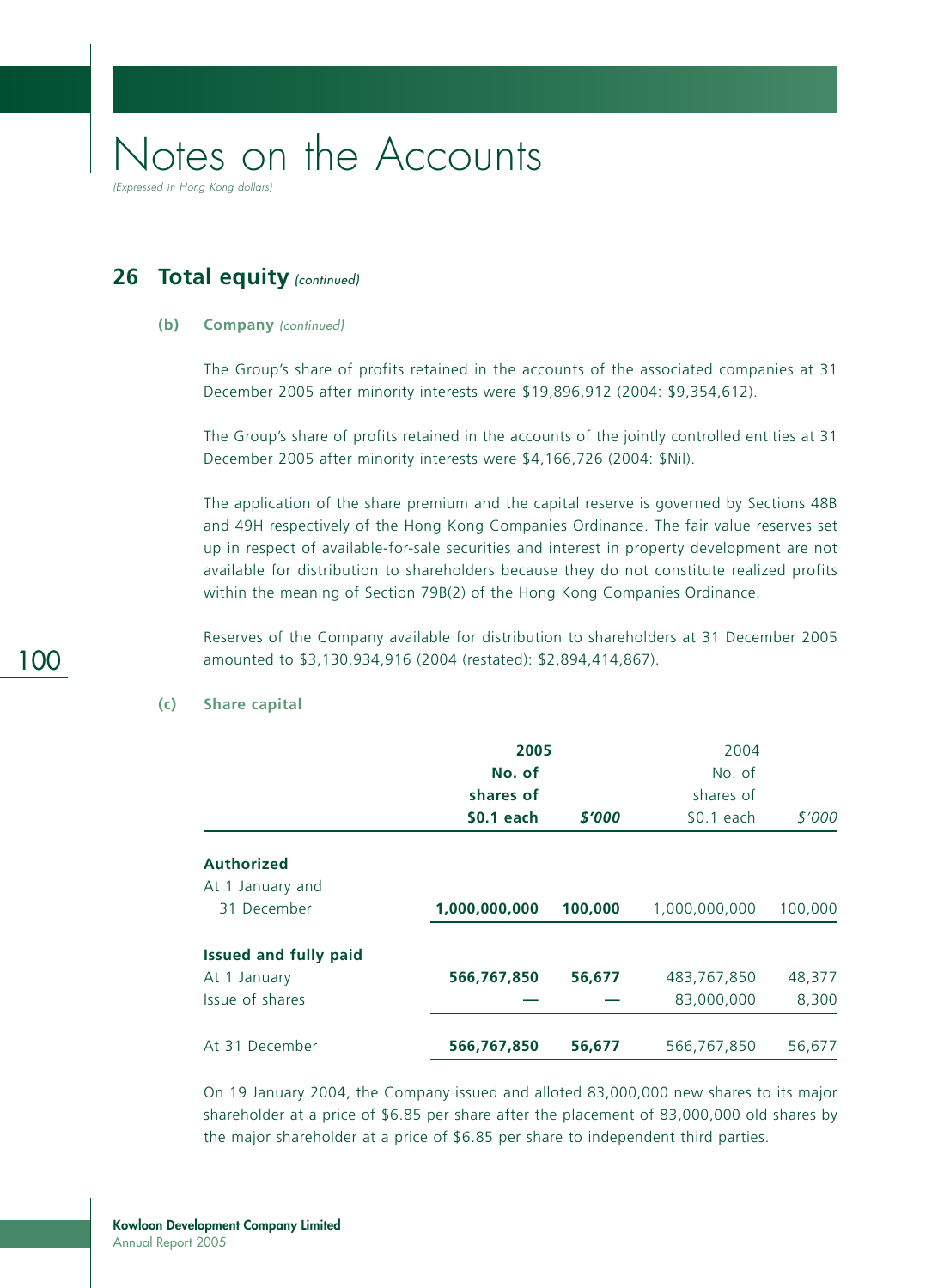**27 Notes to consolidated cash flow statement**

#### **(a) Reconciliation of profit before taxation to net cash from operating activities:**

|                                                                                                                                                                                                                                                                                                                                                                                                                                                                                                                                                 | 2005                                                                                                          | 2004<br>(restated)                                                            |
|-------------------------------------------------------------------------------------------------------------------------------------------------------------------------------------------------------------------------------------------------------------------------------------------------------------------------------------------------------------------------------------------------------------------------------------------------------------------------------------------------------------------------------------------------|---------------------------------------------------------------------------------------------------------------|-------------------------------------------------------------------------------|
|                                                                                                                                                                                                                                                                                                                                                                                                                                                                                                                                                 | \$'000                                                                                                        | \$'000                                                                        |
| <b>Profit before taxation</b>                                                                                                                                                                                                                                                                                                                                                                                                                                                                                                                   | 1,208,366                                                                                                     | 595,215                                                                       |
| Adjustments for:<br>Unclaimed dividend written back<br>(Profit)/Loss on disposal of other fixed assets<br>Share of profits of associated companies<br>Share of profits of jointly controlled entities<br>Negative goodwill on acquisition of subsidiaries<br>Fair value changes on investment properties<br>Fair value changes on derivative financial instruments<br>Impairment losses on land and buildings<br>Impairment losses on land held for future development<br>Interest income<br>Interest expenses<br>Depreciation and amortization | (239)<br>(18)<br>(10, 542)<br>(7, 331)<br>(26, 482)<br>(505, 818)<br>(17, 762)<br>(1,526)<br>17,694<br>1,304  | (188)<br>3<br>(9, 554)<br>(257, 792)<br>4,429<br>716<br>(353)<br>6,169<br>679 |
| Operating profit before working capital changes                                                                                                                                                                                                                                                                                                                                                                                                                                                                                                 | 657,646                                                                                                       | 339,324                                                                       |
| Decrease in interest in property development<br>(Increase)/Decrease in inventories<br>Increase in trade and other receivables<br>(Increase)/Decrease in time deposits (pledged)<br>Decrease in loans and advances<br>(Increase)/Decrease in investments in securities<br>Increase in amounts due from jointly controlled entities<br>Increase in amount due from an associated company<br>(Decrease)/Increase in trade and other payables<br>Increase in amounts due to minority shareholders                                                   | 177,727<br>(420, 305)<br>(99, 734)<br>(38, 205)<br>26,149<br>(10, 589)<br>(5,889)<br>(124)<br>(79, 571)<br>49 | 2,428<br>(147, 350)<br>5,719<br>16,075<br>233,384<br>(83)<br>271,439          |
| <b>Cash generated from operations</b>                                                                                                                                                                                                                                                                                                                                                                                                                                                                                                           | 207,154                                                                                                       | 720,936                                                                       |
| Interest received<br>Interest paid<br>Profits tax paid<br>Profits tax refunded                                                                                                                                                                                                                                                                                                                                                                                                                                                                  | 1,352<br>(66, 902)<br>(49, 765)<br>48                                                                         | 353<br>(20, 416)<br>(23, 694)<br>1,623                                        |
| Net cash from operating activities                                                                                                                                                                                                                                                                                                                                                                                                                                                                                                              | 91,887                                                                                                        | 678,802                                                                       |

101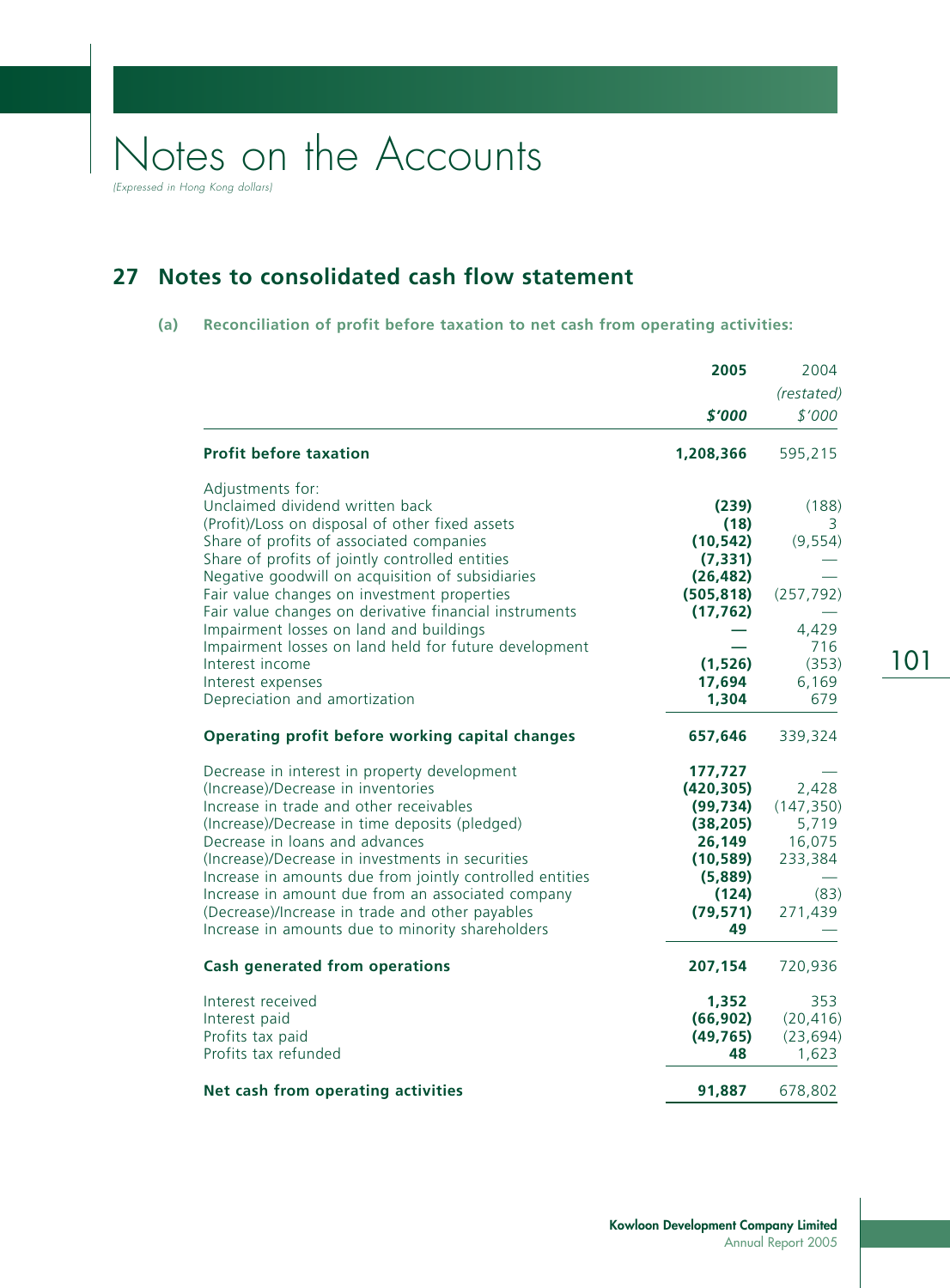(Expressed in Hong Kong dollars)

## **27 Notes to consolidated cash flow statement (continued)**

#### **(b) Acquisition of subsidiaries**

On 24 November 2005, the Group acquired from the major shareholder the entire issued share capital together with shareholder's loan of Marble King International Limited ("Marble King") for an aggregate consideration of \$826,062,195. The principal asset of Marble King is the aggregate of its interest of approximately 56.84% in the existing issued share capital of Polytec Asset Holdings Limited ("PAH") and its interest in all the outstanding partly paid non-voting convertible redeemable preference shares of PAH.

|                                                            | 2005       |
|------------------------------------------------------------|------------|
|                                                            | \$'000     |
| Net assets acquired:                                       |            |
| Investment properties                                      | 150,000    |
| Leasehold land held for own use                            | 263,760    |
| Other property, plant and equipment                        | 37,097     |
| Interest in jointly controlled entities                    | 628,479    |
| Goodwill                                                   | 16,994     |
| Investments in securities                                  | 70,192     |
| Inventories                                                | 760,641    |
| Other current assets                                       | 73,651     |
| Bank loans                                                 | (88, 800)  |
| Amounts due to minority shareholders                       | (31, 875)  |
| Other current liabilities                                  | (35, 778)  |
| Deferred taxation                                          | (134, 724) |
| Minority interests                                         | (215, 421) |
| Net assets acquired                                        | 1,494,216  |
| Negative goodwill arising on consolidation                 | (26, 482)  |
| Amount of net assets attributable to minority shareholders | (641, 672) |
| Cash consideration on acquisition of subsidiaries          | 826,062    |
| Cash and bank balances acquired                            | (61, 841)  |
| Consideration outstanding to the major shareholder         | (140, 791) |
| Cash outflow on acquisition of subsidiaries                | 623,430    |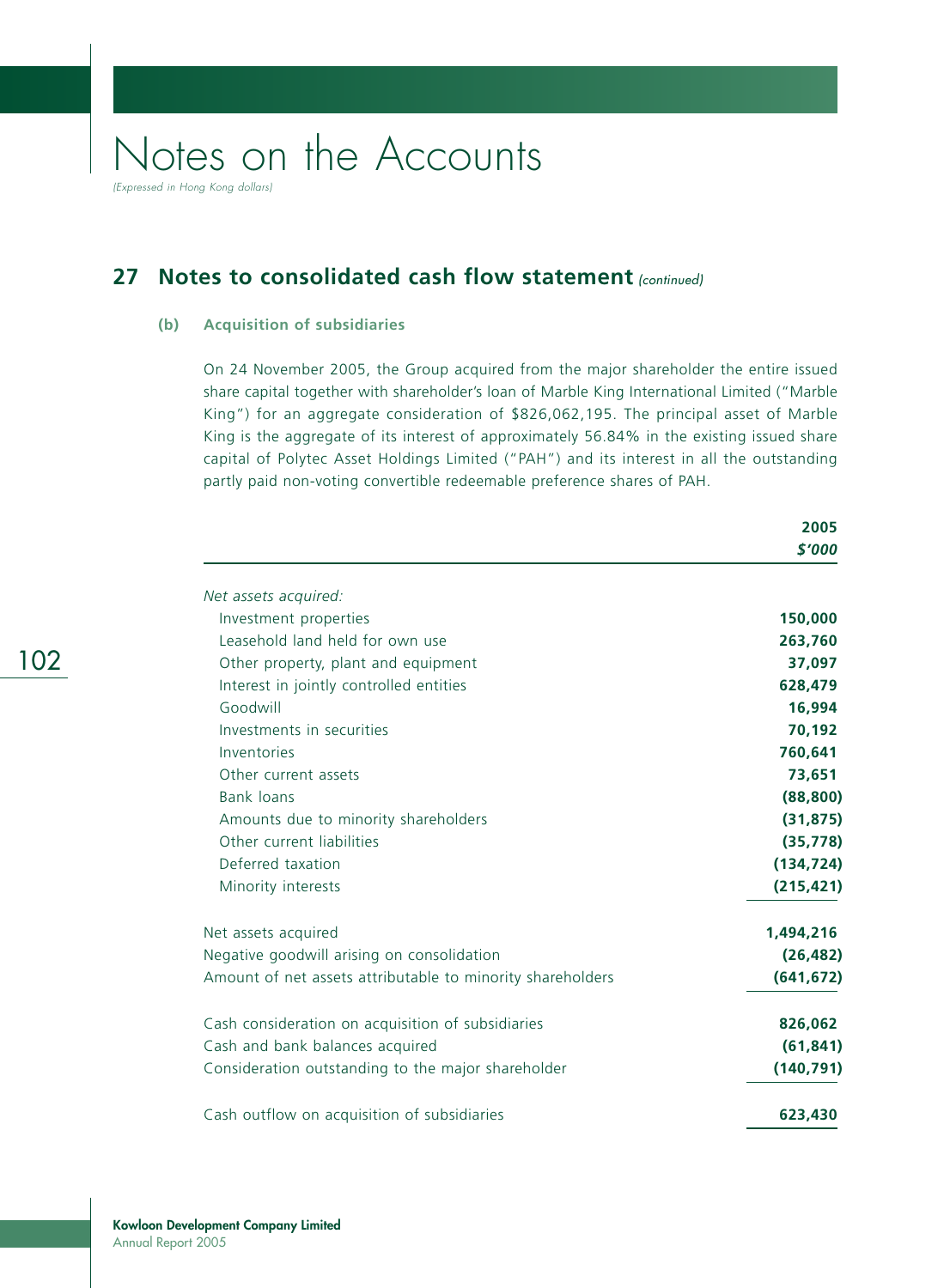(Expressed in Hong Kong dollars)

### **27 Notes to consolidated cash flow statement (continued)**

#### **(b)** Acquisition of subsidiaries (continued)

In 2005, the acquired subsidiaries contributed \$32,550,436 to the Group's turnover and \$5,464,449 to the profit attributable to the shareholders of the Company for the period from 24 November 2005 to 31 December 2005. If the acquisition had occurred on 1 January 2005, the contributions of the acquired subsidiaries to the Group's turnover and profit attributable to the shareholders of the Company would have been \$199,080,276 and \$271,337,589 respectively.

In 2004, the Group acquired from Polytec Holdings, the entire issued share capital together with shareholder's loan of one of Polytec Holdings' wholly owned subsidiary. The company had entered into a co-investment agreement with another wholly owned subsidiary of Polytec Holdings in a property project in Macau. The consideration paid was \$400,000,000.

|                                                | \$'000     |
|------------------------------------------------|------------|
| Net assets acquired:                           |            |
| Interest in property development               | 400,000    |
| Shareholder's loan                             | (175, 699) |
| Cash consideration paid for net assets         | 224,301    |
| Cash consideration paid for shareholder's loan | 175,699    |
| Cash outflow on acquisition of subsidiaries    | 400,000    |

## **28 Capital commitments**

Capital commitments outstanding at 31 December not provided for in the accounts were as follows:

|                                   | <b>Group</b> |        | <b>Company</b> |        |
|-----------------------------------|--------------|--------|----------------|--------|
|                                   | 2005         | 2004   | 2005           | 2004   |
|                                   | \$'000       | \$'000 | \$'000         | \$'000 |
| Contracted for                    |              |        |                |        |
| - Investment properties           | 1,410        | 24,756 | 1,410          | 24,620 |
| - Acquisition of subsidiaries     | 222,333      |        |                |        |
|                                   | 223,743      | 24,756 | 1,410          | 24,620 |
| Authorized but not contracted for |              |        |                |        |
| - Investment properties           | 95,745       |        | 95,745         |        |

103

2004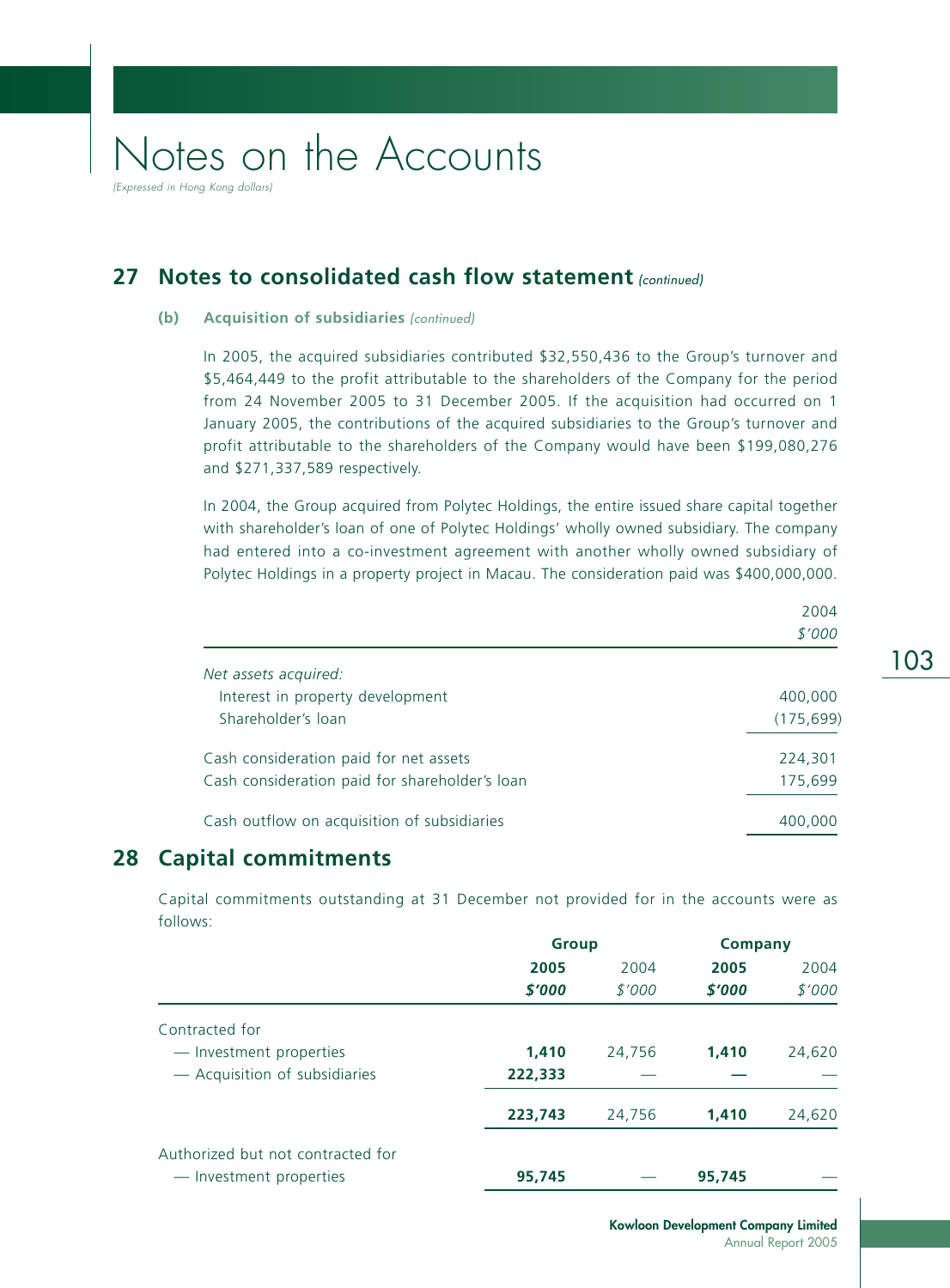**29 Contingent liabilities**

- (a) The Group and the Company have given guarantees to insurance companies in respect of performance bonds entered into by certain associated companies to the extent of \$8,020,000 (2004: \$13,867,000).
- (b) The Company has given guarantees in respect of banking facilities and other obligations of certain subsidiaries to the extent of \$1,636,093,000 (2004: \$757,317,000). The banking facilities and other obligations were utilized to the extent of \$1,360,115,000 (2004: \$597,459,000) at 31 December 2005.

### **30 Pledge of assets**

At 31 December 2005, properties and securities of the Group with an aggregate carrying value of approximately \$4,983,376,000 (2004: \$3,960,362,000) and time deposits of \$38,205,000 (2004: \$Nil) were pledged to banks under fixed charges to secure general banking facilities granted to the Group or as margin deposits for the Group's investments in securities.

### **31 Subsidiaries**

Details of the principal subsidiaries of Kowloon Development Company Limited are as follows:

| <b>Subsidiary</b>                            | Place of<br>incorporation/<br>operation | <b>Nominal</b><br>value of<br>issued ordinary<br>share capital | Proportion of<br>nominal value<br>of shares held |                 | <b>Principal</b><br>activities                  |  |
|----------------------------------------------|-----------------------------------------|----------------------------------------------------------------|--------------------------------------------------|-----------------|-------------------------------------------------|--|
|                                              |                                         |                                                                | <b>Direct</b>                                    | <b>Indirect</b> |                                                 |  |
| Atlantic Capital Limited                     | Hong Kong                               | \$10,000                                                       | 100%                                             |                 | Investment holding                              |  |
| Country House Property<br>Management Limited | Hong Kong                               | \$10,000                                                       |                                                  | 100%            | Property<br>management and<br>security services |  |
| Elegant Florist Limited                      | <b>British Virgin</b><br><b>Islands</b> | <b>US\$1</b>                                                   | 100%                                             |                 | Investment holding                              |  |
| Eversound Investments Limited                | Hong Kong                               | \$1,000,000                                                    |                                                  | 100%            | Property investment                             |  |
| Future Star International<br>Limited         | <b>British Virgin</b><br><b>Islands</b> | <b>US\$1</b>                                                   | 100%                                             |                 | Investment holding                              |  |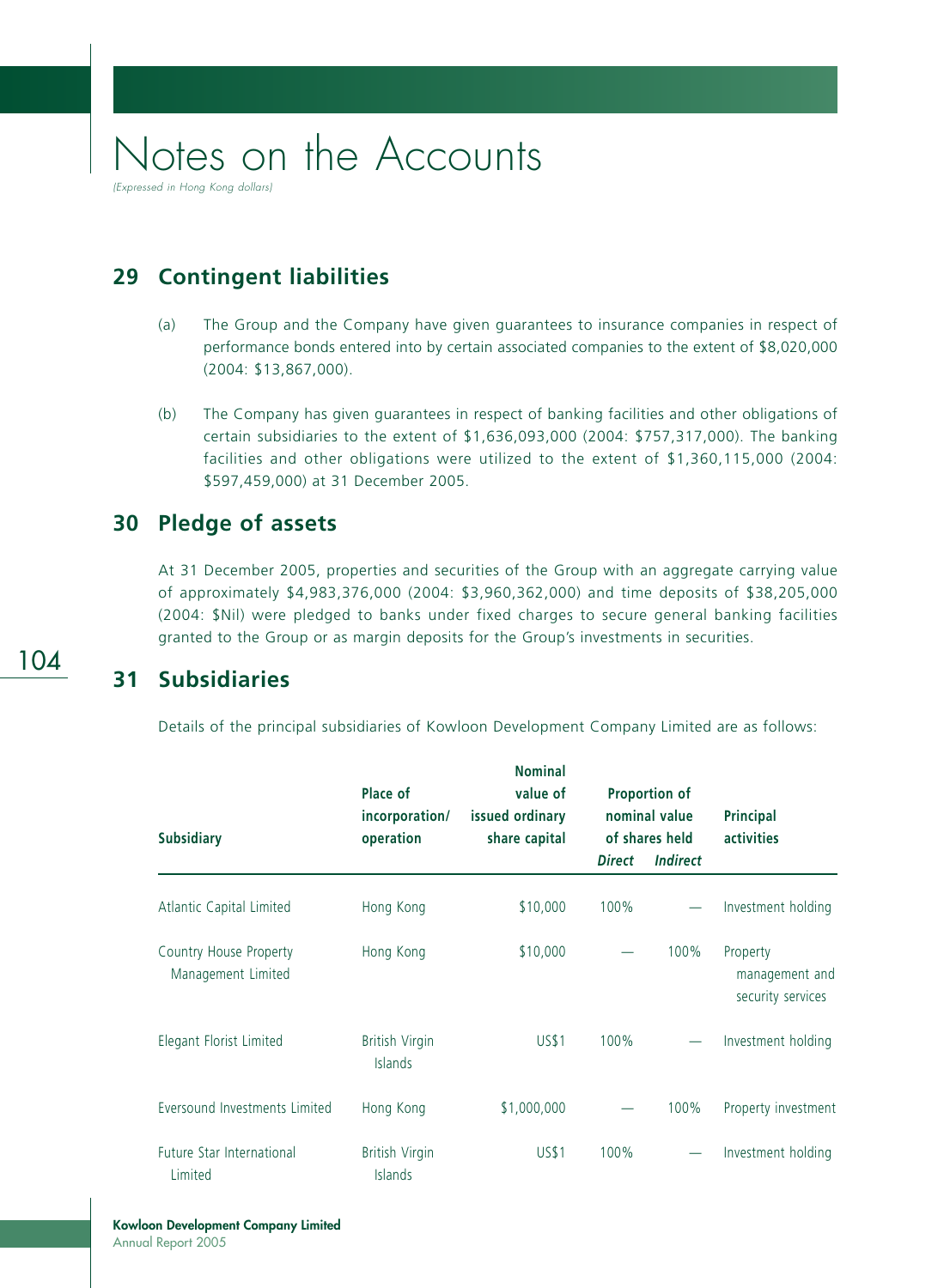(Expressed in Hong Kong dollars)

## **31 Subsidiaries** (continued)

| <b>Subsidiary</b>                          | Place of<br>incorporation/<br>operation | <b>Nominal</b><br>value of<br>issued ordinary<br>share capital |                          | Proportion of<br>nominal value<br>of shares held | <b>Principal</b><br>activities |  |
|--------------------------------------------|-----------------------------------------|----------------------------------------------------------------|--------------------------|--------------------------------------------------|--------------------------------|--|
|                                            |                                         |                                                                | <b>Direct</b>            | <b>Indirect</b>                                  |                                |  |
| Gargantuan Investment Limited              | Hong Kong                               | \$2                                                            | 100%                     |                                                  | Financial<br>investment        |  |
| Jumbo Power Enterprises<br>Limited         | Hong Kong                               | \$2                                                            |                          | 100%                                             | Property<br>development        |  |
| Jumbo Star Limited                         | <b>British Virgin</b><br>Islands        | <b>US\$1</b>                                                   | 100%                     |                                                  | Investment holding             |  |
| King's City Holdings Limited               | Hong Kong                               | \$2                                                            |                          | 100%                                             | Property<br>development        |  |
| Kowloon Development<br>Engineering Limited | Hong Kong                               | \$2                                                            | 100%                     |                                                  | Construction                   |  |
| Kowloon Development Finance<br>Limited     | Hong Kong                               | \$2,000,000                                                    | 100%                     |                                                  | Financial services             |  |
| Manor House Holdings Limited               | Hong Kong                               | \$264,529,125                                                  | 100%                     |                                                  | Investment holding             |  |
| Marble King International<br>Limited       | <b>British Virgin</b><br>Islands        | <b>US\$2</b>                                                   | 100%                     |                                                  | Investment holding             |  |
| Pak Hop Shing Company,<br>Limited          | Hong Kong                               | \$2                                                            | $\overline{\phantom{0}}$ | 100%                                             | Property<br>development        |  |
| Roe Investment Limited                     | Hong Kong                               | \$500,000                                                      | 100%                     |                                                  | Investment holding             |  |
| Searson (Hong Kong)<br>Limited             | Hong Kong                               | \$2                                                            | 100%                     |                                                  | Property<br>development        |  |
| Spark Team Limited                         | Hong Kong                               | \$2                                                            | 100%                     |                                                  | Retail                         |  |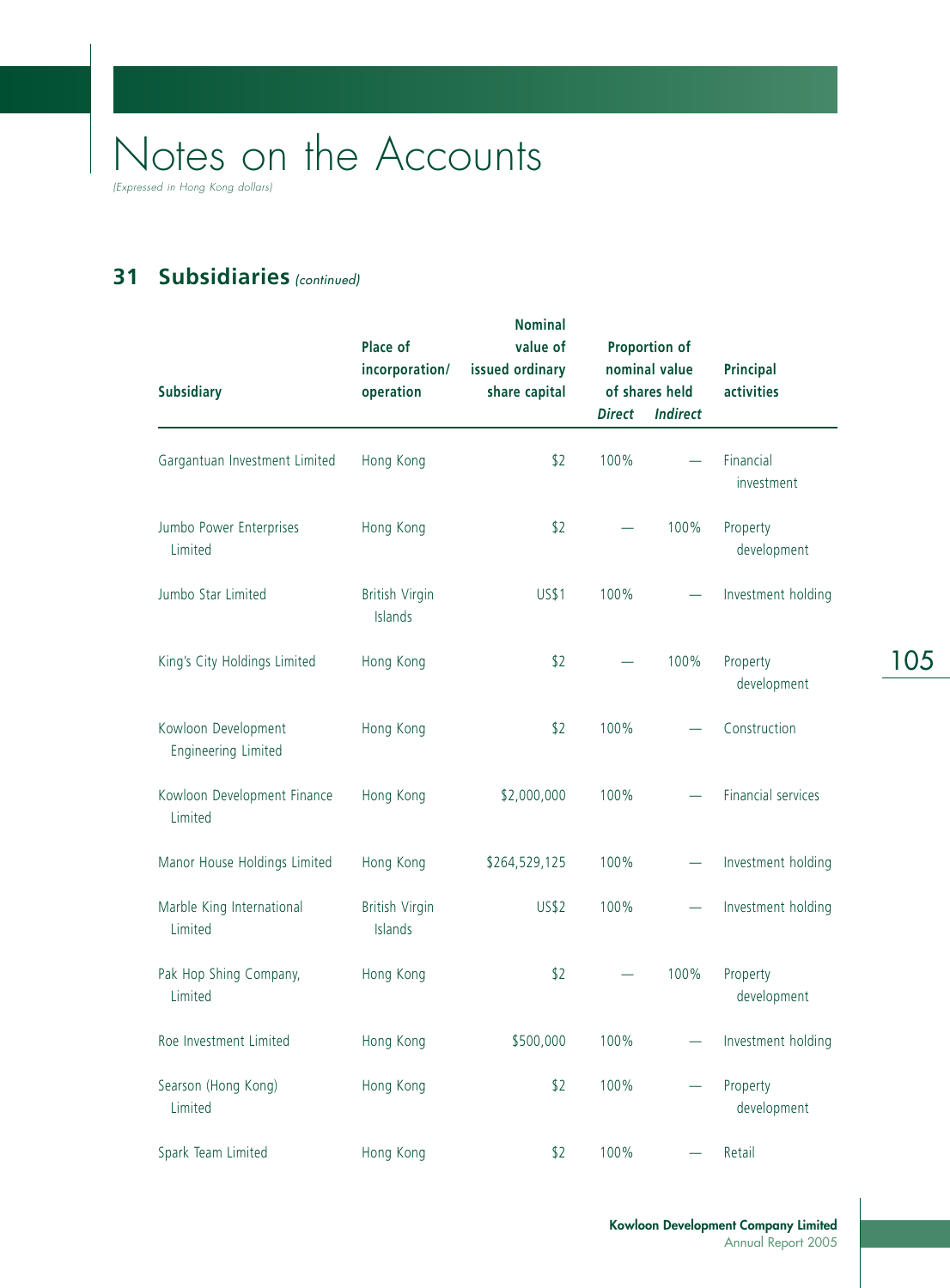(Expressed in Hong Kong dollars)

## **31 Subsidiaries** (continued)

| <b>Subsidiary</b>                                 | Place of<br>incorporation/<br>operation                        | <b>Nominal</b><br>value of<br>issued ordinary<br>share capital |               | Proportion of<br>nominal value<br>of shares held | <b>Principal</b><br>activities            |  |
|---------------------------------------------------|----------------------------------------------------------------|----------------------------------------------------------------|---------------|--------------------------------------------------|-------------------------------------------|--|
|                                                   |                                                                |                                                                | <b>Direct</b> | <b>Indirect</b>                                  |                                           |  |
| To Kwa Wan Properties<br>Limited                  | Hong Kong                                                      | \$2                                                            |               | 100%                                             | Property investment                       |  |
| Top Milestone Developments<br>Limited             | <b>British Virgin</b><br>Islands/<br>Macau                     | US\$100                                                        |               | 100%                                             | Project and financial<br>investment       |  |
| Town House Development<br>Limited                 | Hong Kong                                                      | \$10,000                                                       | 100%          |                                                  | Property investment                       |  |
| Tyleelord Development &<br>Agency Company Limited | Hong Kong                                                      | \$100,000                                                      |               | 100%                                             | Property investment                       |  |
| Un Chau Properties Limited                        | Hong Kong                                                      | \$2                                                            |               | 100%                                             | Property investment                       |  |
| Units Properties Limited                          | Hong Kong                                                      | \$2                                                            |               | 100%                                             | Property investment                       |  |
| Union Way Management Limited                      | Hong Kong                                                      | \$2                                                            |               | 100%                                             | Investment holding                        |  |
| Wealrise Investments Limited                      | Hong Kong                                                      | \$2                                                            |               | 100%                                             | Property<br>development<br>and investment |  |
| Brilliant Idea Investments<br>Limited             | <b>British Virgin</b><br>Islands/People's<br>Republic of China | US\$100                                                        | 85%           |                                                  | Investment holding                        |  |
| Golden Princess Amusement<br>Company Limited      | Hong Kong                                                      | \$100,000                                                      | 85%           |                                                  | Film distribution                         |  |
| Cinema City Company<br>Limited                    | Hong Kong                                                      | \$1,000,000                                                    |               | 85%                                              | Film distribution                         |  |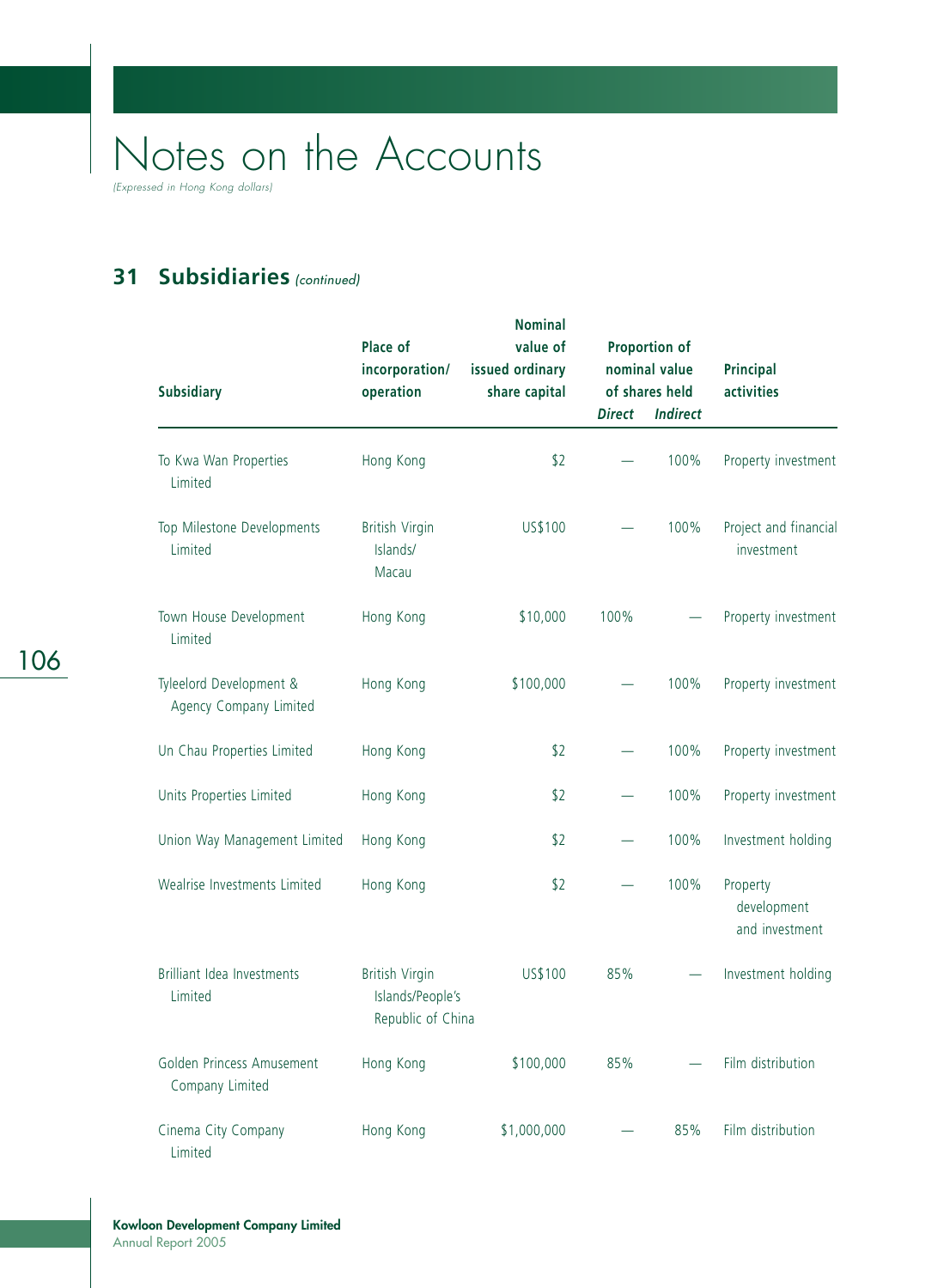(Expressed in Hong Kong dollars)

## **31 Subsidiaries** (continued)

| <b>Subsidiary</b>                                | Place of<br>incorporation/<br>operation        | <b>Nominal</b><br>value of<br>issued ordinary<br>share capital | Proportion of<br>nominal value<br>of shares held |                 | <b>Principal</b><br>activities          |  |
|--------------------------------------------------|------------------------------------------------|----------------------------------------------------------------|--------------------------------------------------|-----------------|-----------------------------------------|--|
|                                                  |                                                |                                                                | <b>Direct</b>                                    | <b>Indirect</b> |                                         |  |
| Cinema City (Film Production)<br>Company Limited | Hong Kong                                      | \$5,000,000                                                    |                                                  | 85%             | Film distribution                       |  |
| Golden Princess Film<br>Production Limited       | Hong Kong                                      | \$10,000                                                       |                                                  | 85%             | Film distribution                       |  |
| Polytec Asset Holdings<br>Limited                | Cayman Islands/<br>Hong Kong<br>and Macau      | \$122,981,448                                                  |                                                  | 56.84%          | Investment holding                      |  |
| Genius Star Investments<br>Limited               | <b>British Virgin</b><br>Islands/<br>Macau     | <b>US\$1</b>                                                   | $\equiv$                                         | 56.84%          | Financial<br>investment                 |  |
| Glentech International<br>Company Limited        | Hong Kong                                      | \$2                                                            |                                                  | 56.84%          | Provision of<br>consultancy<br>services |  |
| Imperial Profit Investment<br>Limited            | <b>British Virgin</b><br>Islands/<br>Hong Kong | <b>US\$1</b>                                                   | $\equiv$                                         | 56.84%          | Financial<br>investment                 |  |
| Newcott Limited                                  | <b>British Virgin</b><br>Islands               | US\$10,000                                                     |                                                  | 56.84%          | Investment holding                      |  |
| Noble Prime International<br>Limited             | <b>British Virgin</b><br>Islands               | <b>US\$1</b>                                                   |                                                  | 56.84%          | Investment holding                      |  |
| Power Charm International<br>Limited             | <b>British Virgin</b><br>Islands               | <b>US\$1</b>                                                   |                                                  | 56.84%          | Investment holding                      |  |
| Power Giant Limited                              | <b>British Virgin</b><br>Islands/<br>Macau     | <b>US\$1</b>                                                   |                                                  | 56.84%          | Property trading<br>and investment      |  |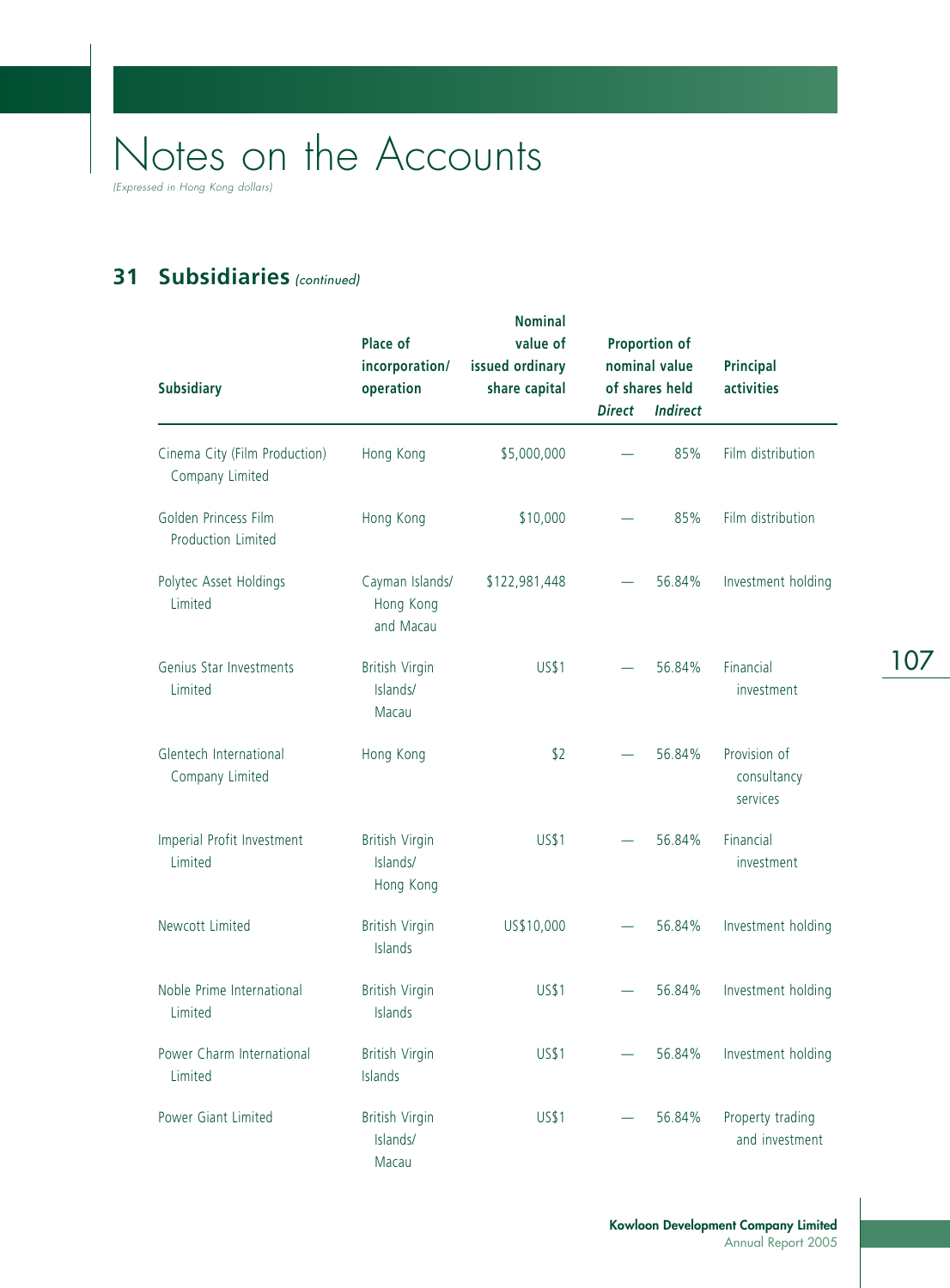(Expressed in Hong Kong dollars)

## **31 Subsidiaries** (continued)

| <b>Subsidiary</b>                                   | Place of<br>incorporation/<br>operation    | <b>Nominal</b><br>value of<br>issued ordinary<br>share capital |               | Proportion of<br>nominal value<br>of shares held | <b>Principal</b><br>activities                        |  |
|-----------------------------------------------------|--------------------------------------------|----------------------------------------------------------------|---------------|--------------------------------------------------|-------------------------------------------------------|--|
|                                                     |                                            |                                                                | <b>Direct</b> | <b>Indirect</b>                                  |                                                       |  |
| Profit Sphere International<br>Limited              | <b>British Virgin</b><br>Islands           | <b>US\$1</b>                                                   |               | 56.84%                                           | Investment holding                                    |  |
| Sheen Concord Enterprises<br>Limited                | Hong Kong                                  | \$2                                                            |               | 56.84%                                           | Property<br>development                               |  |
| Sinocharm Trading Limited                           | <b>British Virgin</b><br>Islands           | <b>US\$1</b>                                                   |               | 56.84%                                           | Investment holding                                    |  |
| Success Ever Limited                                | <b>British Virgin</b><br>Islands           | <b>US\$1</b>                                                   |               | 56.84%                                           | Investment holding                                    |  |
| The Hong Kong Ice & Cold<br>Storage Company Limited | Hong Kong                                  | \$500,000                                                      |               | 56.84%                                           | Ice manufacturing<br>and provision of<br>cold storage |  |
| Top Vision Assets Limited                           | <b>British Virgin</b><br>Islands           | <b>US\$1</b>                                                   |               | 56.84%                                           | Investment holding                                    |  |
| Acestart Investments<br>Limited                     | <b>British Virgin</b><br>Islands/<br>Macau | <b>US\$1</b>                                                   |               | 40.07%                                           | Property trading<br>and investment                    |  |
| Think Bright Limited                                | <b>British Virgin</b><br>Islands/<br>Macau | US\$200                                                        |               | 40.07%                                           | Property trading<br>and investment                    |  |
| Hin Rich International<br>Limited                   | <b>British Virgin</b><br>Islands/<br>Macau | <b>US\$1</b>                                                   |               | 32.97%                                           | Property trading<br>and investment                    |  |
| Kam Yuen Property<br>Investment Limited             | Macau                                      | MOP30,000                                                      |               | 32.97%                                           | Property investment<br>and development                |  |
| New Cosmos Holdings<br>Limited                      | <b>British Virgin</b><br>Islands           | US\$100                                                        |               | 32.97%                                           | Investment holding                                    |  |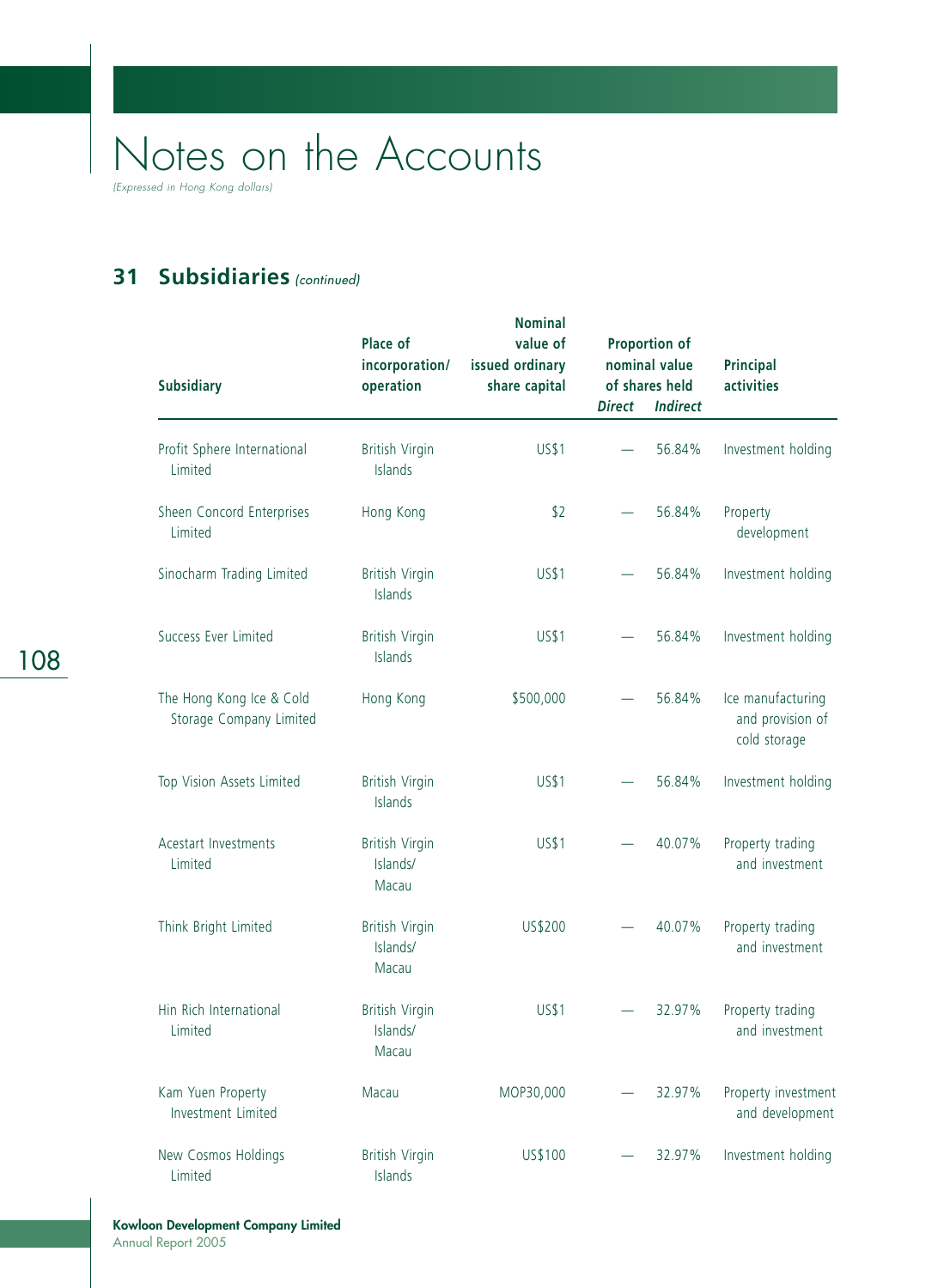## Notes on the Accounts (Expressed in Hong Kong dollar

### **32 Staff retirement scheme**

The Group operates a defined contribution staff retirement scheme. Contributions under the scheme are charged to the income statement as incurred. The amount of contributions is based on a specified percentage of the basic salary of the eligible employees. Forfeited contributions in respect of unvested benefits of staff leavers utilized to reduce the Group's ongoing contributions during the year amounted to \$38,354 (2004: \$41,225). There were no unutilized forfeited contributions at the balance sheet date of both years. The Group's annual contribution for the year was \$615,120 (2004: \$712,465).

Contributions to the Mandatory Provident Funds of \$1,051,580 (2004: \$587,311) as required under the Hong Kong Mandatory Provident Fund Schemes Ordinance were charged to the income statement for the year.

#### **33 Material related party transactions**

In addition to the transactions and balances disclosed above, the Group also entered into the following material related party transactions.

- (a) Polytec Holdings has guaranteed the due performance of a subsidiary of the Group in respect of its obligations under the development agreement as stated in note 20.
- (b) During the year, an amount of \$460,000,000 was received from a subsidiary of Polytec Holdings being cash distribution of the Group's interest in property development *(note 19)*.
- (c) During the year, the Group acquired from the major shareholder a group of companies at an aggregate consideration of \$826,062,195. Details of the acquisition were set out in note 27(b). An amount of \$140,791,092 remained payable to the major shareholder for this acquisition as at the balance sheet date and to be payable not later than 31 December 2006.
- (d) As at 31 December 2005, a director of the Company granted a guarantee to a bank to secure the liabilities of a subsidiary to the extent of \$22,000,000.
- (e) Guarantees in respect of performance bonds provided for certain associated companies were disclosed in note 29.
- (f) During the year, the remuneration for key management personnel being short term employee benefits amounted to \$9,883,894 (2004: \$8,772,569) as disclosed in notes 5(a) and 5(b). The remuneration of directors and senior management is determined by the Remuneration Committee having regard to the performance and responsibilities of individuals and market trends.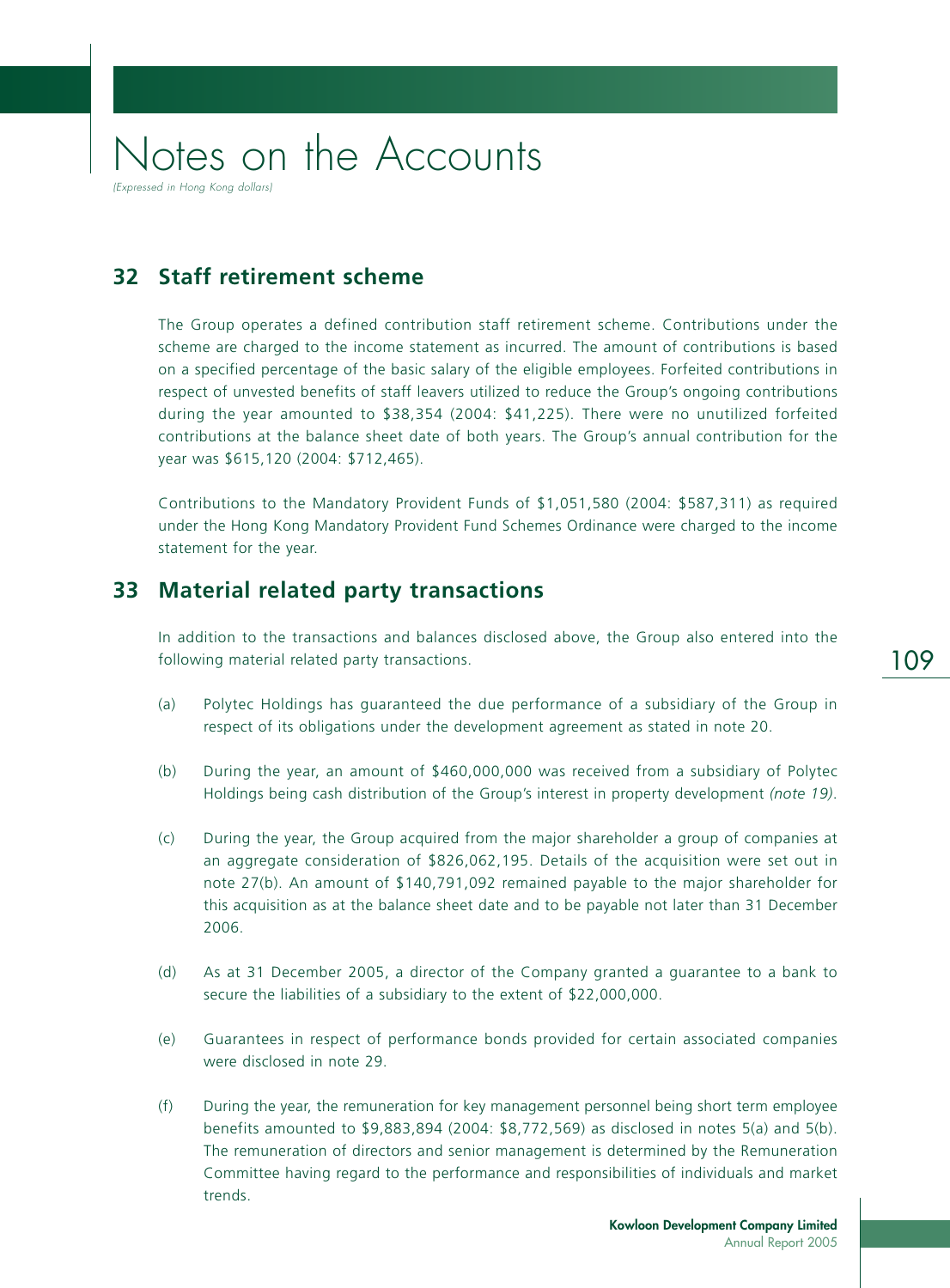(Expressed in Hong Kong dollars)

### **34 Critical accounting judgements and key sources of estimation uncertainty**

In the process of applying the entity's accounting policies which are described in note 1, management has made the following judgments that have significant effect on the amounts recognized in the accounts.

#### **Depreciation and amortization**

The Group's net book value of fixed assets other than properties as at 31 December 2005 was \$7,931,943. The Group depreciates fixed assets other than properties on a straight-line basis over the estimated useful lives of 3 to 10 years, and after taking into account of their estimated residual value, using the straight-line method, at the rates of 10% to 33% per annum, commencing from the date the equipment is placed into productive use. The estimated useful lives reflect the directors' estimate of the periods that the Group intends to derive future economic benefits from the use of the Group's assets.

#### **Allowances for bad and doubtful debts**

The policy for allowances of bad and doubtful debts of the Group is based on the evaluation of collectability, ageing analysis of accounts, realizable values of collateral and on management's judgment. A considerable amount of judgment is required in assessing the ultimate recoverability of receivables and loans and advances, including making references to the current creditworthiness and the past collection history of each customer.

#### **Estimated impairment of goodwill**

Determining whether goodwill is impaired requires an estimation of the value in use of the cashgenerating units to which goodwill has been allocated. The calculation of value in use requires the Group to estimate the future cash flows expected to arise from the cash-generating unit and discounted by a suitable discount rate in order to arrive at the present value.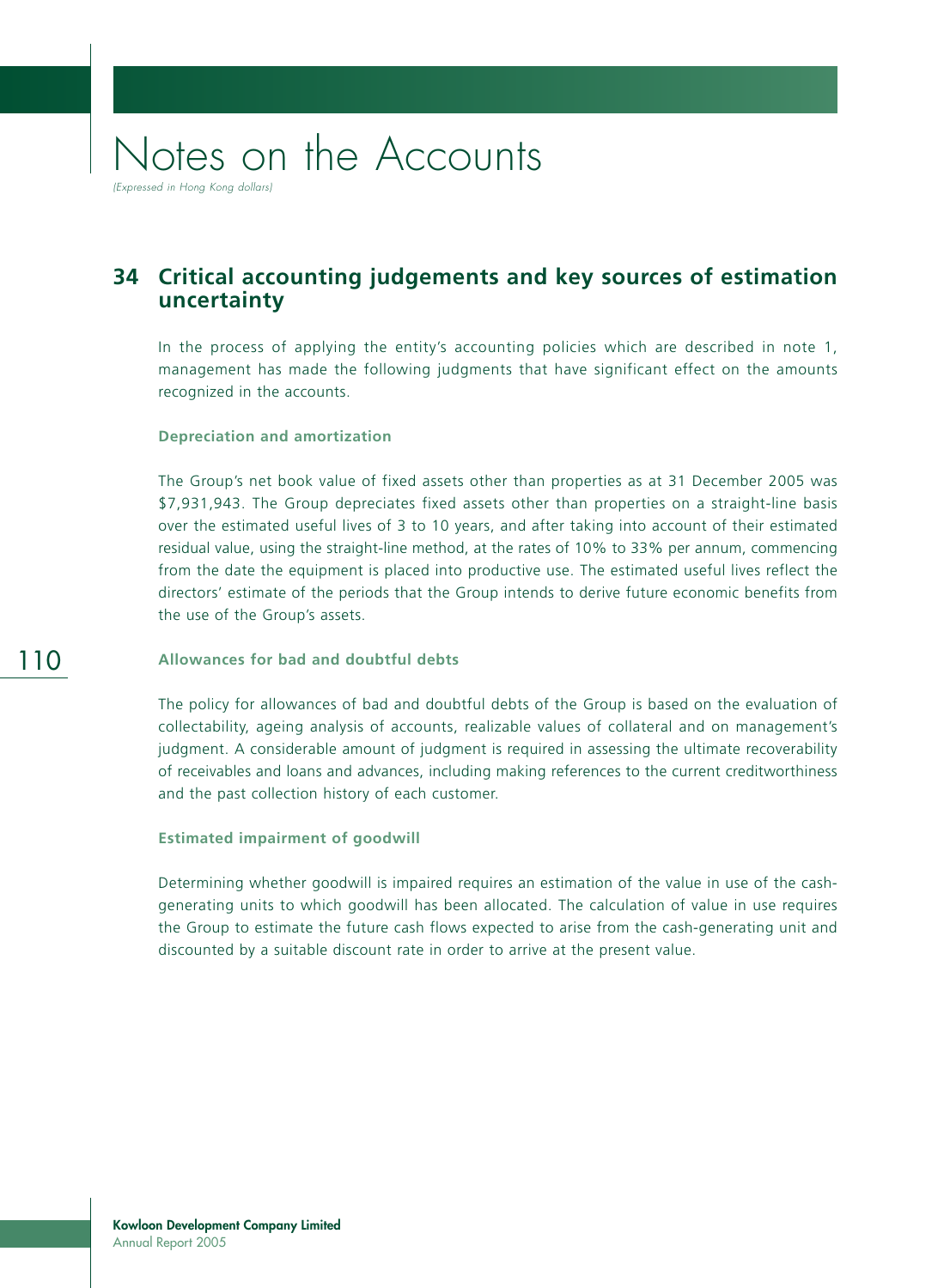(Expressed in Hong Kong dollars)

### **35 Financial risk management objectives and policies**

The Group's major financial instruments include loans and advances, borrowings, trade receivables, other receivables, trade payables and other payables. Details of these financial instruments are disclosed in respective notes. The risks associated with these financial instruments and the policies to mitigate these risks are set out below. The management manages and monitors these exposures to ensure appropriate measures are implemented on a timely and effective manner.

#### **(a) Interest rate risk**

The Group is exposed to interest rate risk through the impact of rate changes on interest bearing bank borrowings. The interest rate and terms of repayment of bank borrowings of the Group are disclosed in note 25. Appropriate hedging instruments are engaged to partially mitigate the Group's exposure in interest rate risk.

#### **(b) Credit risk**

The Group's maximum exposure to credit risk in the event of the counterparties failure to perform their obligations as at 31 December 2005 in relation to each class of recognized financial assets is the carrying amount of those assets as stated in the consolidated balance sheet. The Group maintains a defined credit policy. An ageing analysis of trade debtors is prepared on a regular basis and is closely monitored to minimize any credit risk associated with receivables. Collateral is usually obtained in respect of loans and advances to customers. The Group's exposure in the credit risk associated with loans and advances is significantly reduced.

The Group has no significant concentration of credit risk, with exposure spread over a number of counterparties and customers.

#### **(c) Liquidity risk**

The Group's policy is to regularly monitor current and expected liquidity requirements and its compliance with lending covenants, to ensure that it maintains sufficient reserves of cash and readily realizable marketable securities and adequate committed lines of funding from major financial institutions to meet its liquidity requirements in the short and longer term.

### **36 Parent and ultimate holding company**

At 31 December 2005, the directors consider the parent company and ultimate holding company to be Intellinsight Holdings Limited and Polytec Holdings International Limited, which are both incorporated in the British Virgin Islands. Neither entity produces accounts available for public use.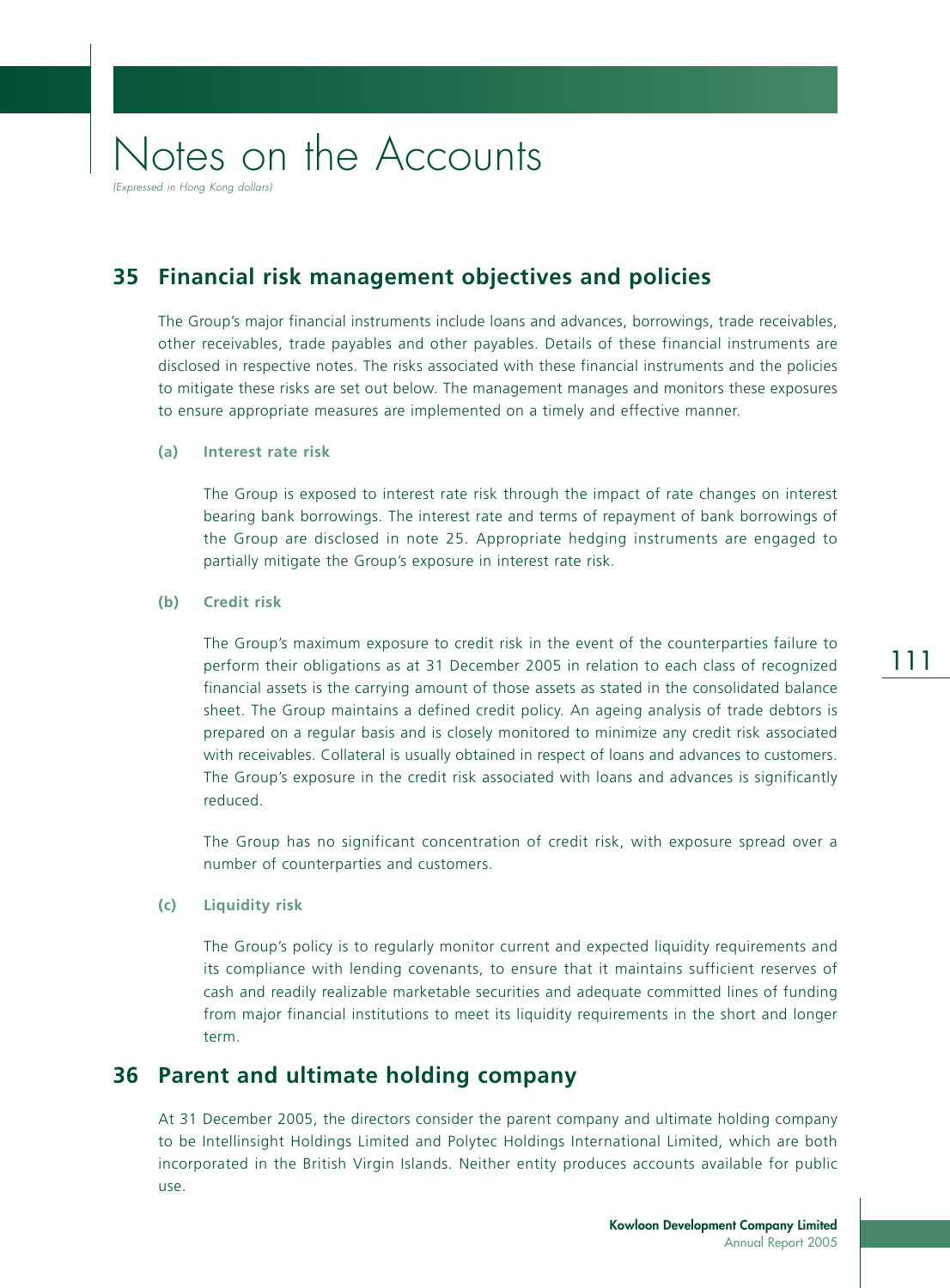# Notes on the Accounts (Expressed in Hong Kong dollars)

**37 Comparative figures**

Certain comparative figures have been adjusted or reclassified as a result of the changes in accounting policies. Further details are disclosed in note 2.

#### **38 Possible impact of amendments, new standards and interpretations issued but not yet effective for the accounting year ended 31 December 2005**

Up to the date of issue of these accounts, the HKICPA has issued a number of amendments, new standards and interpretations which are not yet effective for the accounting year ended 31 December 2005.

The Group has not early adopted these amendments, new standards and new interpretations in the accounts for the year ended 31 December 2005. The Group has already commenced an assessment of the impact of these amendments, new standards and new interpretations but is not yet in a position to state whether these amendments, new standards and new interpretations would have a significant impact on the Group's results of operations and financial position.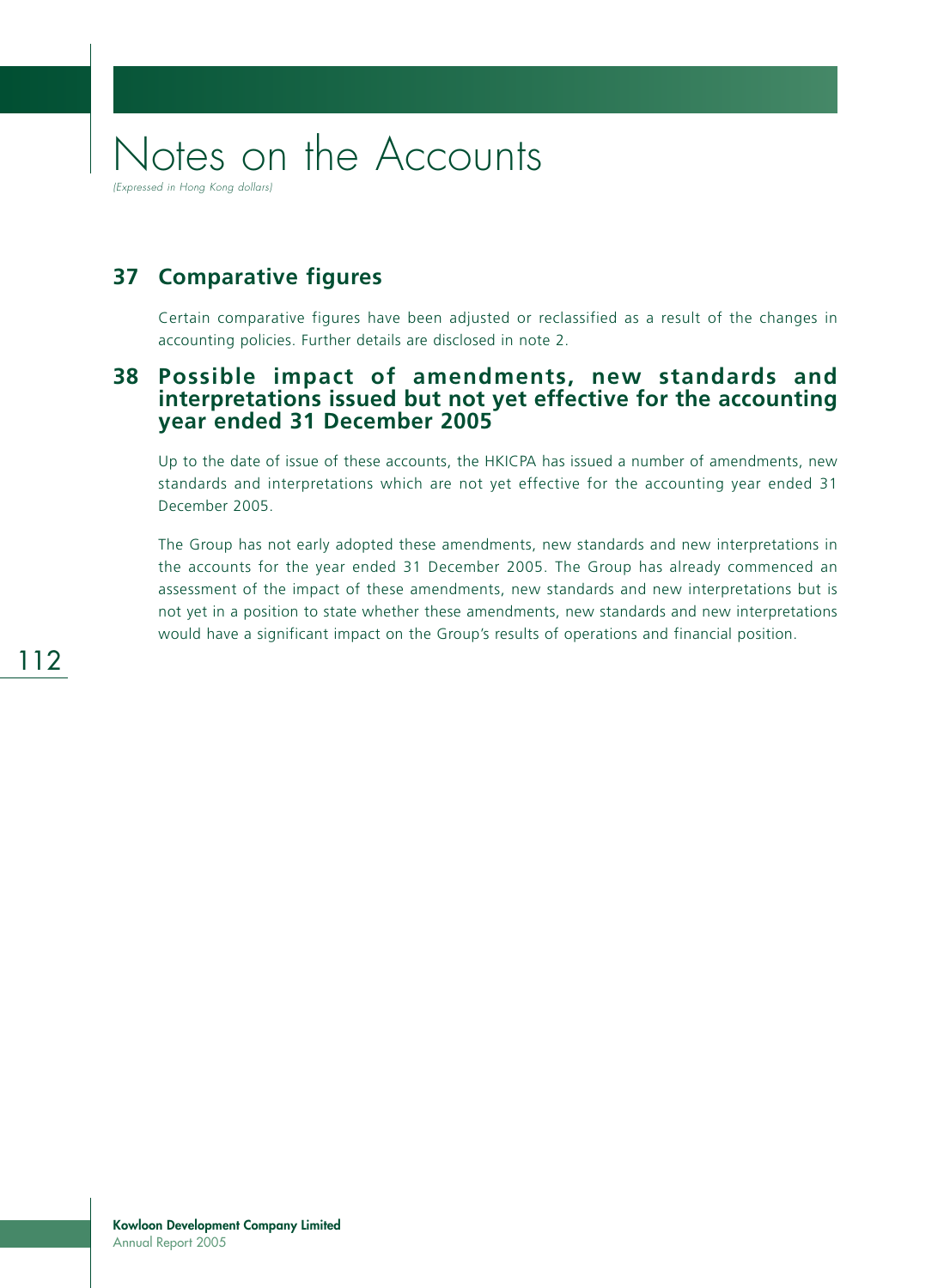## **A. Investment Properties**

| <b>Location</b>                                                                                                                                    | <b>Usage</b> | <b>Category of</b><br>Lease | <b>Total Gross</b><br><b>Floor Area</b><br>(sq. ft.) | Group's<br>Interest<br>(%) |
|----------------------------------------------------------------------------------------------------------------------------------------------------|--------------|-----------------------------|------------------------------------------------------|----------------------------|
| <b>Hong Kong</b>                                                                                                                                   |              |                             |                                                      |                            |
| Pioneer Centre<br>No. 750 Nathan Road<br>Mongkok<br>Kowloon                                                                                        | Commercial   | Long term lease             | 483,581 sq. ft. and<br>124 Carparking<br>Spaces      | 100                        |
| 51 Shop Units on Basement,<br>Ground Floor,<br>Mezzanine Floor and 1st Floor<br>Sino Centre<br>Nos. 582-592 Nathan Road<br>Mongkok<br>Kowloon      | Commercial   | Long term lease             | 10,931                                               | 100                        |
| 127 Shop Units on 1st Floor and<br>Signage Spaces on external wall<br>New Mandarin Plaza<br>No. 14 Science Museum Road<br>Tsim Sha Tsui<br>Kowloon | Commercial   | Long term lease             | 49,430                                               | 100                        |
| 20th Floor of Argyle Centre<br>Phase 1<br>No. 688 Nathan Road and<br>No. 65 Argyle Street<br>Mongkok<br>Kowloon                                    | Commercial   | Long term lease             | 15,774                                               | 100                        |
| 2nd to 23rd Floor and<br>the Roof of The Elgin<br>No. 51 Elgin Street<br>Central<br>Hong Kong                                                      | Residential  | Long term lease             | 14,280                                               | 100                        |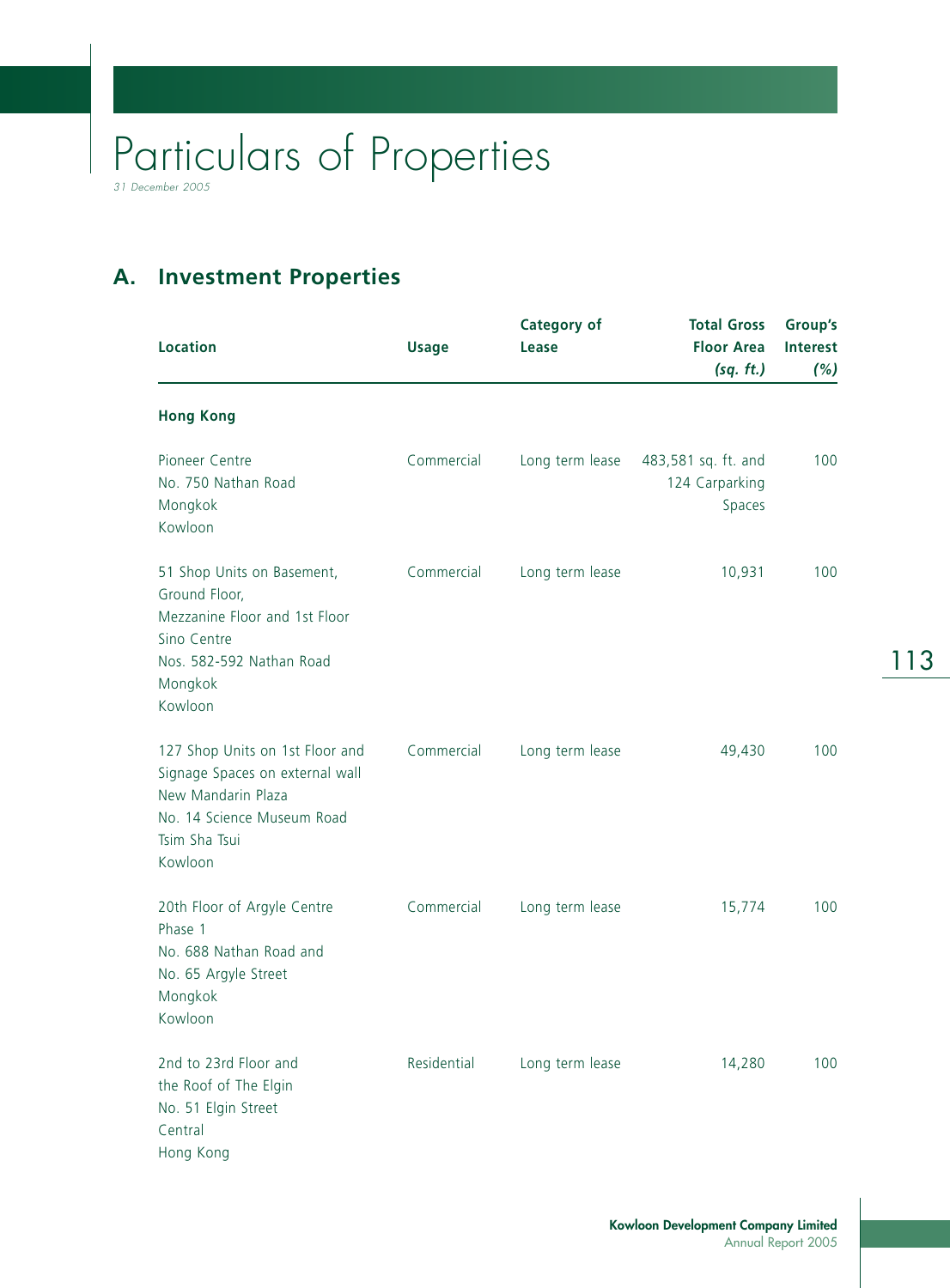### **A. Investment Properties** *(continued)*

| <b>Location</b>                                                                                                                                                                             | <b>Usage</b>               | <b>Category of</b><br>Lease | <b>Total Gross</b><br><b>Floor Area</b><br>(sq. ft.)       | Group's<br><b>Interest</b><br>(%) |
|---------------------------------------------------------------------------------------------------------------------------------------------------------------------------------------------|----------------------------|-----------------------------|------------------------------------------------------------|-----------------------------------|
| The Whole of 2nd Floor and<br>Signage Spaces on external wall<br>New Mandarin Plaza<br>No. 14 Science Museum Road<br>Tsim Sha Tsui<br>Kowloon                                               | Commercial                 | Long term lease             | 56,228                                                     | 100                               |
| The Whole Shop Spaces and<br>10 Parking Spaces<br>on Basement<br>Peninsula Centre<br>No. 67 Mody Road<br>Tsim Sha Tsui<br>Kowloon                                                           | Commercial                 | Long term lease             | 19,018 sq. ft.<br>and<br>10 Carparking<br>Spaces           | 100                               |
| Basement Carpark of<br>Manor Centre<br>No. 213 Un Chau Street and<br>No. 218 Fuk Wing Street<br>Sham Shui Po<br>Kowloon                                                                     | Carpark                    | Medium term lease           | 97 Carparking<br>Spaces                                    | 100                               |
| 58 Parking Spaces<br>on Basement and<br>17 Parking Spaces on<br>Ground Floor of<br>Merit Industrial Centre<br>No. 94 To Kwa Wan Road<br>To Kwa Wan<br>Kowloon                               | Carpark                    | Long term lease             | 75 Carparking<br>Spaces                                    | 100                               |
| Storeroom B on<br>Ground Floor, 6 Parking Spaces<br>on Basement and<br>2 Parking Spaces on<br>Ground Floor of<br>Merit Industrial Centre<br>No. 94 To Kwa Wan Road<br>To Kwa Wan<br>Kowloon | Carpark and<br>a Storeroom | Long term lease             | 8 Carparking<br>Spaces and<br>822 sq. ft. for<br>Storeroom | 100                               |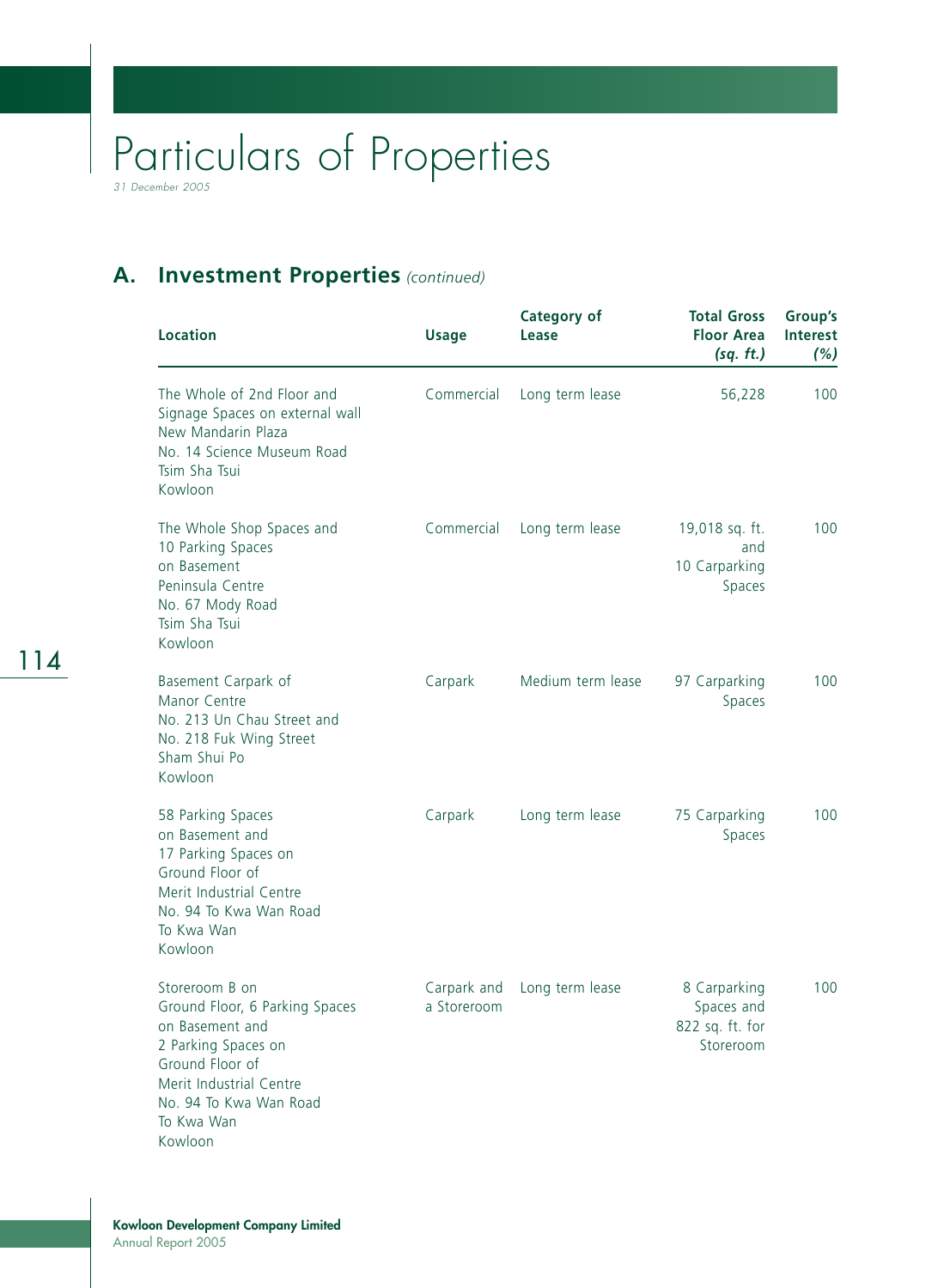### **A. Investment Properties** *(continued)*

| Location                                                                                                                                                                                           | <b>Usage</b> | Category of<br>Lease | <b>Total Gross</b><br><b>Floor Area</b><br>(sq. ft.) | Group's<br><b>Interest</b><br>(%) |
|----------------------------------------------------------------------------------------------------------------------------------------------------------------------------------------------------|--------------|----------------------|------------------------------------------------------|-----------------------------------|
| <b>Macau</b>                                                                                                                                                                                       |              |                      |                                                      |                                   |
| 38 Shop Units and<br>14 Parking Spaces of<br>Va long at<br>Praca da Amizade Nos. 6-52,<br>Avendia do Infante D. Henrique<br>Nos. 25-31 and<br>Avenida Doutor Mario Soares<br>Nos. 227-259<br>Macau | Commercial   | Medium term lease    | 20,315 sq. ft.<br>and<br>14 Carparking<br>Spaces     | 57                                |

### **B. Investment Properties of the Jointly Controlled Entities**

|                                |              | <b>Category of</b> | <b>Total Gross</b> | Group's         |
|--------------------------------|--------------|--------------------|--------------------|-----------------|
| <b>Location</b>                | <b>Usage</b> | Lease              | <b>Floor Area</b>  | <b>Interest</b> |
|                                |              |                    | (sq. ft.)          | (%)             |
| <b>Macau</b>                   |              |                    |                    |                 |
| 208 Shop Units,                | Commercial   | Medium term lease  | 393,457 sq. ft.    | 28              |
| 208 Office Units and           |              |                    | and                |                 |
| 265 Parking Spaces at          |              |                    | 265 Carparking     |                 |
| The Macau Square,              |              |                    | Spaces             |                 |
| Rua do Dr. Pedro Jose Lobo     |              |                    |                    |                 |
| No. 2-16A,                     |              |                    |                    |                 |
| Avendia do Infante D. Henrique |              |                    |                    |                 |
| No. 43-53A and                 |              |                    |                    |                 |
| Avenida Doutor Mario Soares    |              |                    |                    |                 |
| No. 81-113                     |              |                    |                    |                 |
| Macau                          |              |                    |                    |                 |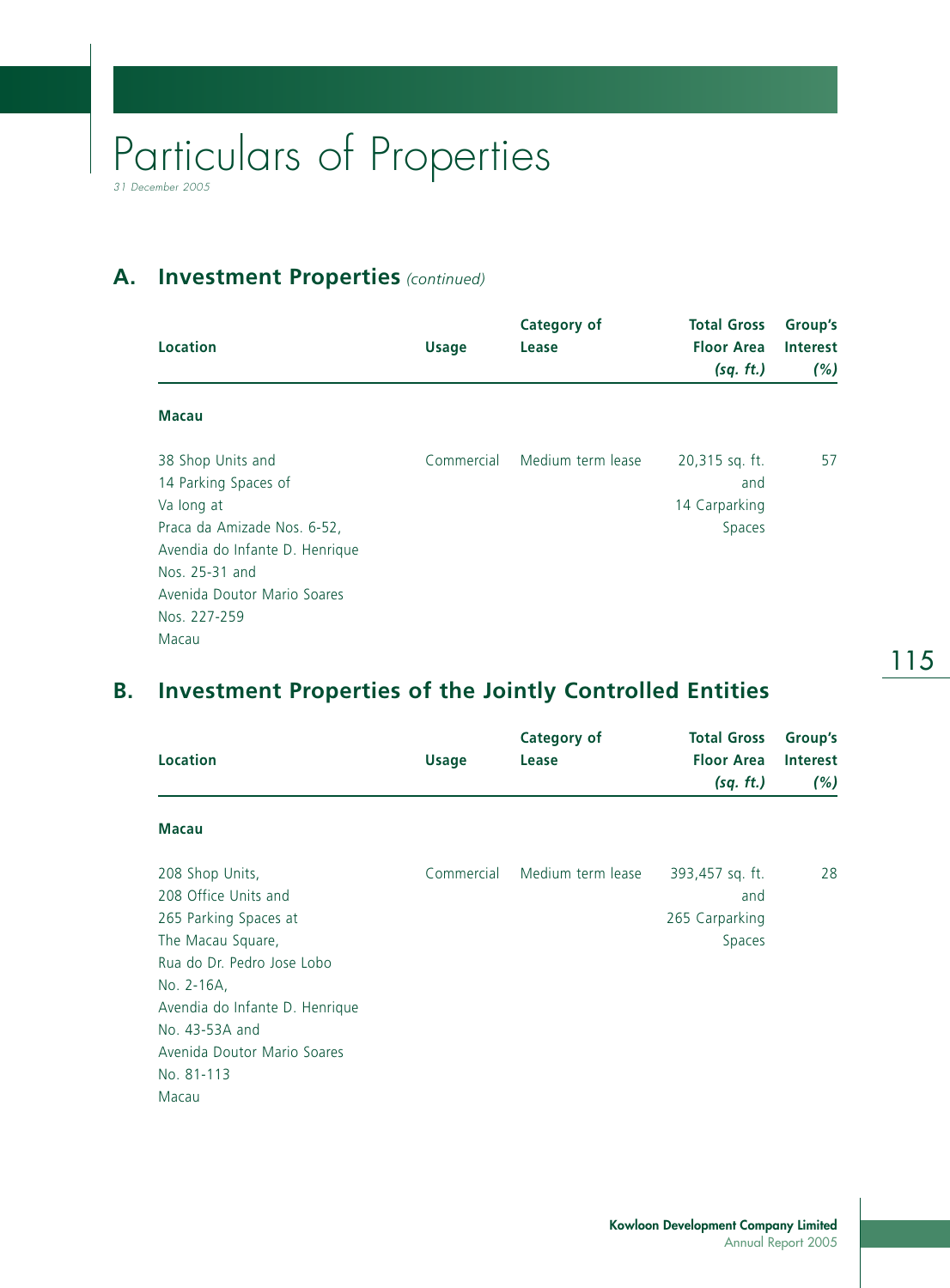## **C. Major Properties Held for Sale**

| <b>Location</b>                                                                                                                                                       | <b>Usage</b> | <b>Total Gross</b><br><b>Floor Area</b><br>(sq. ft.) | Group's<br><b>Interest</b><br>% |
|-----------------------------------------------------------------------------------------------------------------------------------------------------------------------|--------------|------------------------------------------------------|---------------------------------|
| <b>Macau</b>                                                                                                                                                          |              |                                                      |                                 |
| 37 Shop Units,<br>38 Office Units and<br>177 Parking Spaces in<br>China Plaza at<br>Avenida da Praia Grande<br>Nos. 730-804 and<br>Avenida de D. Joao IV<br>Nos. 2-6B | Commercial   | 138,105 sq. ft.<br>and<br>177 Carparking<br>Spaces   | 40                              |
| Macau                                                                                                                                                                 |              |                                                      |                                 |

## 116

### **D. Properties Under Development**

| Location                                                                                    | <b>Usage</b>                     | Approximate<br><b>Total Gross</b><br><b>Floor Area</b><br>(sq. ft.) | <b>Status</b>                       | <b>Expected</b><br>Date of<br>Completion | Group's<br><b>Interest</b><br>(%)                    |
|---------------------------------------------------------------------------------------------|----------------------------------|---------------------------------------------------------------------|-------------------------------------|------------------------------------------|------------------------------------------------------|
| <b>Hong Kong</b>                                                                            |                                  |                                                                     |                                     |                                          |                                                      |
| Mount Davis 33<br>No. 33 Ka Wai Man Road<br>Kennedy Town<br>Hong Kong                       | Residential                      | 78,000                                                              | Superstructure<br>works in progress | First half<br>2006                       | Joint Venture<br>with the Urban<br>Renewal Authority |
| No. 31 Robinson Road<br>Mid-Levels<br>Hong Kong                                             | Residential                      | 128,000                                                             | Superstructure<br>works in progress | 2007                                     | 100                                                  |
| No 35 Clear Water Bay Road<br>Ngau Chi Wan<br>Kowloon                                       | Commercial<br>and<br>Residential | 2,163,000                                                           | Site formation<br>works in progress | 2008/2009                                | 100                                                  |
| Certain lots in Demarcation<br>District No. 124<br>Tuen Mun<br>New Territories<br>Hong Kong | Residential                      | 31,000                                                              | Superstructure<br>works in progress | 2006                                     | 34                                                   |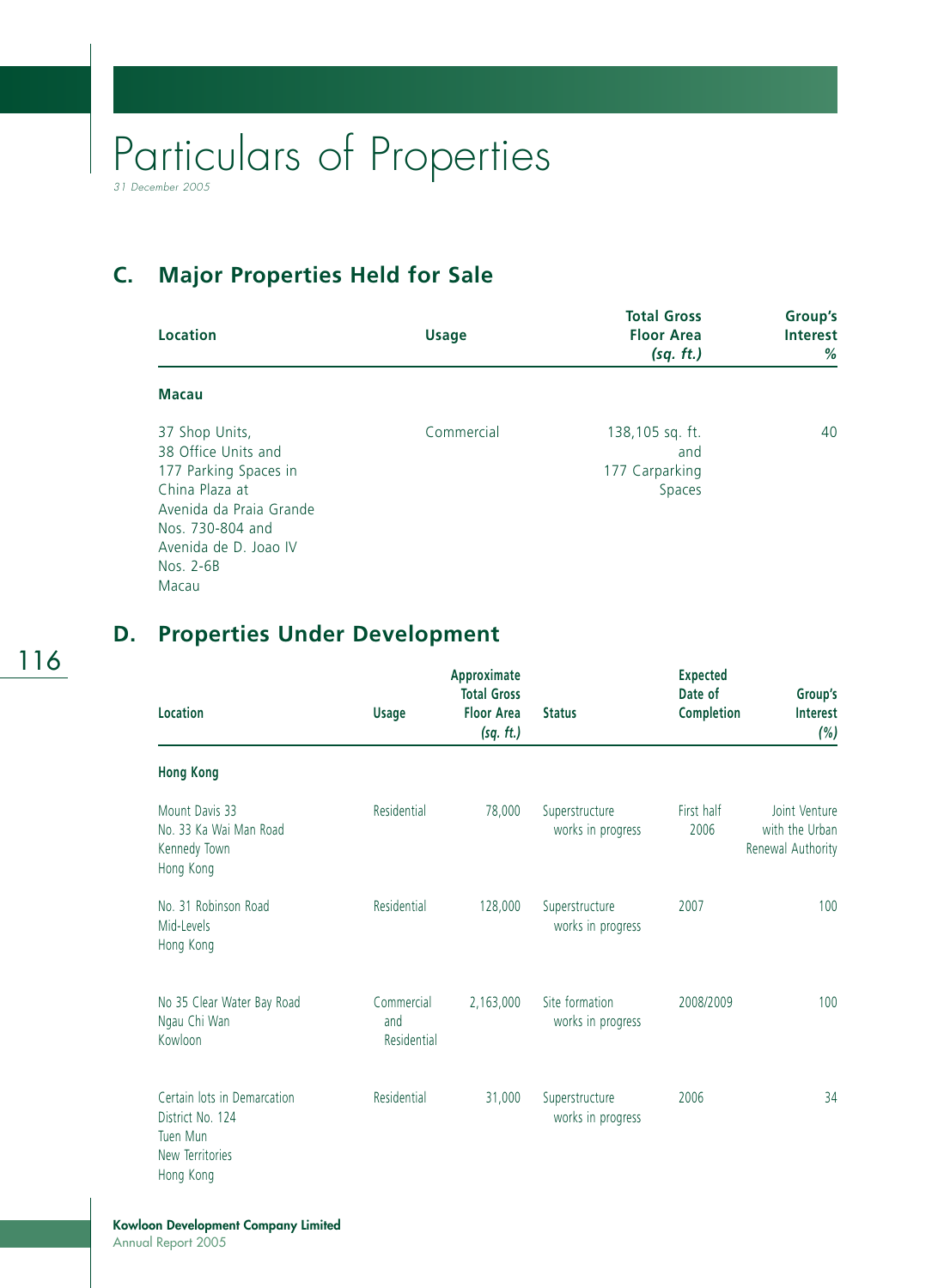## **D. Properties Under Development** *(continued)*

| Location                                                                                                                                               | <b>Usage</b>                     | Approximate<br><b>Total Gross</b><br><b>Floor Area</b><br>(sq. ft.) | <b>Status</b>                       | <b>Expected</b><br>Date of<br>Completion | Group's<br><b>Interest</b><br>(%) |
|--------------------------------------------------------------------------------------------------------------------------------------------------------|----------------------------------|---------------------------------------------------------------------|-------------------------------------|------------------------------------------|-----------------------------------|
| Certain lots in Demarcation<br>District No. 171 and in<br>Demarcation District No. 175<br>Kau To Shan<br><b>Shatin</b><br>New Territories<br>Hong Kong | Residential                      | 13,000                                                              | Superstructure<br>works in progress | 2006                                     | 27                                |
| <b>Macau</b>                                                                                                                                           |                                  |                                                                     |                                     |                                          |                                   |
| La Baie Du Noble<br>The Orient Pearl District<br>Macau                                                                                                 | Commercial<br>and<br>Residential | 1,603,000                                                           | Superstructure<br>works in progress | First half<br>2006                       | 80                                |

## **E. Properties Held for Future Development**

| Location                                              | <b>Usage</b>                  | Approximate<br><b>Total Gross</b><br><b>Floor Area</b><br>(sq. ft.) | Group's<br>Interest<br>(%) |
|-------------------------------------------------------|-------------------------------|---------------------------------------------------------------------|----------------------------|
| <b>Hong Kong</b>                                      |                               |                                                                     |                            |
| Belcher's Street<br>Kennedy Town<br>Hong Kong         | Residential                   | 60,000                                                              | 100                        |
| <b>Macau</b>                                          |                               |                                                                     |                            |
| Pacifica Garden<br>The Taipa District<br>Macau (Note) | Commercial and<br>Residential | 386,000                                                             | 33                         |

*Note:* Site formation works had been started in February 2006.